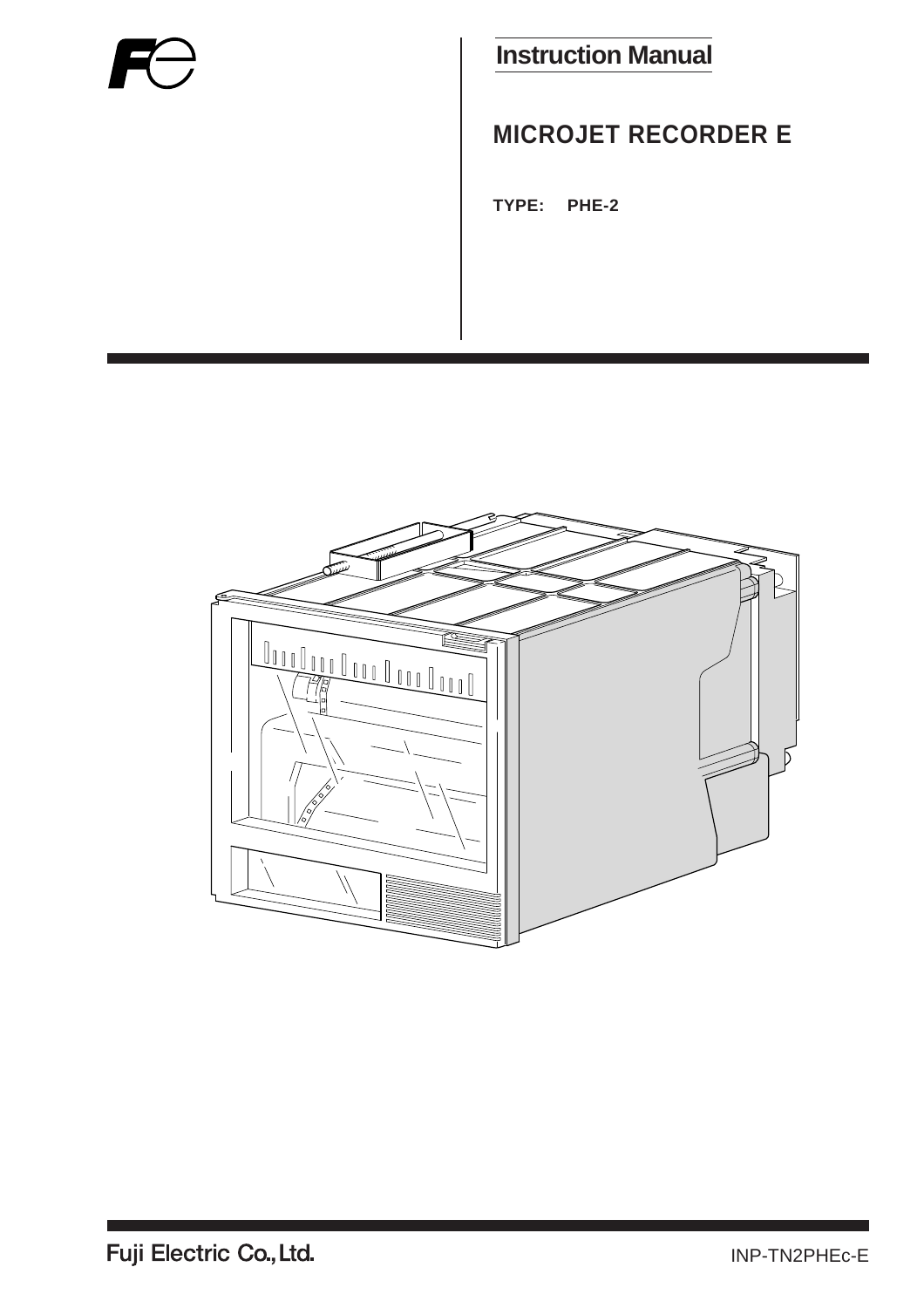### <span id="page-1-0"></span>**PREFACE**

Congratulations on your purchase of Fuji Microjet Recorder (Type: PHE)

- Read this instruction manual carefully to ensure correct installation, operation and preparation. Incorrect handling may lead to accidnt or injury.
- Specifications of this unit is subject to change without prior notice for improvement.
- Modification of this unit without permission is strictly prohibited. Fuji will not bear any responsibility for a trouble caused by such a modification.
- This instruction manual should be kept by the person who is actually using the unit.
- After reading the manual, be sure to keep it at a place easy to access.
- This instruction manual should be delivered to the end user without fail.

| Manufacturer        | : Fuji Electric Co., Ltd.                 |
|---------------------|-------------------------------------------|
| Type                | : Shown on nameplate of Microjet recorder |
| Date of manufacture | : Shown on nameplate of Microjet recorder |
| Product nationality | : Japan                                   |

- It is prohibited to transfer part or all of the manual without Fuji's permission.
- Description in this manual will be changed without prior notice.

Request **Fuji Electric Co., Ltd. 2000** Request

Issued in March, 2000 Rev. 1st edition May, 2005 Rev. 2nd edition Jan., 2008 Rev. 3rd edition Apr., 2011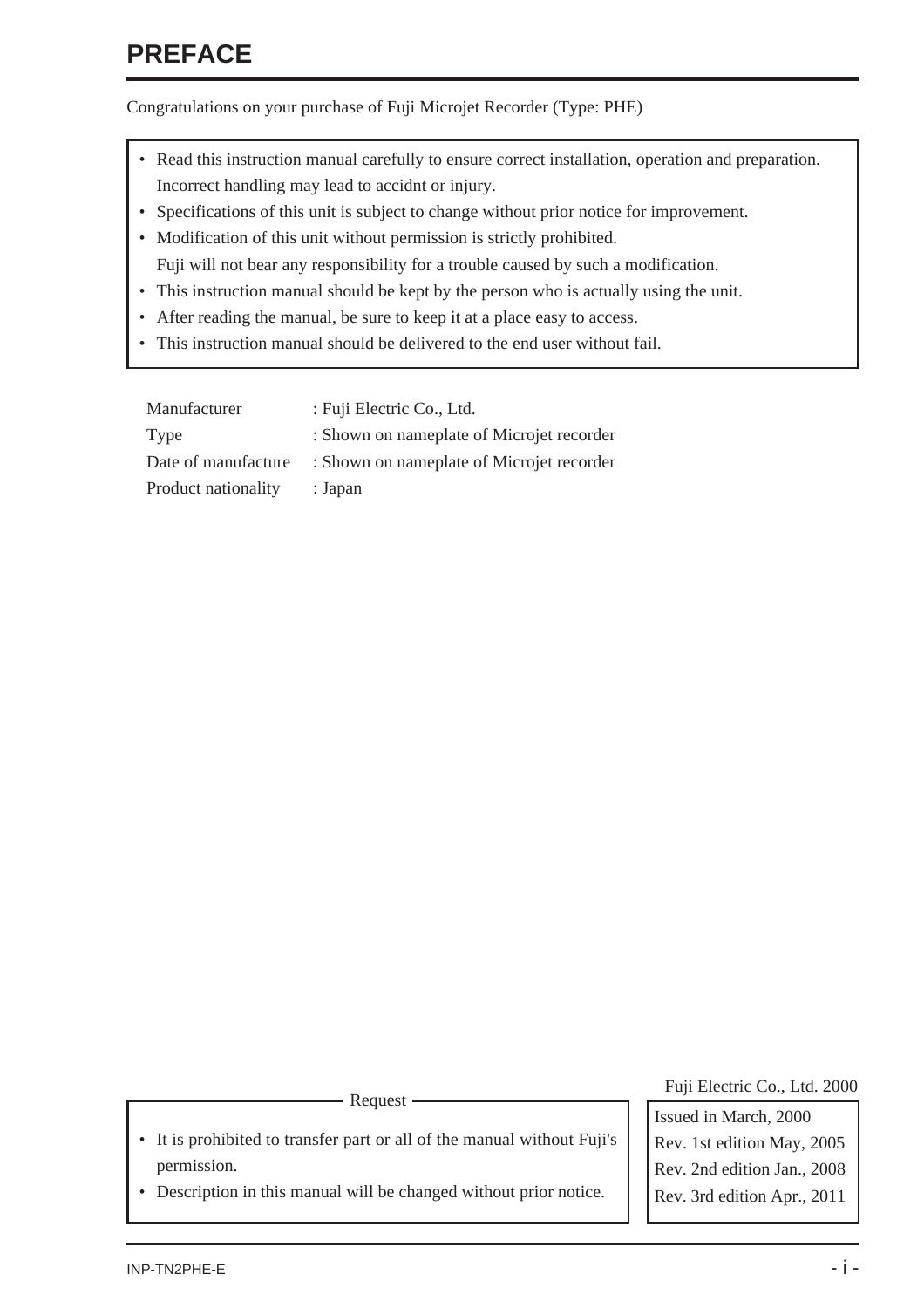### <span id="page-2-0"></span>**CAUTION ON SAFETY**

#### **First of all, read this "Caution on safety" before using the unit.**

• The cautionary descriptions listed here contain important information about safety, so they should always be observed. Those safety precautions are ranked 2 levels, DANGER and CAUTION.

| <b>DANGER</b>                  | Wrong handling may cause a dangerous situation, in which<br>there is a risk of death or heavy injury.                                                                                                                                                                                                                                                                                                                                                                                                                         |  |  |  |  |  |
|--------------------------------|-------------------------------------------------------------------------------------------------------------------------------------------------------------------------------------------------------------------------------------------------------------------------------------------------------------------------------------------------------------------------------------------------------------------------------------------------------------------------------------------------------------------------------|--|--|--|--|--|
| <b>CAUTION</b>                 | Wrong handling may invite a dangerous situation, in which<br>there is a possibility of medium level trouble or slight injury<br>or only physical damage is predictable.                                                                                                                                                                                                                                                                                                                                                       |  |  |  |  |  |
| <b>PROHIBITION</b>             | Items which must not be done are noted.                                                                                                                                                                                                                                                                                                                                                                                                                                                                                       |  |  |  |  |  |
|                                |                                                                                                                                                                                                                                                                                                                                                                                                                                                                                                                               |  |  |  |  |  |
| <b>Caution on Installation</b> |                                                                                                                                                                                                                                                                                                                                                                                                                                                                                                                               |  |  |  |  |  |
| <b>DANGER</b>                  | This unit is not an explosion-proof type. Do not use it in a place<br>with explosive gases to prevent explosion, fire or other serious<br>accident.                                                                                                                                                                                                                                                                                                                                                                           |  |  |  |  |  |
| <b>CAUTION</b><br>$\bullet$    | • For installation, select a place observing the operating condi-<br>tions noted in the instruction manual. Installation at an unsuited<br>place may cause fall, trouble or malfunction.<br>The unit must be installed correctly as shown in the instruction<br>manual. Incorrect installation may cause fall, trouble or mal-<br>function.<br>• During installation work, keep the inside of the unit free from<br>entry of cable chips or other foreign objects as it may cause fire,<br>trouble or malfunction.            |  |  |  |  |  |
|                                |                                                                                                                                                                                                                                                                                                                                                                                                                                                                                                                               |  |  |  |  |  |
| $\bullet$ $\lambda$            | This unit is a component device used for instrumentation. It is<br>mounted on a panel or in a rack.<br>• The unit conforms to IEC1010-1 (1990) Safety Standards, and<br>is designed for protection class I, overvoltage Category II and<br>pollution degree 2, except the alarm output terminal (overvolt-<br>age category I).<br>EMC conforms to EN50081-1 (1992) and EN50082-1 (1992),<br>(both used for housing areas), except that the noise level of the<br>power terminal is rated for Class A (used for commercial and |  |  |  |  |  |
|                                | industrial areas).<br>Input signals and communication interface should be of SELV<br>(safety separated from hazardous voltage).                                                                                                                                                                                                                                                                                                                                                                                               |  |  |  |  |  |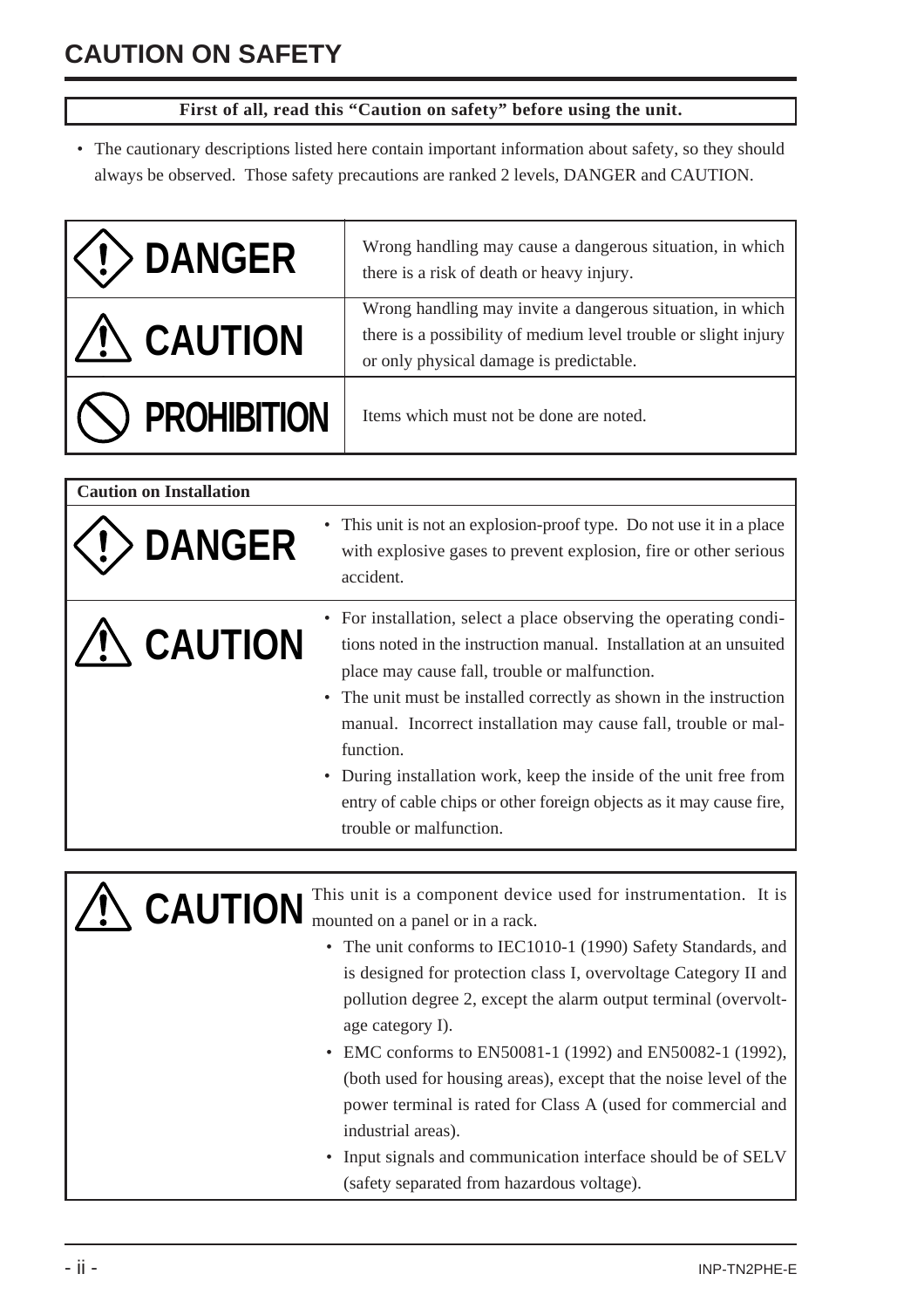**Caution of Wiring**

# **DANGER**

- Wiring work must be performed as specified. If the unit is not earthed, it would result in electric shocks or malfunction.
- Be sure to connect power source that matches the rating. Connection of incorrect rating of power source may lead to fire.
- Before starting wiring work, be sure to turn OFF the main power to prevent electric shocks.
- Wiring materials to be used must meet the rating. Use of materials which do not withstand the rating may cause a fire accident.

#### **Caution on Maintenance**



- When disposing of the recording head, put it in a vinyl bag and seal it to prevent the diffusion of ink. It should be handled as an imcombustible object when disposing of it.
- Ink is harmful to human body. Observe the following emergency treatments.
	- . When ink gets in eyes, wash out for at least 5 minutes immediately with much clean water, and ask your doctor for treatment at once.
	- . When ink gets on skin, wash out and clean skins with soap and water.
	- . When ink is breathed in, move to a clean place immediately. If necessary, ask your doctor for treatment at once.
- Do not touch the connector at the rear of the carriage mounting the recording head to avoid the risk of electric shocks.

**Caution on Use**



- If the fault or anomaly of the device may cause serious accident or troubles to other devices, externally install appropriate protective circuit to avoid accidents.
- The instrument has no power switch nor fuse. Install them if necessary.
- When fuse is blown out, check and remove the cause of it, and replace it with new one specified in the instruction manual. Do not use any other fuse or short it, as it may cause electric shocks or fire.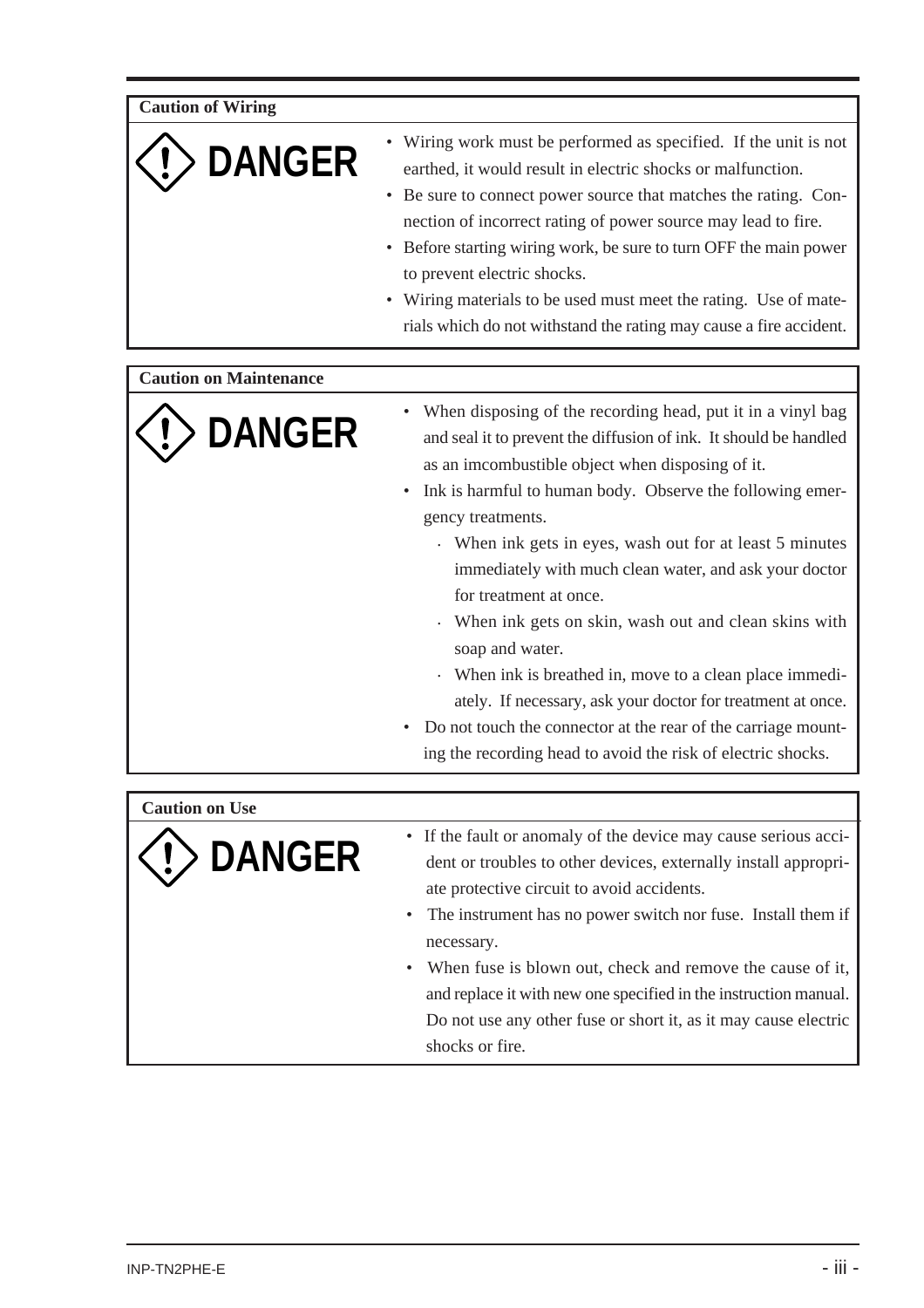### **CONTENTS**

| 1.1<br>1.2<br>1.3       |  |  |  |  |  |  |  |  |
|-------------------------|--|--|--|--|--|--|--|--|
| 2.                      |  |  |  |  |  |  |  |  |
| 3.<br>3.1<br>3.2<br>3.3 |  |  |  |  |  |  |  |  |
|                         |  |  |  |  |  |  |  |  |
| 4.1<br>4.2<br>4.3       |  |  |  |  |  |  |  |  |
|                         |  |  |  |  |  |  |  |  |
| 5.1<br>5.2              |  |  |  |  |  |  |  |  |
| 6.<br>6.1               |  |  |  |  |  |  |  |  |
| 6.2<br>6.3              |  |  |  |  |  |  |  |  |
| 6.4                     |  |  |  |  |  |  |  |  |
| 6.5<br>6.6              |  |  |  |  |  |  |  |  |
| 6.7                     |  |  |  |  |  |  |  |  |
| 6.8                     |  |  |  |  |  |  |  |  |
| 6.9                     |  |  |  |  |  |  |  |  |



Chapter 3,4 and chapter 8 should be observed for installation and maintenance of the unit. So, it must be performed by qualified engineers.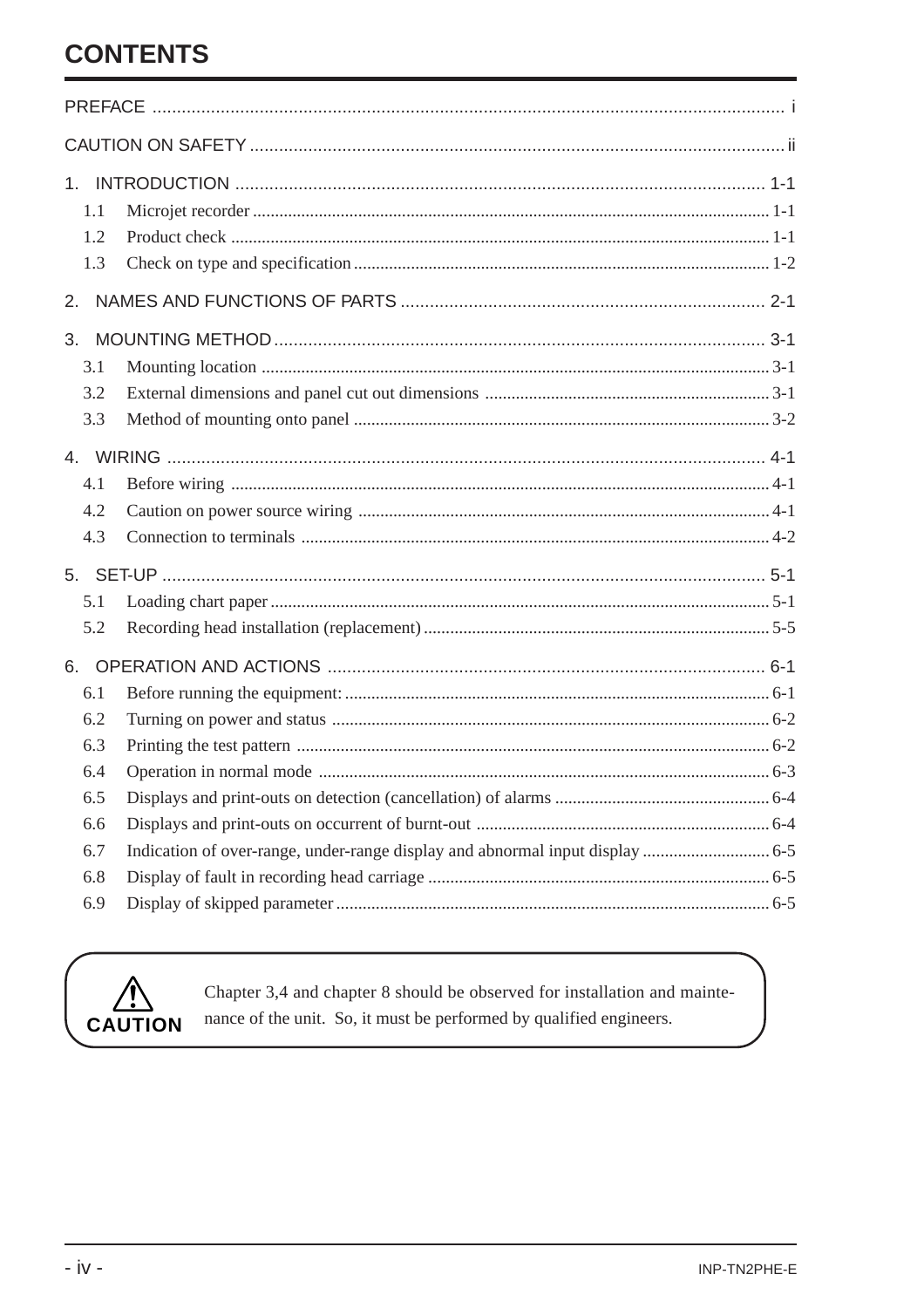| 7 <sub>1</sub> |  |
|----------------|--|
| 7.1            |  |
| 7.2            |  |
| 7.3            |  |
| 7.4            |  |
| 7.5            |  |
| 7.6            |  |
| 7.7            |  |
| 7.8            |  |
| 7.9            |  |
| 7.10           |  |
| 7.11           |  |
| 7.12           |  |
| 8.             |  |
| 8.1            |  |
| 8.2            |  |
|                |  |
|                |  |
| 9.1            |  |
| 9.2            |  |
| 9.3            |  |
| 9.4            |  |
| 9.5            |  |
| 9.6            |  |
| 9.7            |  |
|                |  |
|                |  |
| 11.1           |  |
| 11.2           |  |
| 11.3           |  |
| 11.4           |  |
| 11.5           |  |
| 11.6           |  |
| 11.7           |  |
| 11.8           |  |
|                |  |
|                |  |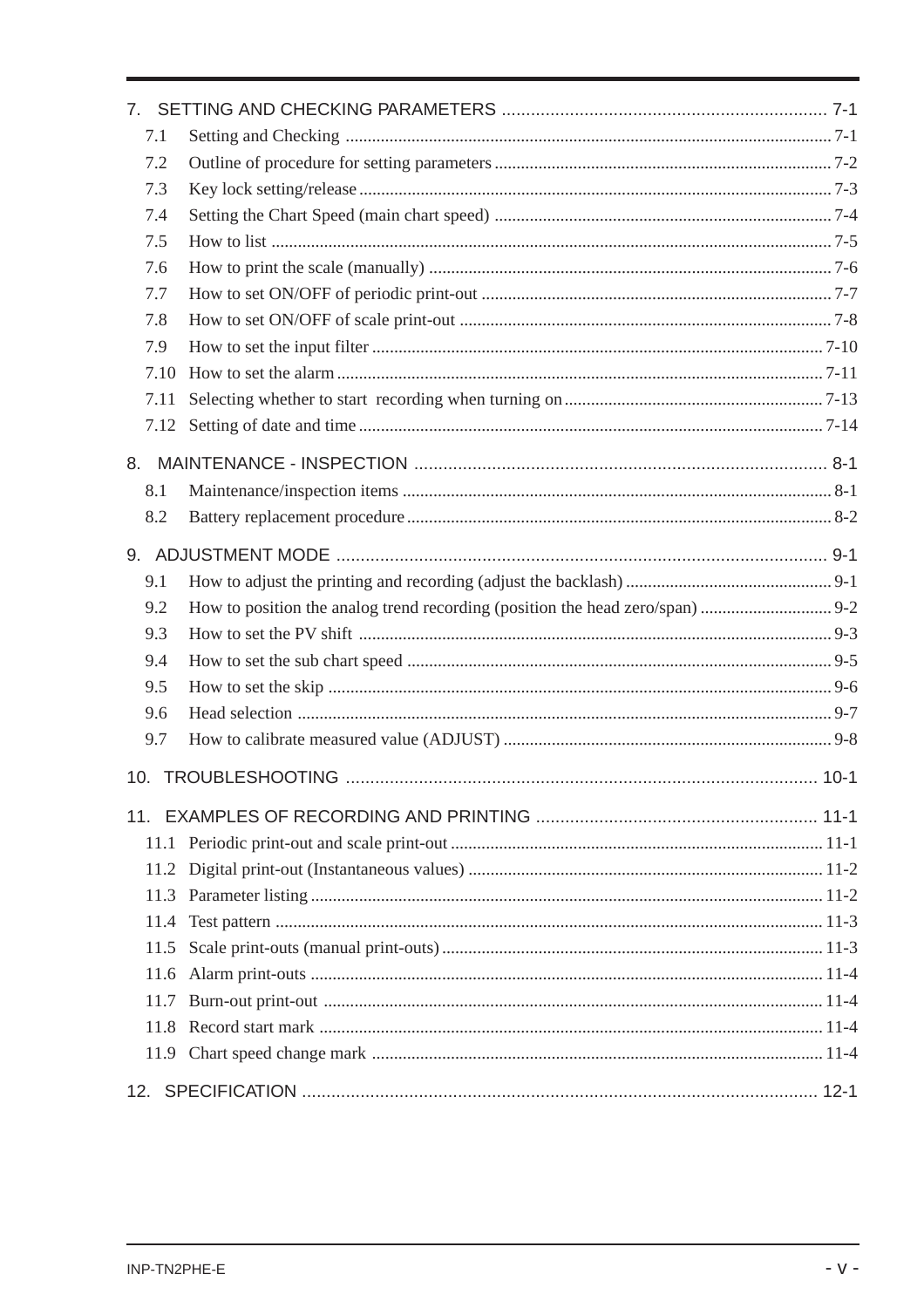### <span id="page-6-0"></span>**1. INTRODUCTION**

We thank you for purchasing Microjet Recorder PHE.

The instruction manual describes installation, operation, maintenance, etc. of Microjet Recorder. Read it carefully before use.

#### **1.1 Microjet recorder**

- (1) This recorder (100mm wide) is used to record up to 6 points of input signals from a thermocouple, resistance bulb and DC voltage.
- (2) Analog trend data and digital print data are color recorded clearly and quickly.
- (3) Analog trend data can be recorded continuously or intermittently (see Item 1.3 "Check on type and specification").
- (4) Besides recording measured values, chart paper feed speed, measurement range, etc. can be printed as standard functions.

#### **1.2 Product check**

Upon receiving the unit, check the appearance and accessories to make sure that they are not damages. Also, check that the accessories are supplied correctly.

Check on accessories

The unit comes with the accessories shown in Fig. 1-1. Please check that they are all there.



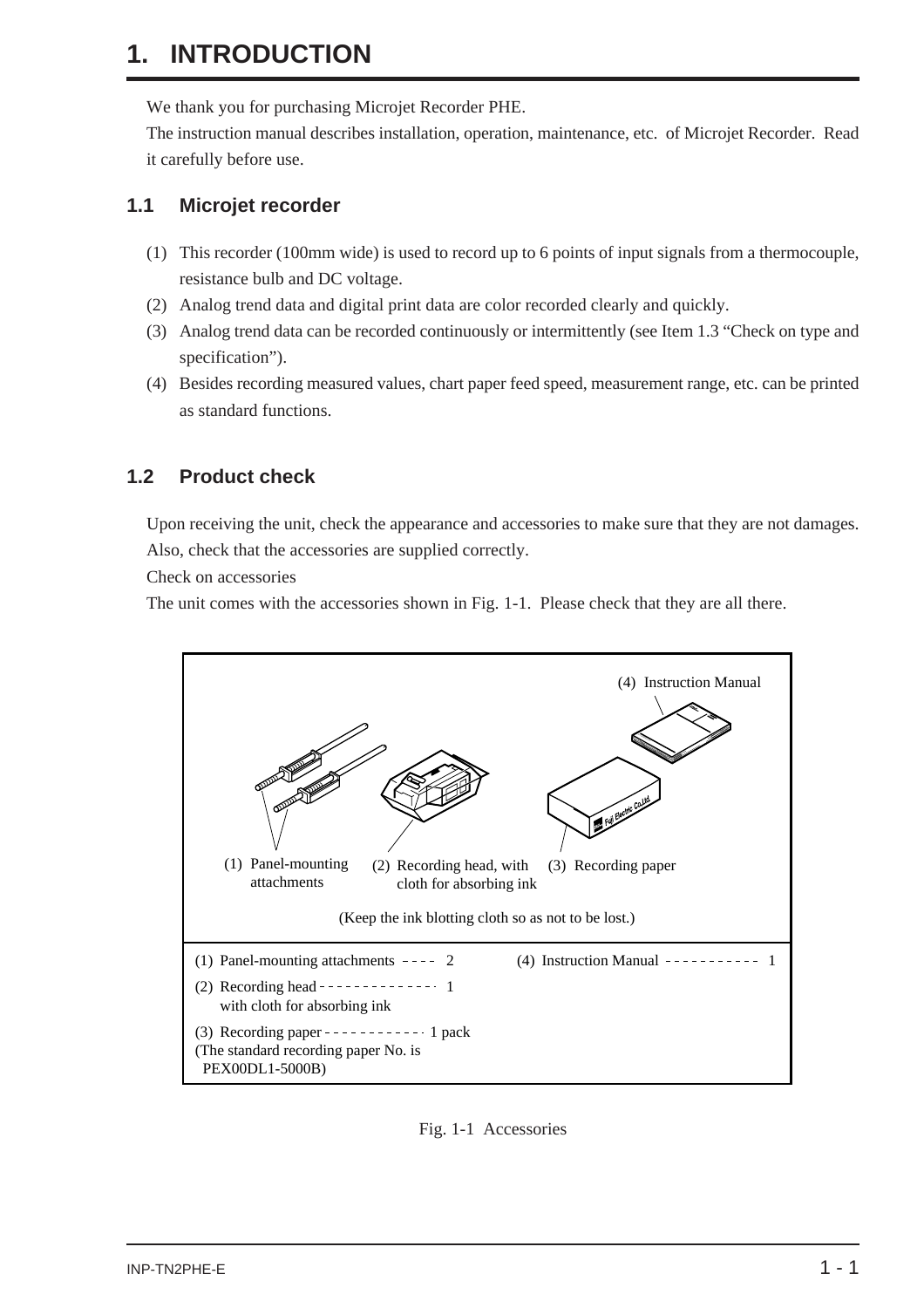#### <span id="page-7-0"></span>**1.3 Check on type and specification**

The data plates note the type name, etc. Please check to see that you have got a unit with the specification you ordered. (There are data plates on the top surface on the case and main unit.)



| $\mathbf{1}$ | $\overline{c}$ | 3         | 4            | 5      | 6           | 7                   | $\,8\,$    | 9      | 10 | 11                         | 12     | 13     |                                                                                                                                                                                                                                                                                                                                                                                                                                                                                                                                              |
|--------------|----------------|-----------|--------------|--------|-------------|---------------------|------------|--------|----|----------------------------|--------|--------|----------------------------------------------------------------------------------------------------------------------------------------------------------------------------------------------------------------------------------------------------------------------------------------------------------------------------------------------------------------------------------------------------------------------------------------------------------------------------------------------------------------------------------------------|
| ${\bf P}$    | H              | ${\bf E}$ | $\mathbf{1}$ |        | $\mathbf Y$ |                     | $\sqrt{2}$ |        | Y  |                            |        | Y      | Description                                                                                                                                                                                                                                                                                                                                                                                                                                                                                                                                  |
|              |                |           | $\mathbf{1}$ |        |             |                     |            |        |    |                            |        |        | Number of recording points<br>1 continuous recording                                                                                                                                                                                                                                                                                                                                                                                                                                                                                         |
|              |                |           |              | $\ast$ |             |                     |            |        |    |                            |        |        | Input signal symbols<br>X - - - B thermocouple<br>R - - - R thermocouple<br>$S - - S$ thermocouple<br>$K - K$ thermocouple<br>$E - E$ thermocouple<br>$J \sim J$ thermocouple<br>$T - T$ thermocouple<br>$N - - N$ thermocouple<br>W---W thermocouple<br>$L - - L$ thermocouple<br>$U - -$ U thermocouple<br>$P - - P$ N thermocouple<br>$H - - P t 100$<br>$B \leftarrow$ DC 4 to 20mA<br>$A - - DC \ 1$ to 5V<br>C - - - DC 10 to 50mA<br>$M - - DC$<br>$\pm$ 50mV<br>$Q - D C \pm 500$ mV<br>$V - - DC$<br>±5V<br>$F - - DC$<br>$\pm 50V$ |
|              |                |           |              |        |             | 1                   |            |        |    |                            |        |        | Power source and temperature unit<br>100 to 120VAC 50/60Hz<br>°C or indudtrial<br>unit indication                                                                                                                                                                                                                                                                                                                                                                                                                                            |
|              |                |           |              |        |             | $\overline{2}$<br>3 |            |        |    |                            |        |        | 200 to 240VAC<br>50/60Hz<br>°C or indudtrial<br>unit indication                                                                                                                                                                                                                                                                                                                                                                                                                                                                              |
|              |                |           |              |        |             | 4                   |            |        |    |                            |        |        | 50/60Hz<br>100 to 120VAC<br><sup>o</sup> F or indudtrial<br>unit indication<br>200 to 240VAC<br>50/60Hz<br>°F or indudtrial<br>unit indication                                                                                                                                                                                                                                                                                                                                                                                               |
|              |                |           |              |        |             |                     |            | $\ast$ |    |                            |        |        | Input range<br>To be set from separate table of input range codes.                                                                                                                                                                                                                                                                                                                                                                                                                                                                           |
|              |                |           |              |        |             |                     |            |        |    | $\boldsymbol{0}$<br>1<br>A |        |        | Alarm output and external control input (1 point)<br>None<br>Alarm, 2 points<br>Alarm, 2 points + External control                                                                                                                                                                                                                                                                                                                                                                                                                           |
|              |                |           |              |        |             |                     |            |        |    |                            | Y<br>E | Y<br>Y | Instruction manual<br>Not attached<br>English                                                                                                                                                                                                                                                                                                                                                                                                                                                                                                |

- Note 1) The recorder is supplied with shunt resister for measurement of current input.
- Note 2) The following items are designated from code descriptions.
	- (1) Industrial value, industrial unit
	- (2) Special chart paper

(other than time line print, scale value print and 50-division scale)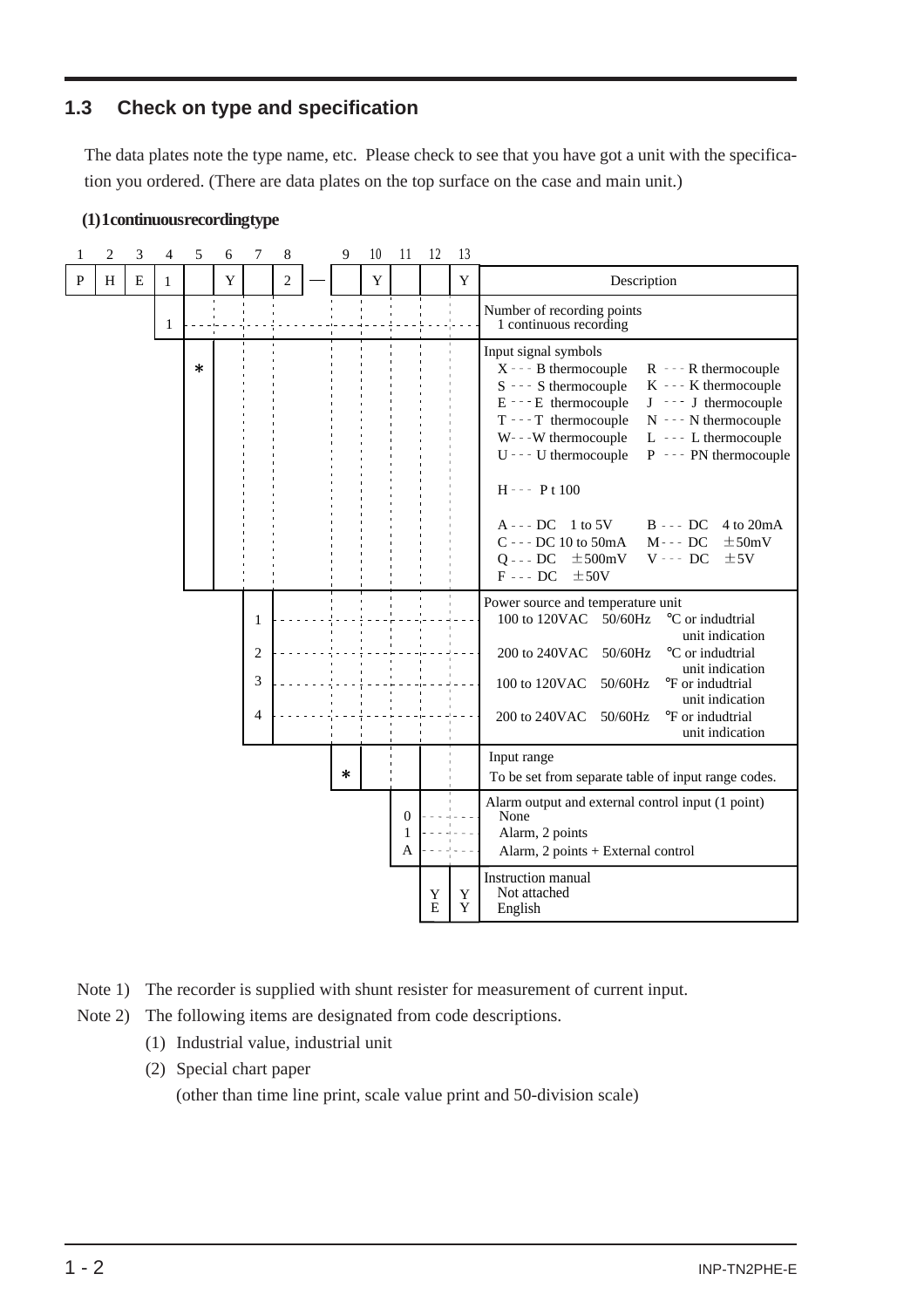

#### **(2) 2 continuous recording type**

Note 1) The recorder is supplied with shunt resister for measurement of current input.

Note 2) The following items are designated from code descriptions.

- (1) Industrial value, industrial unit
- (2) Special chart paper

(other than time line print, scale value print and 50-division scale)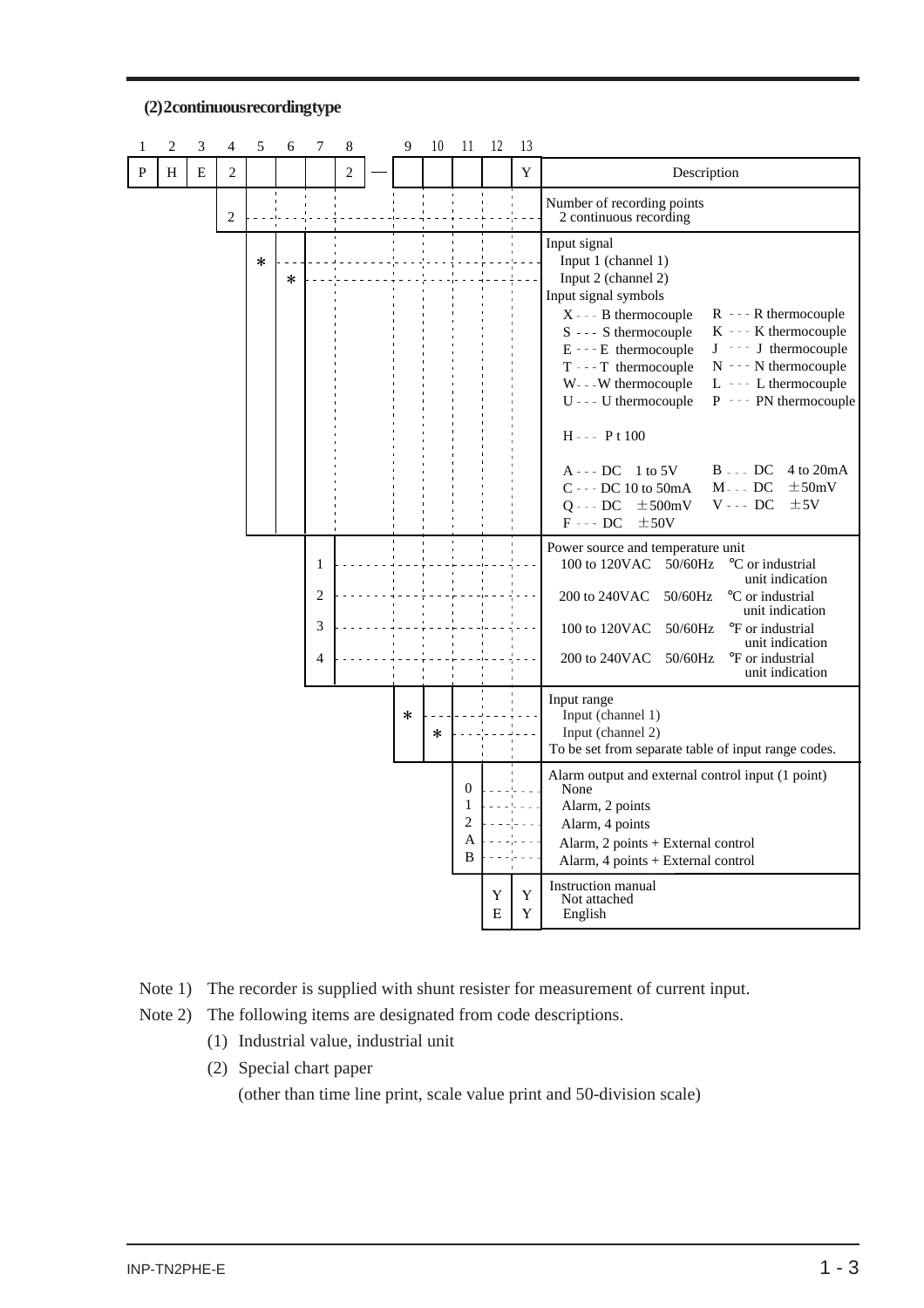#### **(3) 6 dot recording type**

|                  | 2                                                                                                                                                                                                                                                                                                                                                                 | 3 | 4      | 5 | 6                                   | 7 | 8              |  | 9      | 10 | 11 | 12     | 13                                                                                                                                                                                                                                                                                                                                    |                                                                                                                                                                                                                                                                                                                                                                                                                                                                                                                                                                                                                                                             |  |  |  |  |
|------------------|-------------------------------------------------------------------------------------------------------------------------------------------------------------------------------------------------------------------------------------------------------------------------------------------------------------------------------------------------------------------|---|--------|---|-------------------------------------|---|----------------|--|--------|----|----|--------|---------------------------------------------------------------------------------------------------------------------------------------------------------------------------------------------------------------------------------------------------------------------------------------------------------------------------------------|-------------------------------------------------------------------------------------------------------------------------------------------------------------------------------------------------------------------------------------------------------------------------------------------------------------------------------------------------------------------------------------------------------------------------------------------------------------------------------------------------------------------------------------------------------------------------------------------------------------------------------------------------------------|--|--|--|--|
| P                | H                                                                                                                                                                                                                                                                                                                                                                 | E |        |   |                                     |   | $\overline{c}$ |  |        |    |    |        | Y                                                                                                                                                                                                                                                                                                                                     | Description                                                                                                                                                                                                                                                                                                                                                                                                                                                                                                                                                                                                                                                 |  |  |  |  |
|                  |                                                                                                                                                                                                                                                                                                                                                                   |   | 7<br>8 |   |                                     |   |                |  |        |    |    |        |                                                                                                                                                                                                                                                                                                                                       | Number of recording points<br>6 dot recording (single range)<br>6 dot recording (double range)                                                                                                                                                                                                                                                                                                                                                                                                                                                                                                                                                              |  |  |  |  |
|                  |                                                                                                                                                                                                                                                                                                                                                                   |   |        | * | *                                   |   |                |  |        |    |    |        |                                                                                                                                                                                                                                                                                                                                       | Input signal<br>6 dot (single range)<br>*Y<br>6 dot (dounle range)<br>* * (Note 1)<br>Input signal symbols<br>$X - - B$ thermocouple<br>$R - - R$ thermocouple<br>$S - - S$ thermocouple<br>$K - - K$ thermocouple<br>$J - -$ J thermocouple<br>E - - - E thermocouple<br>$N - - N$ thermocouple<br>T - - - T thermocouple<br>L --- L thermocouple<br>W---W thermocouple<br>U - - - U thermocouple<br>$P - P$ PN thermocouple<br>$H - - P t 100$<br>$B - - DC$<br>4 to 20mA<br>$A - - DC$ 1 to 5V<br>C - - - DC 10 to 50mA<br>$\pm$ 50mV<br>$M$ --DC<br>$\mathbf{V}$ - - - $\mathbf{D}\mathbf{C}$<br>$Q - - DC$<br>$\pm$ 500mV<br>±5V<br>$F - - DC$<br>±50V |  |  |  |  |
| 1<br>2<br>3<br>4 |                                                                                                                                                                                                                                                                                                                                                                   |   |        |   |                                     |   |                |  |        |    |    |        | Power source and temperature unit<br>100 to 120VAC<br>50/60Hz<br>°C or industrial<br>unit indication<br>200 to 240VAC<br>50/60Hz<br>°C or industrial<br>unit indication<br>50/60Hz<br>100 to 120VAC<br><sup>o</sup> F or industrial<br>unit indication<br>200 to 240VAC<br>50/60Hz<br><sup>o</sup> F or industrial<br>unit indication |                                                                                                                                                                                                                                                                                                                                                                                                                                                                                                                                                                                                                                                             |  |  |  |  |
|                  |                                                                                                                                                                                                                                                                                                                                                                   |   |        |   |                                     |   |                |  | $\ast$ | *  |    |        |                                                                                                                                                                                                                                                                                                                                       | Input range<br>6 dot (single trange)<br>$*Y$<br>6 dot (double range)<br>$**(Note 1)$<br>To be set from separate table of input range codes.                                                                                                                                                                                                                                                                                                                                                                                                                                                                                                                 |  |  |  |  |
|                  | Alarm output and external control input (1 point)<br>0<br>None<br>Alarm, 2 points<br>$\overline{\mathbf{c}}$<br>Alarm, 4 points<br>3<br>Alarm, 6 points<br>A<br>Alarm, 2 points + External control<br>B<br>Alarm, 4 points + External control<br>C<br>Alarm, 6 points + External control<br>6 dot double range is classfied<br>Note)<br><b>Instruction</b> manual |   |        |   |                                     |   |                |  |        |    |    |        |                                                                                                                                                                                                                                                                                                                                       |                                                                                                                                                                                                                                                                                                                                                                                                                                                                                                                                                                                                                                                             |  |  |  |  |
|                  |                                                                                                                                                                                                                                                                                                                                                                   |   |        |   | into the group of input 1, 2 and 3, |   |                |  |        |    |    | Y<br>E | Y<br>Y                                                                                                                                                                                                                                                                                                                                | Not attached<br>English                                                                                                                                                                                                                                                                                                                                                                                                                                                                                                                                                                                                                                     |  |  |  |  |
|                  | and the group of input 4, 5 and 6.<br>∗<br>∗<br>Input range of input 4, 5 and 6<br>Input range of input 1, 2 and 3                                                                                                                                                                                                                                                |   |        |   |                                     |   |                |  |        |    |    |        |                                                                                                                                                                                                                                                                                                                                       |                                                                                                                                                                                                                                                                                                                                                                                                                                                                                                                                                                                                                                                             |  |  |  |  |

#### Note) The recorder is supplied with shunt resister for measurement of current input.

Note) The following items are designated from code descriptions.

- (1)Industrial value, industrial unit
- (2)Special chart paper

(other than time line print, scale value print and 50-division scale)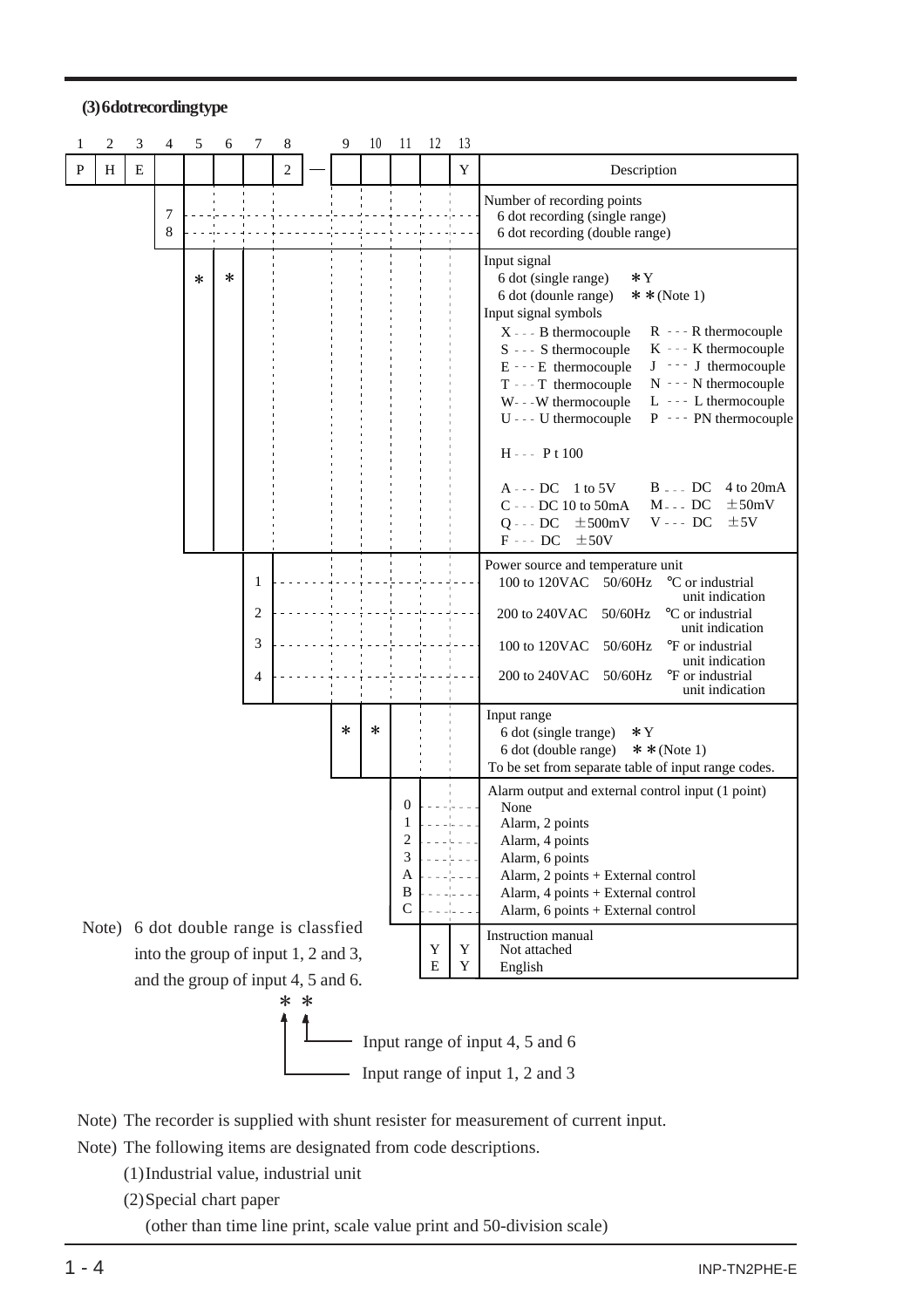#### **Input range code table**

In the case of temparature input, the input range  $($  = recording range) is indicated to 1 digit below decimal point.

Example: 150.0

150 or 150.00 is not indicated.

**<Thermocouple/resistance bulb input <sup>•</sup>C range>** Ranges marked  $\bigcirc$ ,  $\bigcirc$ ,  $\bigcirc$  and  $\bigtriangleup$  can be set.

| Input range<br>code | Input range $(^{\circ}C)$<br>(Recording range) | $\bf{B}$   | $\mathbb{R}$ | S           | K              | ${\bf E}$      | J              | T              | ${\bf N}$  | W          | L              | U              | PN         | Pt                                          |
|---------------------|------------------------------------------------|------------|--------------|-------------|----------------|----------------|----------------|----------------|------------|------------|----------------|----------------|------------|---------------------------------------------|
| $\overline{0}$      | 100<br>$0$ to                                  |            |              |             |                |                |                |                |            |            |                |                |            |                                             |
| $\mathbf{1}$        | 200<br>$\overline{0}$<br>to                    |            |              |             |                | $\bigcirc$     | C              | ( )            |            |            |                | C              |            |                                             |
| $\overline{c}$      | 300<br>$\overline{0}$<br>to                    |            |              |             | С.             | $\bigcirc$     | O              | O              | О          |            | ( )            | $\bigcirc$     | $\bigcirc$ | $\left(\begin{array}{c}1\end{array}\right)$ |
| 3                   | 400<br>$0$ to                                  |            |              |             | C              | $\bigcirc$     | $\bigcirc$     | $\bigcirc$     | ○          |            | С              | $\bigcirc$     | $\bigcirc$ | O                                           |
| $\overline{4}$      | 500<br>$0$ to                                  |            |              |             |                | $\bigcirc$     | ◯              |                | $\bigcirc$ | C          | С              |                | $\bigcirc$ |                                             |
| 5                   | 600<br>$\overline{0}$<br>to                    |            |              |             |                | $\bigcirc$     | $\bigcirc$     |                | $\bigcirc$ | $\bigcirc$ | $\bigcirc$     |                | $\bigcirc$ | ○                                           |
| 6                   | 800<br>$\mathbf{0}$<br>to                      |            |              |             | O              | $\bigcirc$     | $\bigcirc$     |                | $\bigcirc$ | $\bigcirc$ | Ō              |                | $\bigcirc$ |                                             |
| $\overline{7}$      | 0 to 1000                                      |            | $\triangle$  | $\triangle$ | O              |                | $\bigcirc$     |                | $\bigcirc$ | $\bigcirc$ |                |                | $\bigcirc$ |                                             |
| 8                   | $0\,$ to $1200\,$                              |            | $\triangle$  | $\triangle$ | ◯              |                |                |                | $\bigcirc$ | ◯          |                |                | $\bigcirc$ |                                             |
| 9                   | $0\,$ to $1400\,$                              |            | $\triangle$  | $\triangle$ |                |                |                |                |            | C          |                |                |            |                                             |
| $\mathbf{A}$        | 0 to 1600                                      |            | $\triangle$  | $\triangle$ |                |                |                |                |            | $\bigcirc$ |                |                |            |                                             |
| $\bf{B}$            | 150<br>$0$ to                                  |            |              |             |                | C              | ŋ              |                |            |            | ◯              |                |            |                                             |
| $\mathcal{C}$       | 400 to 1400                                    | $\bigcirc$ | $\bigcirc$   | O           |                |                |                |                |            | $\bigcirc$ |                |                |            |                                             |
| D                   | 600 to 1600                                    | $\bigcirc$ | $\bigcirc$   | $\bigcirc$  |                |                |                |                |            | $\bigcirc$ |                |                |            |                                             |
| E                   | $100$ to<br>300                                |            |              |             | O              | O              | C              | O              |            |            | C              | U              |            |                                             |
| $\overline{F}$      | $200$ to<br>400                                |            |              |             |                | $\bigcirc$     | $\bigcirc$     | $\bigcirc$     |            |            | O              | $\bigcirc$     | $\bigcirc$ |                                             |
| G                   | 600<br>300 to                                  |            |              |             |                | $\bigcirc$     | ◯              |                |            |            |                |                | $\bigcirc$ |                                             |
| H                   | 400 to<br>800                                  |            |              |             |                | $\bigcirc$     | ◯              |                | ○          |            | O              |                | $\bigcirc$ |                                             |
| $\mathbf{J}$        | 500 to 1000                                    |            |              |             |                |                | ◯              |                | $\bigcirc$ | $\bigcirc$ |                |                | $\bigcirc$ |                                             |
| K                   | 600 to 1200                                    |            |              |             | ( )            |                |                |                | O          | $\bigcirc$ |                |                | $\bigcirc$ |                                             |
| L                   | 800 to 1600                                    | $\bigcirc$ | $\bigcirc$   | $\bigcirc$  |                |                |                |                |            | $\bigcirc$ |                |                |            |                                             |
| M                   | $-50$ to<br>50                                 |            |              |             |                |                |                |                |            |            |                |                |            |                                             |
| N                   | $-50$ to<br>150                                |            |              |             |                | $\bigcirc$     | $\bigcirc$     | ◯              |            |            | C              | O              |            |                                             |
| $\mathbf P$         | $-200$ to<br>100                               |            |              |             | $\circledcirc$ | $\circledcirc$ | $\circledcirc$ | $\circledcirc$ |            |            | $\circledcirc$ | $\circledcirc$ |            |                                             |
| Q                   | $-200$ to<br>500                               |            |              |             | $\circledcirc$ | $\circledcirc$ | $\circledcirc$ |                |            |            | $\circledcirc$ |                |            |                                             |
| Y                   | Maximum range<br>of each input signal          | O          | $\triangle$  | $\triangle$ | $\circledcirc$ | $\circledcirc$ | $\circledcirc$ | $\circledcirc$ | )          | O          | $\circledcirc$ | $\circledcirc$ | C          |                                             |

[Additional information]

- 1. Marked  $\bigcirc$  above means  $\pm$  (0.3% of measuring range +1 digit) indication accuracy.
- 2. Marked  $\bullet$  above means  $\pm$  (1% of measuring range +1 digit) indication accuracy.
- 3. Marked  $\odot$  above means  $\pm$  (0.3% of measuring range +1 digit) indication accuracy, but  $\pm$  (0.5% of measuring range +1 digit) indication between -200 to -100 $^{\circ}$ C range.
- 4. Marked  $\triangle$  above means  $\pm$  (0.3% of measuring range +1 digit) indication accuracy, but  $\pm$  (0.5% of measuring range  $+1$  digit) indication between 0 to 300 $^{\circ}$ C range.
- 5. In case of thermocouple and resistance bulb input, measuring table is equal to recording range and indicated value is 1 digit below decimal point.

Note)

The indication accuracy of thermocouple does not include reference junction compensation error.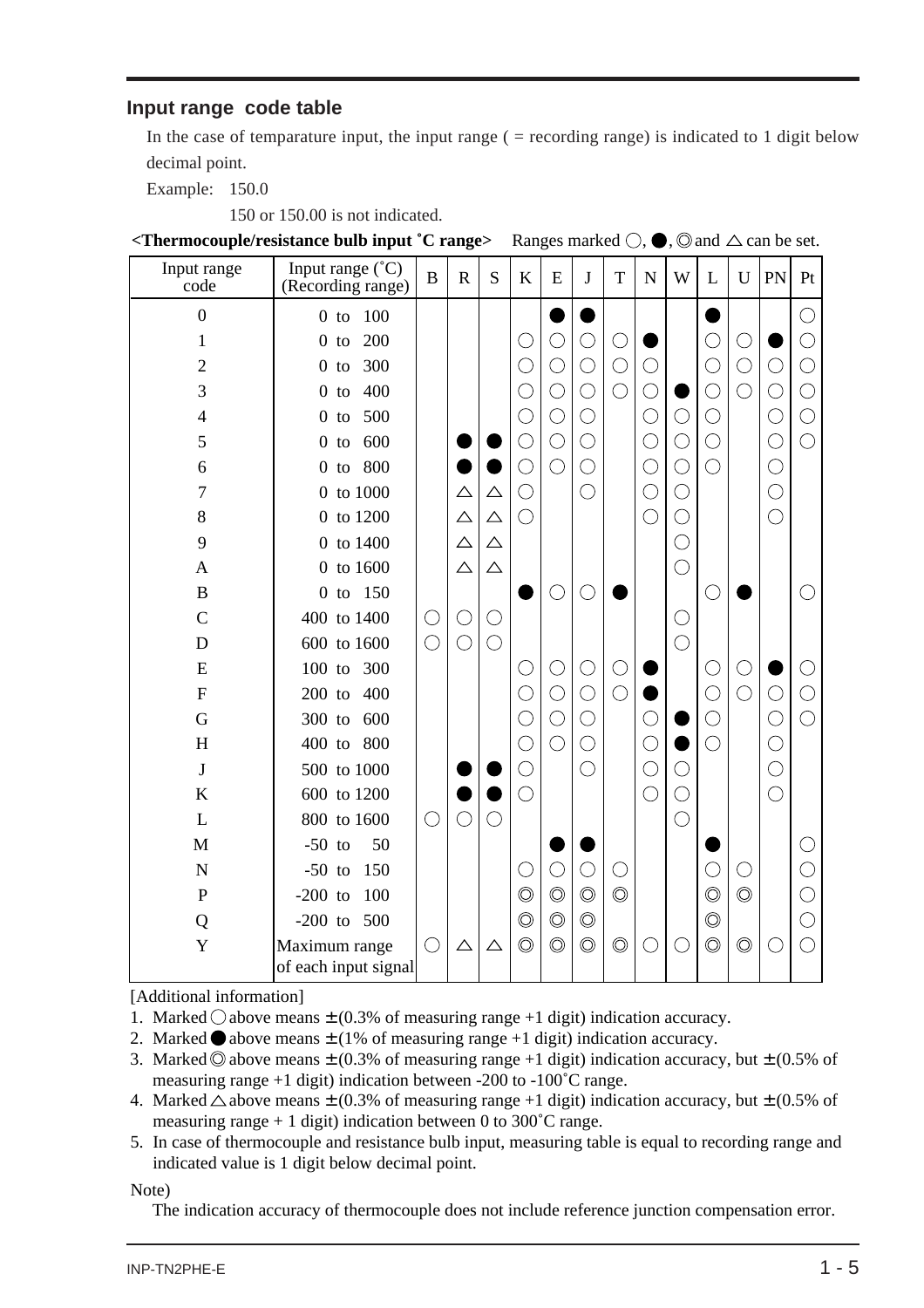|                     | <b>Thermocouple/resistance bulb input 'F range&gt;</b> Range marked $\bigcirc$ , $\bigcirc$ , $\bigcirc$ and $\bigtriangleup$ can be set. |              |             |             |                       |                       |                |                |             |            |                         |                       |            |            |
|---------------------|-------------------------------------------------------------------------------------------------------------------------------------------|--------------|-------------|-------------|-----------------------|-----------------------|----------------|----------------|-------------|------------|-------------------------|-----------------------|------------|------------|
| Input range<br>code | Input range (°F)<br>(Recording range)                                                                                                     | $\, {\bf B}$ | $\mathbf R$ | S           | $\bf K$               | ${\bf E}$             | J              | T              | $\mathbf N$ | W          | L                       | U                     | PN         | Pt         |
| $\overline{0}$      | 32 to 200                                                                                                                                 |              |             |             |                       |                       |                |                |             |            |                         |                       |            |            |
| 1                   | 400<br>$32$ to                                                                                                                            |              |             |             |                       |                       | $\bigcirc$     | $\bigcirc$     |             |            | $( \ )$                 | С                     |            |            |
| $\overline{2}$      | 600<br>$32$ to                                                                                                                            |              |             |             | O                     | $\bigcirc$            | $\bigcirc$     | $\bigcirc$     | $\bigcirc$  |            | C                       | $\overline{\bigcirc}$ | $\bigcirc$ | C          |
| 3                   | 32 to 800                                                                                                                                 |              |             |             | $\bigcirc$            | $\bigcirc$            | $\bigcirc$     |                | $\bigcirc$  |            | $\bigcirc$              |                       | $\bigcirc$ | O          |
| 4                   | 32 to 1000                                                                                                                                |              |             |             | C                     | $\overline{\bigcirc}$ | $\bigcirc$     |                | $\bigcirc$  | $\bigcirc$ | $\bigcirc$              |                       | $\bigcirc$ | $\bigcirc$ |
| 5                   | 32 to 1200                                                                                                                                |              |             |             | С                     | $\bigcirc$            | $\bigcirc$     |                | $\bigcirc$  | $\bigcirc$ | $\bigcirc$              |                       | $\bigcirc$ |            |
| 6                   | 32 to 1500                                                                                                                                |              | △           |             | $\bigcirc$            |                       | $\bigcirc$     |                | $\bigcirc$  | $\bigcirc$ | $\bigcirc$              |                       | $\bigcirc$ |            |
| 7                   | 32 to 2000                                                                                                                                |              | $\triangle$ | $\triangle$ | $\bigcirc$            |                       | $\bigcirc$     |                | $\bigcirc$  | $\bigcirc$ |                         |                       | $\bigcirc$ |            |
| 8                   | 32 to 2400                                                                                                                                |              | $\triangle$ | $\triangle$ | $\bigcirc$            |                       |                |                |             | $\bigcirc$ |                         |                       |            |            |
| 9                   | 32 to 2500                                                                                                                                |              | $\triangle$ | $\triangle$ | $\bigcirc$            |                       |                |                |             | $\bigcirc$ |                         |                       |            |            |
| A                   | 32 to 3000                                                                                                                                |              | $\triangle$ | $\triangle$ |                       |                       |                |                |             | $\bigcirc$ |                         |                       |            |            |
| $\mathbf B$         | 32 to 300                                                                                                                                 |              |             |             |                       | О                     |                |                |             |            | $( \ )$                 |                       |            |            |
| $\overline{C}$      | 500 to 2500                                                                                                                               |              | ( )         | $\bigcirc$  | $^{-}$                |                       |                |                |             | $\bigcirc$ |                         |                       |            |            |
| D                   | 1000 to 3000                                                                                                                              | $\bigcirc$   | $\bigcirc$  | $\bigcirc$  |                       |                       |                |                |             | $\bigcirc$ |                         |                       |            |            |
| E                   | 200 to 600                                                                                                                                |              |             |             | O                     | $\bigcirc$            | $\bigcirc$     | $\bigcirc$     |             |            | O                       | O                     | $\bigcirc$ |            |
| $\overline{F}$      | 400 to 800                                                                                                                                |              |             |             | $\overline{\bigcirc}$ | $\bigcirc$            | $\bigcirc$     |                |             |            | $\bigcirc$              |                       | $\bigcirc$ |            |
| G                   | 600 to 1200                                                                                                                               |              |             |             | $\bigcirc$            | $\bigcirc$            | $\bigcirc$     |                | $\bigcirc$  |            | $\bigcirc$              |                       | $\bigcirc$ |            |
| H                   | 1000 to 1500                                                                                                                              |              |             |             | $\bigcirc$            |                       | $\bigcirc$     |                | $\bigcirc$  |            | $\bigcirc$              |                       | $\bigcirc$ |            |
| $\bf J$             | 1000 to 2000                                                                                                                              |              |             |             | $\bigcirc$            |                       | $\bigcirc$     |                | $\bigcirc$  | $\bigcirc$ |                         |                       | $\bigcirc$ |            |
| K                   | 1000 to 2500                                                                                                                              |              | $\bigcirc$  | $\bigcirc$  | $\bigcirc$            |                       |                |                |             | $\bigcirc$ |                         |                       |            |            |
| L                   | 1500 to 3000                                                                                                                              | $\bigcirc$   | $\bigcirc$  | $\bigcirc$  |                       |                       |                |                |             | $\bigcirc$ |                         |                       |            |            |
| M                   | $-100$ to<br>100                                                                                                                          |              |             |             |                       |                       |                |                |             |            |                         |                       |            |            |
| $\mathbf N$         | $-100$ to<br>300                                                                                                                          |              |             |             | C                     | $\bigcirc$            | $\bigcirc$     | $\bigcirc$     |             |            | $\overline{\mathbb{C}}$ | $\bigcirc$            |            |            |
| $\mathbf{P}$        | 200<br>$-300$ to                                                                                                                          |              |             |             | $\circledcirc$        | $\circledcirc$        | $\circledcirc$ | $\circledcirc$ |             |            | $\circledcirc$          | $\circledcirc$        |            |            |
| Q                   | $-300$ to $1000$                                                                                                                          |              |             |             | $\circledcirc$        | $\circledcirc$        | $\circledcirc$ |                |             |            | $\circledcirc$          |                       |            |            |
| Y                   | Maximum range<br>of each input signal                                                                                                     | $\bigcirc$   | $\triangle$ | $\triangle$ | $\circledcirc$        | $\circledcirc$        | $\circledcirc$ | $\circledcirc$ | O           | $(\ \ )$   | $\circledcirc$          | $\circledcirc$        | $(\ )$     |            |
|                     |                                                                                                                                           |              |             |             |                       |                       |                |                |             |            |                         |                       |            |            |

#### [Additional information]

- 1. Marked  $\bigcirc$  above means  $\pm$  (0.3% of measuring range +1 digit) indication accuracy.
- 2. Marked  $\bullet$  above means  $\pm$  (1% of measuring range +1 digit) indication accuracy.
- 3. Marked  $\odot$  above means  $\pm$  (0.3% of measuring range +1 digit) indication accuracy, but  $\pm$  (0.5% of measuring range +1 digit) indication between -300 to -148˚F range.
- 4. Marked  $\triangle$  above means  $\pm$  (0.3% of measuring range +1 digit) indication accuracy, but  $\pm$  (0.5% of measuring range + 1 digit) indication between 32 to  $600^{\circ}$ F range.
- 5. In case of thermocouple and resistance bulb input, measuring table is equal to recording range and indicated value is 1 digit below decimal point.

#### Note)

The indication accuracy of thermocouple does not include reference junction compensation error.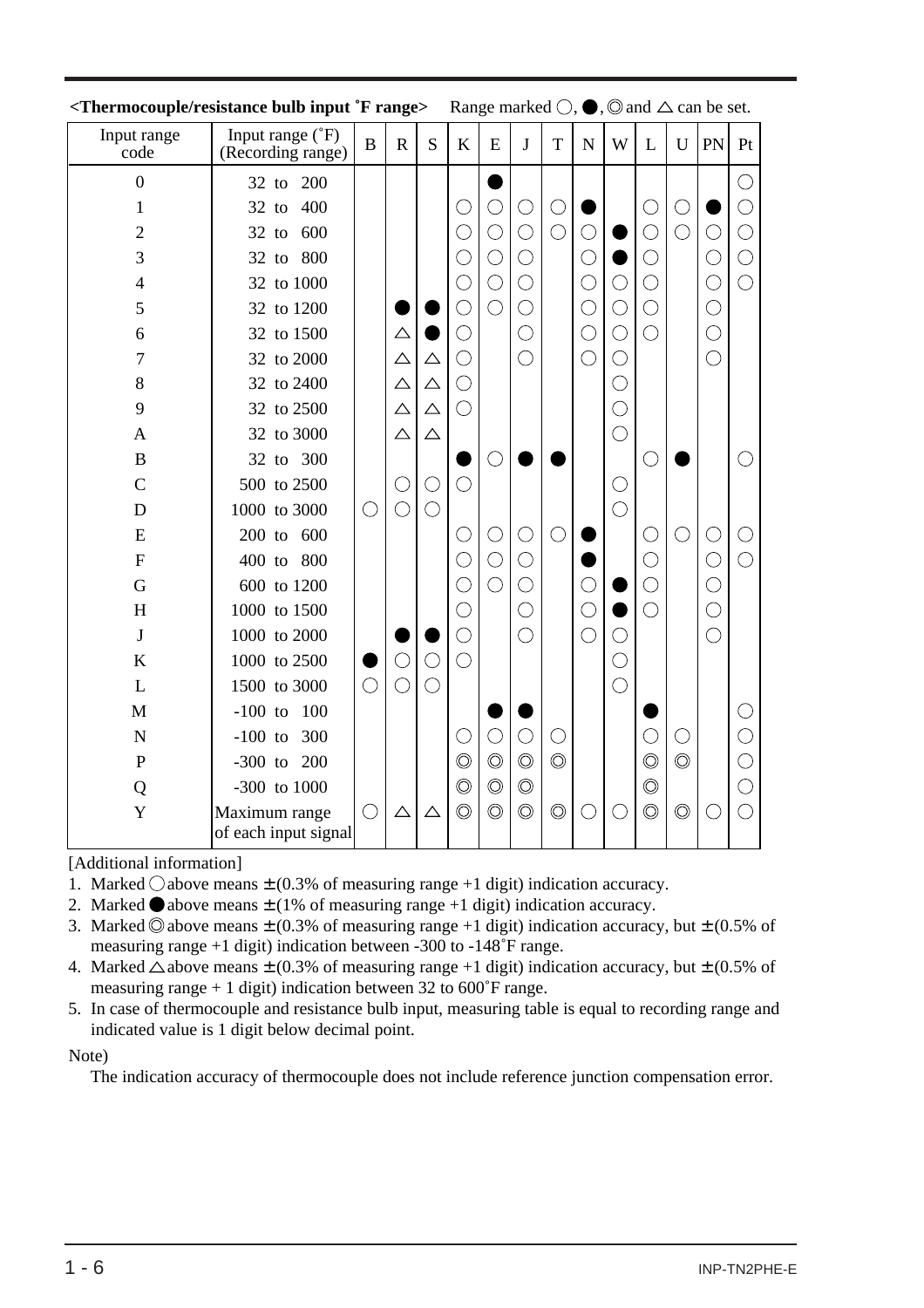#### **<DC voltage input>**

| Input range code | $\pm$ 50mV    | $\pm$ 500m V    | $\pm$ 5V          | $\pm$ 50 V    |
|------------------|---------------|-----------------|-------------------|---------------|
| 0                | $0$ to $10$   | $0$ to $100$    | $0$ to 1          | $0$ to $10$   |
| 1                | 0 to 15       | 0 to 150        | 0 to 1.5          | 0 to 15       |
| 2                | 0 to 20       | 0 to 200        | $0$ to $2$        | 0 to 20       |
| 3                | $0$ to 30     | 0 to 300        | $0$ to $3$        | 0 to 30       |
| 4                | $0$ to 50     | 0 to 500        | $0$ to 5          | $0$ to 50     |
| 5                | 10 to $50$    | 100 to 500      | $1 \text{ to } 5$ | 10 to $50$    |
| 6                | 4 to 20       | 40 to 200       | $0.4$ to 2        | 4 to 20       |
| 7                | $-50$ to 0    | $-500$ to $0$   | $-5$ to 0         | $-50$ to 0    |
| Y                | $-50$ to $50$ | $-500$ to $500$ | $-5$ to 5         | $-50$ to $50$ |

Note) DC current input is converted into voltage input with shunt resistor prior to delivery (shunt resistor :10  $\Omega$ ).

| 4 to $20mA$ DC : | 40 to 200mV DC input  |
|------------------|-----------------------|
| 10 to 50 mA DC : | 100 to 500mV DC input |

#### **<Table of maximum range of input signals>**

| Input signal       |                                                                           | Input range                                                                                                                                                                                                                                                                                                       | Input range                                                                                                                                                                                                                                                      |  |  |  |  |
|--------------------|---------------------------------------------------------------------------|-------------------------------------------------------------------------------------------------------------------------------------------------------------------------------------------------------------------------------------------------------------------------------------------------------------------|------------------------------------------------------------------------------------------------------------------------------------------------------------------------------------------------------------------------------------------------------------------|--|--|--|--|
| Thermocouple       | B<br>$\mathbb{R}$<br>S<br>K<br>E<br>J<br>T<br>N<br>W<br>L<br>$\mathbf{U}$ | 400 to $1760^{\circ}$ C<br>0 to $1760^{\circ}$ C<br>0 to $1760^{\circ}$ C<br>-200 to $1370^{\circ}$ C<br>-200 to $800^{\circ}$ C<br>$-200$ to $1100^{\circ}$ C<br>-200 to $400^{\circ}$ C<br>0 to $1300^{\circ}$ C<br>0 to $1760^{\circ}$ C<br>$-200 \text{ to } 900^{\circ} \text{C}$<br>-200 to $400^{\circ}$ C | 752 to 3200°F<br>32 to 3200°F<br>32 to 3200°F<br>-328 to 2498°F<br>$-328$ to $1472$ <sup>o</sup> F<br>$-328$ to $2012$ <sup>o</sup> F<br>$-328$ to $752^{\circ}F$<br>32 to 2372°F<br>32 to 3200°F<br>$-328$ to $1652$ <sup>o</sup> F<br>$-328$ to $752^{\circ}F$ |  |  |  |  |
|                    | P N                                                                       | 0 to $1300^{\circ}$ C                                                                                                                                                                                                                                                                                             | 32 to 2372°F                                                                                                                                                                                                                                                     |  |  |  |  |
| Resistance<br>bulb | Pt100                                                                     | $600^{\circ}$ C<br>$-200$ to                                                                                                                                                                                                                                                                                      | $-328$ to $1112^{\circ}F$                                                                                                                                                                                                                                        |  |  |  |  |
| DC voltage         | $\pm$ 50mV<br>$\pm$ 500mV<br>± 5V<br>± 50V                                | $-500$ to $500mV$                                                                                                                                                                                                                                                                                                 | $-50$ to $50mV$<br>$-5$ to 5V<br>$-50$ to $50V$                                                                                                                                                                                                                  |  |  |  |  |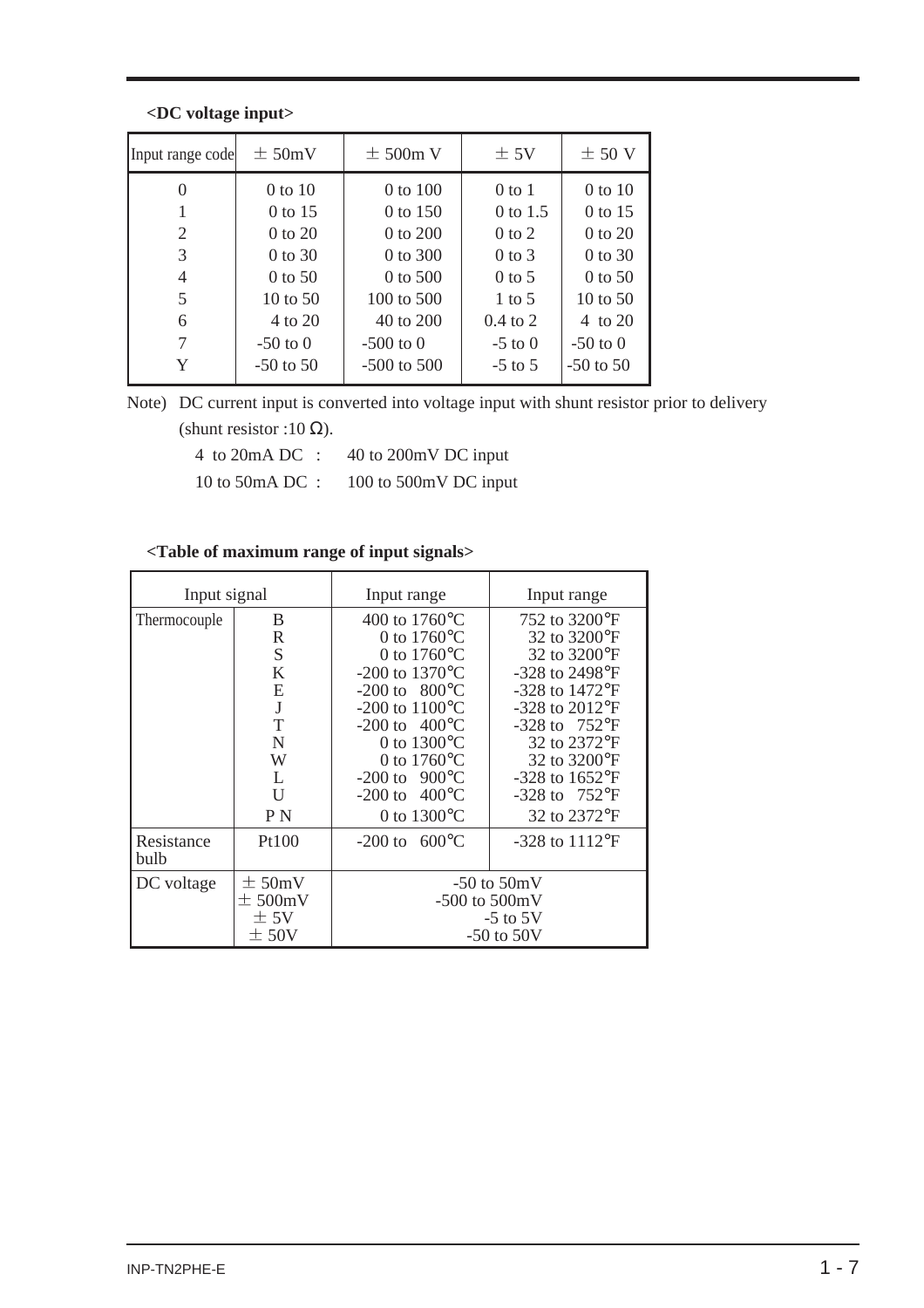### <span id="page-13-0"></span>**2. NAMES AND FUNCTIONS OF PARTS**



#### **(1) Display unit**

Time, measurement data, set values and comments are displayed.



#### **(2) Recording head**

Used for analog trend recording and digital printing. **(Recording head is not mounted in the recorder prior delivery. It should be mounted referring to Item 5.2)**

#### **(3) Paper feed unit drawout lever**

When setting (replacing) chart papaer, press down the drawout lever and the paper feed unit will be drawn out. If it is not drawn out automatically, pull out the paper feed unit by hand while pressing down the lever.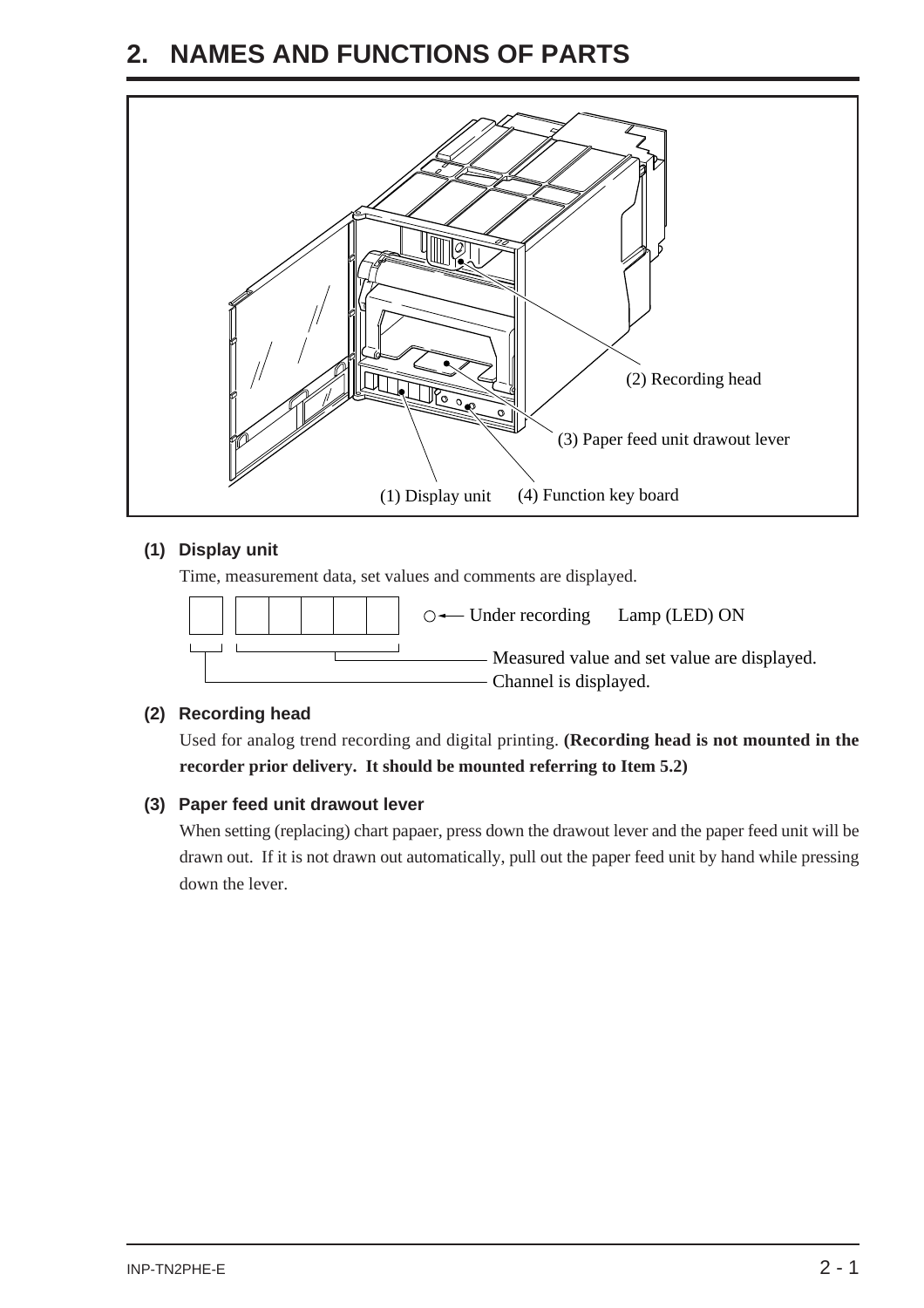#### **(4) Function key board**

Used for setting or confirming parameters and for operating the recorder.



- ・Normal mode : Measured value or the states of alarm of each channel is displayed. This mode is started at power ON.
- ・Setting mode : This mode is used for setting chart speed or alarm.

|              | Name of key             | Function                                                                                                                                                                                                                                         |  |  |  |  |  |  |
|--------------|-------------------------|--------------------------------------------------------------------------------------------------------------------------------------------------------------------------------------------------------------------------------------------------|--|--|--|--|--|--|
|              | <b>REC</b><br>(record)  | Recording start/stop function key. Recording is started at the first press of the key<br>and stops at the second press.                                                                                                                          |  |  |  |  |  |  |
|              | <b>FEED</b><br>(feed)   | Chart paper fast feed key<br>Feed speed becomes fast by pressing the key for more than 3 seconds.                                                                                                                                                |  |  |  |  |  |  |
| Normal mode  | <b>DSP</b><br>(display) | 1. Used for changing display data. The following 2 functions are selected at<br>each press of the key.<br>(1) Data of all channels are displayed in order, except for the skip channel.<br>Display only of the data of specific channels.<br>(2) |  |  |  |  |  |  |
|              |                         | 2. Used when shifting from normal mode to setting mode (press the key for more<br>than 3 seconds)                                                                                                                                                |  |  |  |  |  |  |
|              | <b>ENT</b><br>(entry)   | Used to register set data and to start or stop list printing.                                                                                                                                                                                    |  |  |  |  |  |  |
| Setting mode | (up)                    | Used to change set data. Chart paper fast feed is effected during list printing.                                                                                                                                                                 |  |  |  |  |  |  |
|              | <b>SEL</b><br>(select)  | 1. Used to read parameters in order in setting mode. This key can not be used<br>during list printing.                                                                                                                                           |  |  |  |  |  |  |
|              |                         | 2. Used when shifting from setting mode to normal mode (press the key for more<br>than 3 seconds)                                                                                                                                                |  |  |  |  |  |  |
|              | Reset switch            | Used to reset the recorder (The operation is the same as that at power ON/OFF.)                                                                                                                                                                  |  |  |  |  |  |  |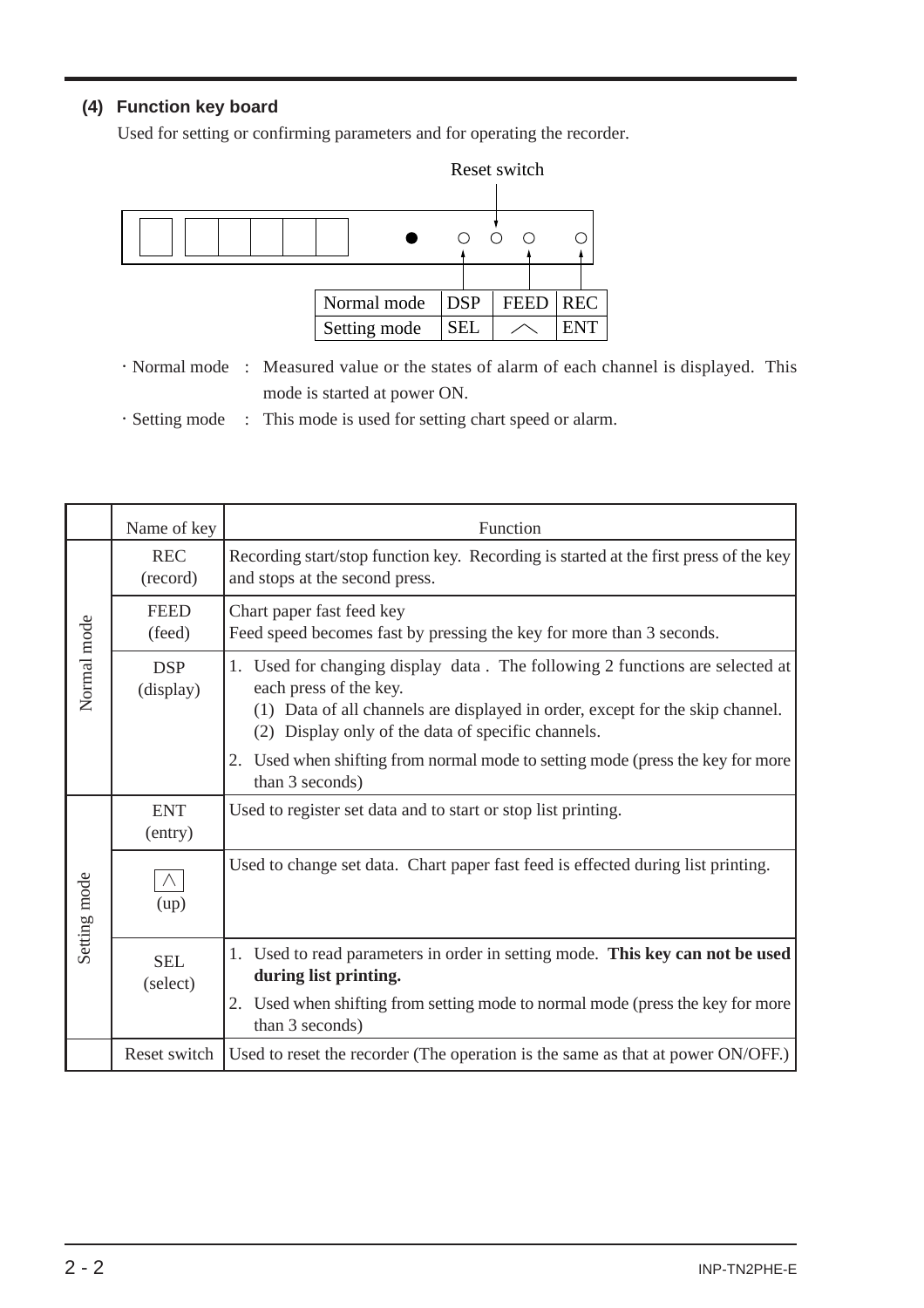### <span id="page-15-0"></span>**3. MOUNTING METHOD**

This unit is designed to be panel mounted.

#### **3.1 Mounting location**

Select the following location for mounting the unit.

- (1) A place that is not subject to vibration or shock.
- (2) A place where there is no corrosive gas.
- (3) A place that is subject to little temperature variation and is close to normal temperature (23°C)
- (4) A place that is not struck directly by strong radiant heat.
- (5) As humidity affects the ink and recording paper, select a place that is in the range 45 to 80% RH.



(6) Mount the unit horizontally, with no tilt to the left or right. (The forward tilt should be 0° but the unit may be inclined 0 to 30° rearwards.)

#### **3.2 External dimensions and panel cut out dimensions (unit: mm)**



PANEL CUTOUT

Single unit mounting Left/right tight fit mounting



(without alarm terminal) Approx. 1.5kg (with alarm terminal) Intermittent type Approx. 1.5kg (without alarm terminal) Approx. 1.7kg

(with alarm terminal)

Power consumption : Approx. 13VA (100V AC, without option) Approx. 15VA (100V AC, with all options)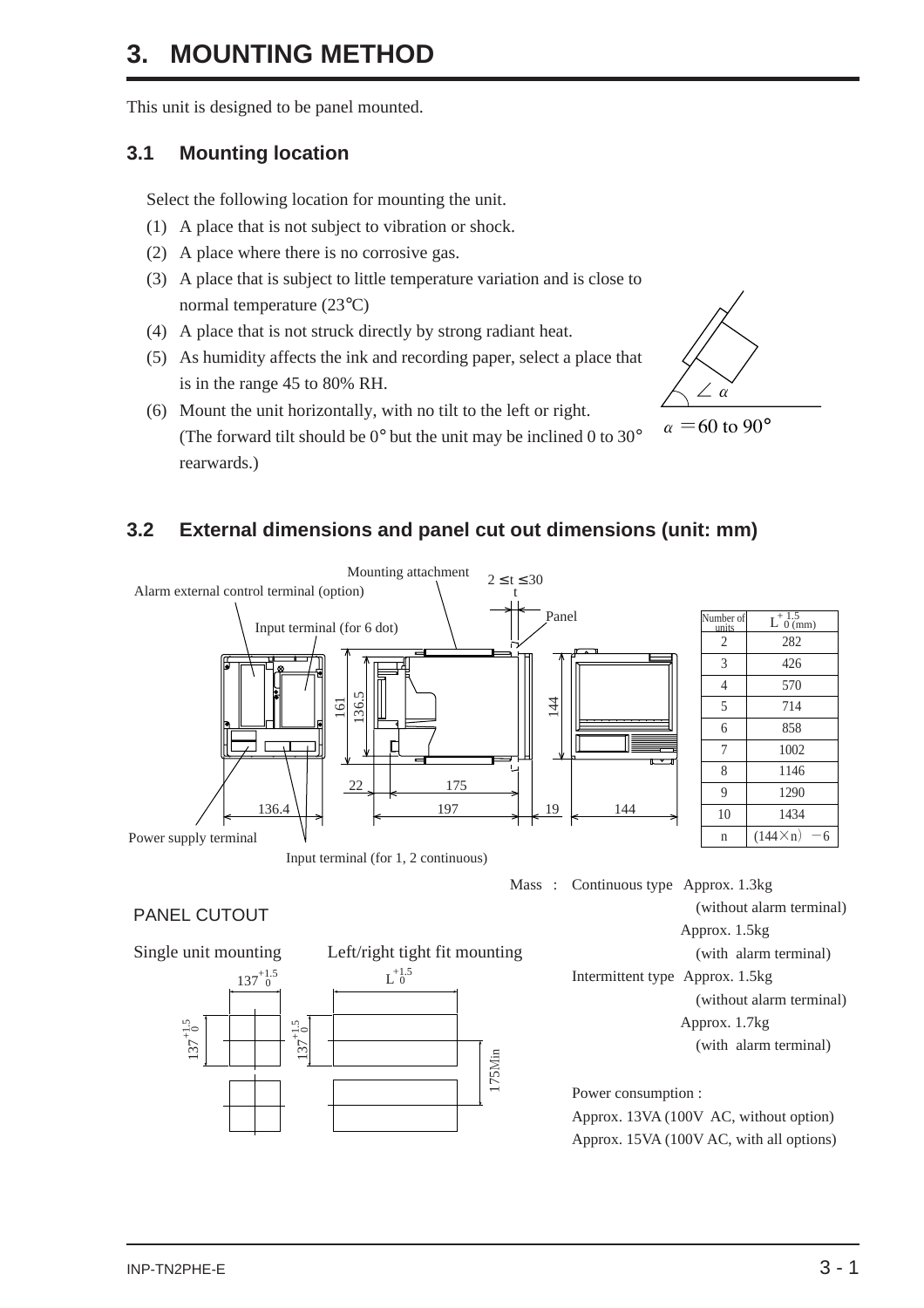#### <span id="page-16-0"></span>**3.3 Method of mounting onto panel**



- Using the supplied mounting fixture, tighten the upper and lower screws until the panel is fixed.
- The panel to be used should be more than 2mm thick.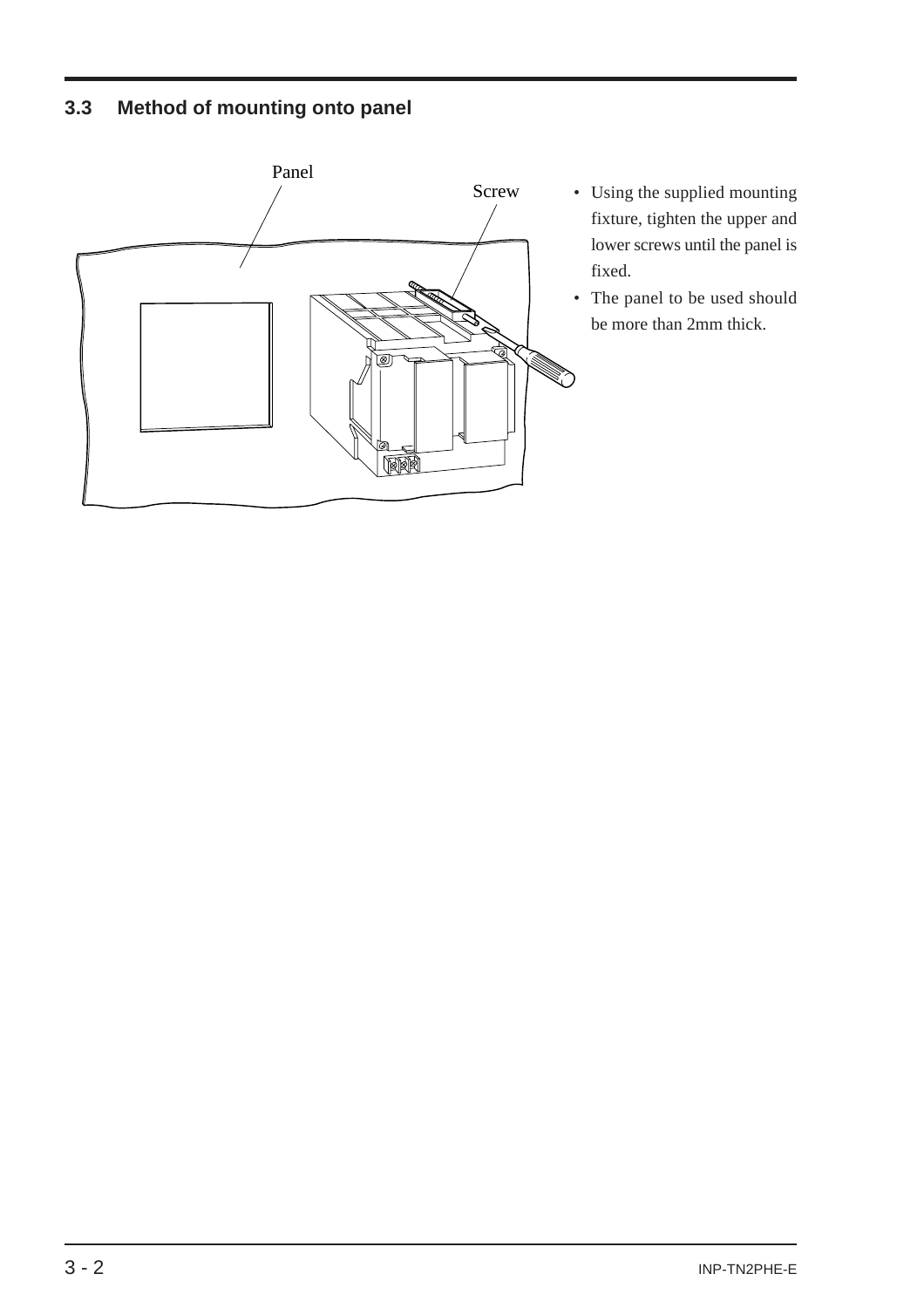### <span id="page-17-0"></span>**4. WIRING**

#### **4.1 Before wiring**

- (1) For thermocouple input, be sure to use a compensated lead wire.
- (2) Input signal cables should be wired separately as far as possible (30cm or more) from power lines and high-voltage lines to minimize the effect of inductive noise. Shielded cables should preferably be used. In this case, the shield braids should be earthed at one point.

Notes)

- (1) At the completion of wiring of the input terminals, be sure to close the rear cover to ensure the compensation of reference contact when thermocouple input is used.
- (2) For connection of lead wires to terminals, use of sleeveinsulated clamping terminals (for M4 screws) is recommended.



#### **4.2 Caution on power source wiring**

- (1) This recorder has no power fuse. Mount a power fuse outside the recorder as necessary. Recommend fuse rating : 250V AC, 1A
- (2) When connecting power cable and earth cable to terminals, be sure to use crimp style terminals with insulated sleeves (M4 screw).
- (3) For power cable connection, be sure to use 600V vinyl insulated cable or equivalent.
	- ・ Before making a wiring work, be sure to turn OFF the main power to prevent the risk of electric shocks. After wiring, be sure to close the cover.
	- ・ Wiring materials to be used must meet the rating. Use of materials which do not withstand the rating may cause a fire accident.
	- ・ Wring work must be performed as specified. If the unit is not earthed, it would result in electric shocks or malfunction.



**DANGER**

The recorder is not provided with a power fuse. Use an external power fuse.

**TION** Rating : T1A, 250V AC or equivalent protection.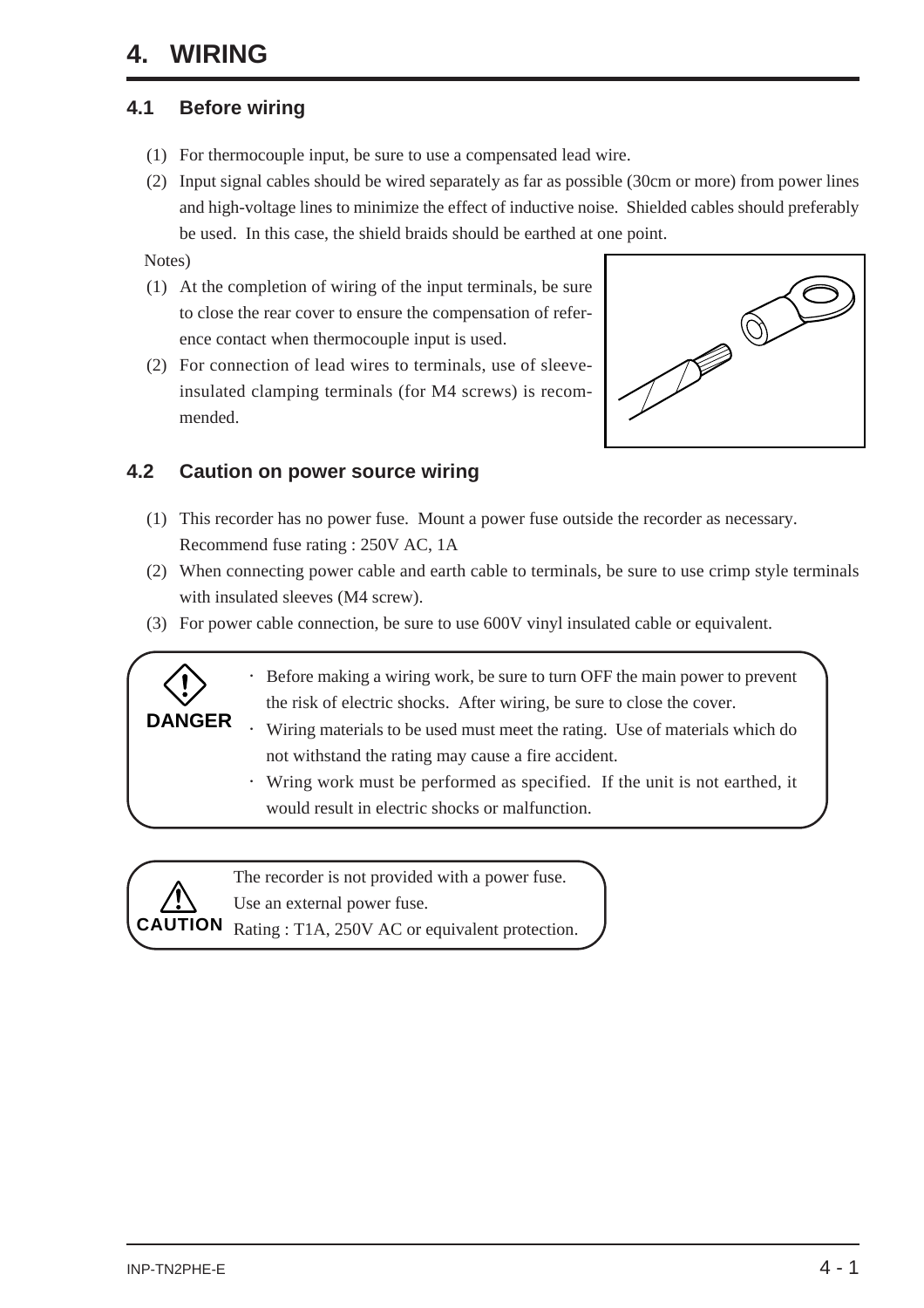#### <span id="page-18-0"></span>**4.3 Connection to terminals**

#### 1, 2 continuous recording 6 dot recording





|     | (1) Input terminal | Connect signal cable for each channel.                                                                                                                                          |
|-----|--------------------|---------------------------------------------------------------------------------------------------------------------------------------------------------------------------------|
|     | (option)           | Alarm/external control unit $\Rightarrow$ Connect the alarm signal output and external control signal in-<br>put (for alarms 1 to 6, external control).                         |
|     | (3) Power terminal | Connect power cable to $\lfloor L \rfloor N$ terminal. Power source to be<br>connected should be free from noise.<br>(Code symbol: 100 to 120V AC or 200 to 240 V AC, 50/60 Hz) |
| (4) | Earth terminal     | Connect to   PE   terminal (Class-3, less than 10 $\Omega$ ).                                                                                                                   |



Alarm output terminals  $(1)$  to  $(1)$ ,  $(2)$  to  $(26)$  ) are of overvoltage category I. Other terminals (input signals, communication interface) are for SELV signals (safety separated from hazardous voltage). **CAUTION**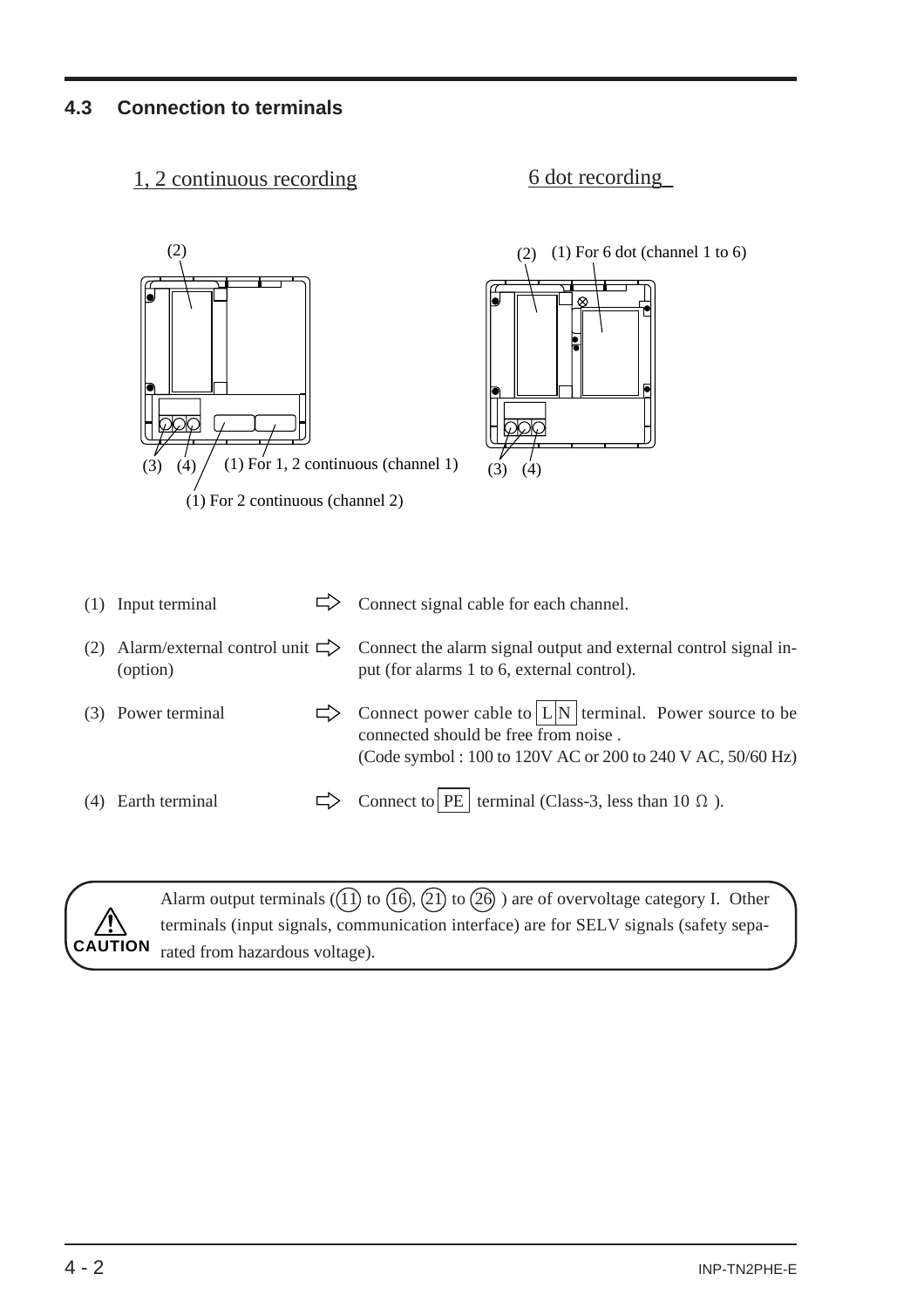#### **(1) Connection of input terminals**

- (1) Input terminal No. is determined for each channel.
- (2) Connect input terminals according to the relation between the number of points of input signal and channel shown in Code Symbols (see Item 1.3).



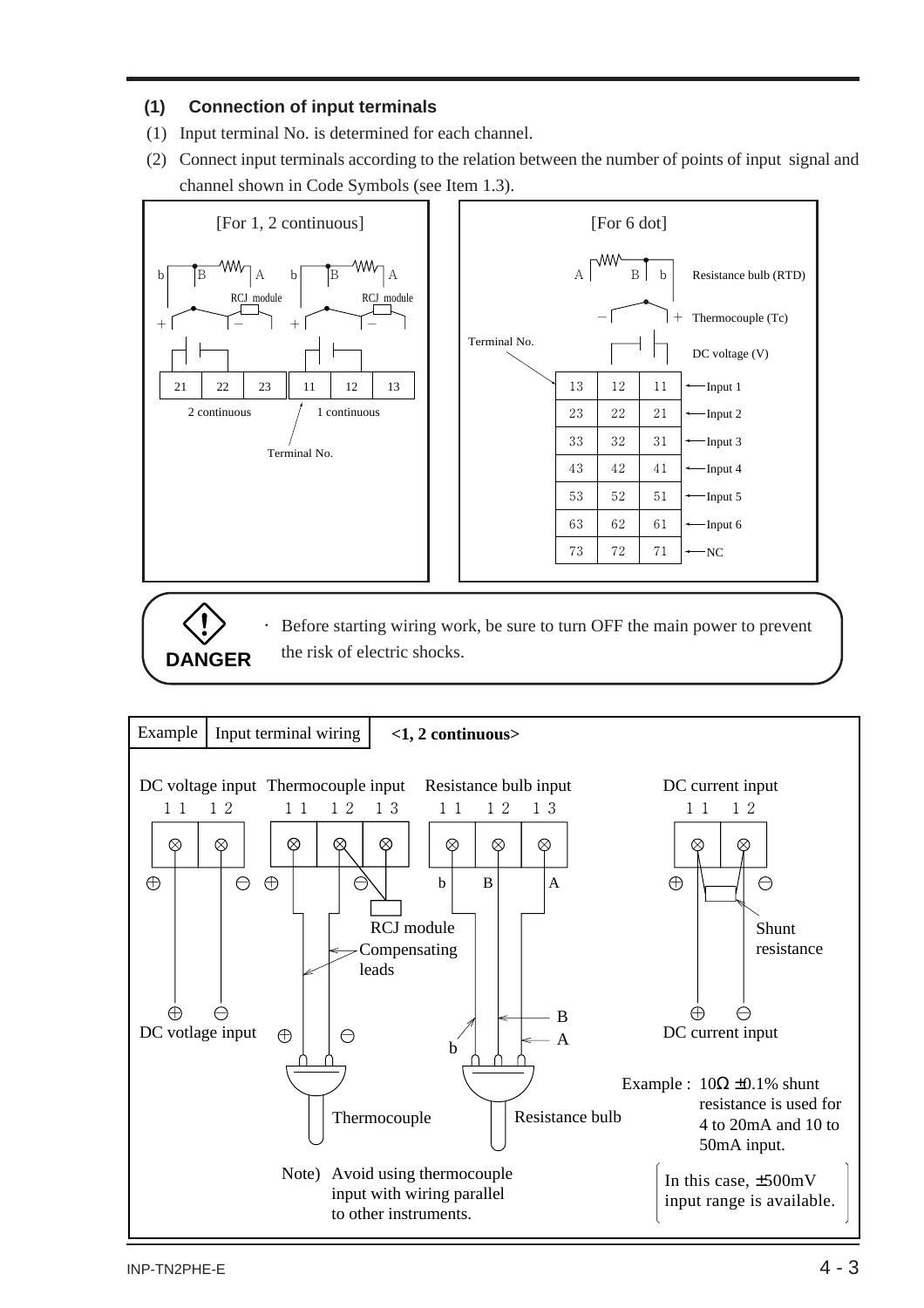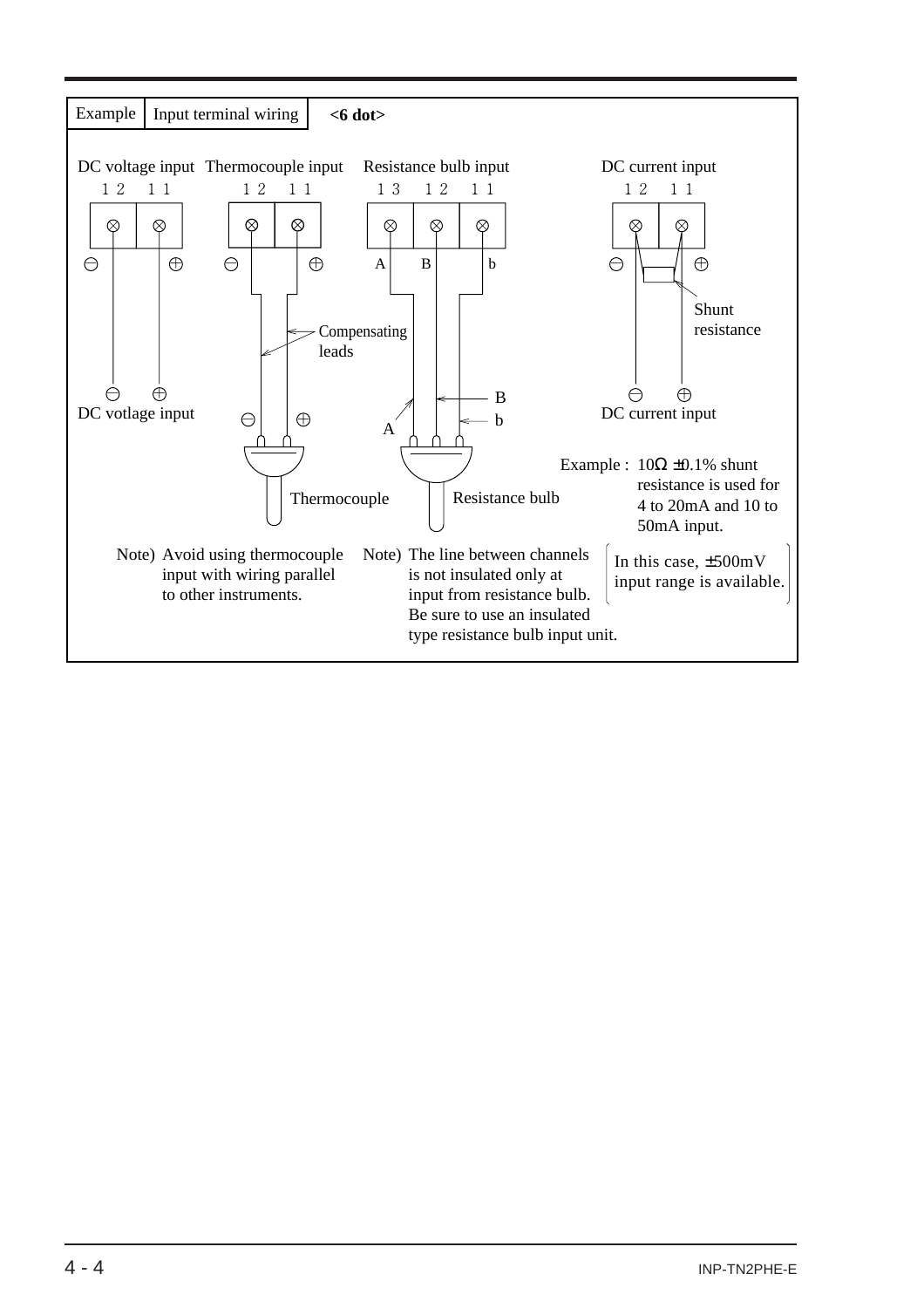#### **(2) Alarm output/remote control unit (option)**

#### **About alarm outputs :**

- (1) Alarm setting (2 points) is provided for each input channel. Alarm output is option and selected from among 2 points, 4 points and 6 points.
- (2) When an alarm is generated, the relevant terminals are shorted. 1a contact output : Relay contact capacity 240V AC/3A, 30V DC/3A (resistive load)
- (3) Alarm 1 to 6 corresponds to DO output No. 1 to 6 on the alarm setting panel. For details, refer to the alarm setting method under Item 7.10.

| $(1) - 0$ $(-2)$ Alarm 1                     |  |
|----------------------------------------------|--|
| $(12) - 6 - (22)$ Alarm 2                    |  |
| $(13) - 0 - (23)$ Alarm 3                    |  |
| $\overline{(14)-0-O}$ $\overline{O}$ Alarm 4 |  |
| $(15) - 0 - (25)$ Alarm 5                    |  |
| $(16) - 0 - (26)$ Alarm 6                    |  |

Note : If lamps are used on the outside, insert a resistor to prevent surge current.

> Also, if relays or solenoids are used, insert elements for contact protection (diodes, surge killers, etc.).

#### **External control unit**

- (1) This unit has a function "Chart speed selection" using contact signals from the outside of the recorder.
- (2) Wiring

 $(17)$   $\sim$   $\sim$   $(27)$  (DI) Chart speed selection  $\cdots$  Sub-chart speed at short, and main chart speed at open

Note 1) The external control unit is not insulated and should be used with a relay connected to the outside.

External contact capacity : 12V DC/0.05A, 1a contact

Note 2) Recording start/stop operation is selected by setting sub-chart speed to 0 mm/h.

For details, refer to the sub-chart speed under Item 9.4.



Before starting wiring work, be sure to turn OFF the main power to prevent the risk of electric shocks. **DANGER**

#### **(3) Caution on connection of input signal through barrier**

A) Thermocouple input and resistance bulb input.

Perform "Calibration of measured value" with the input connected to the barrier recorder because the barrier internal resistance is added and causes an error in the measured value. For the calibration method, refer to Item 9.7.

B) When using Fuji Zener Barrier (PWZ), a power source 100V AC line (100 to 120V AC) should be used to ensure safe operation of the unit.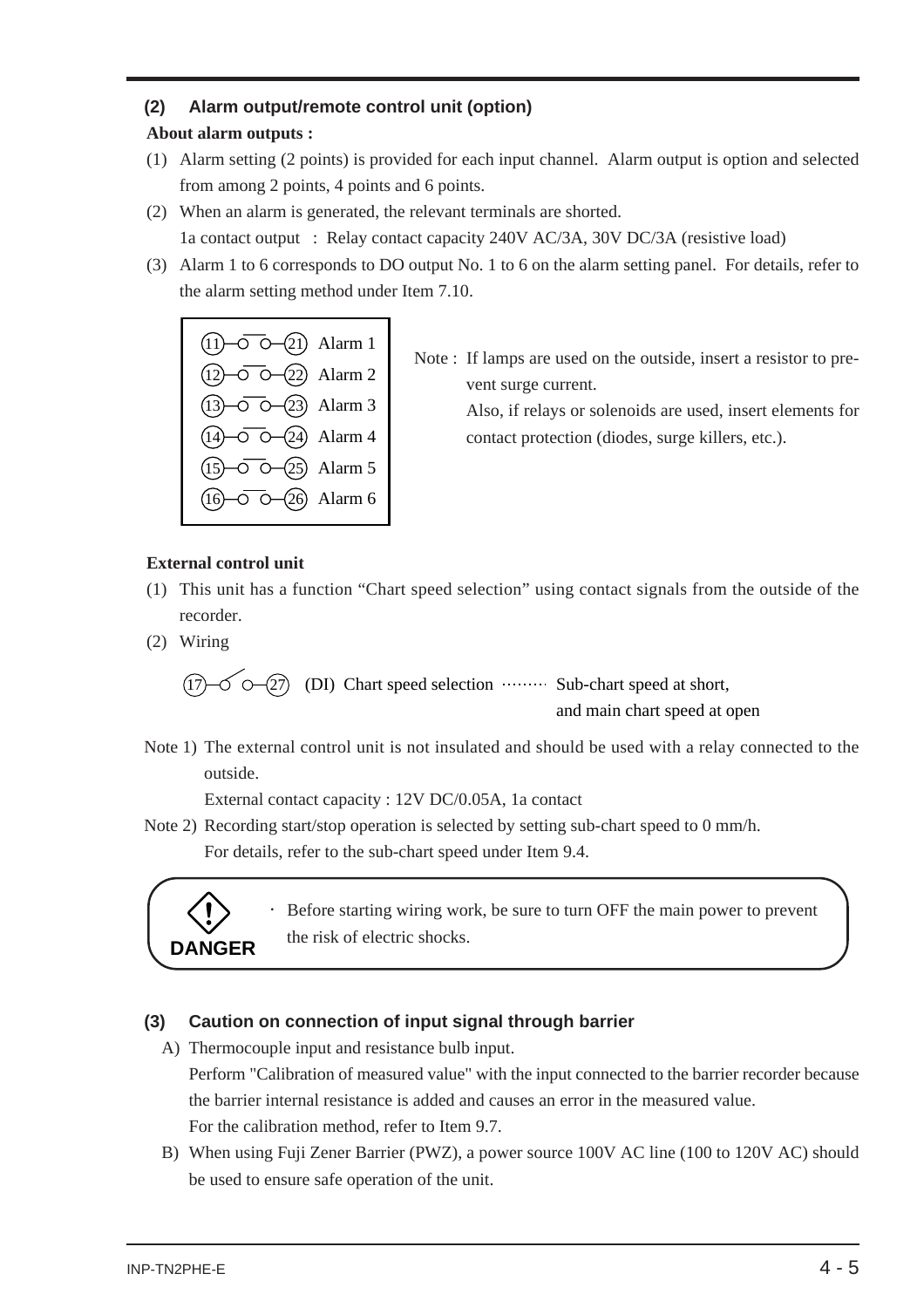### <span id="page-22-0"></span>**5. SET-UP**

#### **5.1 Loading chart paper**

| Step 1   |                                                      | Prepare chart paper.<br>Loosen both ends of the chart paper thoroughly to<br>prevent sheets from being fed together. |
|----------|------------------------------------------------------|----------------------------------------------------------------------------------------------------------------------|
| (Step 2) |                                                      | Open the front door and press down the paper feed<br>unit drawout lever.<br>The paper feed unit will be drawn out.   |
| Step 3   | Chart paper retainer (B)<br>Chart paper retainer (A) | Hold the chart paper retainer (B) and open it back-<br>ward.<br>Also, hold and open the chart paper retainer (A).    |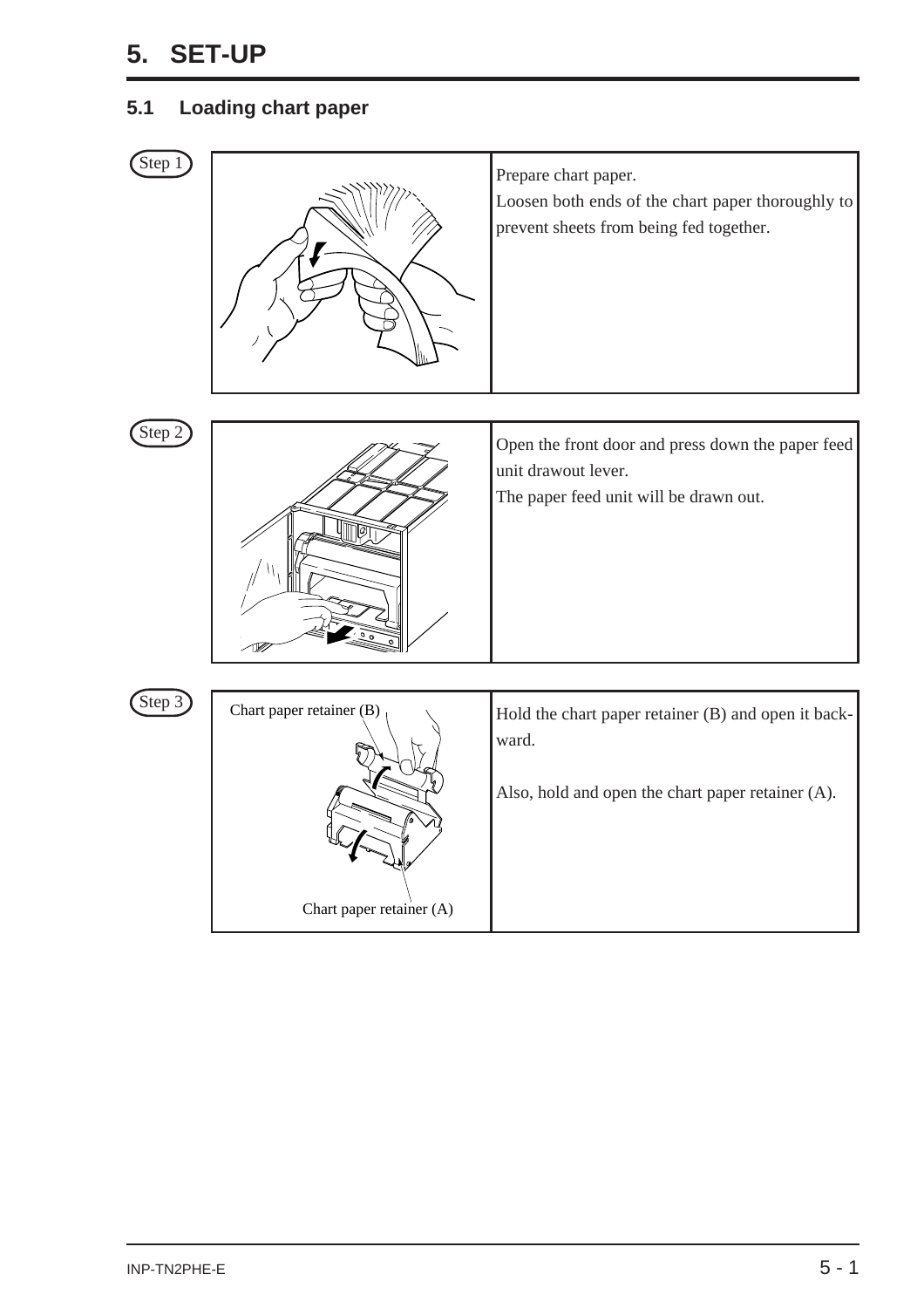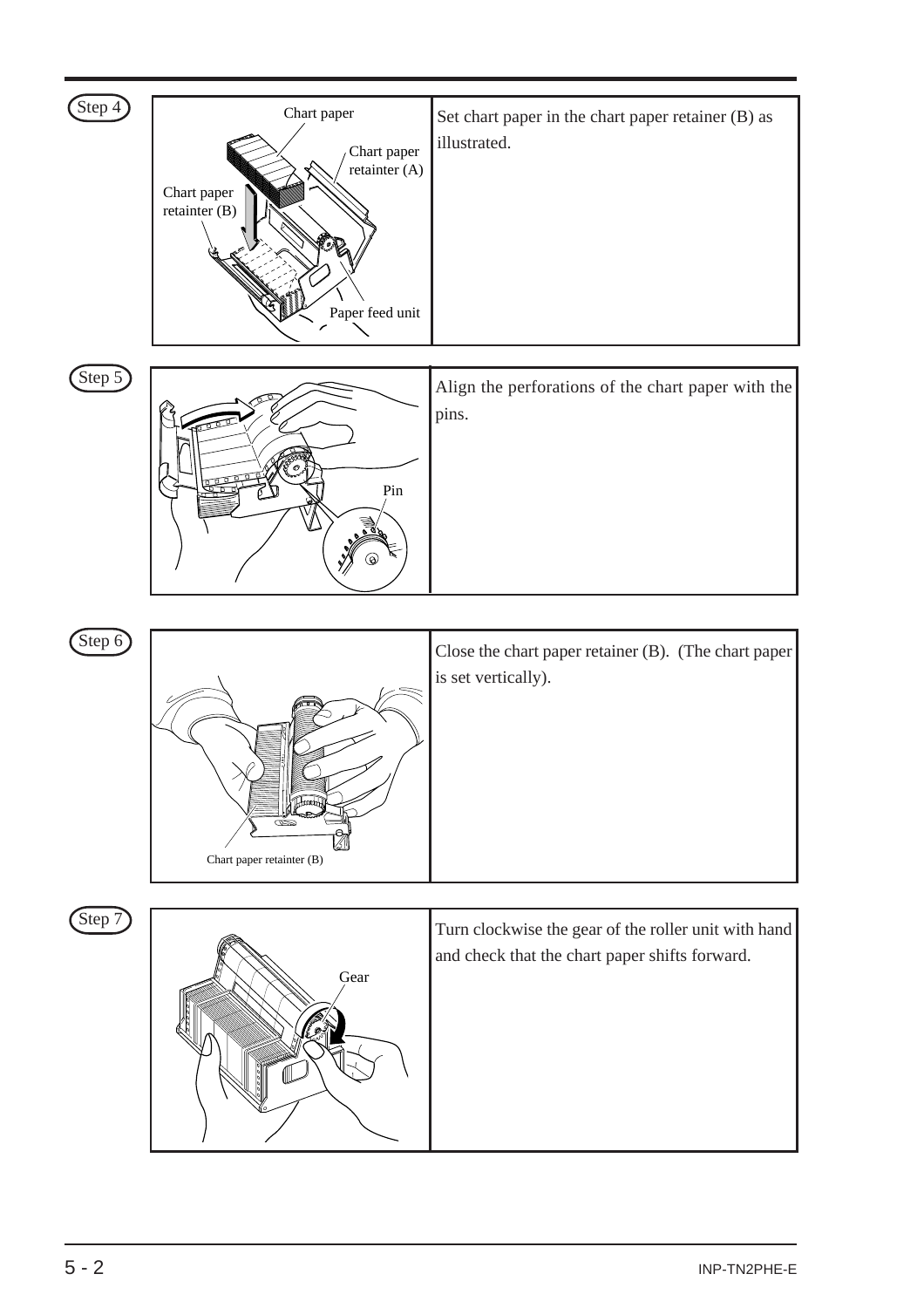

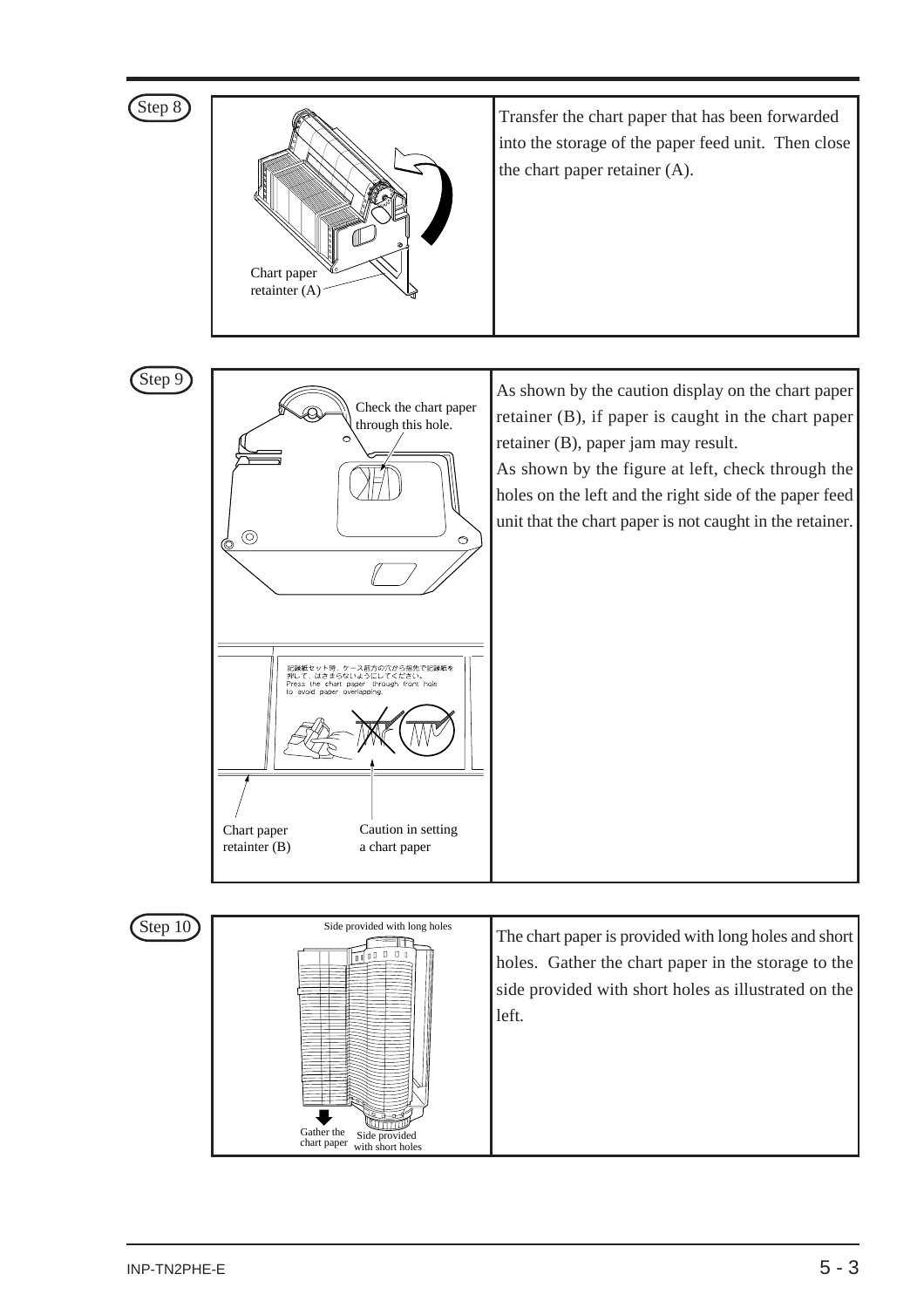| Step 11 | Mount the paper feed unit in the recorder. At this<br>time, check that it is properly locked in position.                                                                                                                                           |
|---------|-----------------------------------------------------------------------------------------------------------------------------------------------------------------------------------------------------------------------------------------------------|
| Step 12 | Press the   FEED  <br>key and check that the chart<br>paper is fed out smoothly.<br>(Feed out about 2 folds of paper.)<br><if fed="" go="" is="" not="" out="" paper="" smoothly,="" the="" through<br="">the procedure from Step 2 again.&gt;</if> |

#### Note 1 | Selection of chart paper |

The chart paper greatly affects the quality of the printed recording and it is also related to problems such as paper jamming, etc.

Please be sure to use the pure-quality chart paper specified us.

Chart paper type: PEX00DL1-5000B (50 equal divisions, no time lines).

Note  $2 \mid$  Use of the recorder after it has been left unused for a long time

If the recorder is left unused for a long time with chart paper still in the main unit, the paper 'packs down' and if the recorder is used straightway there can be problems of paper jamming, etc.

If you use the equipment after it has been left unused for a long time, first press the  $\vert$  FEED  $\rvert$  key to feed out 2 to 3 folds of the paper.

Reference 1 Chart paper length

The chart paper is approximately 15m long. This permits about 31 days continuous print-out at a chart speed of 20mm/h.

#### Reference 2 Chart paper end mark

The remainder of chart paper is indicated by numerals on the right of paper (unit : 10cm). When it becomes small, a red band will appear on the right to indicate that the chart paper needs to be replaced with new one.

(Note) The recorder is not provided with a chart paper end sensor. When chart paper is used out, stop recording or replace the chart paper with new one.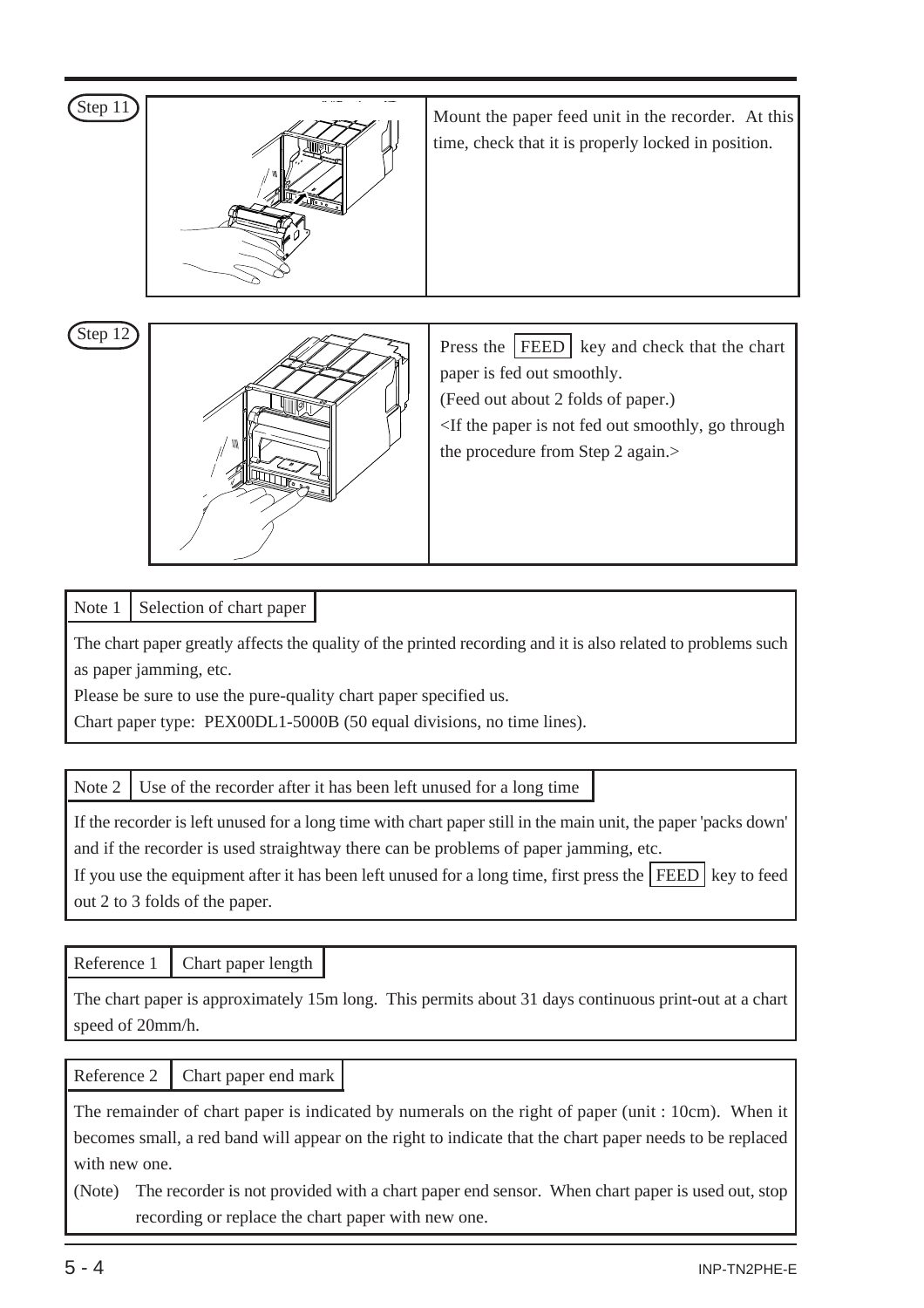#### <span id="page-26-0"></span>**5.2 Recording head installation (replacement)**

The recording head is a combination of a head and ink.

When ink is used out or trouble arises with the head, it can easily be replaced.

Use the recording head carefully observing the "Caution" noted in the later paragraph.





• Ink may leak out if the cap is not properly in place.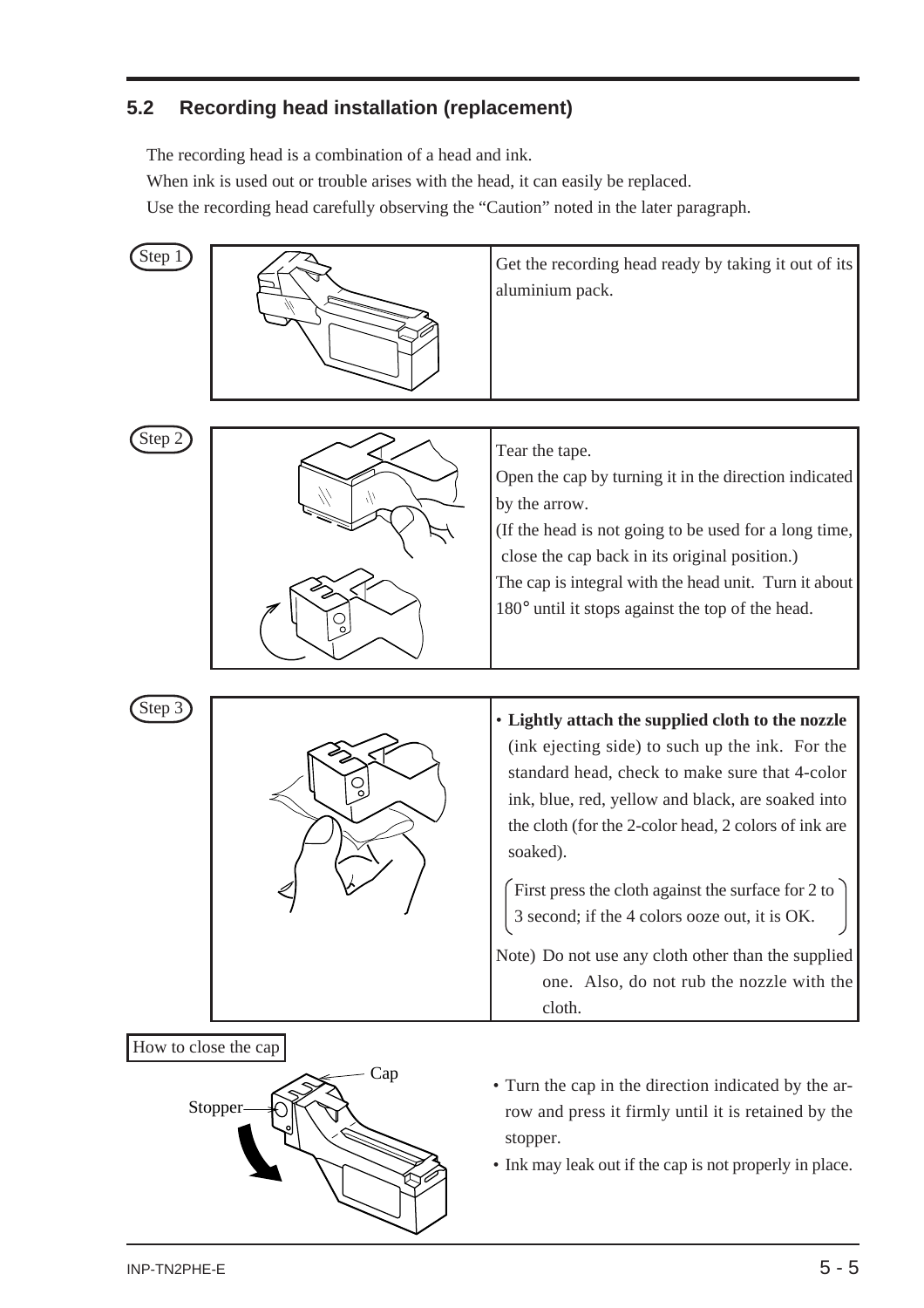| Step 4 |                                  | • Press the $ REC $ key. Operate the recorder after it<br>has been set in recording stop mode.<br>• Open the front door and press down the paper<br>feed unit drawout lever.<br>The paper feed unit will be drawn out.                                                                                                                                                                                                               |
|--------|----------------------------------|--------------------------------------------------------------------------------------------------------------------------------------------------------------------------------------------------------------------------------------------------------------------------------------------------------------------------------------------------------------------------------------------------------------------------------------|
|        |                                  |                                                                                                                                                                                                                                                                                                                                                                                                                                      |
| Step 5 | Recording head<br>Nozzle cariage | • Hold the recording head horizontally, line it up<br>with the carriage in the main unit, slide it in<br>slowly and press it firmly until it does not go in<br>any further.<br>• Take care not to bang the nozzle surface of the<br>head. Also, avoid touching the nozzle surface with<br>your hand.<br>Do not touch the connector at the rear<br>of the carriage to avoid the risk of mi-<br><b>CAUTION</b><br>nor electric shocks. |
|        |                                  |                                                                                                                                                                                                                                                                                                                                                                                                                                      |
| Step 6 |                                  | · Set the paper feed unit in its original position.                                                                                                                                                                                                                                                                                                                                                                                  |

The above completes installation of the recording head.

**The recording head is a consumable part. When the built-in ink is used out, replace the head with new one.**

It comes in 2 types, one is for the 1, 2 continuous recording (PHZH2002) and another for the 6 dot recording (PHZH1002). Choose the type of the head according to the recording mode of the recorder.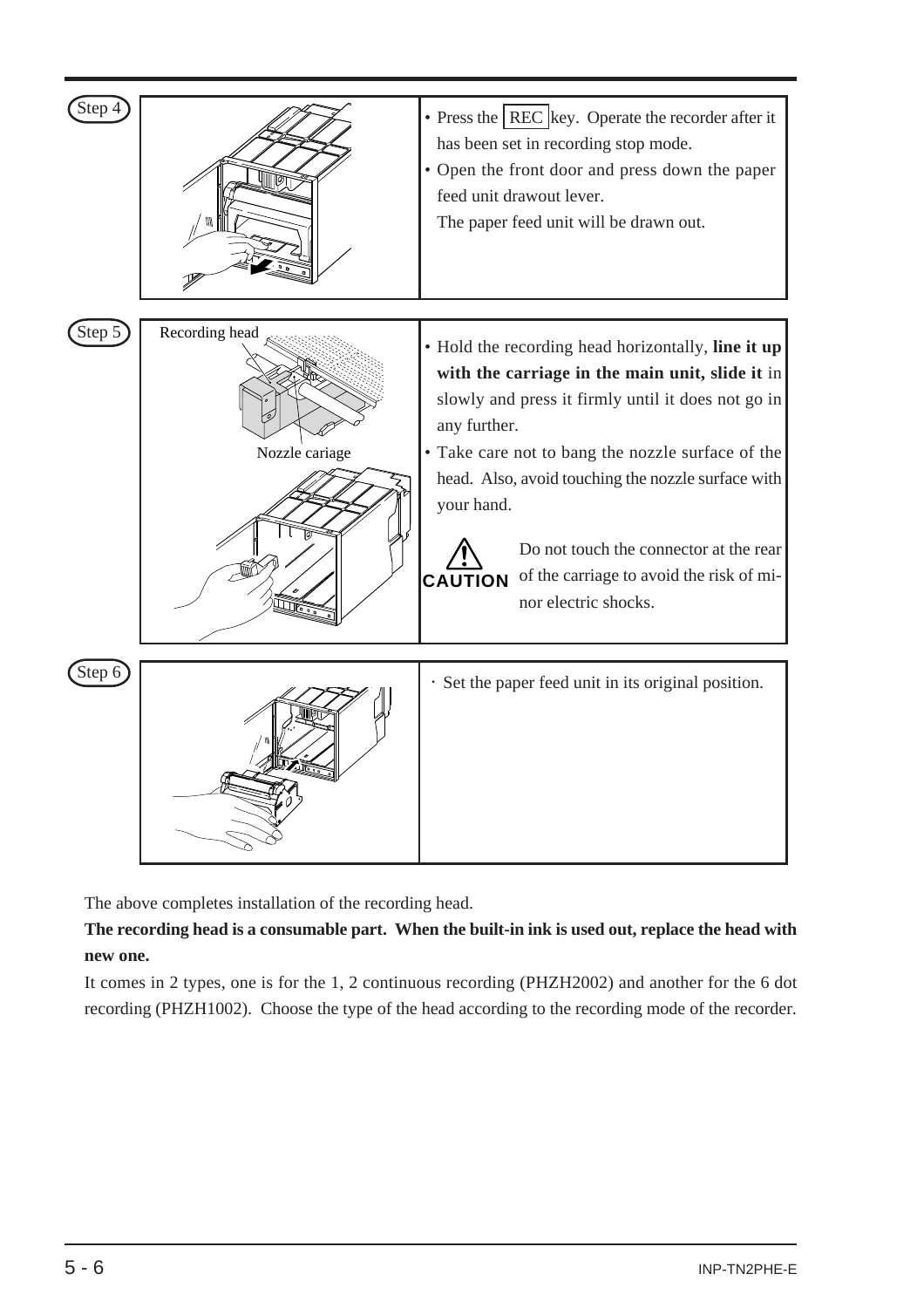#### **Recording head replacement**

Draw out the recording head in the manner that is opposite to what is described in  $\left(\text{Step 5}\right)$  of the recording head setting procedure, and replace it with a new recording head.

Always carry out the following procedure after replacing a recording head.

(1) Test pattern print-out

Print out a test pattern to check that normal recording is possible. See Section 6.3 for the way of printing out a test pattern.

(2) Adjustment of analog trend recording positions

Referring to Section 9.2, readjust the zero and span on the recording paper.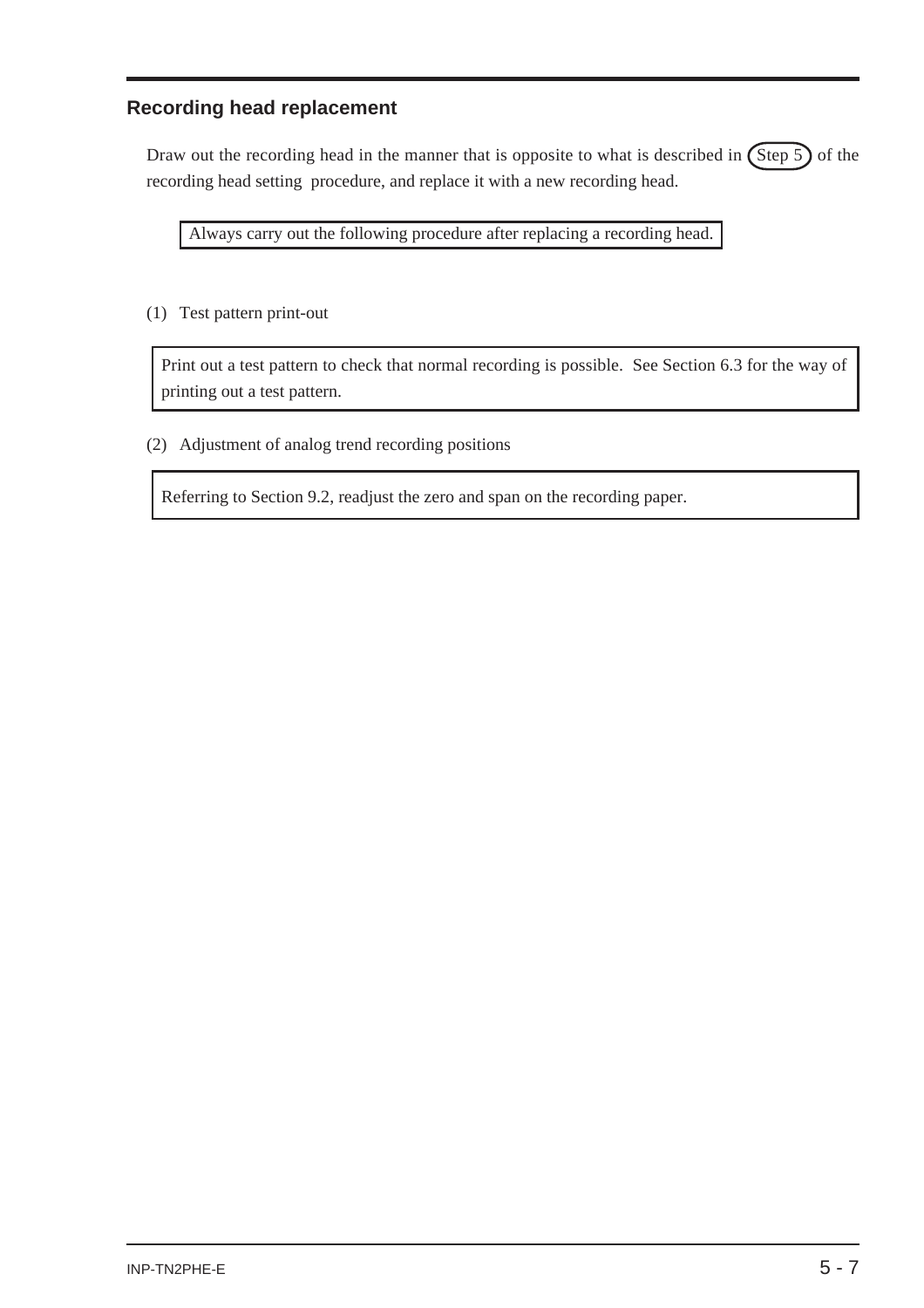#### **Precautions in handling recording heads**

#### **Handling recording heads**



- Do not knock or shake recording heads as this can cause faults.
- The inks are not harmful but they are very difficult to remove if they adhere to the skin or to clothes, so handle heads carefully in order to avoid staining. Also, do not disassemble them.
- If, by accident, it happens that ink gets into your eyes, wash thoroughly with water as an emergency measure and then immediately consult a specialist doctor.
- When the recording head is empty of ink, it should be disposed of as a incombustible object or returned to our office for reuse (recycling).

Note 1 If recording is halted and the recorder is not used for a long time

Carry out the following in order to prevent jamming and drying-up of the ink.

Remove the recording head from the main unit, make absolutely sure the cap is closed properly and store the head in a cool, dark place (average temperature 5 to 30°C).

If the head is left installed in the recorder:

Do not switch off the power to the recorder and do not close the cap.

\* Periodically, there is an automatic discharge of ink to prevent drying-up.

Leave the recording paper in place in the recorder.

If it is not possible to keep the power switched on, make sure that the cap is closed. **Draw out the paper feed unit using the recording head setting method**  $\text{Step 4}$ **. Open the indicator and tighten the cap.**

Note 2  $\vert$  At the start of use of a recording head

If you are starting to use a new recording head or if the recorder has been left unused for a long time, always wipe the head's nozzle surface lightly with the accessory cloth and check that the ink oozes out properly into the cloth. (See  $\left($  Step 3 $\right)$ .) Also, after normal recording is possible. See Section 6.3 for the way of printing out a test pattern. When the working environment is 15<sup>o</sup>C or less, perform print-out of "test pattern" after period of several minutes has elapsed since the recording head was mounted. (The recording head has a built-in heater.)

Note  $3$  Storage of recording heads

When they are delivered, recording heads are in aluminium packs.

If you are not going to use a head straight-away, leave it sealed and store it in a cool, dark place with an average temperature of 5 to 30°C.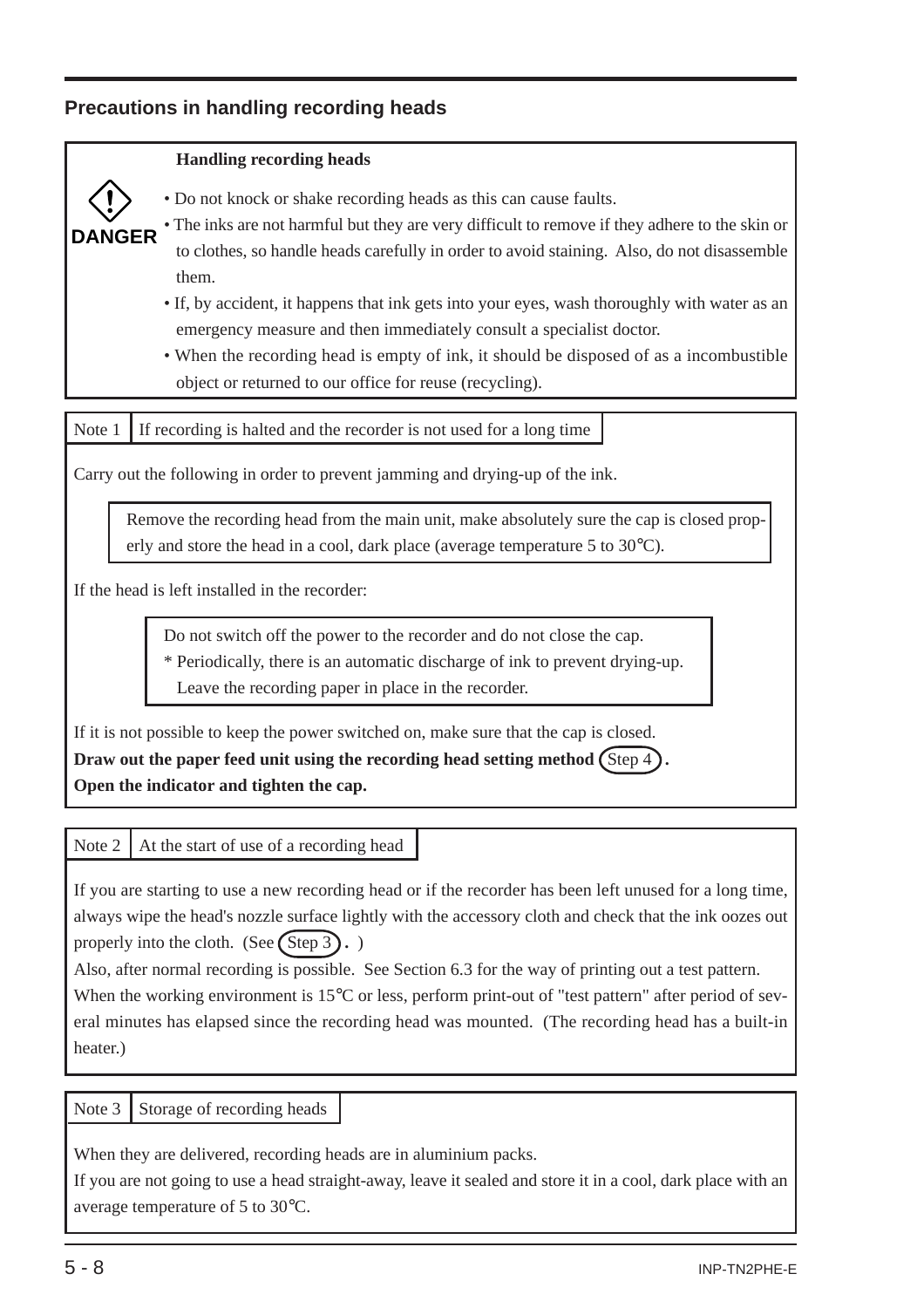#### Note 4 | Shipping of recording head

- Do not ship the unit recording head after the aluminum pack was opened up. If it is necessary to ship the unit recording head under avoidable circumstances, **be sure to close the cap**, and ship it as contained in a boxboard in the state where vibration and impack are eased using cushioning materials.
- **Always close the cap if you are transporting** a head while it is still installed in the recorder main unit.

| Note 5 | If the ink is not sprayed. |                                                                                                                                                                                                                                                                                                                                                                                                                                                                                                                                                                                                                                         |
|--------|----------------------------|-----------------------------------------------------------------------------------------------------------------------------------------------------------------------------------------------------------------------------------------------------------------------------------------------------------------------------------------------------------------------------------------------------------------------------------------------------------------------------------------------------------------------------------------------------------------------------------------------------------------------------------------|
|        |                            | (1) Hold the recording head with turning the nozzle surface<br>downward and push the side strong till spilling two drops.<br>(2) Absorb the standing ink on the nozzle surface with the cloth<br>attached.<br>(3) Hold the cloth to the nozzle surface again to find the ink<br>flowed onto cloth.<br>When ink does not come out, repeat the above operation<br>$((1)$ through $(3)$ ).<br>When working environment is $15^{\circ}$ C or less, perform<br>print-out of "record" or "test pattern" after a period or<br>several minutes has elapsed since the recording head was<br>mounted. (The recording head has a built-in heater.) |

#### Reference | Ink consumption

When recording at 20mm/h of chart speed and a given input, the consumption of ink is as shown below, though it depends on operating conditions.

1, 2 continuous recording, 6 dot recording ------- about 12 months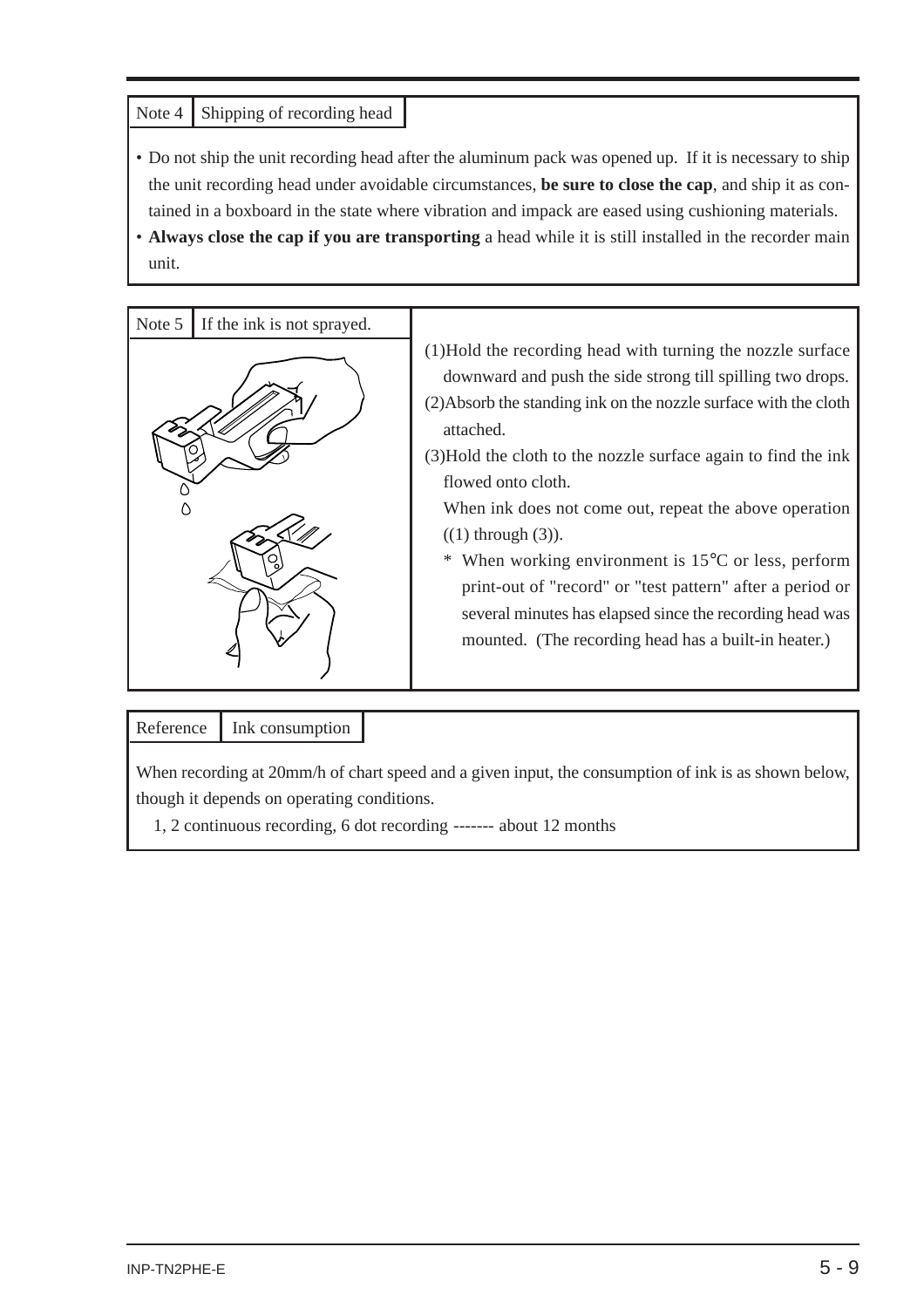### <span id="page-31-0"></span>**6. OPERATION AND ACTIONS**

#### **6.1 Before running the equipment:**

Check the following points before starting operation.

## Setting the chart paper and recording head

(1) Setting the chart paper ...................................................................................... See Section 5.1 (2) Setting the recording head ................................................................................ See Section 5.2

# $2$  | Wiring  $\cdot$

## $3$  Conformity of input connection to recording channel

|--|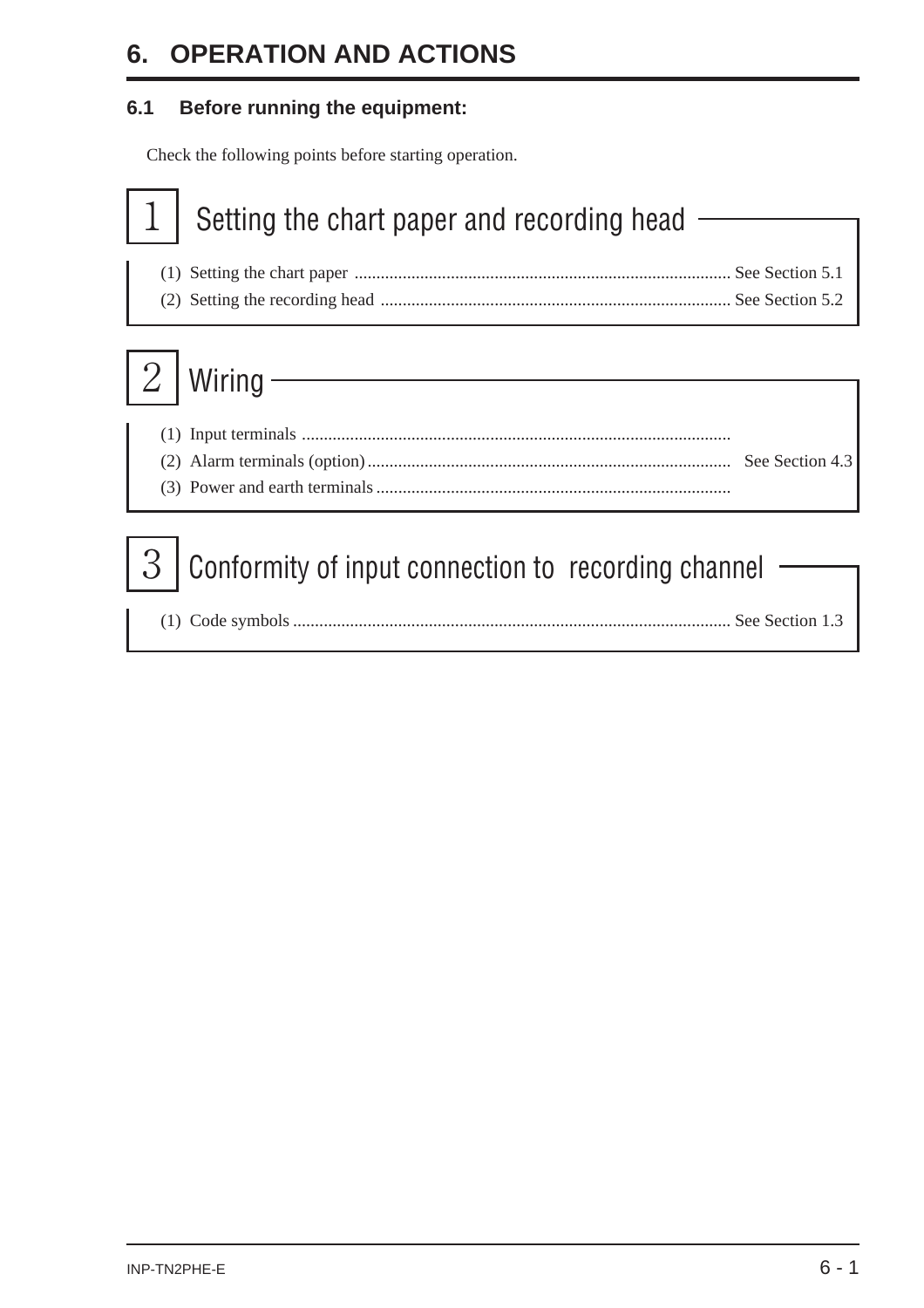#### <span id="page-32-0"></span>**6.2 Turning on power and status**

The instrument has no power switch. Engaging the power cord with power source turns it on.

#### **1) Turning on power for the first time**

↓

↓

The recording head slowly moves toward the left end (0% side).

After detecting the 0% position, the recording head moves to the approximate central position. ↓

The current time appears on the display section, approximately 30 seconds later in case of 6 dot type.

#### **2) Whether to start recording when turning on is as in "7.11 /Selecting whether to start recording when turning on".**



・ Prior to delivery of the unit, the recording condition at power ON is set in "Record Stop" mode. When starting the recording operation at the time of recovery of power failure during operation, turn ON the power and set the unit in "Record Start" mode referring to Item 7-11.

#### **6.3 Printing the test pattern**

① Open the front door and press the DSP key for 3 seconds to display the following.

|--|--|

② Press the SEL key two times to display the following.



- $\textcircled{3}$  Press the  $\wedge$  key until "0" turns "2".
- ④ Press the ENT key to print the test pattern below.

| 0123456789 | A BODEFOHI IKLINKOPORSTUUUXYZ |  |  |
|------------|-------------------------------|--|--|
|            |                               |  |  |

Note 1) Make sure all colours are recorded. If any colour is not developed or is unclear, apply the furnished cloth carefully on the nozzle end to wipe it. (See 5.2,  $\binom{\text{Step 3}}{2}$ .) Note 2) To quit print-out, press the ENT key again.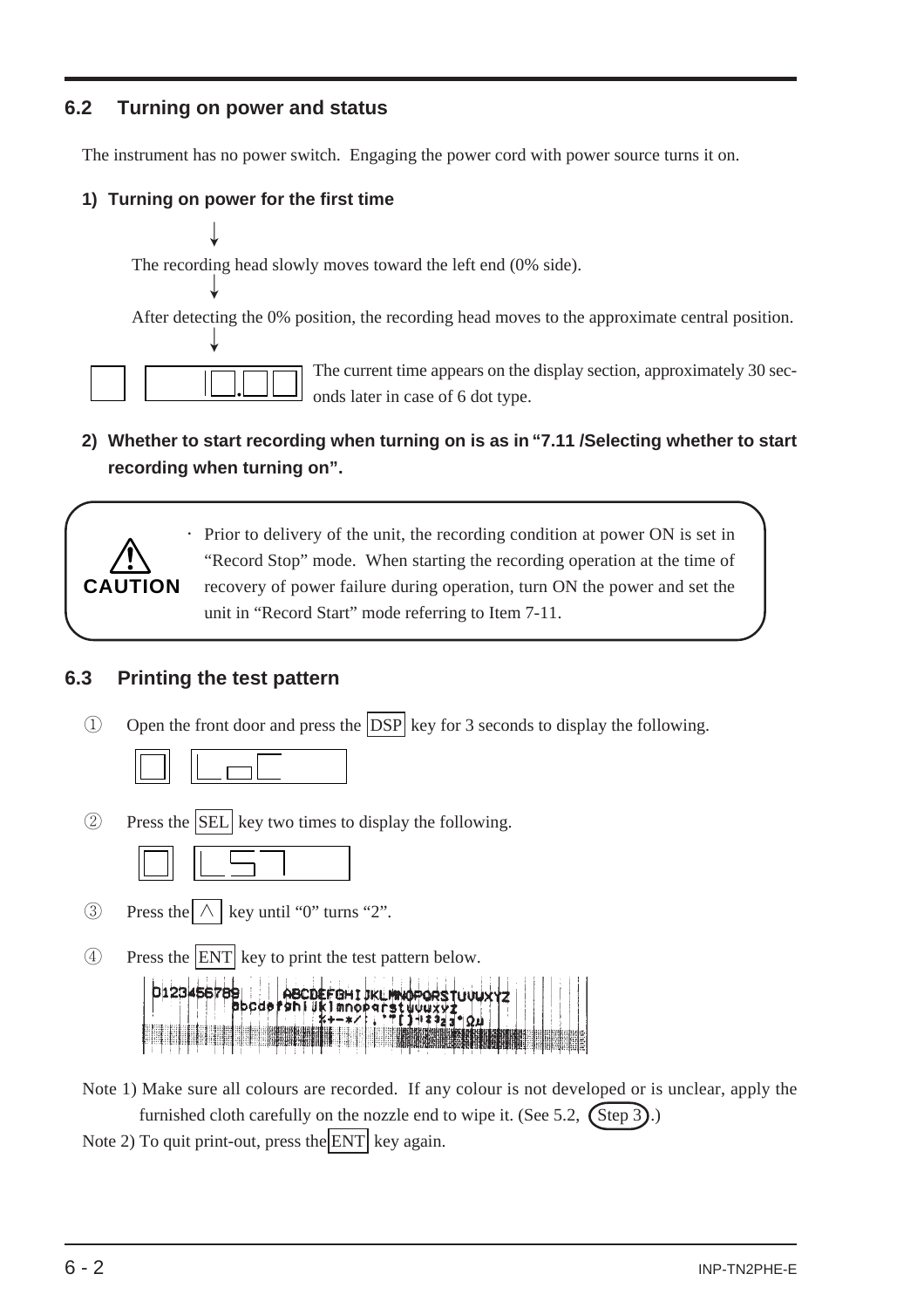#### <span id="page-33-0"></span>**6.4 Operation in normal mode**

- **(1) Stopping and starting the recording operation** ( $|REC| key$ )
	- Only in the normal mode, recording can be started or stopped.
	- Each press of  $|REC|$  key alternately selects recording operation or recording stop.



- **(2) Quick feed of recording chart** (  $FEED$  key)
	- Hold down the FEED key to quickly feed the recording chart, overriding the normal chart speed.
- **(3) Changing the display mode** ( $\vert$  DSP  $\vert$  key)
	- Pressing the  $\vert$  DSP key changes the display mode.
	- Each press of  $\vert$  DSP key selects the next display mode.

(The number of screens depends on 1 continuous, 2 continuous or 6 dot recording.)

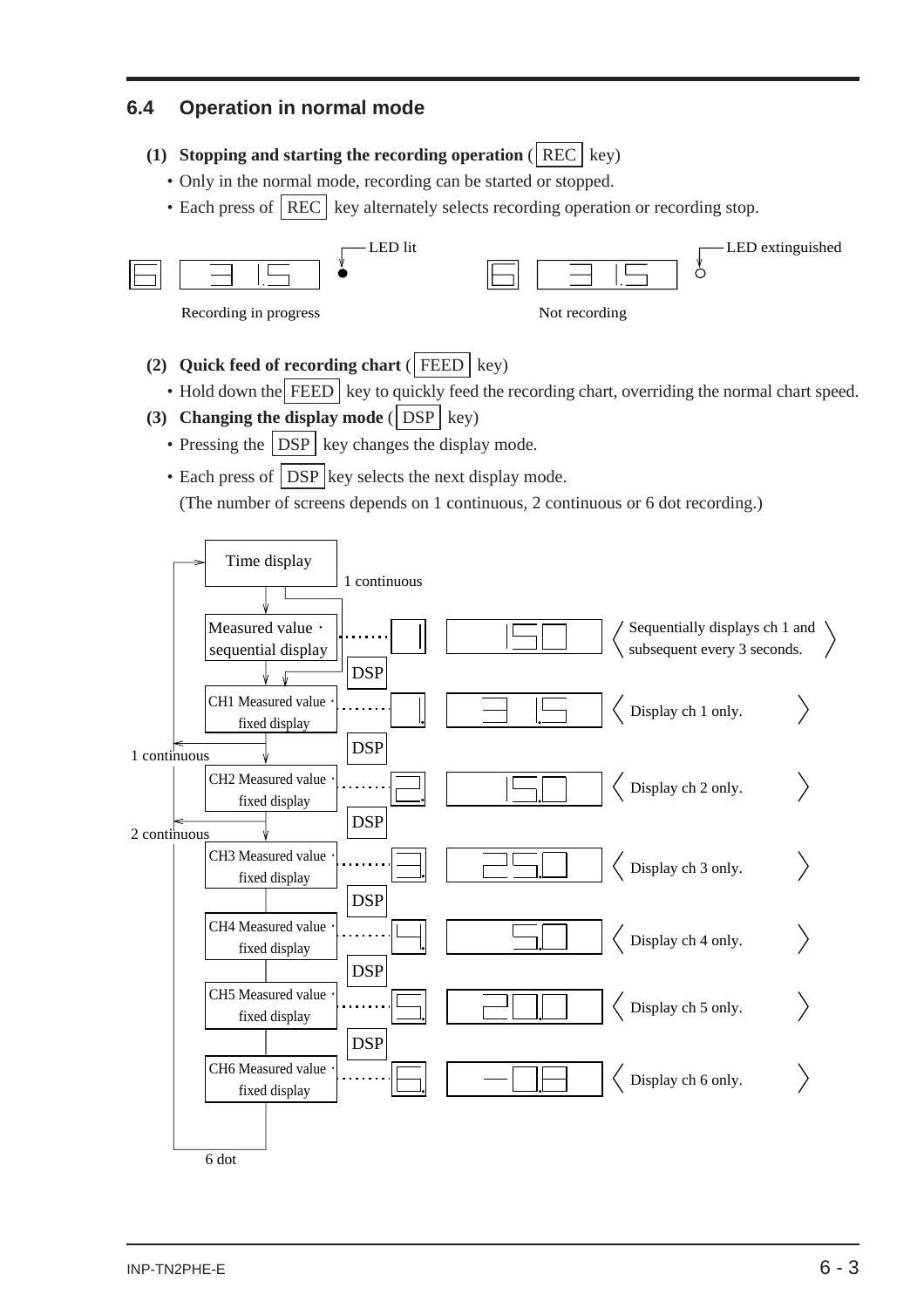#### <span id="page-34-0"></span>**6.5 Displays and print-outs on detection (cancellation) of alarms**

(1) When an alarm has occurred, its contents appear on the display section. They appear for 1 second every 3 seconds while displaying a measured value.

Note) In case of fixed display of measured value, the alarm status for the fixed channel only appears.



(2) When an alarm detected and cancelled, the relevant details are printed on the right-hand side of the chart paper.

On detection: The time of detection, channel No., type of alarm,

---- Print-out color: Red (6 dot), Red (1,2-continuous)

On cancellation: The time of cancellation, channel No., type of alarm

---- Print-out color: Black (6 dot), Blue (1,2-continuous)



- (3) If an alarm is detected or a cancellation is made during data print-out or list print-out, the alarm print-out takes place after completion of the data or list print-out.
- (4) Up to a maximum of 30 alarm detection cancellation information can be stored and sequentially printed out, but if the storage capacity is exceeded because of a large number of detections/cancellations in a short time, information in the overflow portion is discarded and cannot be printed out.

#### **6.6 Displays and print-outs on occurrent of burnt-out**

(1) If a thermocouple or resistance bulb has burnt our, its contents appear.

| Example of alarm display |                          |  |
|--------------------------|--------------------------|--|
|                          | Example: Ch 1 burnt out. |  |

Note: Trend recording overswings toward the maximum side of the recording range.

(2) If a burn-out occurs, its contents are printed on the right of recording chart (in red).

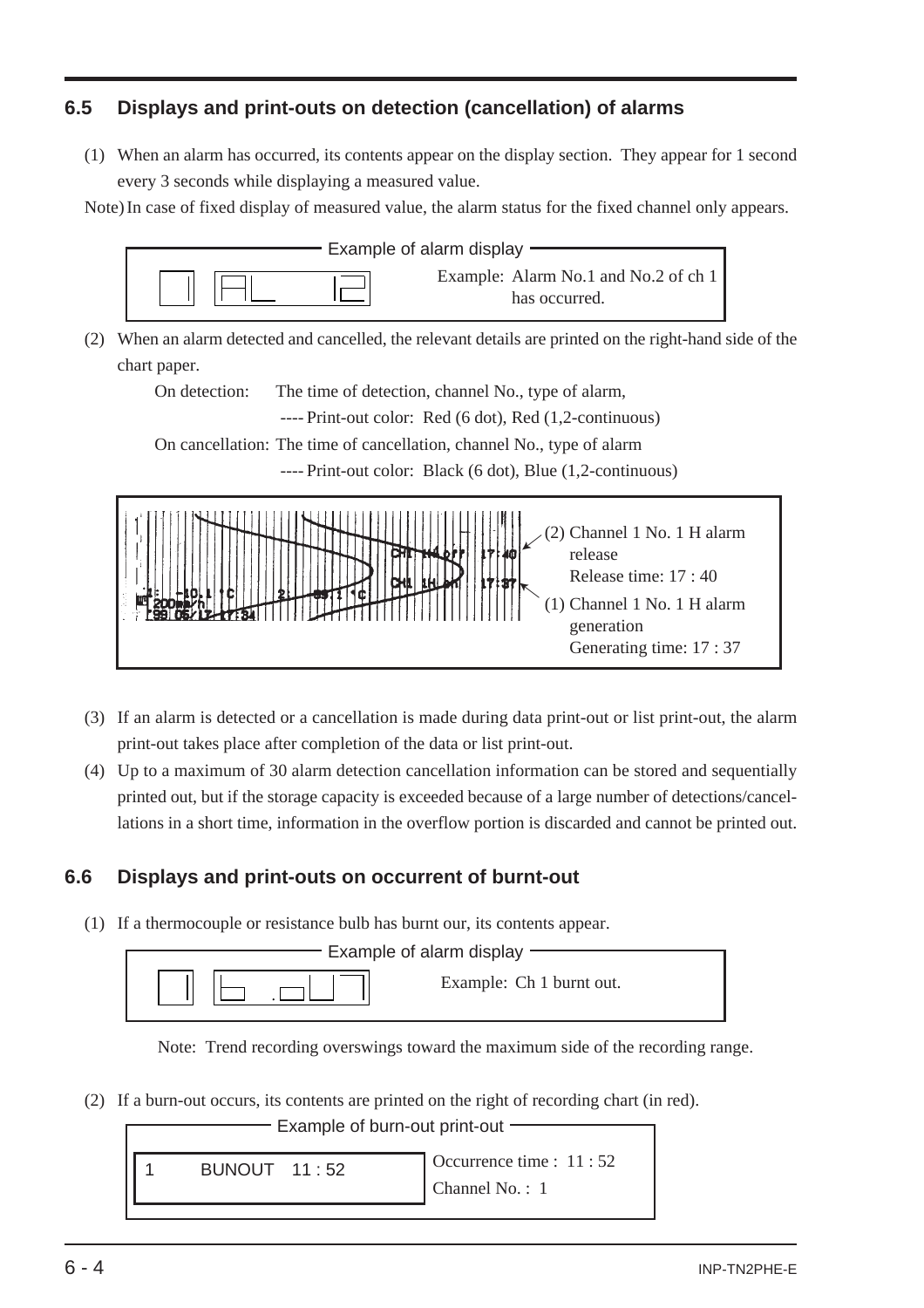#### <span id="page-35-0"></span>**6.7 Indication of over-range, under-range display and abnormal input display**

For any of thermocouple, resistance bulb and voltage inputs, the measurable input signal range is fixed. If the input is beyond the specified range, "over" or "under" appears.



An input error indication appears if the voltage input signal line has been open-circuited or if the voltage input signal is further beyond over/under.



#### **6.8 Display of fault in recording head carriage**

If the recording head does not operate properly any more because the recording head running section is erroneous, an error appears and the recording operation stops.



If "C. ALM " has appeared, turn OFF power and check the following points.

- (1) Check whether the recording head running shaft is clogged with foreign matters? (If contaminated, wipe off by dry rag.)
- (2) Check whether the recording head drive belt is cut or loose?
- (3) Check whether the recording chart floats, thereby touching the recording head?
- (4) Check whether the recording head is correctly installed? After eliminating the cause of error, turn on the instrument again.

#### **6.9 Display of skipped parameter**

The channel for which the parameter setting is skipped appears as " $\sim$   $\sim$   $\sim$  " on the display section. In the case, recording alarm and operations are not carried out at all.

| - Example |  |
|-----------|--|
|           |  |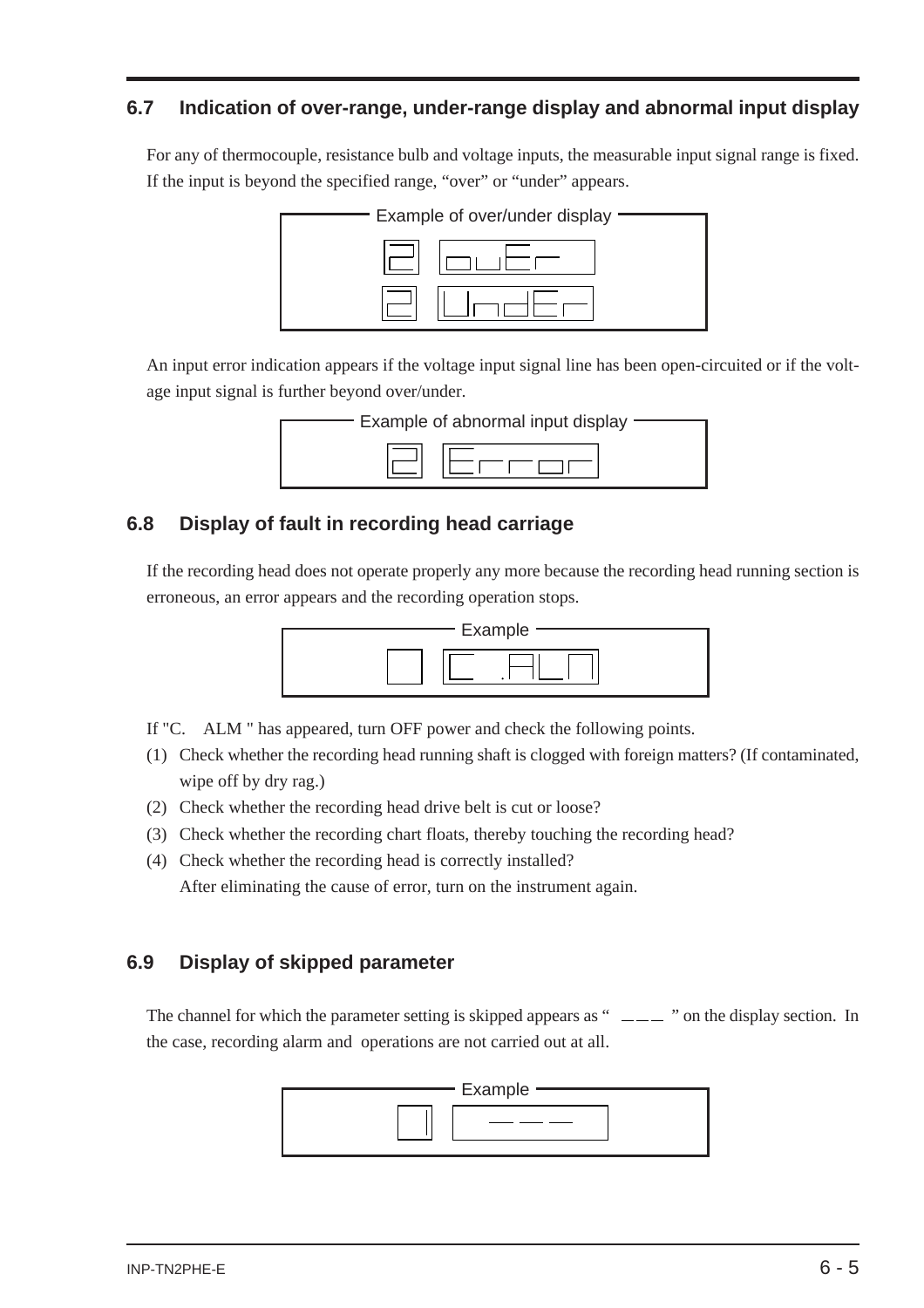# **7. SETTING AND CHECKING PARAMETERS**

## **7.1 Setting and Checking**

- (1) Parameters are factory set as given in the table below. Turning on power as they are initiates operation (indication, analog trend recording). As required, change the parameter setting.
- (2) Alarm and PV shift are not set. Set them as necessary. Note that the input filter is set at 3 seconds.

Note) Before setting any parameter, install the recording chart.

#### **(1) Parameters as set by factory (initial values)**

| Prameter name      |                | Factory setting  | Remarks                                  | How to check |  |
|--------------------|----------------|------------------|------------------------------------------|--------------|--|
|                    |                | (initial values) | setting                                  |              |  |
| Key lock           |                | OFF $(0)$        | Set to "1" for key lock                  | Item 7.3     |  |
| Main chart speed   |                | 20mm/h           | Settable range : 10,20,24,30,50,120,200  | Item 7.4     |  |
|                    |                |                  | 300,400,1000,1200,1500                   |              |  |
| Periodic print-out |                | ON(1)            | Set to "1" for periodic print-out        | Item 7.7     |  |
| Scale print-out    |                | ON(1)            | Set to "1" for scale print-out           | Item 7.8     |  |
| Input filter       |                | 3 seconds        | Settable range:0 to 255 for each channel | Item 7.9     |  |
|                    | Alarm type : N |                  | Alarm No.1 and 2                         |              |  |
|                    |                |                  | No alarm: N                              |              |  |
|                    |                |                  | $H$ alarm : $H$                          |              |  |
| Alarm              |                |                  | $L$ alarm : $L$                          | Item $7.10$  |  |
|                    |                | DO output        | Settable range 0 to 6                    |              |  |
|                    | at             | No.: 0           | $0:$ No DO output                        |              |  |
|                    | H, L           | Alarm set        | To alarm setting range of each kind of   |              |  |
|                    |                | value : $0$      | input.                                   |              |  |
| Whether to start   | Recording stop |                  | Set to "1" for getting ready to record   |              |  |
| recording when     |                | (0)              | when turning on.                         | Item $7.11$  |  |
| turning on         |                |                  | Set to "0" for record stop when turning  |              |  |
|                    |                |                  | on.                                      |              |  |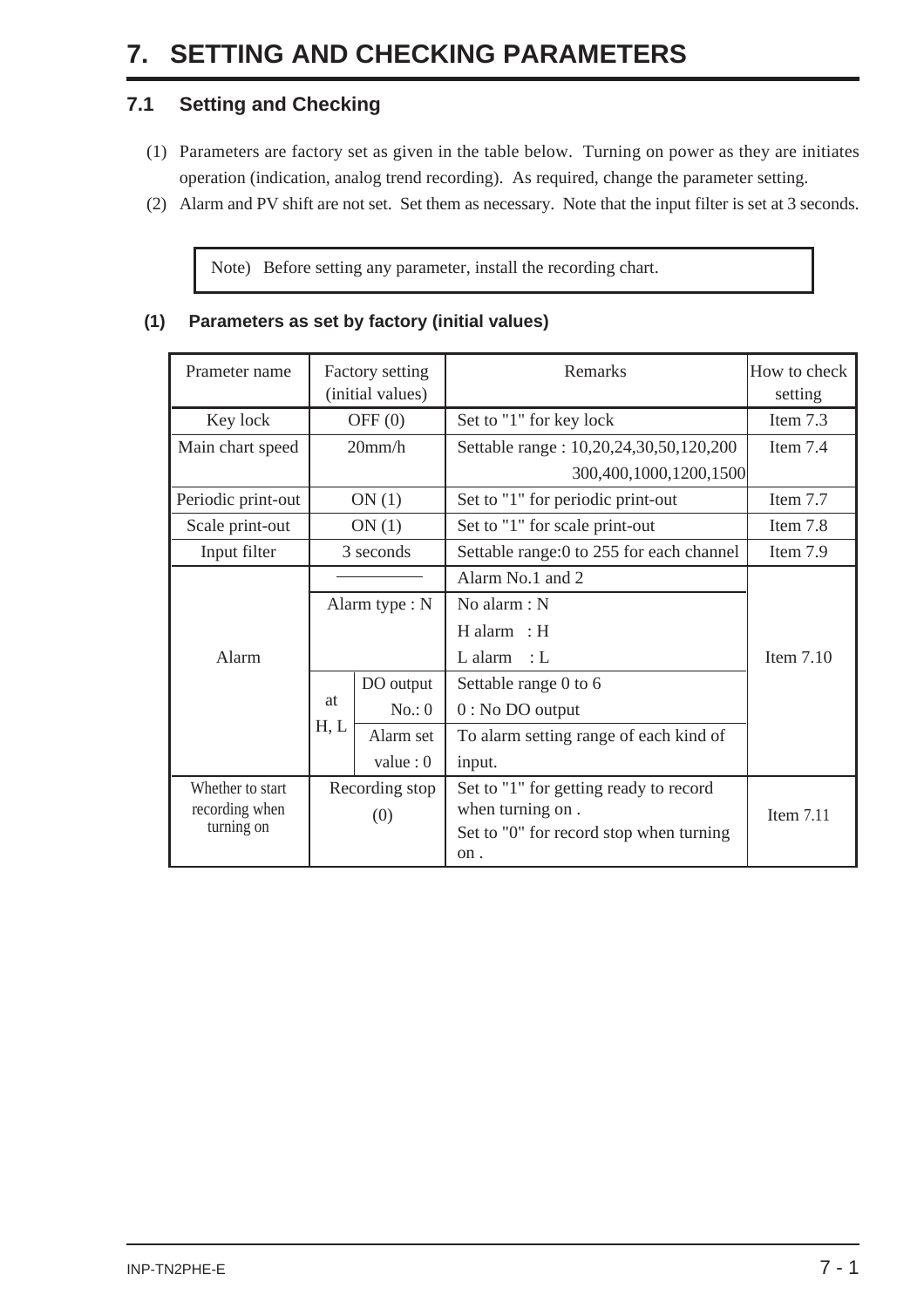## **7.2 Outline of procedure for setting parameters**



Note) By pressing the "SEL" key for 3 seconds on any mode (setting mode, adjustment mode and calibration mode), the screen returns to the normal mode.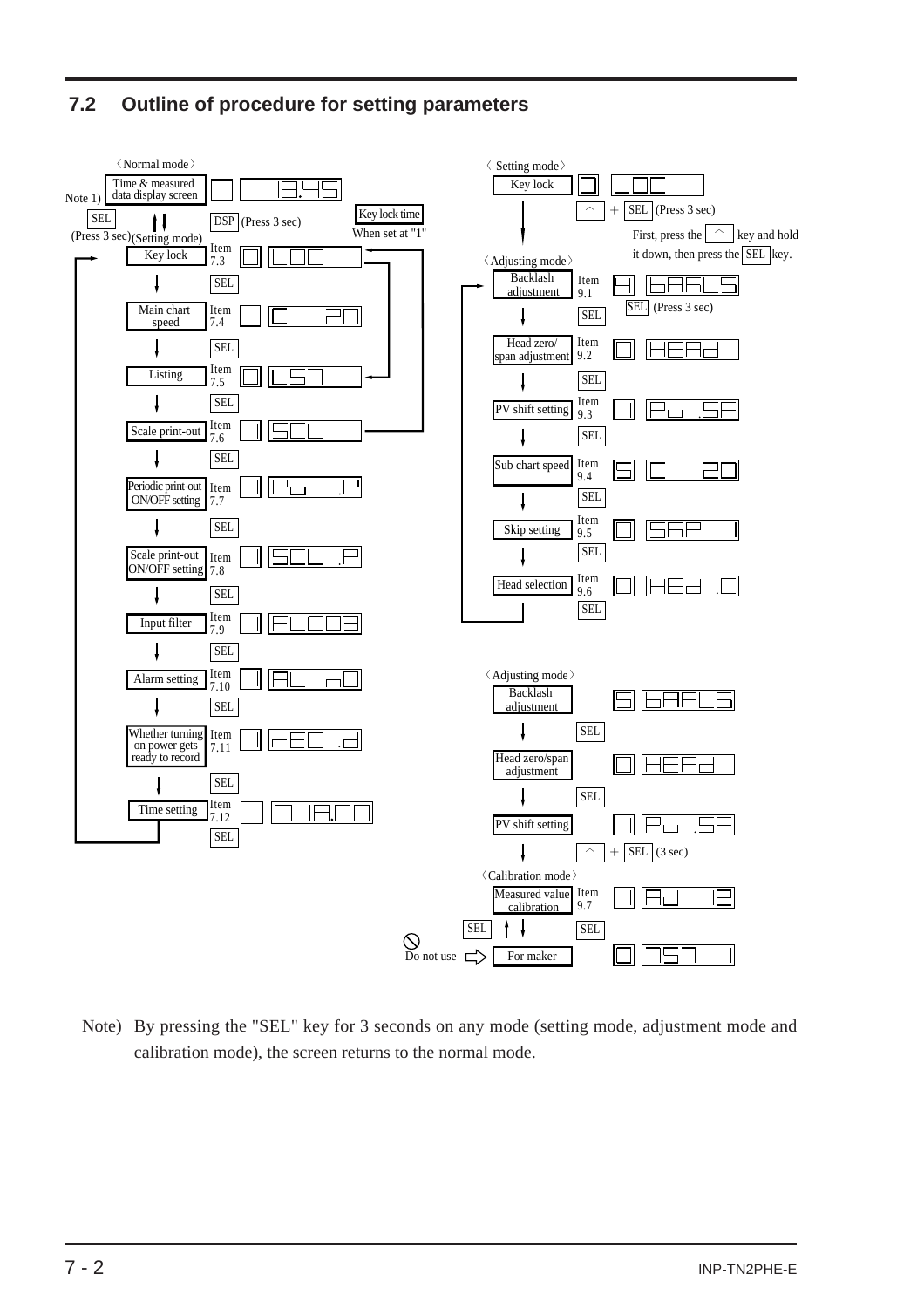## **7.3 Key lock setting/release**

## **Explanation**

When parameters need not be changed after setting, you are advised to lock the key to prevent them from being changed accidentally. When the key is locked, the  $\boxed{\text{SEL}}$  key is used only for display of list printing and scale printing.

| Key lock ON  |  |
|--------------|--|
| Key lock OFF |  |

| Operation<br>contents $(ex.)$ | Lock the key.                                                                                  |         |
|-------------------------------|------------------------------------------------------------------------------------------------|---------|
| Keying                        | Explanation                                                                                    | Display |
| <b>DSP</b><br>∤ր)             | Press the   DSP   key for 3 seconds to select the<br>setting mode. (key lock display appears.) |         |
| سل                            | Press the $ \wedge $ key until "1" is selected.                                                |         |
| <b>ENT</b><br>لربرا           | <b>ENT</b> key to register and transfer to<br>Press the<br>display of the next parameter.      |         |
| <b>SEL</b><br>ΊW              | Press the $\vert$ SEL $\vert$ key for 3 seconds to select the<br>normal mode.                  |         |

| Operation<br>contents (ex.) | Unlock the keys.                                                                                                                                      |         |
|-----------------------------|-------------------------------------------------------------------------------------------------------------------------------------------------------|---------|
| Keying                      | Explanation                                                                                                                                           | Display |
| <b>DSP</b><br>⊮<br>Λ        | Press the $ $ DSP $ $ key for 3 seconds to select the<br>setting mode. (key lock display appears.)<br>Press the $ \wedge $ key until "0" is selected. |         |
| ,                           |                                                                                                                                                       |         |
| <b>ENT</b><br>ᡀ             | <b>ENT</b> key to register and transfer to<br>Press the<br>the next parameter display.                                                                |         |
| <b>SEL</b><br>⊮∖            | Press the SEL key for 3 seconds for setting in<br>normal mode.                                                                                        |         |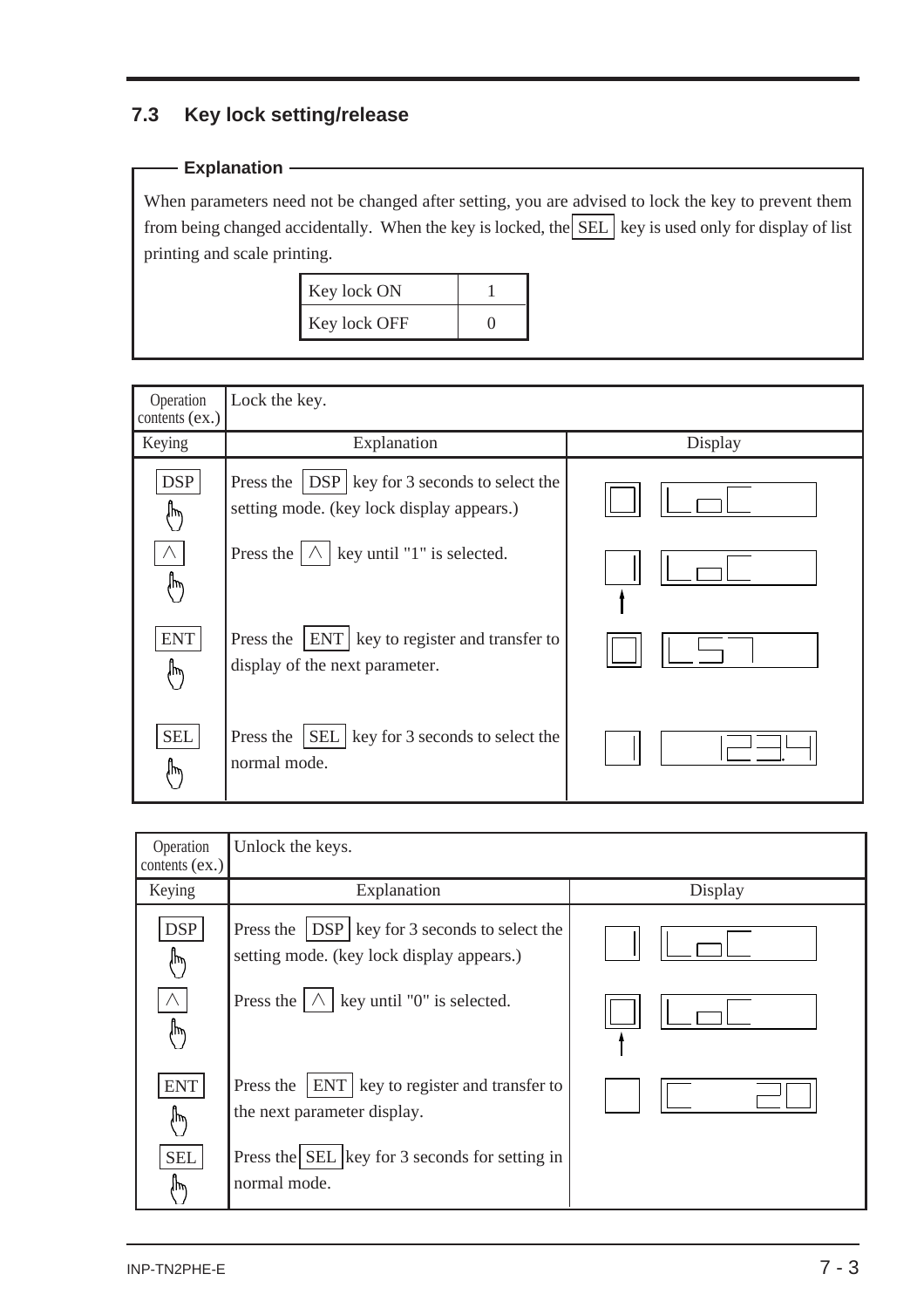## **7.4 Setting the Chart Speed (main chart speed)**

### **Explanation**

- Main chart speed : Set the recording chart speed in normal operation to one of 10, 20, 24, 30, 50, 120, 200, 300, 400, 1000, 1200 and 1500.
- **If the case of a continuous recording type, if the chart speed is too fast, the result is dashed line recording instead of continuous recording. (As a general criterion, 1000mm/h or more)**
- On a dot recording type, if the chart speed is fast, it becomes difficult to read recording due to increase in the space between break points. It is recommended that the recorder be sued at a speed of 50mm/h or less.
- On a continuous recording type, the recording cycle varies with chart speed.

Recording cycle(sec.)  $=$   $-$ 

400

Chart speed (mm/h)

(But not faster than 2 seconds.)

Example)

| $\mathsf{Char}$ speed $\mathsf{(mm/h)}$                  |  |  | 120 | $\frac{1200}{200}$ |
|----------------------------------------------------------|--|--|-----|--------------------|
| Recording cycle (sec.) $ 40 $ 20   13 or 14   8   3 or 4 |  |  |     |                    |

• The recording cycle for dot recording type is 30 seconds fixed.

| Operation<br>contents (ex.) | Changing the normal recording chart speed from 20 to 30mm/h.                                          |         |  |  |  |
|-----------------------------|-------------------------------------------------------------------------------------------------------|---------|--|--|--|
| Keying                      | Explanation                                                                                           | Display |  |  |  |
| <b>DSP</b><br>∤Խ            | <b>DSP</b> key for 3 seconds to display<br>Press the<br>the setting mode. (key lock display appears.) |         |  |  |  |
| <b>SEL</b><br>Ίμ            | SEL<br>key to display the main chart<br>Press the<br>speed.                                           |         |  |  |  |
| $\wedge$<br>$(\mu)$         | key for selecting "30".<br>Press the                                                                  |         |  |  |  |
| <b>ENT</b><br>∤ր/           | Press the<br>ENT<br>key to register and transfer<br>display of next parameter.                        |         |  |  |  |
| <b>SEL</b><br>١ψ            | Press the SEL key for 3 seconds for setting in<br>normal mode.                                        |         |  |  |  |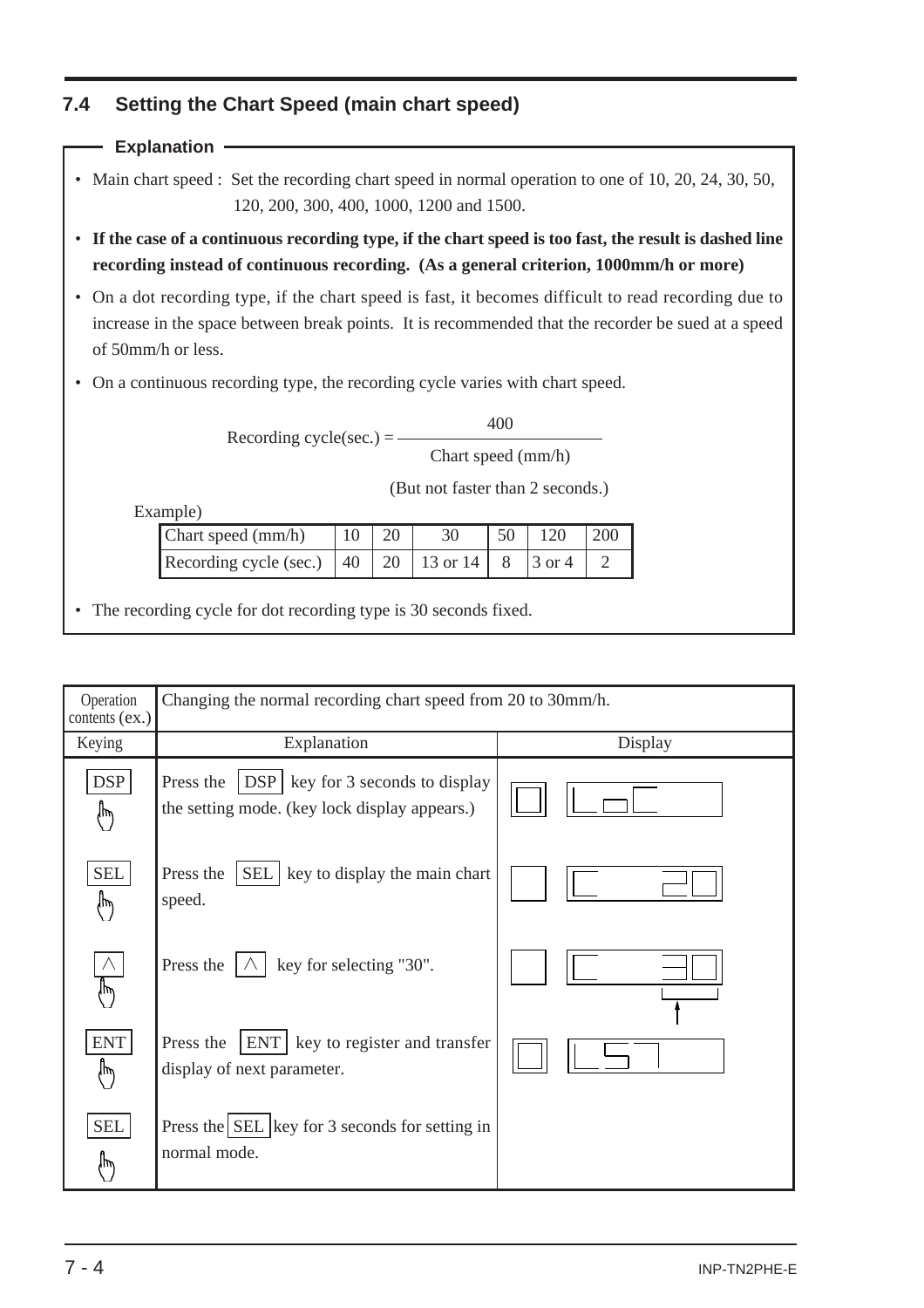### **7.5 How to list**

#### **Explanation**

• Use for arbitrarily printing the prameter list, instantaneous value list, test pattern or scale.

| Listing                        | Print-out contents                                                                              | Set value   |
|--------------------------------|-------------------------------------------------------------------------------------------------|-------------|
| Instantaneous value<br>listing | Each channel measured value (instantaneous value)<br>and engineering unit, time, channel number |             |
| Parameter listing              | Input signal, input range, recording range, unit,<br>alarm, input filter, chart speed, etc.     |             |
| Test pattern print-out         | Colour patterns and test characters                                                             |             |
| Scale print-out                | Scale of desired channel (Refer to 7.6)                                                         | Next screen |

• Analog trend recording is stopped by listing but is automatically resumed after end of listing.

| Operation<br>contents $(ex.)$ | Print a test pattern.                                                                                                                |              |
|-------------------------------|--------------------------------------------------------------------------------------------------------------------------------------|--------------|
| Keying                        | Explanation                                                                                                                          | Display      |
| <b>DSP</b><br>ſ۳              | <b>DSP</b> key for 3 seconds to display<br>Press the<br>the setting mode. (key lock display appears.)                                |              |
| <b>SEL</b><br>$\sqrt{\mu\nu}$ | Press the<br>SEL   key twice for displaying the<br>listing.                                                                          |              |
| Λ<br>,                        | Press the<br>key for selecting "2" Test pat-<br>tern.<br>Press the $ ENT $ key to start printing.                                    |              |
| <b>ENT</b><br>♪               | To stop printing, press the $ ENT $ key again.<br>key while listing rapidly<br>$\Lambda$<br>Pressing the<br>L feeds the chart paper. | <b>Blink</b> |
| <b>SEL</b><br>ſΨ              | After completion of printing, press the SEL   key<br>for 3 seconds for setting in normal mode.                                       |              |

•Instantaneous value list ----------- For print-out example, refer to 11.2.

•Parameter list ----------------------- For print-out example, refer to 11.3.

•Test pattern ------------------------- For print-out example, refer to 11.4.

Note) When resuming the analog trend recording after the end of listing in case of continuous recording type, the input values preceding and following the listing are recorded as continuous line.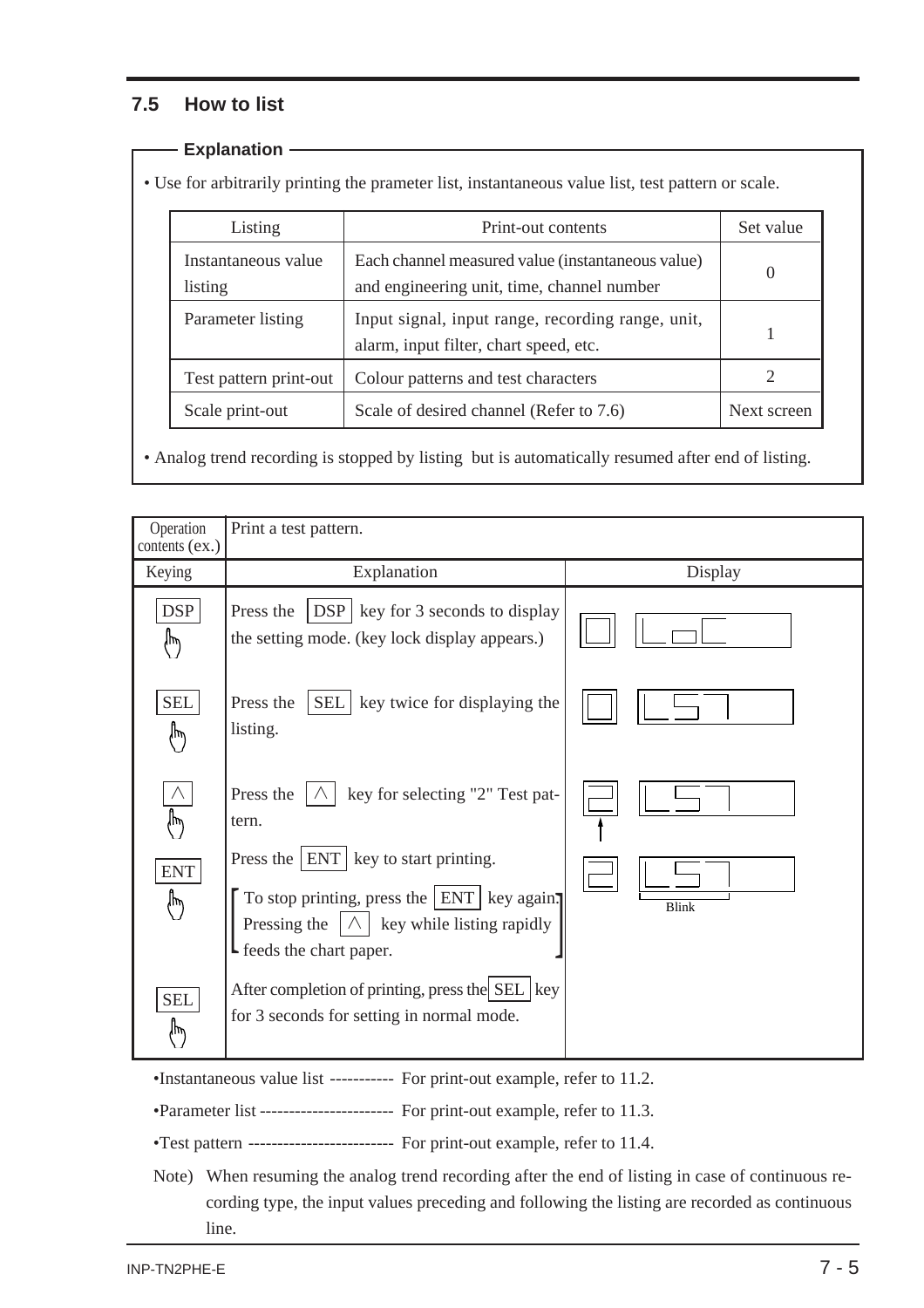## **7.6 How to print the scale (manually)**

|                             | <b>Explanation</b> -                                                                                             |                                                                                                                                                 |  |              |  |
|-----------------------------|------------------------------------------------------------------------------------------------------------------|-------------------------------------------------------------------------------------------------------------------------------------------------|--|--------------|--|
|                             | • Use for arbitrary scale print-out.                                                                             |                                                                                                                                                 |  |              |  |
|                             | Number of recording point                                                                                        | Settable range                                                                                                                                  |  |              |  |
|                             | 1 continuous                                                                                                     | 1                                                                                                                                               |  |              |  |
|                             | 2 continuous                                                                                                     | $1$ to $2$                                                                                                                                      |  |              |  |
|                             | 6 dot                                                                                                            | $1$ to 6                                                                                                                                        |  |              |  |
|                             | • Scale can be printed even while recording.                                                                     |                                                                                                                                                 |  |              |  |
|                             | • Analog trend recording is stopped by scale print-out but is automatically resumed after the<br>end of listing. |                                                                                                                                                 |  |              |  |
| Operation<br>contents (ex.) | Print 2 continuous type 2 ch scale.                                                                              |                                                                                                                                                 |  |              |  |
| Keying                      | Explanation                                                                                                      |                                                                                                                                                 |  | Display      |  |
| <b>DSP</b><br>$\downarrow$  | Press the                                                                                                        | $DSP$ key for 3 seconds to display<br>the setting mode. (key lock display appears.)                                                             |  |              |  |
| <b>SEL</b><br>$\psi$        | Press the $ SEL $ key three times for displaying<br>the scale print-out.                                         |                                                                                                                                                 |  |              |  |
| IW                          | Press the                                                                                                        | key for selecting "2" (2 ch).                                                                                                                   |  |              |  |
| <b>ENT</b><br>(™            | L feeds the chart paper.                                                                                         | Press the   ENT   key to start printing.<br>To stop printing, press the $ ENT $ key again.<br>Pressing the $ \wedge $ key while listing rapidly |  | <b>Blink</b> |  |
| <b>SEL</b><br>,             |                                                                                                                  | After completion of printing, press the SEL key<br>for 3 seconds for setting in normal mode.                                                    |  |              |  |

\* Scale print-out ------------------- For print-out example, refer to 11.5.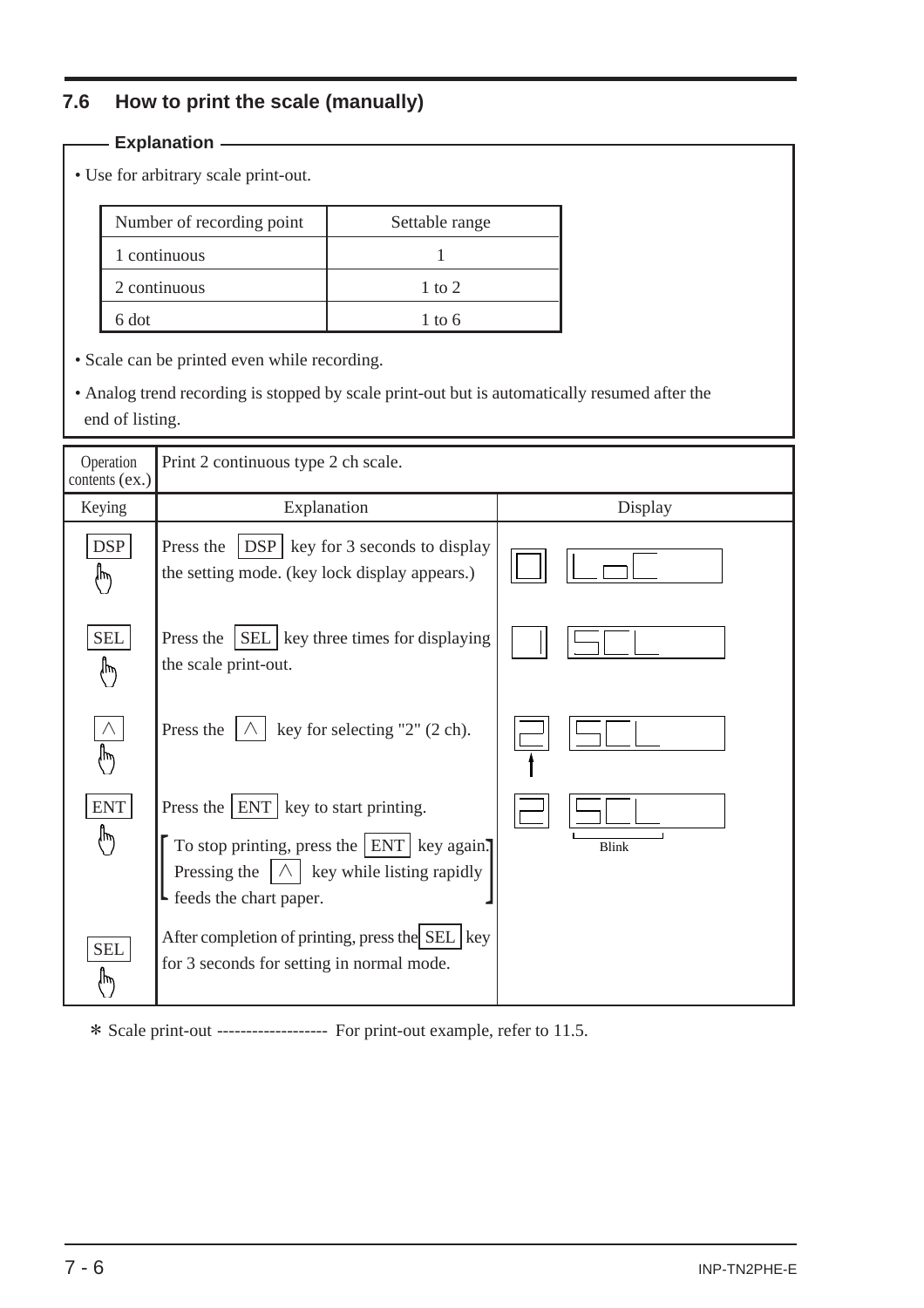## **7.7 How to set ON/OFF of periodic print-out**

#### **Explanation**

- Selects whether or not to print the instantaneous values at fixed intervals while recording.
- Prints the following items at fixed intervals according to the chart speed.

[Printing start line, channel No., measured value, unit, chart speed, current time]

• Alternately selects periodic print-out and scale print-out.

| Periodic print-out ON  |  |
|------------------------|--|
| Periodic print-out OFF |  |

• For details, refer to "Relation between chart speed and printing" on Page 7-9.

| Operation<br>contents $(ex.)$ | Periodic print-out (ON).                                                                              |         |  |
|-------------------------------|-------------------------------------------------------------------------------------------------------|---------|--|
| Keying                        | Explanation                                                                                           | Display |  |
| <b>DSP</b><br>$\psi$          | <b>DSP</b> key for 3 seconds to display<br>Press the<br>the setting mode. (key lock display appears.) |         |  |
| <b>SEL</b><br>Ψ               | <b>SEL</b>   key four times for displaying<br>Press the<br>ON/OFF of periodic print-out.              |         |  |
| ١٣                            | key for selecting "1".<br>Press the                                                                   |         |  |
| <b>ENT</b><br>⊮″              | Press the $ ENT $ key to register and transfer to<br>the next parameter display.                      |         |  |
| <b>SEL</b><br>١m              | Press the $\vert$ SEL $\vert$ key for 3 seconds for setting in<br>normal mode.                        |         |  |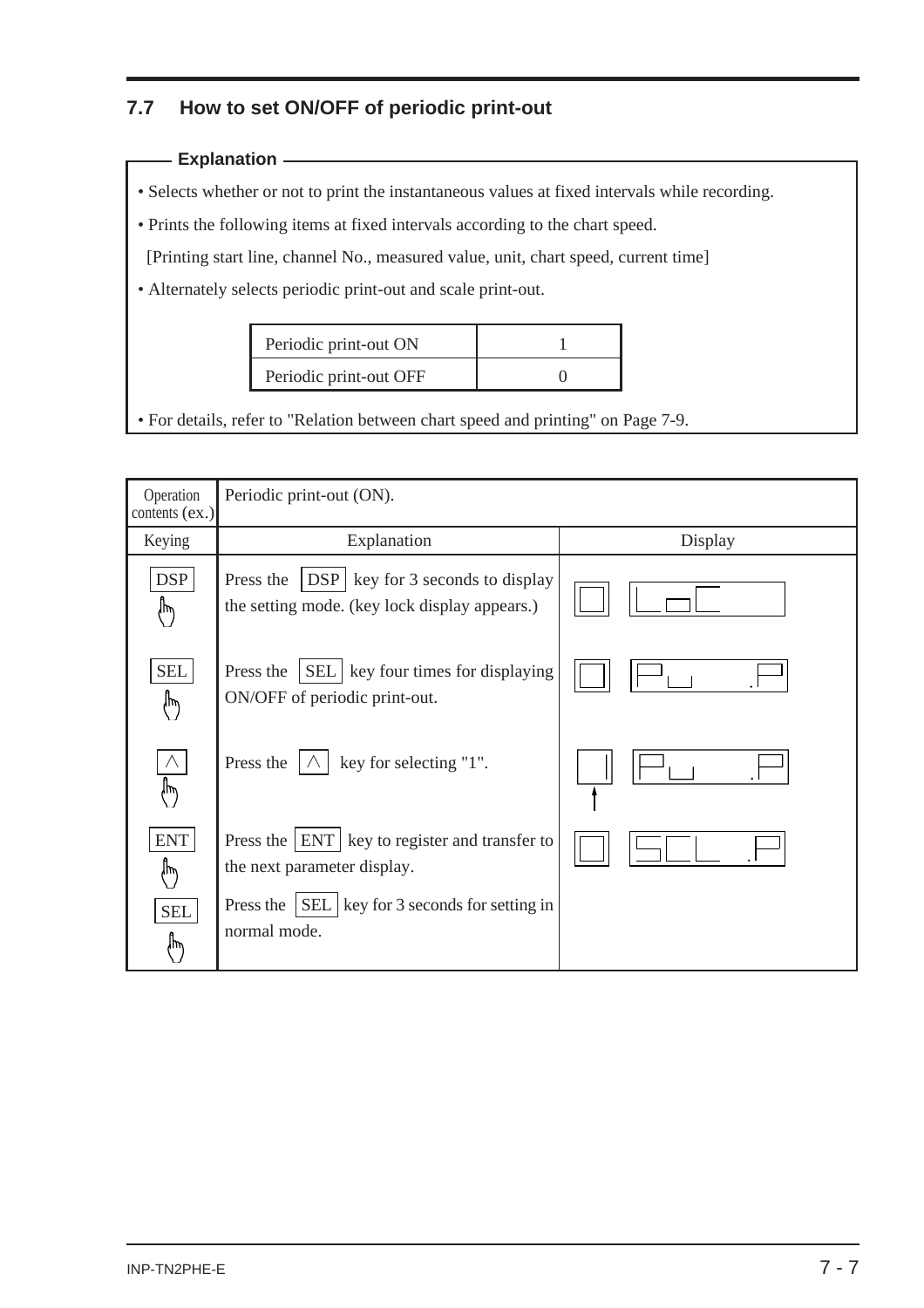## **7.8 How to set ON/OFF of scale print-out**

#### **Explanation**

- Selects whether or not to print the scale while recording.
- The scale print-out for each channel sequentially is effected alternately with periodic print-out.
- The printing interval is automatically determined by chart feed speed.

| Scale print-out ON  |  |
|---------------------|--|
| Scale print-out OFF |  |

• For details, refer to "Relation between chart speed and printing" on Page 7-9.

| Operation<br>contents $(ex.)$ | Scale print-out (ON).                                                                                 |         |
|-------------------------------|-------------------------------------------------------------------------------------------------------|---------|
| Keying                        | Explanation                                                                                           | Display |
| <b>DSP</b><br>$\psi$          | <b>DSP</b> key for 3 seconds to display<br>Press the<br>the setting mode. (key lock display appears.) |         |
| <b>SEL</b><br>⊮               | <b>SEL</b>   key five times for displaying<br>Press the<br>the scale print-out.                       |         |
| $\wedge$<br>╟                 | Press the<br>key for selecting "1".                                                                   |         |
| <b>ENT</b><br>١m              | Press the $ ENT $ key to register and transfer to<br>the next parameter display.                      |         |
| <b>SEL</b><br>١m              | Press the $ SEL $ key for 3 seconds for setting in<br>normal mode.                                    |         |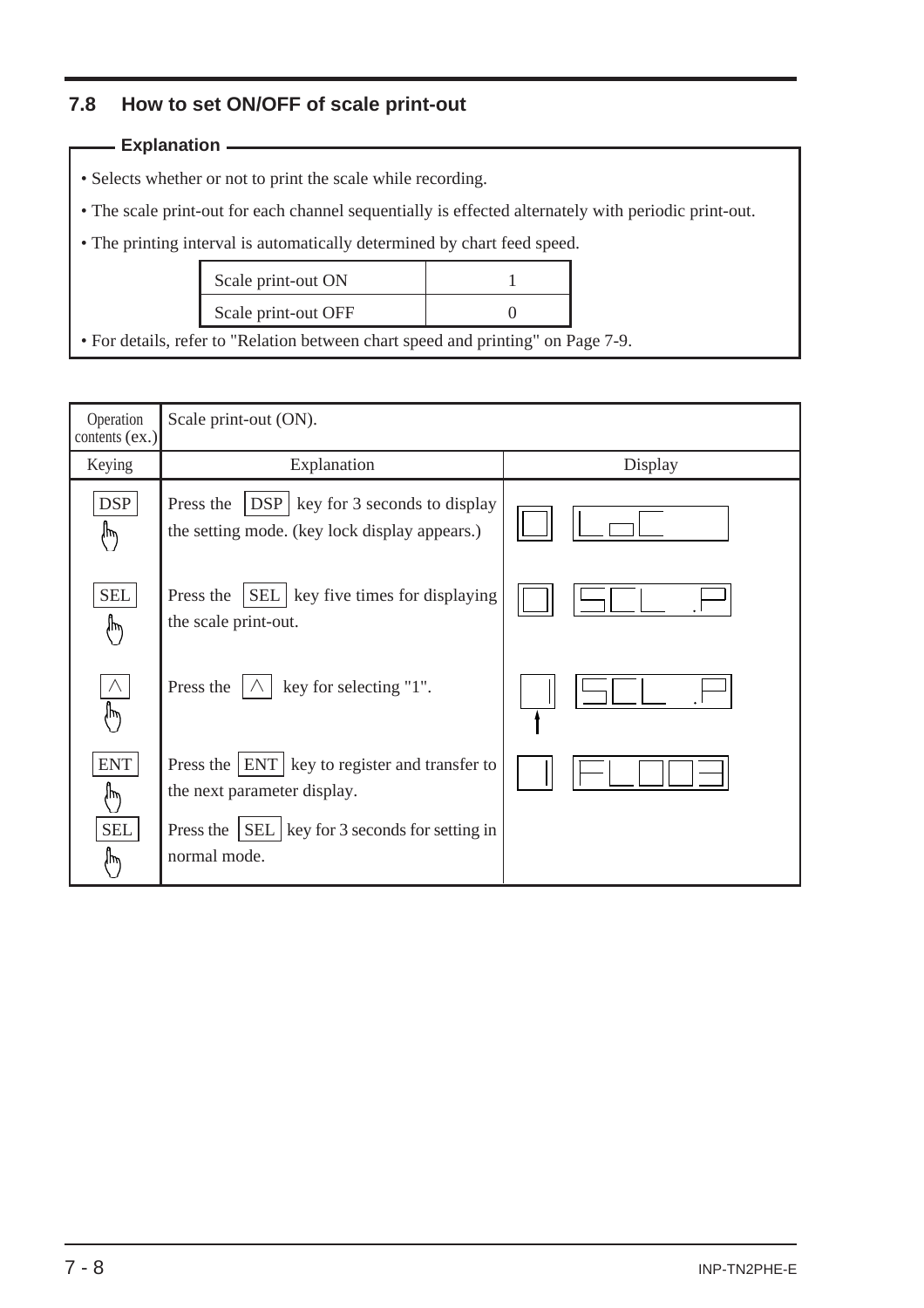## **Relationship between chart speed and printing**

• The following items depend on the recording chart speed.

- (1) Printing action : Provided that the printing is available, periodic print-out, scale, alarm, burnout or channel No. digital print-out is available while recording.
- (2) Periodic print-out, scale print-out cycle : Print-out interval is determined by the chart speed. Periodic print-outs and scale print-out are effected alternately.
- (3) Recording cycle : 1 continuous or 2 continuous recording cycles are determined by the chart speed. 6 dot recording cycle is 30 seconds fixed regardless of the chart speed.

| Chart speed | 1, 2 continuous recording |                     | 6 dot recording   |                |                     |               |
|-------------|---------------------------|---------------------|-------------------|----------------|---------------------|---------------|
|             | $(1)$ Printing            | (2) Periodic print- | $(3)$ Recording   | $(1)$ Printing | (2) Periodic print- | (3) Recording |
|             | action                    | out cycle           | cycle             | action         | out cycle           | cycle         |
| 10mm/h      |                           | 8h                  | $40 \text{ sec.}$ |                | 8h                  |               |
| 20mm/h      |                           | 4h                  | $20$ sec.         |                | 4h                  |               |
| $24$ mm/h   |                           | 4 h                 | 16 or 17 sec.     | Printable      | 4 h                 |               |
| 30mm/h      |                           | 4 h                 | 13 or 14 sec.     |                | 4 h                 |               |
| $50$ mm/h   | Printable                 | 2 <sub>h</sub>      | 8 sec.            |                | 2 <sub>h</sub>      |               |
| 120mm/h     |                           | 1 <sub>h</sub>      | 3 or 4 sec.       |                | 1 <sub>h</sub>      | 30 sec.       |
| $200$ mm/h  |                           | 30 min              | 2 sec.            |                | 30 min              | fixed         |
| $300$ mm/h  |                           | 20 min              | 2 or 3 sec.       |                | 20 min              |               |
| $400$ mm/h  |                           | $20 \text{ min}$    | 2 sec.            | Unprintable    | 20 min              |               |
| $1000$ mm/h |                           | 6 min               | 2 sec.            |                | 6 min               |               |
| $1200$ mm/h | Unprintable               | 6 min               | 2 sec.            |                | 6 min               |               |
| $1500$ mm/h |                           | 4 min               | $2$ or $3$ sec.   |                | 4 min               |               |

- Note 1) Digital print-out is not made if 1, 2 continuous version has 1000 mm/h or higher chart speed. **Only printing start line is recorded.**
- Note 2) Digital print-out is not made if 6 dot version has 120 mm/h or higher chart speed. **Only printing start line is recorded.**
- Note 3) Periodic print-out or scale print-out is not executed even if their time has come if listing is being executed then. Similarly, the periodic print-out or scale print-out being executed is stopped if listing is activated then, and the print-out is not recovered even after the end of listing.
- Note 4) When time is changed during recording, periodic print-out and scale print-out may not be executed. In this case, stop recording and then start it again to return to the normal status.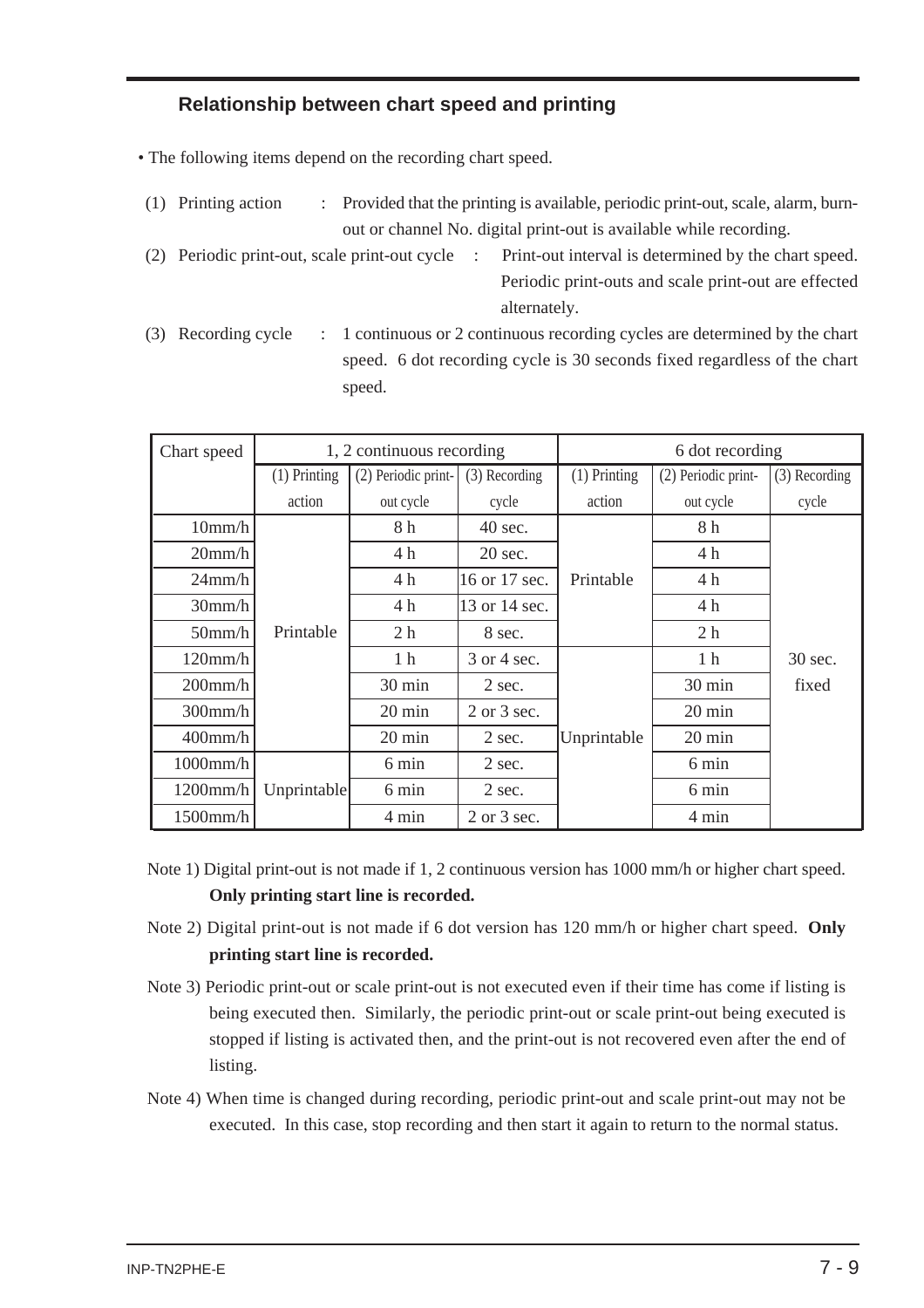## **7.9 How to set the input filter**

#### **Explanation**

- Sets the input filter (time constant) for each channel.
- Settable in 1 second steps within the range of 0 to 255 seconds.

| Operation<br>contents (ex.) | Change the time constant of channel 2 from 3 to 2.                                               |              |
|-----------------------------|--------------------------------------------------------------------------------------------------|--------------|
| Keying                      | Explanation                                                                                      | Display      |
| <b>DSP</b><br>,             | Press the<br>$DSP$ key for 3 seconds to display<br>the setting mode. (key lock display appears.) |              |
| <b>SEL</b><br>١٣            | SEL   key six times for displaying<br>Press the<br>the input filter setting.                     |              |
| ᡀ                           | Press the<br>key to change the channel 1 to<br>channel 2.                                        |              |
| <b>ENT</b><br>╟             | Press the $ ENT $ key 3 times to blink 1-place.                                                  |              |
| $\wedge$<br>١W              | Press the<br>key several times for changing<br>3 to 2.                                           | <b>Blink</b> |
| <b>ENT</b><br>╟╖            | Press the $ ENT $ key to register.                                                               |              |
| <b>SEL</b><br>⊮             | Press the $\vert$ SEL $\vert$ key for 3 seconds for setting in<br>normal mode.                   |              |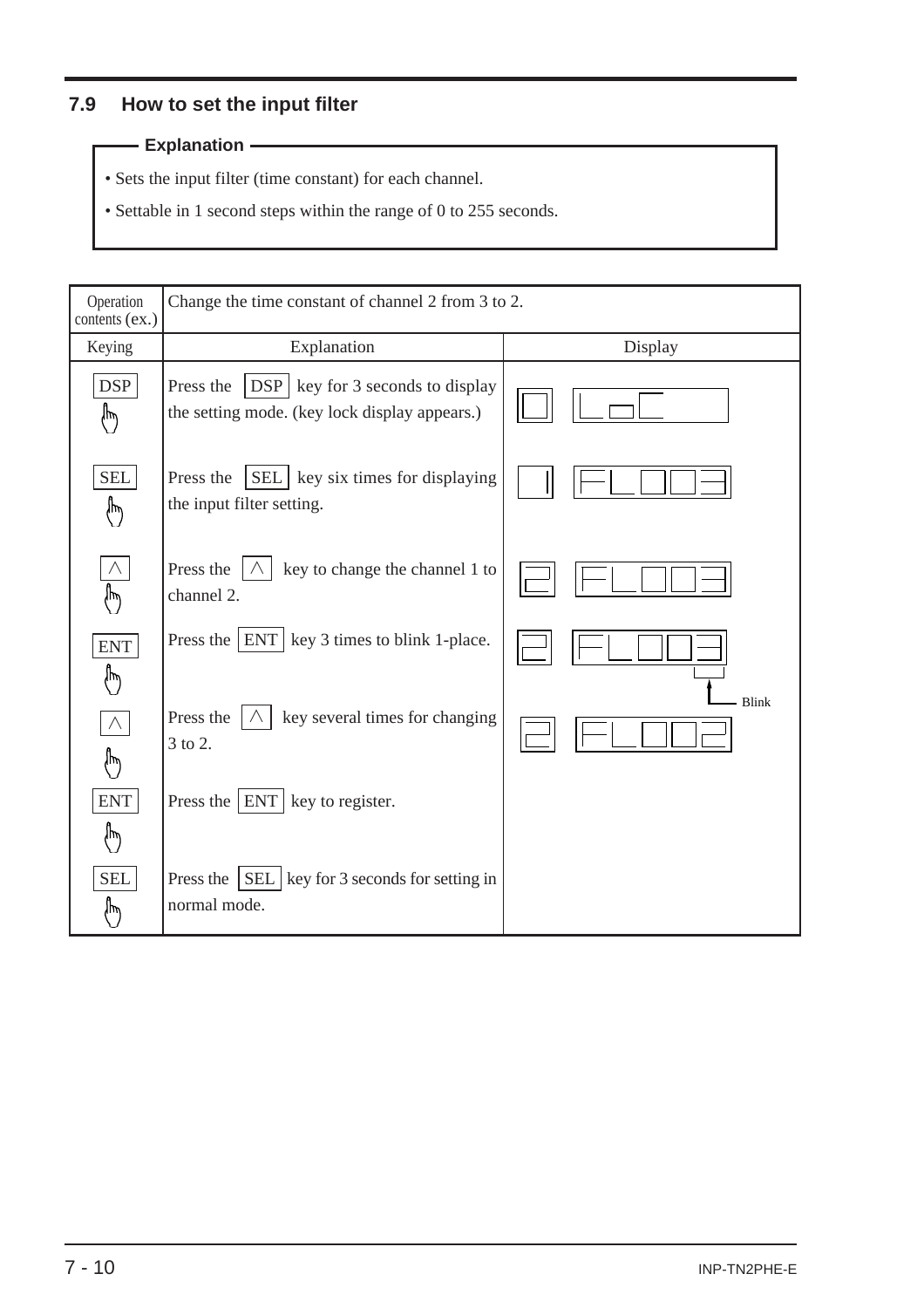## **7.10 How to set the alarm**

| <b>Explanation</b>                |                                                                                                                                                  |
|-----------------------------------|--------------------------------------------------------------------------------------------------------------------------------------------------|
| • Channel                         | : Setting of channel No. for object alarm.                                                                                                       |
| • Alarm No.                       | : Up to 2 alarms can be set per channel.                                                                                                         |
| • Kind of alarm                   | : 2 kinds, H and L (settable freely for each alarm).<br>N selected delivers no alarm (gives no alarm display nor alarm output).                  |
| • Alarm set value<br>$\therefore$ | Setting in engineering values (see Table 1 Alarm settable range).                                                                                |
|                                   | • DO output No. : Setting of option alarm unit relay No. (0 to 6, no output at 0).<br>DO output can also be used for common setting (OR output). |
|                                   | - Alarm set value<br>DO output No.<br>Alarm ƙind<br>- Alarm set value sign<br>Alarm No.<br>Channel No.                                           |
|                                   | Note 1) Set the sign concurrently with digit 5. (Refer to the next page)                                                                         |
|                                   | Note 2) Blank for plus or " $-$ " for minus.                                                                                                     |

| Operation<br>contents (ex.) | Change the alarm No. 1 for channel 1.<br>$0.0^{\circ}\text{C} \rightarrow 80.0^{\circ}\text{C}$ DO0 $\rightarrow 2$<br>$N \rightarrow H$ |         |
|-----------------------------|------------------------------------------------------------------------------------------------------------------------------------------|---------|
| Keying                      | Explanation                                                                                                                              | Display |
| <b>DSP</b><br>$\psi$        | $\text{DSP}$ key for 3 seconds to display<br>Press the<br>the setting mode. (key lock display appears.)                                  |         |
| <b>SEL</b><br>∕խ            | Press the $\vert$ SEL $\vert$ key seven times for displaying<br>the alarm setting.                                                       |         |
| <b>ENT</b><br>ή۳            | key until a channel to change is<br>Press the<br>$ \wedge $<br>selected and press the $ ENT $ key.                                       |         |
| <b>ENT</b>                  | Press the $ \wedge $ key until an alarm No. to change<br>is selected and press the $ ENT $ key.                                          |         |
| Ί۳<br><b>ENT</b><br>١W      | Press the<br>key until "N" turns "H" and<br>press the $ ENT $<br>key.                                                                    |         |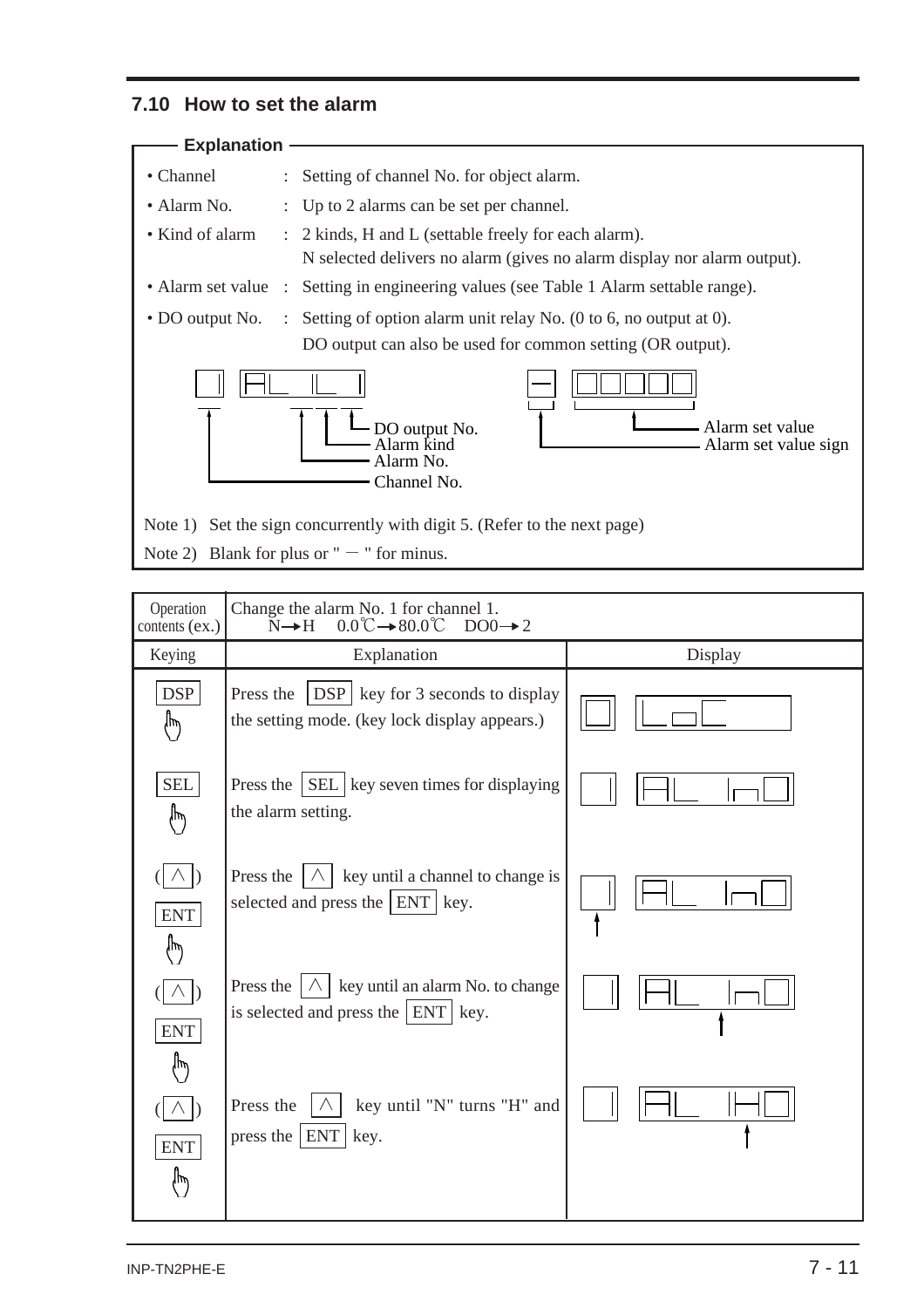| Keying                              | Explanation                                                                                                                                                             | Display  |
|-------------------------------------|-------------------------------------------------------------------------------------------------------------------------------------------------------------------------|----------|
| $\wedge$<br>١W                      | key until "0" turns "2".<br>Press the                                                                                                                                   |          |
| <b>ENT</b><br>ᡀ                     | <b>ENT</b><br>Press the $\parallel$<br>key to display the alarm set<br>value.                                                                                           |          |
| <b>ENT</b><br>⊮                     | Press the $ ENT $ key twice for blinking the 10-<br>places.                                                                                                             |          |
| ١m                                  | key for turning "0" to "8".<br>Press the                                                                                                                                | Blinking |
| <b>ENT</b><br>ᡀ<br><b>SEL</b><br>ᢔᡃ | Press the $ ENT $ key three times for displaying<br>the alarm setting. The set value is registered.<br>Press the SEL   key for 3 seconds for setting in<br>normal mode. |          |

#### **Table 1 : Alarm settable range**

・**Change of symbol digit**

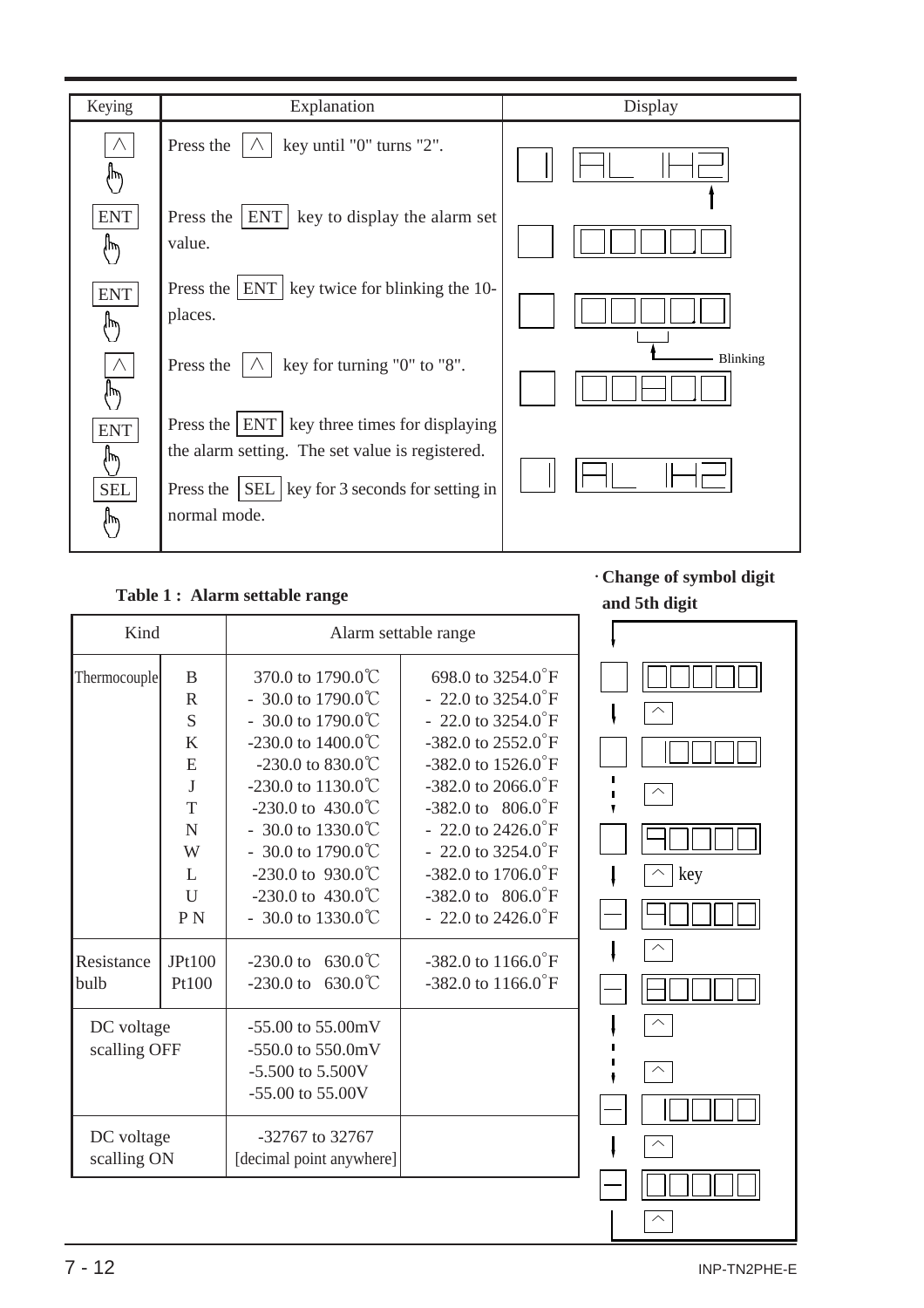## **7.11 Selecting whether to start recording when turning on**

## **Explanation** 2008 2014 2022 2023

• Selects whether turning on power gets ready to record or not.

| Not ready to record |  |
|---------------------|--|
| Ready to record     |  |

| Operation<br>contents (ex.) | Turning on power does not get ready to print (OFF).                                                          |         |
|-----------------------------|--------------------------------------------------------------------------------------------------------------|---------|
| Keying                      | Explanation                                                                                                  | Display |
| <b>DSP</b><br>س∥            | Press the<br>$DSP$ key for 3 seconds to display<br>the setting mode. (key lock display appears.)             |         |
| <b>SEL</b><br>'nψ           | Press the $ SEL $ key eight times for displaying<br>whether turning on power gets ready to record<br>or not. |         |
| ١m                          | key for turning "1" to "0".<br>Press the                                                                     |         |
| <b>ENT</b><br>١m            | Press the ENT key to register and transfer to<br>the next parameter display.                                 |         |
| <b>SEL</b><br>١m            | Press the $\vert$ SEL $\vert$ key for 3 seconds for setting in<br>normal mode.                               |         |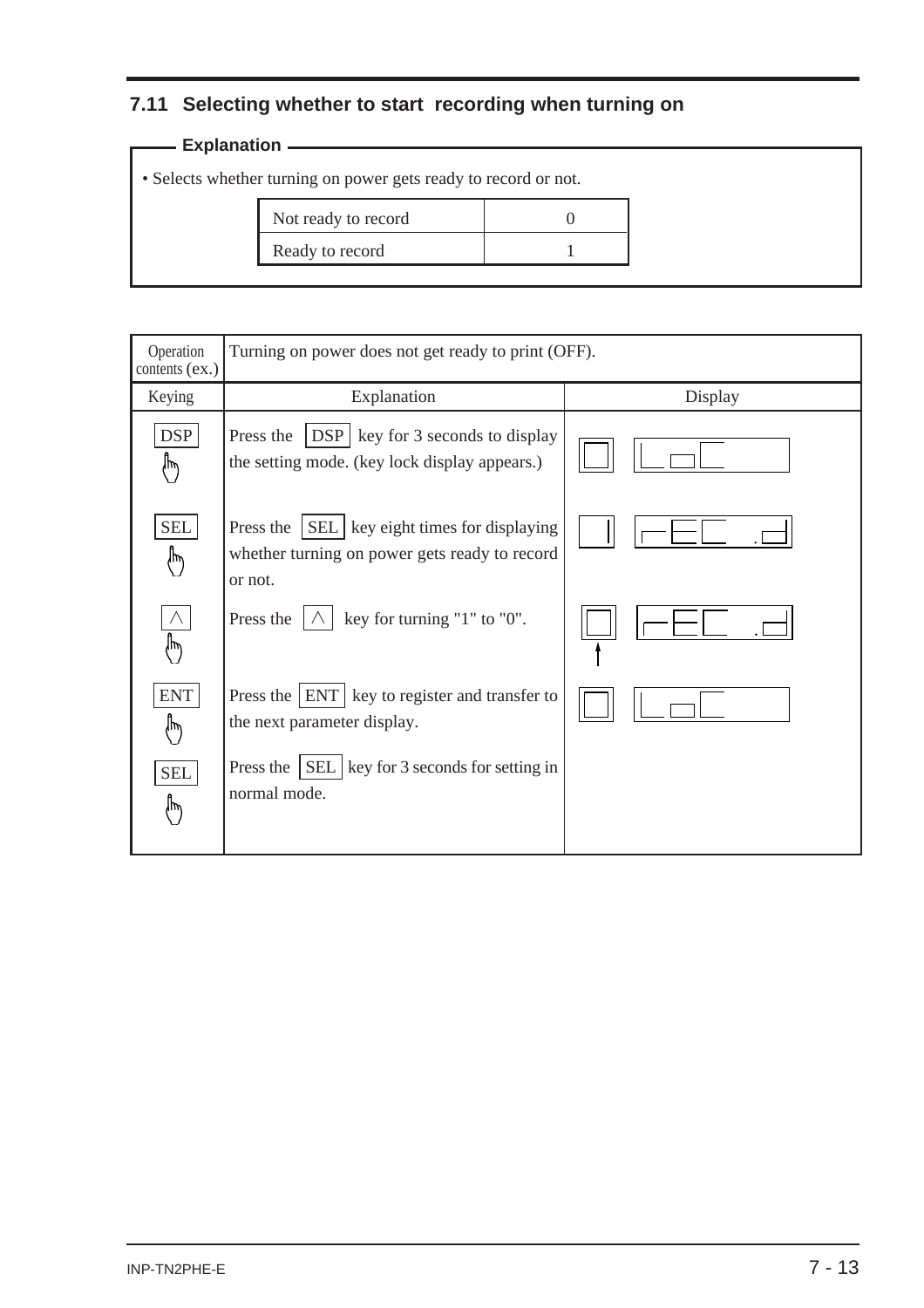## **7.12 Setting of date and time**

#### **Explanation**

• Built-in clock is properly set before product shipment. However, if the clock does not keep good time or when the battery is replaced, reset the time.

Note) Stop recording to set the time.

| Operation<br>contents (ex.) | Explanation                                                                                                                                                                                                                            | Display |
|-----------------------------|----------------------------------------------------------------------------------------------------------------------------------------------------------------------------------------------------------------------------------------|---------|
| DSP<br>⊮                    | Press the $DSP$ key for 3 seconds to display<br>the setting mode (key-lock display).                                                                                                                                                   |         |
| SEL<br>♪                    | Press the $\left $ SEL $\right $ key 9 times to display the<br>"Time Setting" screen.<br>When nothing is displayed in the left-most<br>digit and T is displayed in the 2nd digit from<br>left, the "Time Setting" screen is displayed. |         |
| $\wedge$<br>੍⊮              | Press the $ \wedge $ key to change the digit of<br>10'clock. Note) For setting, use a 24H sys-<br>tem.                                                                                                                                 |         |
| <b>ENT</b><br>∰             | Press the ENT key to register and shift to the<br>digit of 1 o'clock.                                                                                                                                                                  |         |
| $\bigwedge$<br>∤խ           | Press the $ \wedge $ key to change the digit of 1<br>o'clock.                                                                                                                                                                          |         |
| <b>ENT</b><br>∕⊮            | Press the ENT key to register and shift to the<br>digit of 10 min.                                                                                                                                                                     |         |
| Λ<br>ΊΨ                     | Press the $ \wedge $ key to change the digit of 10<br>min.                                                                                                                                                                             |         |
| <b>ENT</b><br>$\psi$        | Press the ENT key to register and shift to the<br>digit of 1 min.                                                                                                                                                                      |         |
| $\psi$                      | Press the $\bigwedge$ key to change the digit of 1<br>min.                                                                                                                                                                             |         |

Similarly, date and year are set.



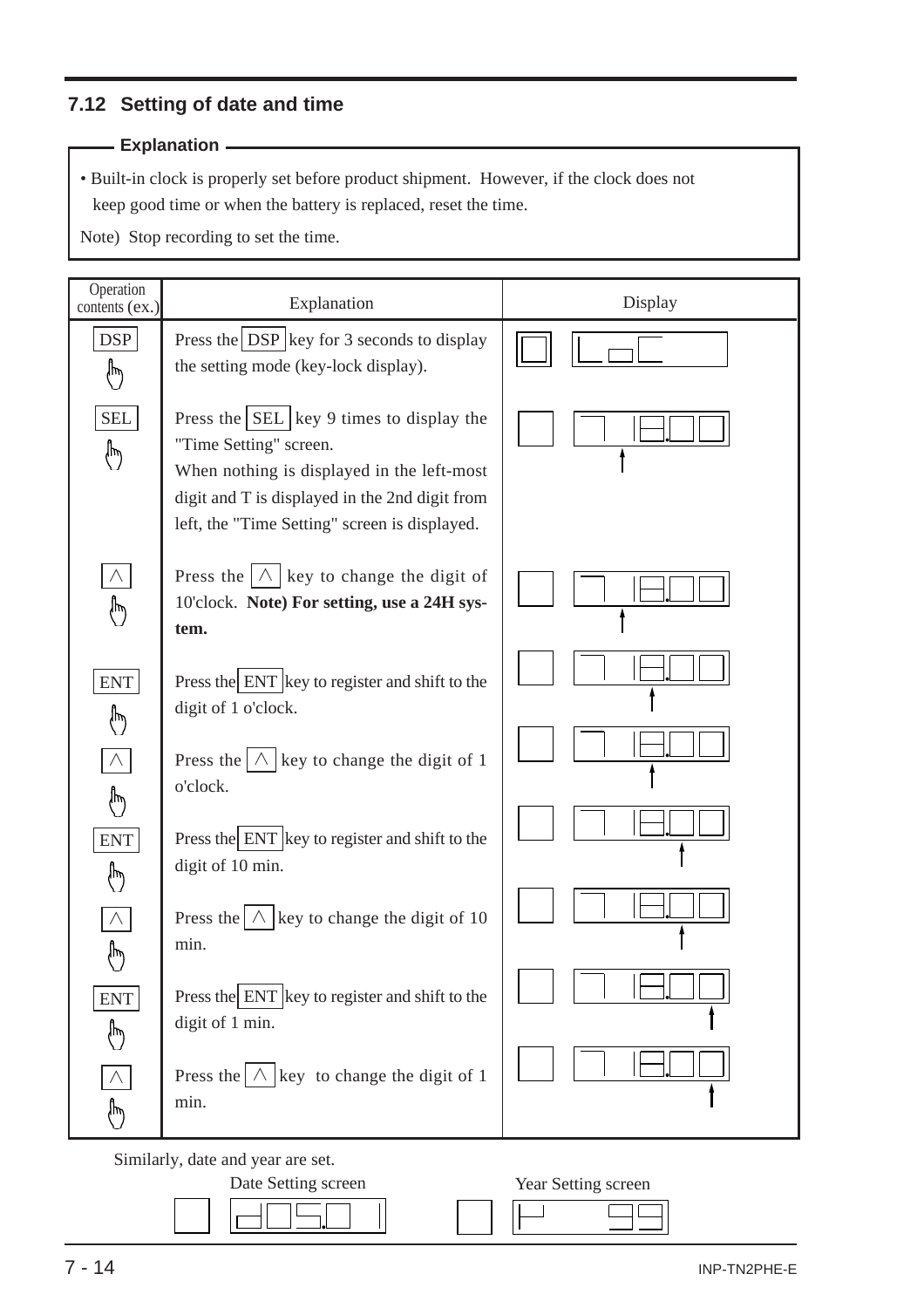# **8. MAINTENANCE - INSPECTION**

## **8.1 Maintenance/inspection items**

Carry out periodic maintenance and inspection to keep the equipment in good condition. Pay particular attention to the items noted below and make replacement with spares when necessary.

| Inspection,<br>Maintenance Items | Procedure                                                                        |
|----------------------------------|----------------------------------------------------------------------------------|
|                                  | The recording head is a consumable part.                                         |
|                                  | If there is no more ink, replace the head with a new one.                        |
| Recording head                   | Ink consumption varies depending on the contents of records, but writing for     |
| replacement:                     | about one year is possible at a chart speed of 20mm/h.                           |
|                                  | To get spares, quote the following type.                                         |
|                                  | Recording head type: PHZH2002/1, 2 continuous recording type                     |
|                                  | PHZH1002/6 dot recording type                                                    |
|                                  | In normal conditions, there is no need for preventive maintenance of the record- |
|                                  | ing head.                                                                        |
|                                  | However, in a high-temperature or very dusty environment, periodically wiping    |
|                                  | the nozzle surface prevents accumulation of dust and ink and so prevents nozzle  |
| Inspection of the                | blockage that is liable to be caused by such accumulation.                       |
| recording head                   | To absorb ink, use the supplied "Ink blotting cloth"                             |
|                                  | If the recording head is left unused for a long time without using the cap,      |
|                                  | ink may not be absorbed when the blotting cloth is attached to the nozzle of     |
|                                  | the recording head. In such a case, wet the blotting cloth with water end        |
|                                  | attach it to the nozzle for several 10 seconds until the ink is absorbed suffi-  |
|                                  | ciently.                                                                         |
|                                  | In continuous operation at a chart speed of 20mm/h, the recording paper lasts    |
| Recording paper                  | about 31 days.                                                                   |
| replacement                      | When there is only a small amount of recording paper left, a red band is printed |
|                                  | on the right-hand edge of the paper. When this happens, refer to section 5.1 and |
|                                  | replace the recording paper.                                                     |
|                                  | To get supplementary paper, quote the following type.                            |
|                                  | Recording paper type: PEX00DL1-5000B                                             |
| <b>Battery</b> replacement       | Replace the battery every 5 years. Type of battery unit: TK7J1145C2              |
|                                  | Wipe off dust, if found, on the shaft for traveling the record head horizontally |
| Cleaning of                      | with clean cloth. Otherwise accurate recording may not be made.                  |
| traveling shaft                  | Do not lubricate the traveling shaft. Lubricating can cause inaccurate re-       |
|                                  | cording.                                                                         |
|                                  | • Do not transfer the record head taken out of the aluminum bag alone. If the    |
|                                  | transfer is unavoidable, make sure to tighten the cap and place the record       |
| Transfer of                      | head in a cardboard box with sufficient cushioning materials to reduce vibra-    |
| record head                      | tion and impact.                                                                 |
|                                  | • Make sure to tighten the cap when transferring the record head in a state      |
|                                  | installed in a recorder main unit.                                               |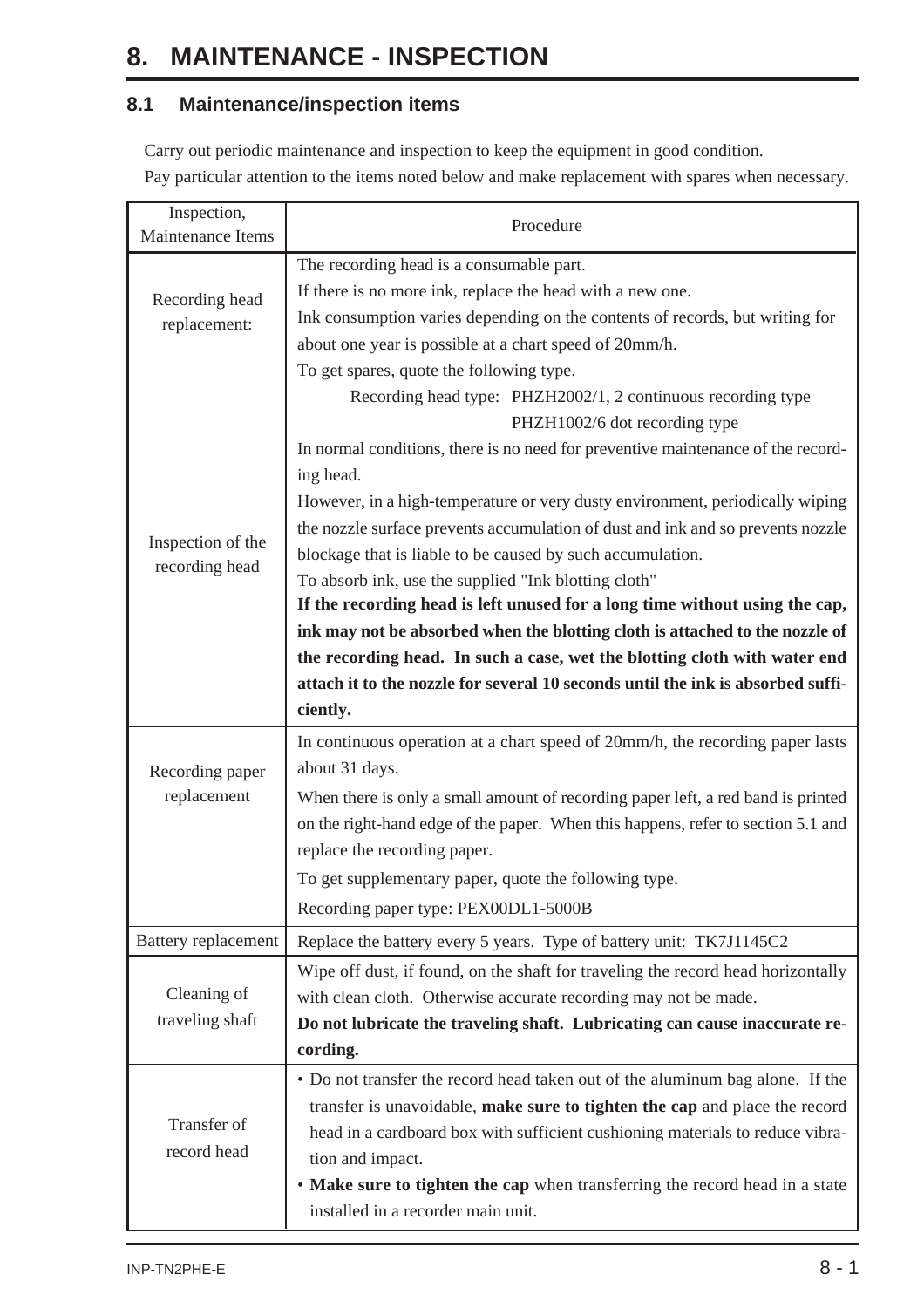## **8.2 Battery replacement procedure**

- \* The battery should be replaced every 5 years. If the battery power is lost, time and date cannot be registered when the AC power is not supplied.
- \* Turn OFF the power source.
- \* Open the front door and replace the battery, using the following procedure.

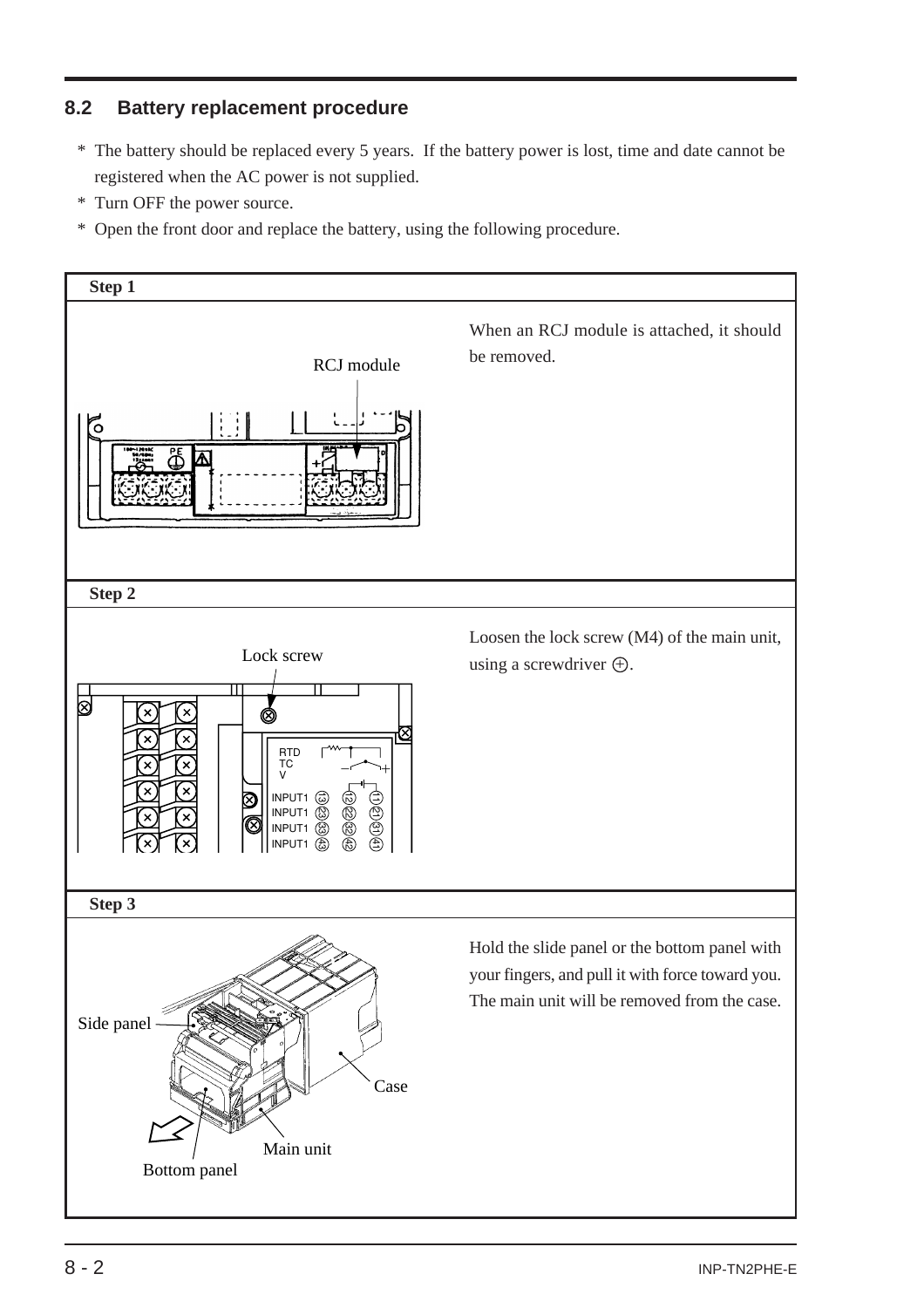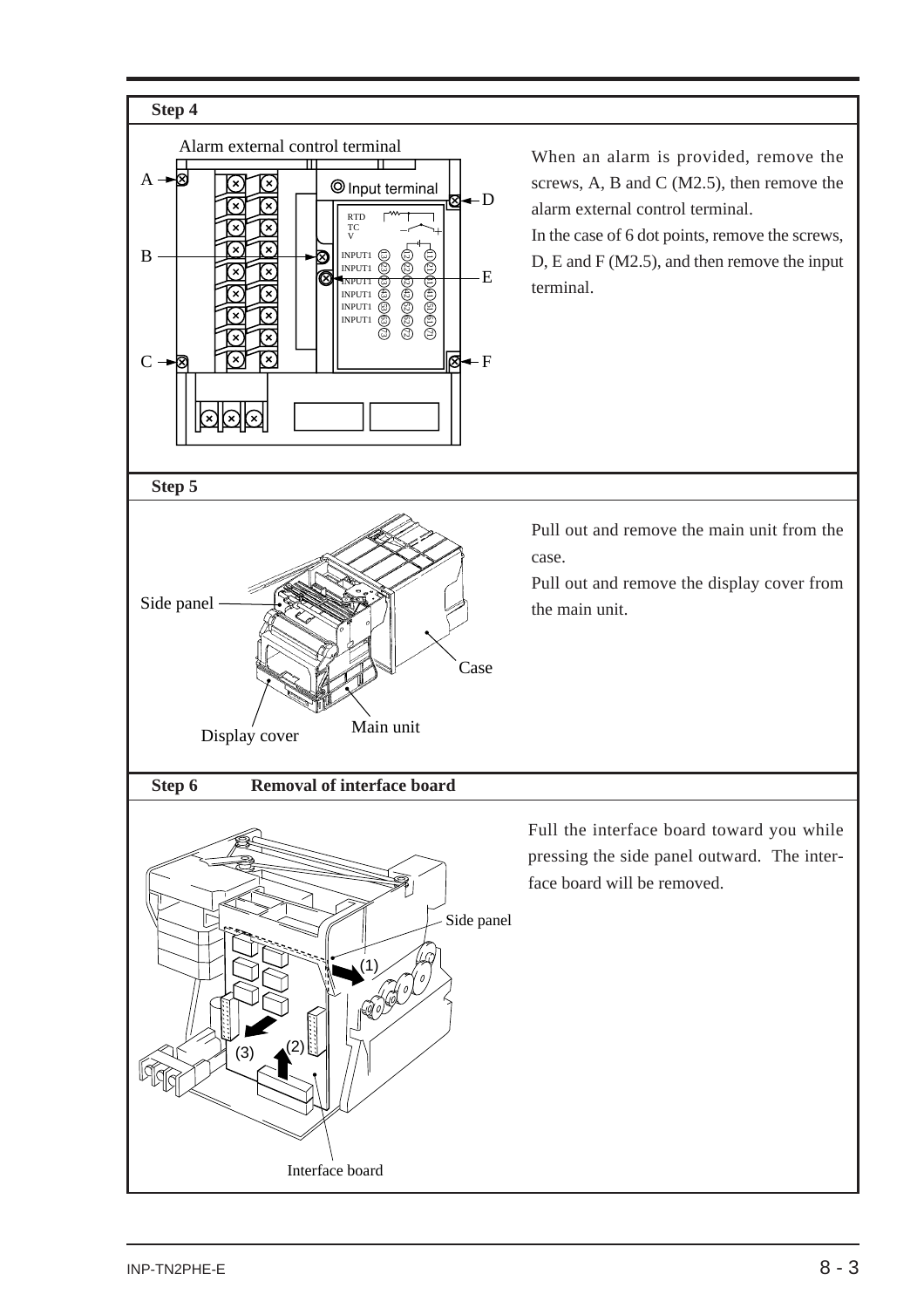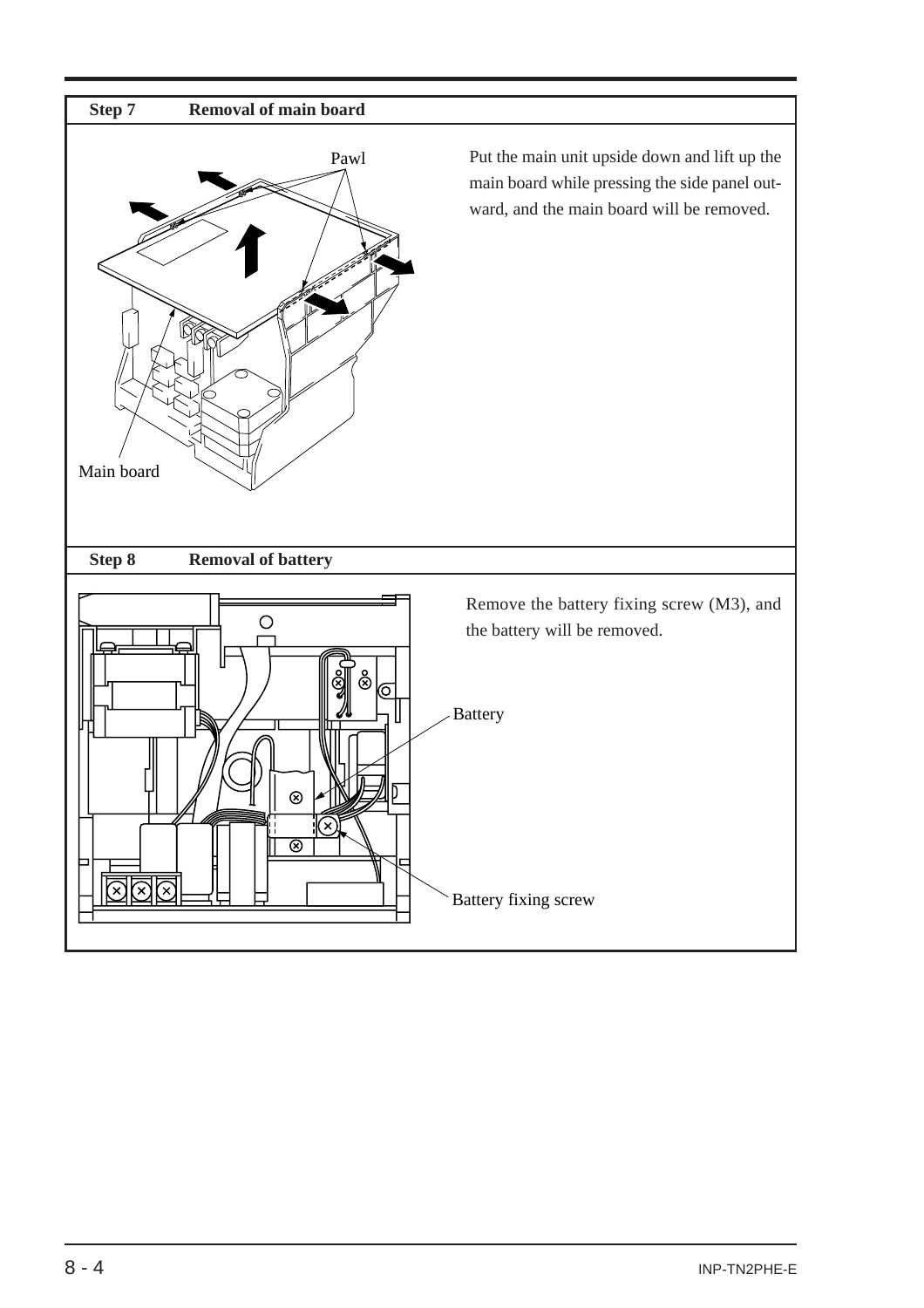

#### **Reference**

Battery life is about 10 years when the battery is used under normal temperature.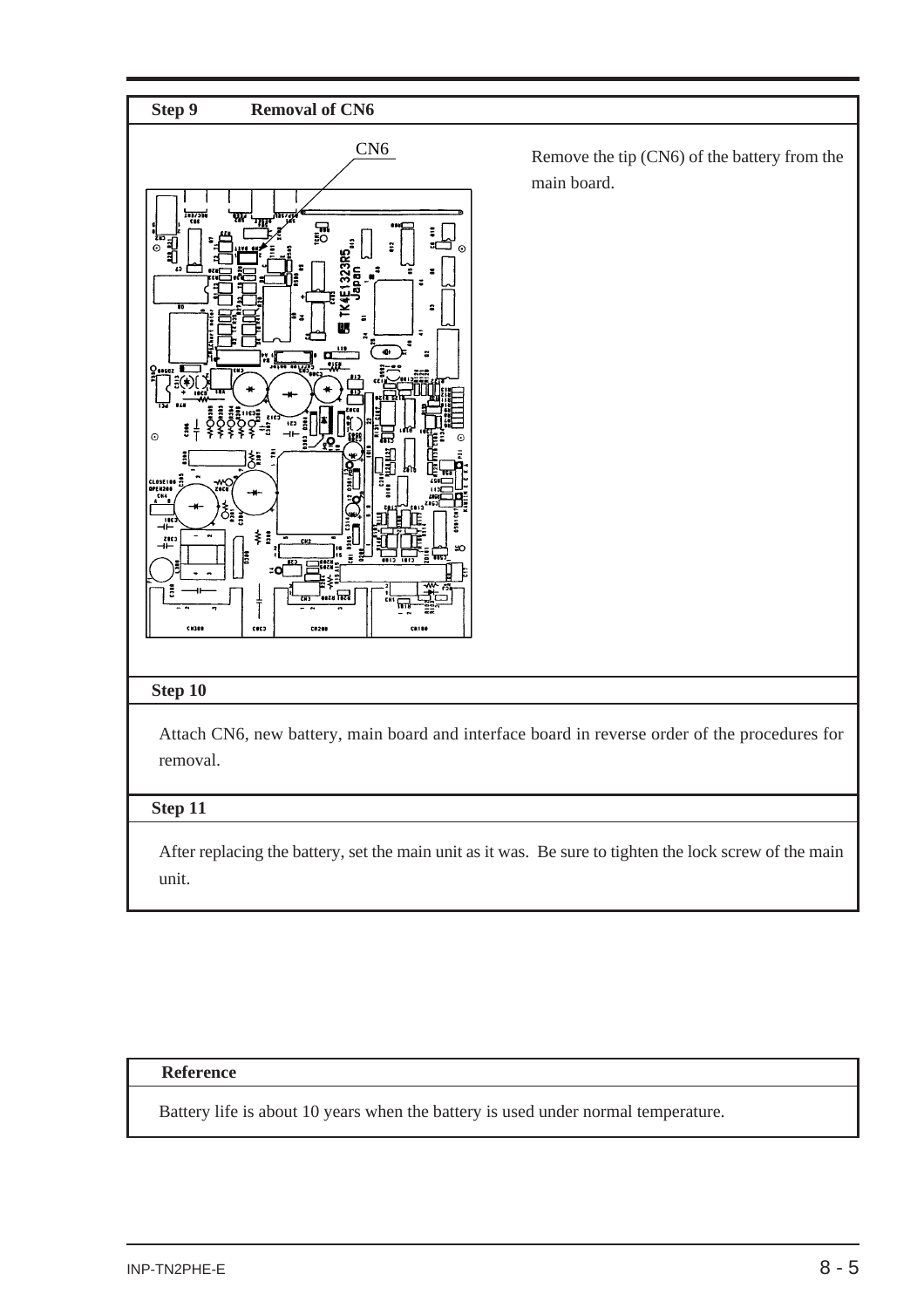# **9. ADJUSTMENT MODE**

Applied operations in this chapter allows:

- (1) Adjusting the print-out or record
- (2) Adjusting zero and span of analog trend recording position
- (3) PV shift
- (4) Setting the sub chart speed
- (5) Skip setting
- (6) Selecting the recording head

Any adjustment is easily processed by software.

## **9.1 How to adjust the printing and recording (adjust the backlash)**

#### **Explanation**

Proceed to adjustment if characters are off-positioned or recording is disorderly (different between go and return). For the adjustment, calibrating devices need not be connected.

|                 | <b>Operation</b>                                                                                                                               |
|-----------------|------------------------------------------------------------------------------------------------------------------------------------------------|
| (1)             | Press the<br>DSP<br>key for 3 seconds to display the setting mode. (Key lock display appears.)                                                 |
| (2)             | key, press the $ SEL $ key for 3 seconds to transfer to the adjusting<br>Holding down the                                                      |
|                 | mode.                                                                                                                                          |
|                 | is the display for printing/recording adjustment.                                                                                              |
|                 | (3) At the completion of adjustment, press the $ SEL $<br>key for 3 seconds for setting in normal                                              |
|                 | mode.                                                                                                                                          |
| $<$ Example $>$ |                                                                                                                                                |
|                 | key for displaying  <br>Press the                                                                                                              |
|                 | Press the ENT<br>key.                                                                                                                          |
|                 | key for 3 seconds to resume the display mode.<br>Press the<br><b>SEL</b>                                                                       |
|                 | Print a test pattern and check whether characters are off-positioned or not.                                                                   |
|                 | (For test pattern printing method, see 7.5.)                                                                                                   |
|                 | If the character off-position has not sufficiently been remedied, repeat the step $(2)$ and subse-<br>quent for increasing the backlash value. |
|                 | If the character off-position has gone for the worse, repeat the step $\mathcal{D}$ and subsequent for<br>decreasing the backlash value.       |
|                 | Repeat the above operation until the status is optimum.                                                                                        |
| Note)           |                                                                                                                                                |
|                 | The backlash value is changeable between 0 and 15. Numerals from 10 to 15 are displayed                                                        |
|                 | in characters A through F. The standard value is 5. Normal printing and recording will                                                         |
|                 | usually been obtained between 4 and 6.                                                                                                         |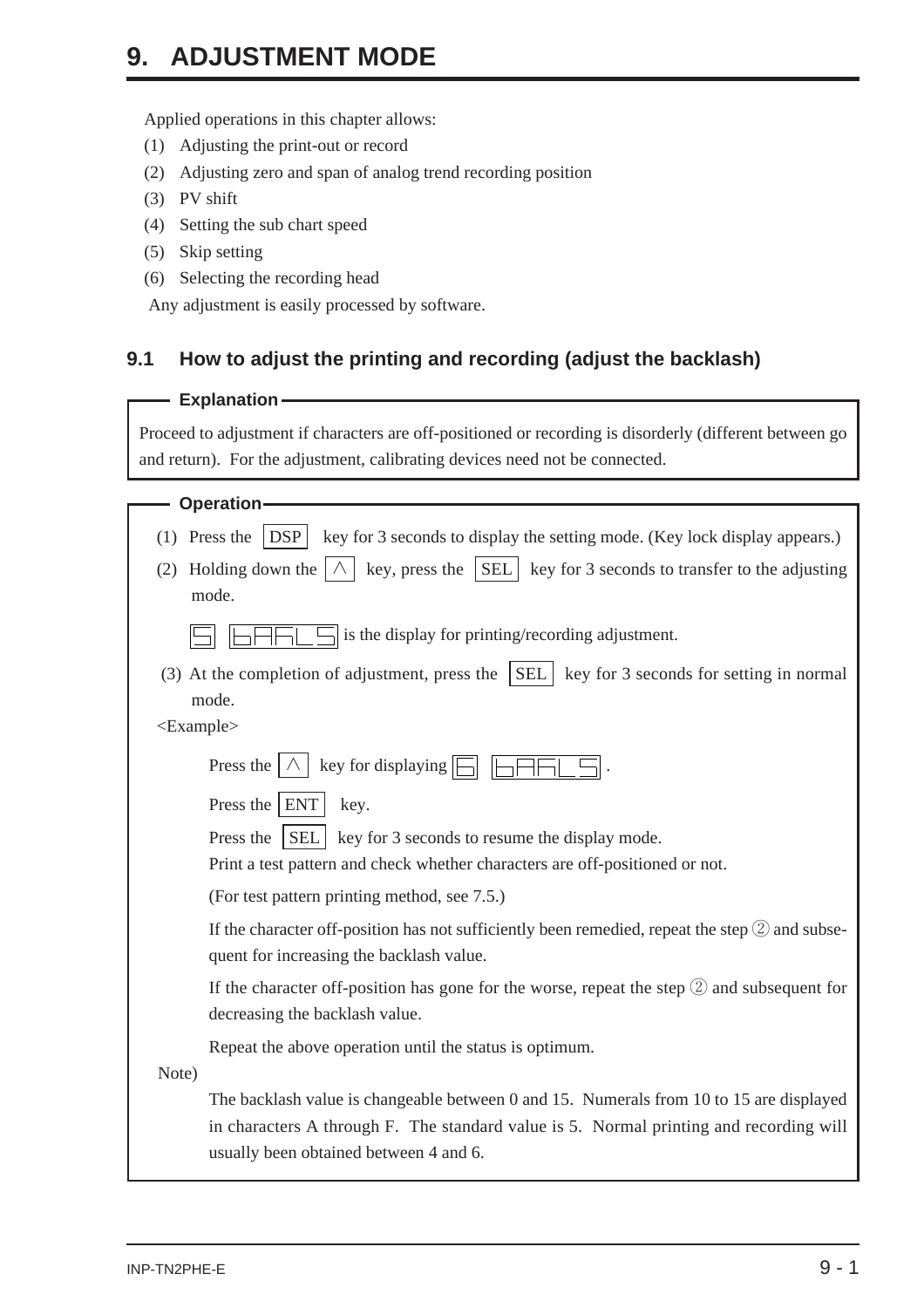## **9.2 How to position the analog trend recording (position the head zero/span)**

#### **Explanation**

Align the zero (0%) and span (100%) for analog trend recording with chart. In this operation, calibrating davices need not be connected.

Note) This operation is not allowed while recording.

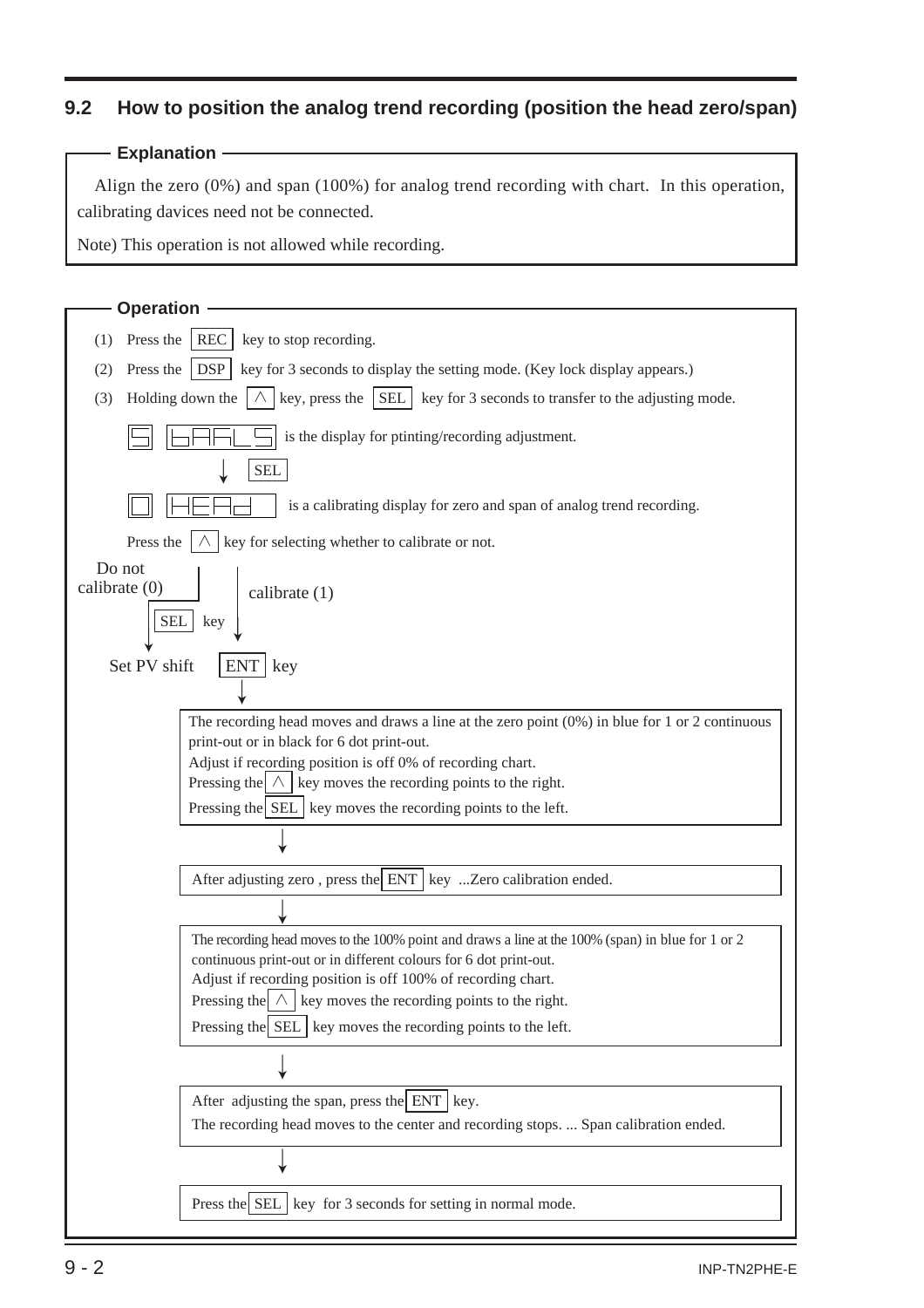### **9.3 How to set the PV shift**

#### **Explanation**

- Measured value can be calculated by PV shift constant for record and display.
- PV shift calculation is used for setting slope and shift values.
	- A conversion graph obtained from shift and slope calculation is shown below.



• Details of PV shift calculation is as follows.

| • Details of PV shift calculation is as follows. |                                                                                                          |
|--------------------------------------------------|----------------------------------------------------------------------------------------------------------|
| $P' = G P + S$                                   | P : Measured value after PV calculation                                                                  |
|                                                  | : Measured value<br>P                                                                                    |
|                                                  | : Gain $(87.3 \text{ to } 112.7\%)$<br>G                                                                 |
|                                                  | (Note) Inclination calculation value is within the range of 87.3 to                                      |
|                                                  | 112.7% and inclination setting is within the range of -12.7                                              |
|                                                  | to 12.7%. Inclination value is calculated by the following                                               |
|                                                  | equation.                                                                                                |
|                                                  | Inclination calculation value $=$                                                                        |
|                                                  | $100\%$ + Inclination setting value                                                                      |
|                                                  | : Shift value $(-127 \text{ to } 127 \text{ industrial value},$ decimal point<br>S.                      |
|                                                  | depending on type of input)                                                                              |
|                                                  | * Measured value after PV shift calculation, is limited to be set within the record setting range of the |
| type of input set in each channel.               |                                                                                                          |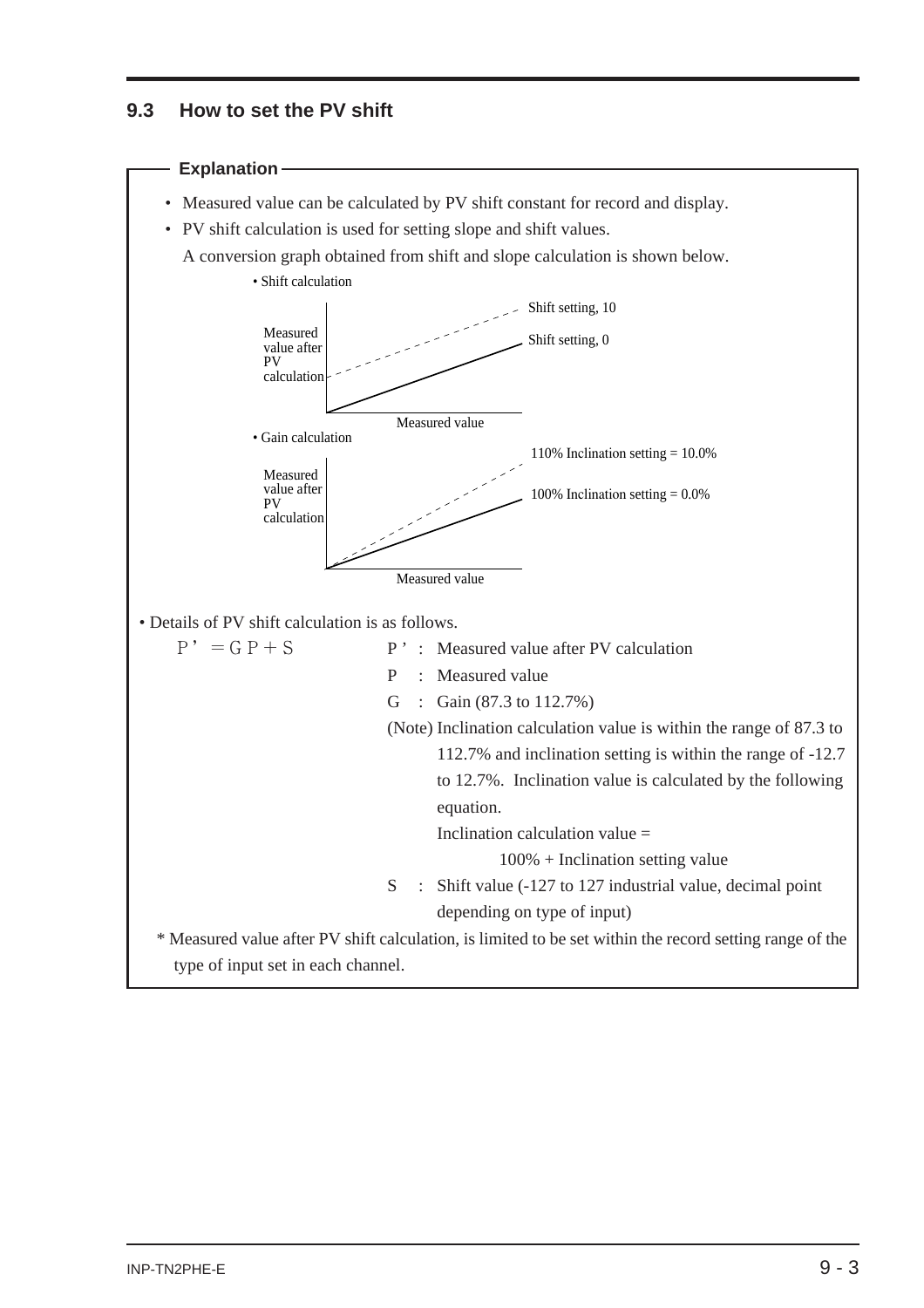| <b>Operation</b>                                                                                                                  |
|-----------------------------------------------------------------------------------------------------------------------------------|
| $\textcircled{\scriptsize{1}}$<br>Press the $ $ DSP<br>key for 3 seconds to display the setting mode. (Key lock display appears.) |
| (2)<br>key, press the $ SEL $ key for 3 seconds to transfer to the adjusting<br>Holding down the                                  |
| mode.                                                                                                                             |
| is the display for printing/recording adjustment.                                                                                 |
| SEL   key twice to display PV shift setting.<br>Press the<br><b>SEL</b>                                                           |
| is the display for PV shift setting.                                                                                              |
| <b>ENT</b>                                                                                                                        |
| Press the<br>key for selecting PV shift setting channel.                                                                          |
| ${\rm ENT}$                                                                                                                       |
| is the input screen for PV shift setting.                                                                                         |
|                                                                                                                                   |
| - PV shift set value (setting of the 1st and 2nd digits)                                                                          |
| Set PV shift value sign (blank for plus, " $-$ " for minus)                                                                       |
| PV shift set value (setting of the 3rd digit)                                                                                     |
| Press the $ \wedge $ key for selecting the set value at each place.                                                               |
| After setting all digits, press the ENT   key.                                                                                    |
|                                                                                                                                   |
| ENT                                                                                                                               |
| is the display for inputting PV shift gradient.                                                                                   |
|                                                                                                                                   |
|                                                                                                                                   |
| Gradient value<br>(setting of the 1st digit and below decimal point)                                                              |
| Set the gradient sign (blank for plus, $"$ – " for minus)                                                                         |
| Gradient value (setting of the 2nd digit)                                                                                         |
| key for selecting the set value at each place.<br>Press the $ \wedge $                                                            |
| After setting all digits, press the $ ENT $ key.                                                                                  |
|                                                                                                                                   |
| Press the $\vert$ SEL $\vert$ key for 3 seconds for setting in normal mode.                                                       |
|                                                                                                                                   |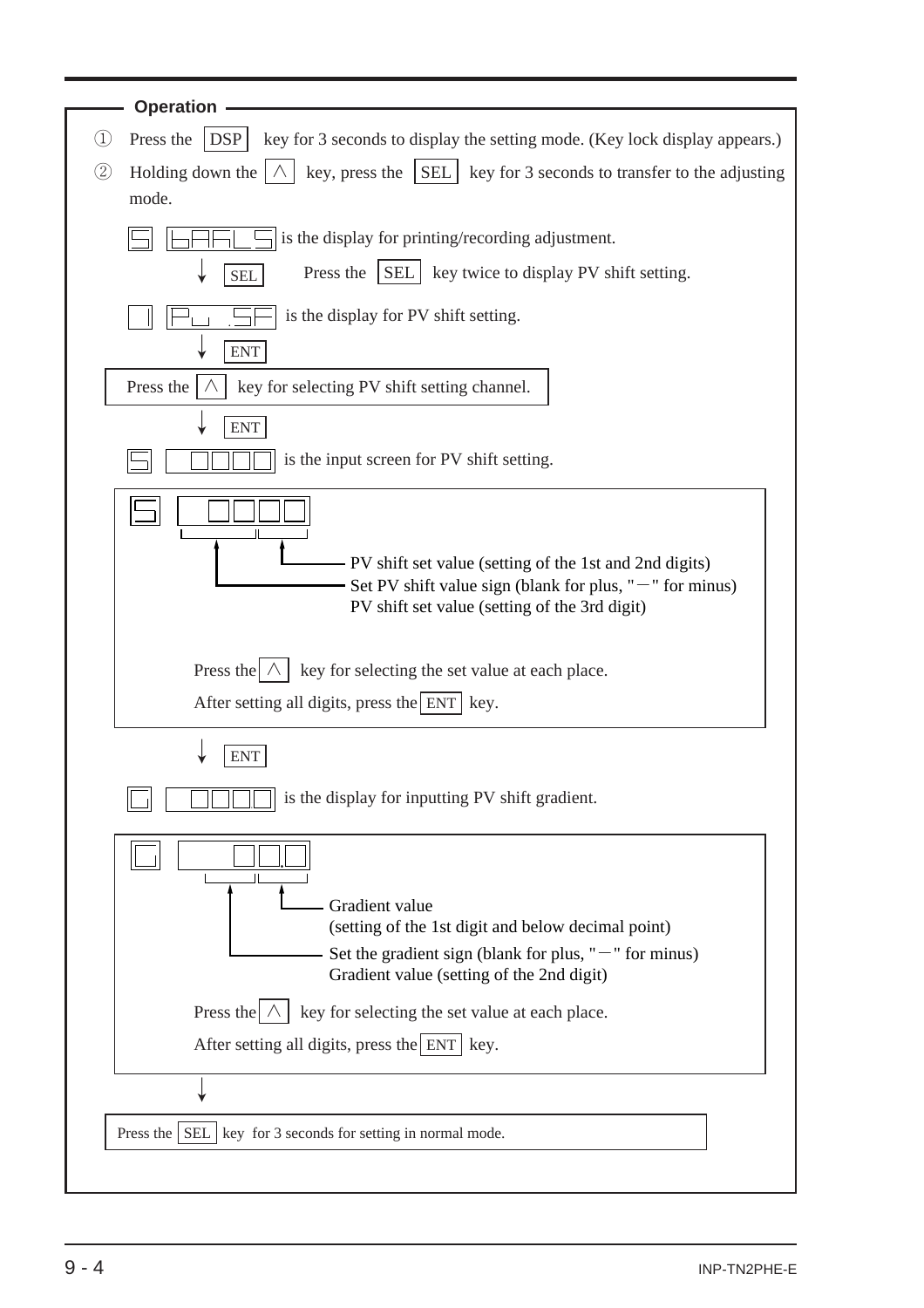### **9.4 How to set the sub chart speed**

#### **Explanation**

• Chart speed selected by external control input.

- Selects the chart speed out of:
	- 0, 10, 20, 24, 30, 50, 120, 200, 300, 400, 1000, 1200, 1500
	- Note) 0 mm/h performs no recording.

| <b>Operation</b>                                                                                              |
|---------------------------------------------------------------------------------------------------------------|
| $\vert$ DSP<br>Press the<br>key for 3 seconds to display the setting mode. (Key lock display appears.)<br>(1) |
| Holding down the $ \wedge$<br>key, press the SEL   key to transfer to the adjusting mode.<br>(2)              |
| is the display for printing/recording adjustment.                                                             |
| Press the<br>SEL   key three times for display PV shift setting.<br><b>SEL</b>                                |
| is the display for sub chart speed setting.                                                                   |
|                                                                                                               |
| Press the<br>key for selecting the sub chart speed set value.                                                 |
| <b>ENT</b>                                                                                                    |
| The display appears for the next adjustment setting.                                                          |
|                                                                                                               |
| Press the $ $ SEL $ $<br>key for 3 seconds for setting in normal mode.                                        |
|                                                                                                               |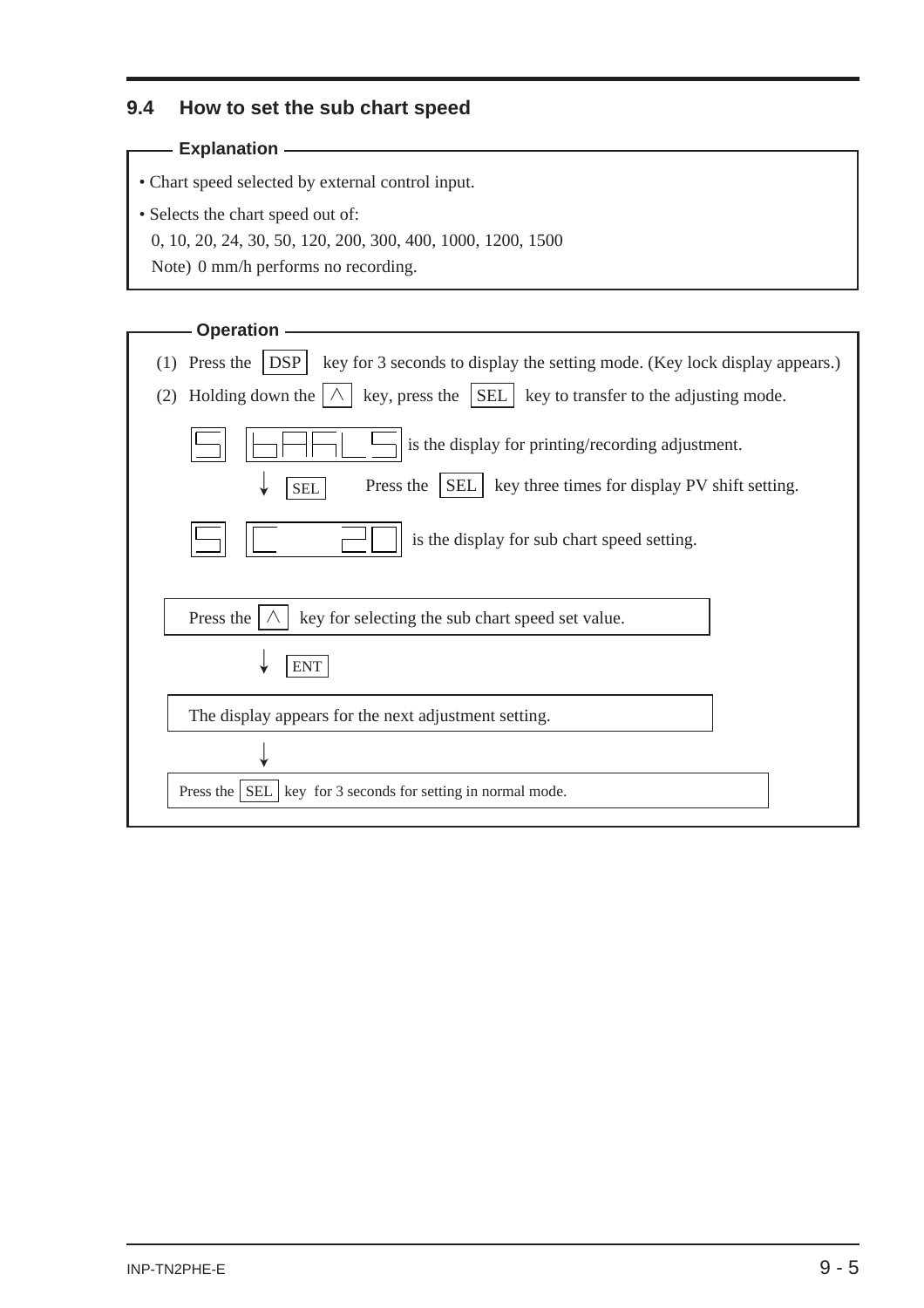## **9.5 How to set the skip**

| <b>Explanation</b>                          |                                                                             |                         |                                                                                          |  |
|---------------------------------------------|-----------------------------------------------------------------------------|-------------------------|------------------------------------------------------------------------------------------|--|
| · Skips unused channels.                    |                                                                             |                         |                                                                                          |  |
|                                             |                                                                             |                         | • For skipped channels, display, recording alarm and other operations are not performed. |  |
|                                             |                                                                             |                         |                                                                                          |  |
|                                             | Skip ON                                                                     | 1                       |                                                                                          |  |
|                                             | <b>Skip OFF</b>                                                             | $\boldsymbol{0}$        |                                                                                          |  |
|                                             |                                                                             |                         |                                                                                          |  |
| <b>Operation</b>                            |                                                                             |                         |                                                                                          |  |
| Press the<br>(1)                            | $\vert$ DSP                                                                 |                         | key for 3 seconds to display the setting mode. (Key lock display appears.)               |  |
| Holding down the $ \wedge $<br>(2)<br>mode. |                                                                             | key, press the $ SEL $  | key for 3 seconds to transfer to the adjusting                                           |  |
|                                             |                                                                             |                         |                                                                                          |  |
|                                             |                                                                             |                         | is the display for printing/recording adjustment.                                        |  |
|                                             |                                                                             |                         |                                                                                          |  |
|                                             | <b>SEL</b>                                                                  | Press the<br><b>SEL</b> | key four times for displaying the skip setting.                                          |  |
|                                             |                                                                             |                         |                                                                                          |  |
|                                             |                                                                             |                         | is the display for skip setting.                                                         |  |
|                                             | Channel No.                                                                 |                         |                                                                                          |  |
|                                             |                                                                             |                         |                                                                                          |  |
|                                             | Press the $\land$                                                           |                         | key for selecting the channel No. to skip.                                               |  |
|                                             | <b>ENT</b>                                                                  |                         |                                                                                          |  |
|                                             |                                                                             |                         |                                                                                          |  |
| $\mathbf{I}$                                | $\mathbf{H}$                                                                |                         |                                                                                          |  |
|                                             |                                                                             |                         | Select whether to skip or not                                                            |  |
|                                             | Select "1" to skip or "0" not to skip.                                      |                         |                                                                                          |  |
|                                             |                                                                             |                         |                                                                                          |  |
|                                             |                                                                             |                         |                                                                                          |  |
|                                             | Press the $\vert$ SEL $\vert$ key for 3 seconds for setting in normal mode. |                         |                                                                                          |  |
|                                             |                                                                             |                         |                                                                                          |  |
|                                             |                                                                             |                         |                                                                                          |  |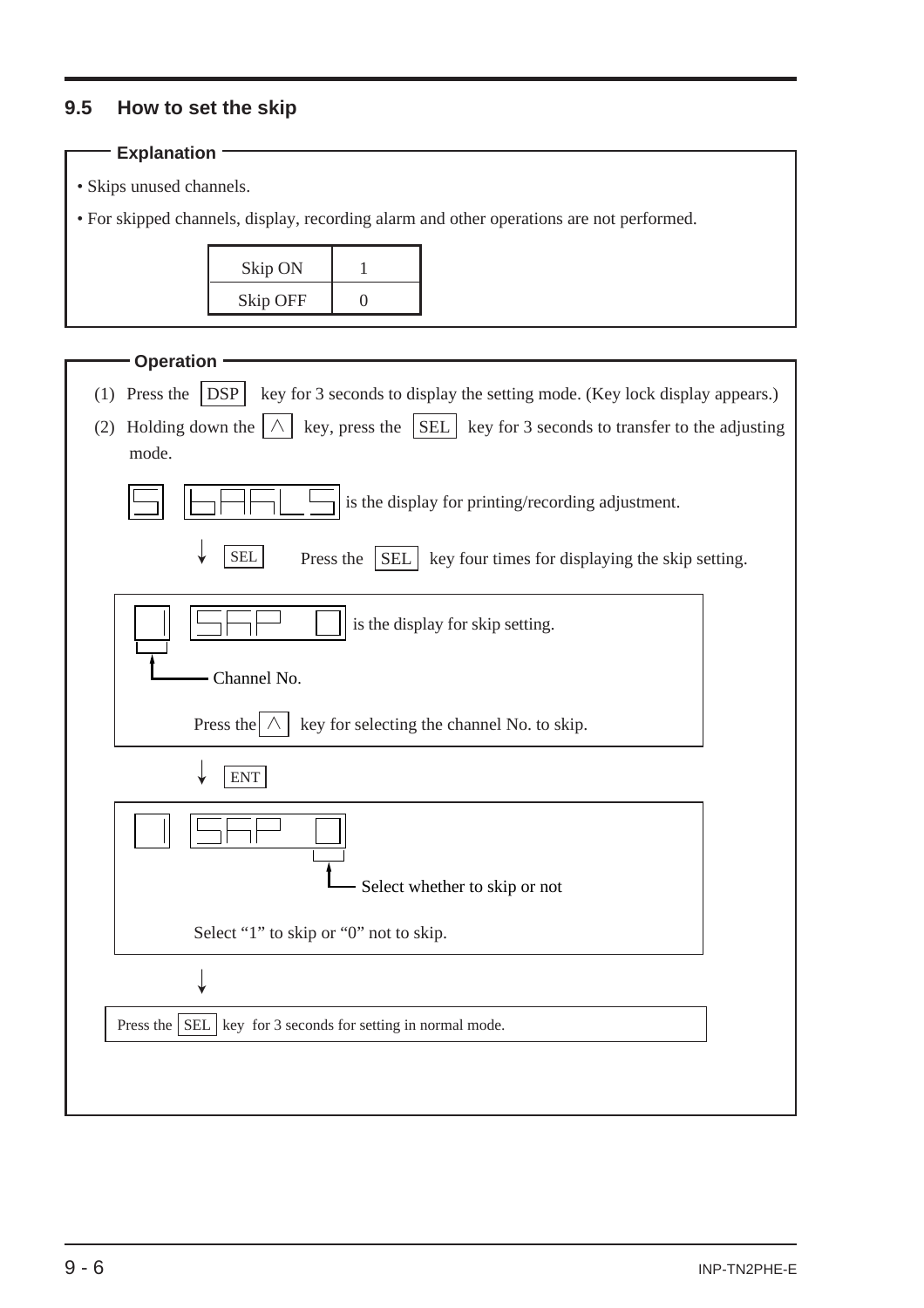### **9.6 Head selection**

## — Explanation ———————————

- Selects a recording head to use.
- There are recording heads for 1 and 2 continuous and 6 dot recording.

| 6 dot          |  |
|----------------|--|
| 1, 2 continuos |  |

• At the time of delivery, it is set to "1" for 1, 2 continuous recording and "0" for 6 dot recording.

| <b>Operation-</b>                                                                                             |  |
|---------------------------------------------------------------------------------------------------------------|--|
| (1) Press the $ $ DSP<br>key for 3 seconds to display the setting mode. (Key lock display appears.)           |  |
| Holding down the $ \wedge $ key, press the SEL key for 3 seconds to transfer to the adjusting<br>(2)<br>mode. |  |
| is the display for printing/recording adjustment.                                                             |  |
| Press the<br><b>SEL</b><br>key five times for displaying the head selec-<br><b>SEL</b><br>tion.               |  |
| is the display for head selection.                                                                            |  |
| Select the head                                                                                               |  |
| Select "0" for 6 dot recording or "1" for 1 or 2 continuous recording.                                        |  |
| <b>ENT</b>                                                                                                    |  |
| The display for the next adjustment setting appears.                                                          |  |
|                                                                                                               |  |
| Press the   SEL   key for 3 seconds for setting in normal mode.                                               |  |
|                                                                                                               |  |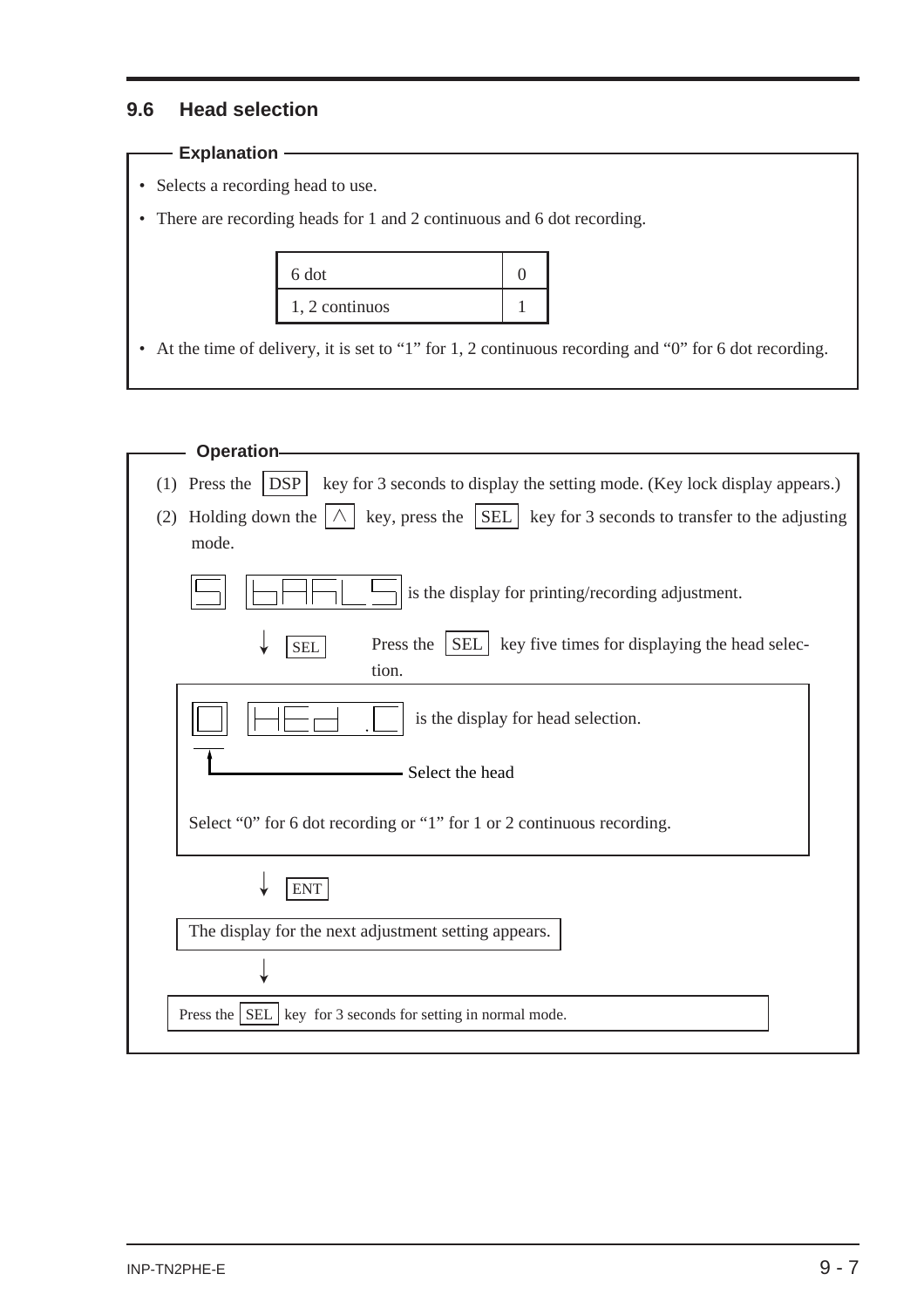# **9.7 How to calibrate measured value (ADJUST) CAUTION**

#### **Explanation**

No adjustment is required normally but only when the measured reading exceeds the guaranteed accuracy.

Applying a calibrating input signal automatically calibrates the value via software. Apply a correct calibrating input signal to a relevant channel.

Note: Applying incorrect input signal causes wrong operation.

| <b>Operation</b>                                                                                                                                                       |
|------------------------------------------------------------------------------------------------------------------------------------------------------------------------|
| <b>REC</b><br>$(1)$ Press the<br>key to stop recording.                                                                                                                |
| Press the<br><b>DSP</b><br>key for 3 seconds to display the setting mode. (Key lock display appears.)<br>(2)                                                           |
| Holding down the $ \wedge $ key, press the SEL key for 3 seconds to transfer to the adjustment<br>(3)<br>mode.                                                         |
| is the display for printing/recording adjustment.                                                                                                                      |
| key twice to display PV shift setting.<br>Press the<br><b>SEL</b><br><b>SEL</b>                                                                                        |
| is the display for PV shift setting.                                                                                                                                   |
| key, press the $\vert$ SEL $\vert$ key for 3 seconds to transfer to the calibrating<br>$\wedge$<br>Holding down the<br>(4)<br>mode.                                    |
| is the display for calibrating zero and span of measured value<br>(Adjust display).                                                                                    |
| Note) To quit the zero and span calibration for measured value, do not press the ENT key but<br>hold down the SEL   key for 3 seconds. (The display mode is selected.) |
| Adjust input span<br>Adjust input zero                                                                                                                                 |
| Channel No.                                                                                                                                                            |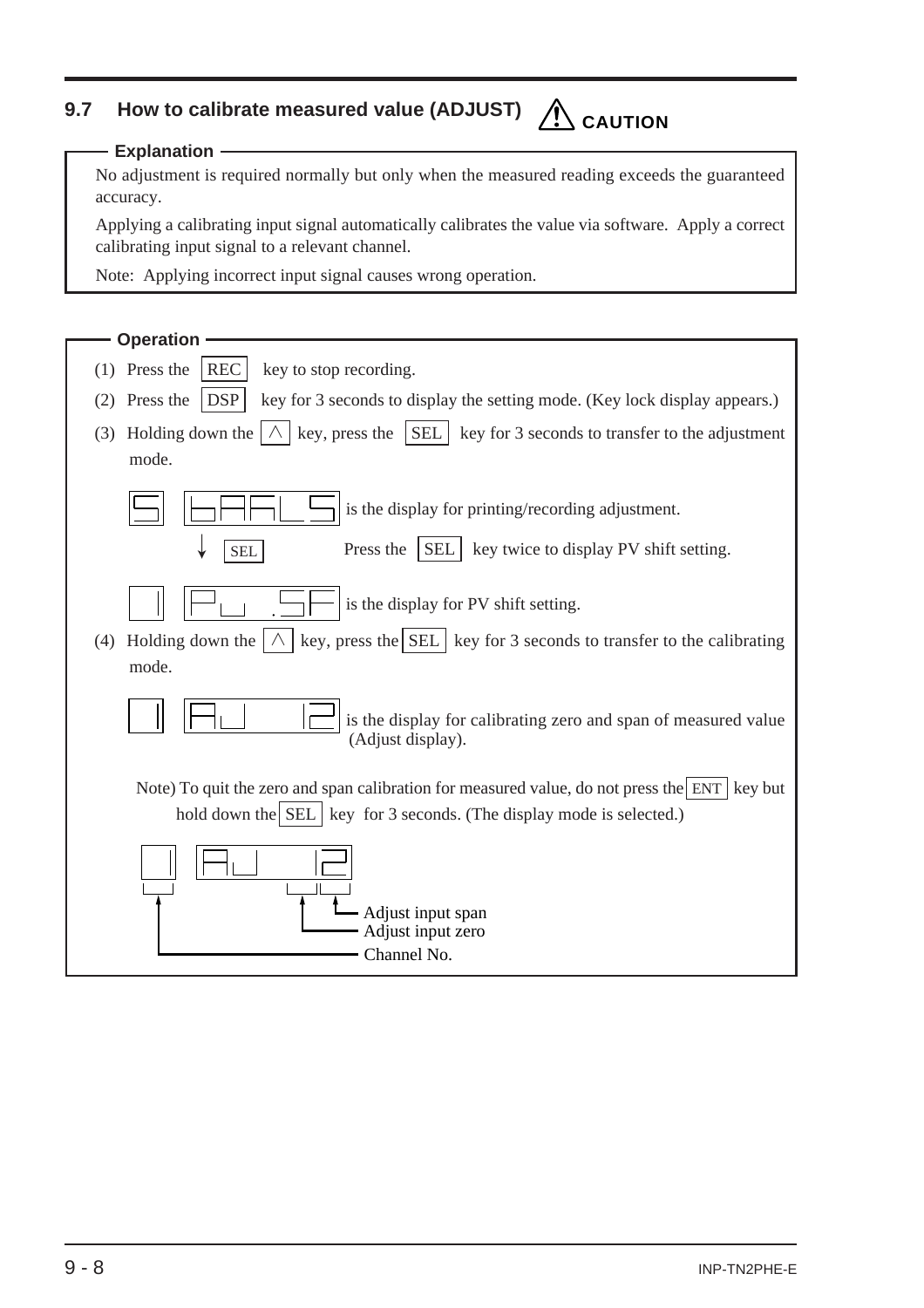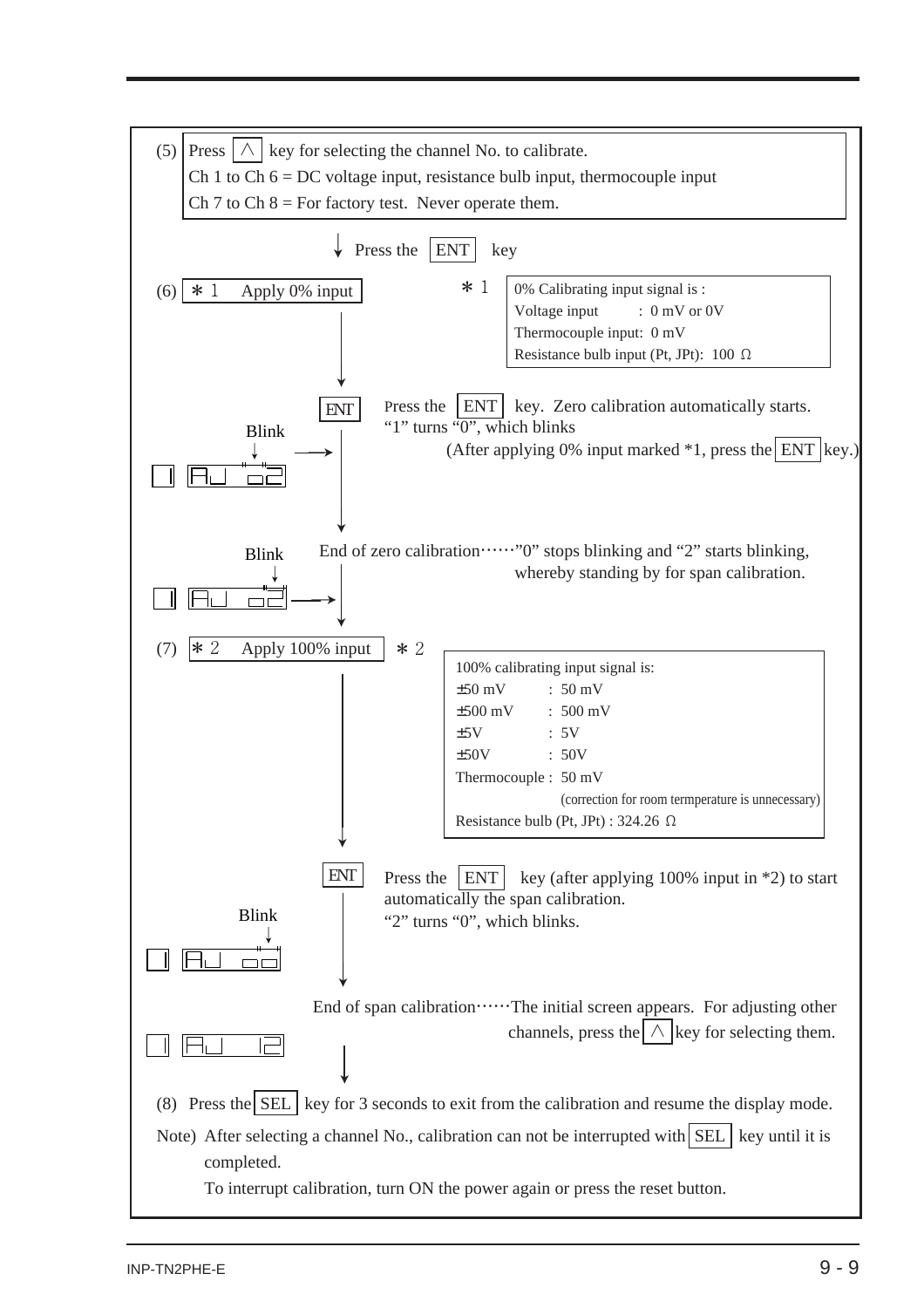# **10. TROUBLESHOOTING**

If the unit fails to operate properly, check the operating conditions and take necessary steps referring to the following.

If any uncontrollable problem arises, contact your dealer or your nearest Fuji service station.

| <b>State</b>                                                                                                                   | <b>Points to check</b>                                                                                                                                                                                                                                                                              | <b>Action to take</b>                                                                                                                           |
|--------------------------------------------------------------------------------------------------------------------------------|-----------------------------------------------------------------------------------------------------------------------------------------------------------------------------------------------------------------------------------------------------------------------------------------------------|-------------------------------------------------------------------------------------------------------------------------------------------------|
| Does not work at all                                                                                                           | (1) Is the power supply terminal connection correct?                                                                                                                                                                                                                                                | Connect correctly                                                                                                                               |
|                                                                                                                                | (2) Is power being supplied properly?                                                                                                                                                                                                                                                               | Effect proper supply                                                                                                                            |
| Keys do not work                                                                                                               | (1) Is a parameter list, instantaneous value list, scale<br>print-out or test pattern print-out in progress?<br>The SEL key is inoperative during data print-out<br>and list print-out. (See section 2 (4))                                                                                         | Wait until the end of<br>print-out.                                                                                                             |
|                                                                                                                                | (2) Is Carriage alarm being displayed?<br>* The  FEED  REC] keys are inoperative when the<br>above state display is produced.                                                                                                                                                                       | Check the carrier fault.                                                                                                                        |
|                                                                                                                                | (1) Is the input signal wiring correct?                                                                                                                                                                                                                                                             | Correct the wiring                                                                                                                              |
| The record swings<br>over to the 0% side<br>or the 100% side                                                                   | (2) Has a thermocouple or resistance bulb wire broken?<br>(If wire breakage occurs, there is a burn-out display<br>and a swing over to the 100% side.)                                                                                                                                              | Replace the<br>thermocouple or<br>resistance bulb.                                                                                              |
| The record<br>zero/span point<br>is out of position                                                                            | Refer to Section 9.2 and adjust.<br>Be sure to make the adjustment of Section 9.2 after replacing the recording head.                                                                                                                                                                               |                                                                                                                                                 |
| There are large<br>errors                                                                                                      | Do the input signals match the specification?<br>(Signal source resistance, etc.)                                                                                                                                                                                                                   | Bring them to the<br>proper specification.                                                                                                      |
| The data display<br>goes to 'Over',<br>'Under' or 'Error'                                                                      | Is there supply of excessively large or excessively<br>small input?                                                                                                                                                                                                                                 | Effect supply of<br>correct input                                                                                                               |
| The display goes to<br>'Carriage Alarm'.                                                                                       | Refer to section 6.8                                                                                                                                                                                                                                                                                |                                                                                                                                                 |
| Ink does not come<br>out even though<br>there is no 'Ink out'<br>display or the ink<br>colours are blurred.                    | Carefully note the points described on page 5-7 in<br>relation to the recording head (i.e., the notes on storage<br>and avoiding imposition of vibration or impact). If ink<br>does not flow properly, take the action described on the<br>right. If this has no effect, the recording head must be | Refer to "Note 5: If<br>the ink is not sprayed"<br>on page 5-8.<br>When the working<br>environment is $15^{\circ}$ C<br>or less, perform print- |
| Characters are<br>deformed.                                                                                                    | replaced.                                                                                                                                                                                                                                                                                           | out of "record" or "test<br>pattern" after a period<br>of several minutes has                                                                   |
| The record colours<br>are wrong.                                                                                               |                                                                                                                                                                                                                                                                                                     | elapsed since the<br>recording head was<br>mounted. (The<br>recording head has a<br>built-in heater.)                                           |
| Ink does not flow.                                                                                                             | Is the head inserted into the carrier sufficiently?                                                                                                                                                                                                                                                 | Push the head on<br>properly.<br>(Refer to Step 6 of<br>section $5.2$ .)                                                                        |
| Trend record or<br>characters turn to<br>double-line (round<br>trip difference<br>appears) or<br>characters are<br>disordered. | 1) Wire the carriage drive shaft with dry, clean cloth.<br>2) When this procedure 1) is not effective, follow Section 9.1 Adjustment<br>of backlash                                                                                                                                                 |                                                                                                                                                 |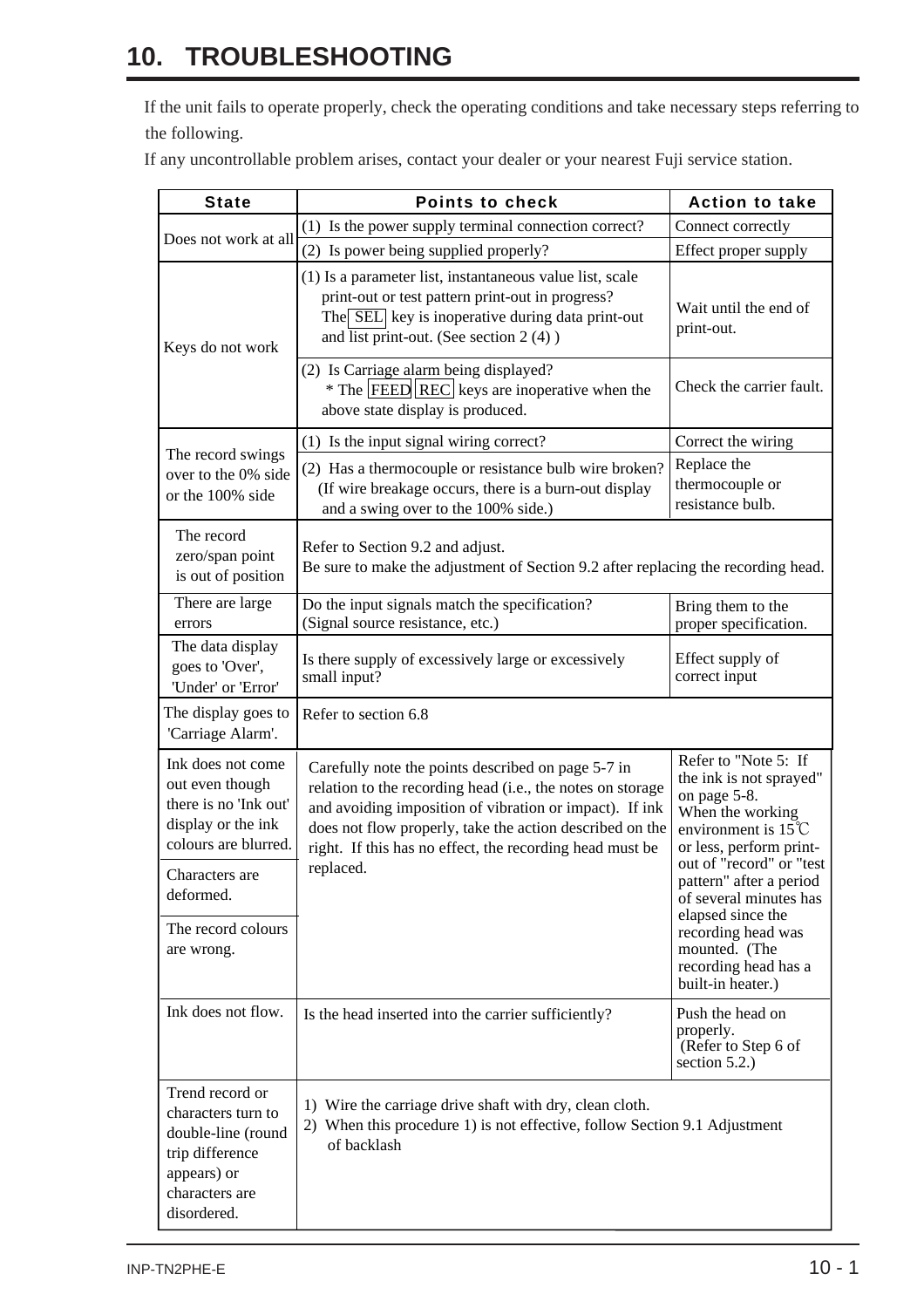| <b>State</b>                                        | <b>Points to check</b>                                                                                                                    | <b>Action to take</b>                         |
|-----------------------------------------------------|-------------------------------------------------------------------------------------------------------------------------------------------|-----------------------------------------------|
| Time changes at<br><b>OFF</b> of AC power<br>source | If the time display is in normal operation when the AC<br>power source is left ON, it is an indication that the<br>battery power is lost. | Replace the battery<br>referring to Item 8.2. |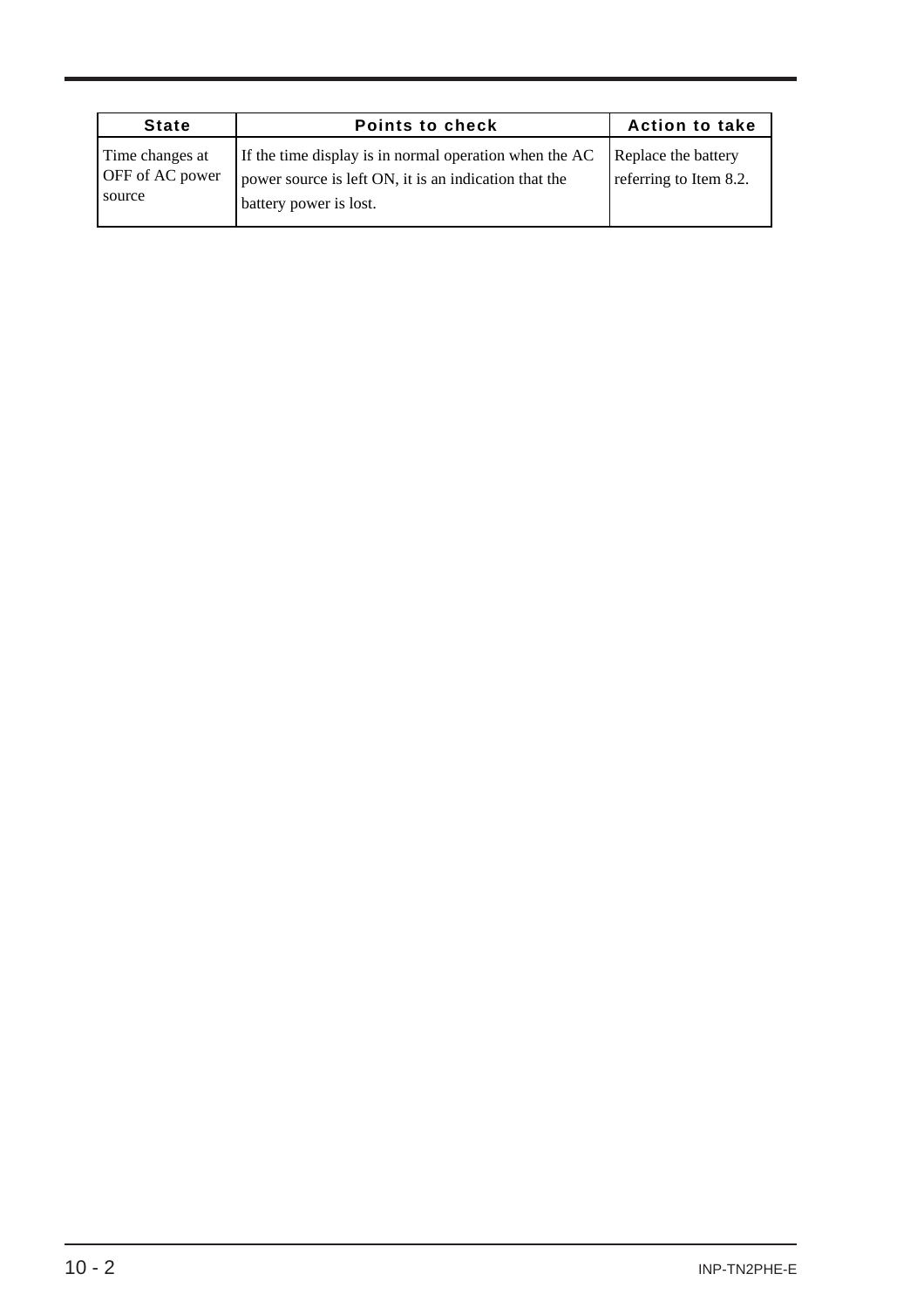# **11. EXAMPLES OF RECORDING AND PRINTING**

Note: If the chart speed is 1000mm/h or higher for continuous recording type or 120 mm/h or higher for dot recording type, periodic print-out, scale print-out (execept manual print-out  $\cdots$ see 7.6), alarm print-out and burn-out print-out are not effected.

#### **11.1 Periodic print-out and scale print-out**

- (1) Periodic print-out: According to the chart speed, printing start line, chart speed and measured values of each channel are automatically printed at fixed intervals. (provided that periodic print-out is turned on. See 7.7.)
- (2) Scale print-out: According to the chart speed, scale line, scale digits, units and channel No. are automatically printed at fixed intervals. (provided that scale print-out is turned on. See 7.8.)

#### **Example of 2 continuous records**

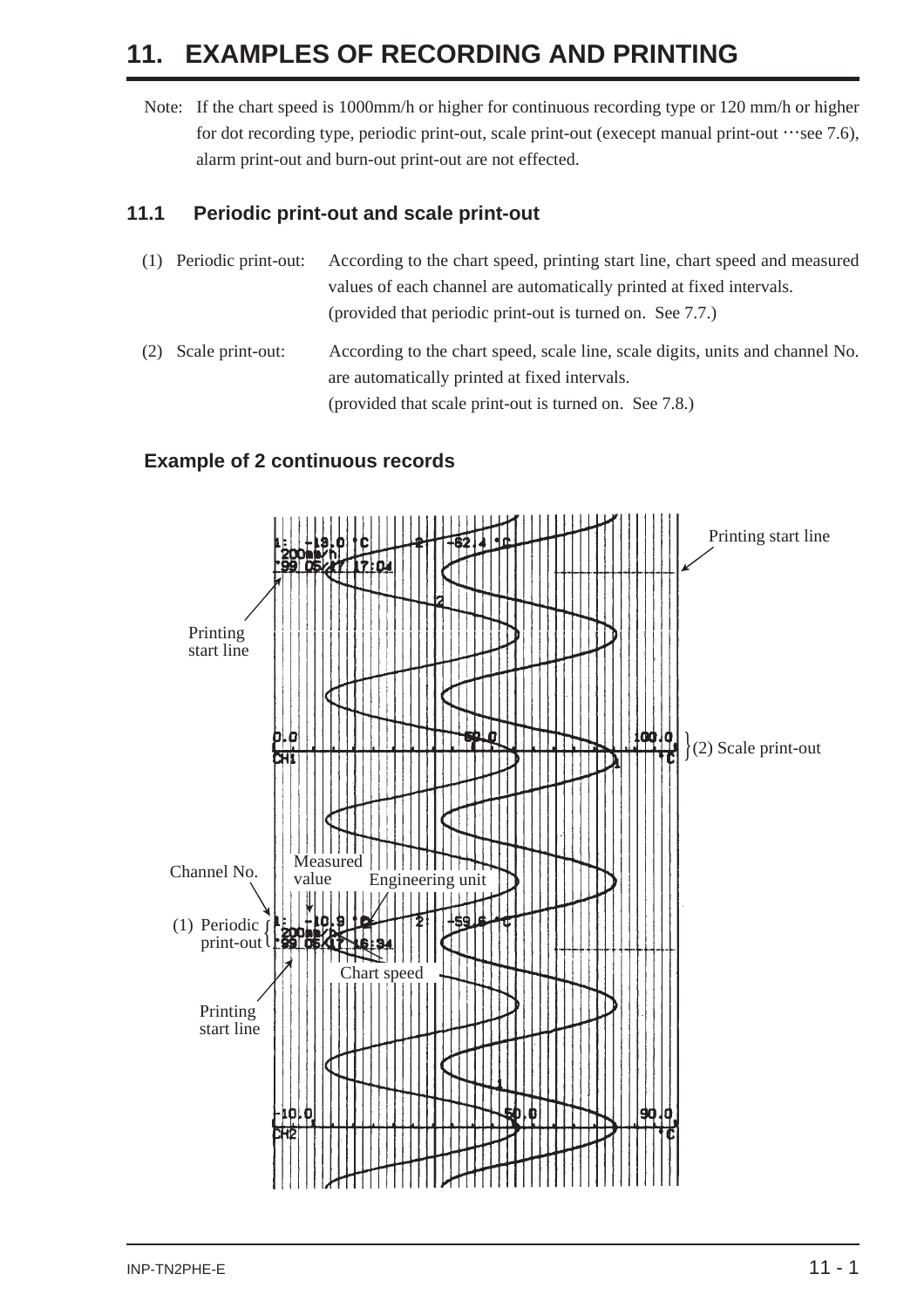## **11.2 Digital print-out (Instantaneous values)**

Measured values (instantaneous values) for each channel, engineering units, lapse of time and channel numbers are printed. (See 7.5.)





Note)  $" - "$  (dash) is printed instead of measured value of channel which is skipped.

## **11.3 Parameter listing**

Setting contents of parameters are printed in batch on recording chart. (See 7.5.)

The parameter listing is made in the following order of setting.

- ・Current time
- ・Main chart speed, sub chart speed
- ・Periodic print-out ON/OFF, scale print-out ON/OFF, recording ON/OFF when turning on power.
- ・Channel No., input signal, recording range, measuring range, engineering value, PV shift/gradient, input filter/unit
- ・Channel No., alarm No. 1 kind/set value/DO relay No., alarm No. 2 kind/set value/DO relay No.

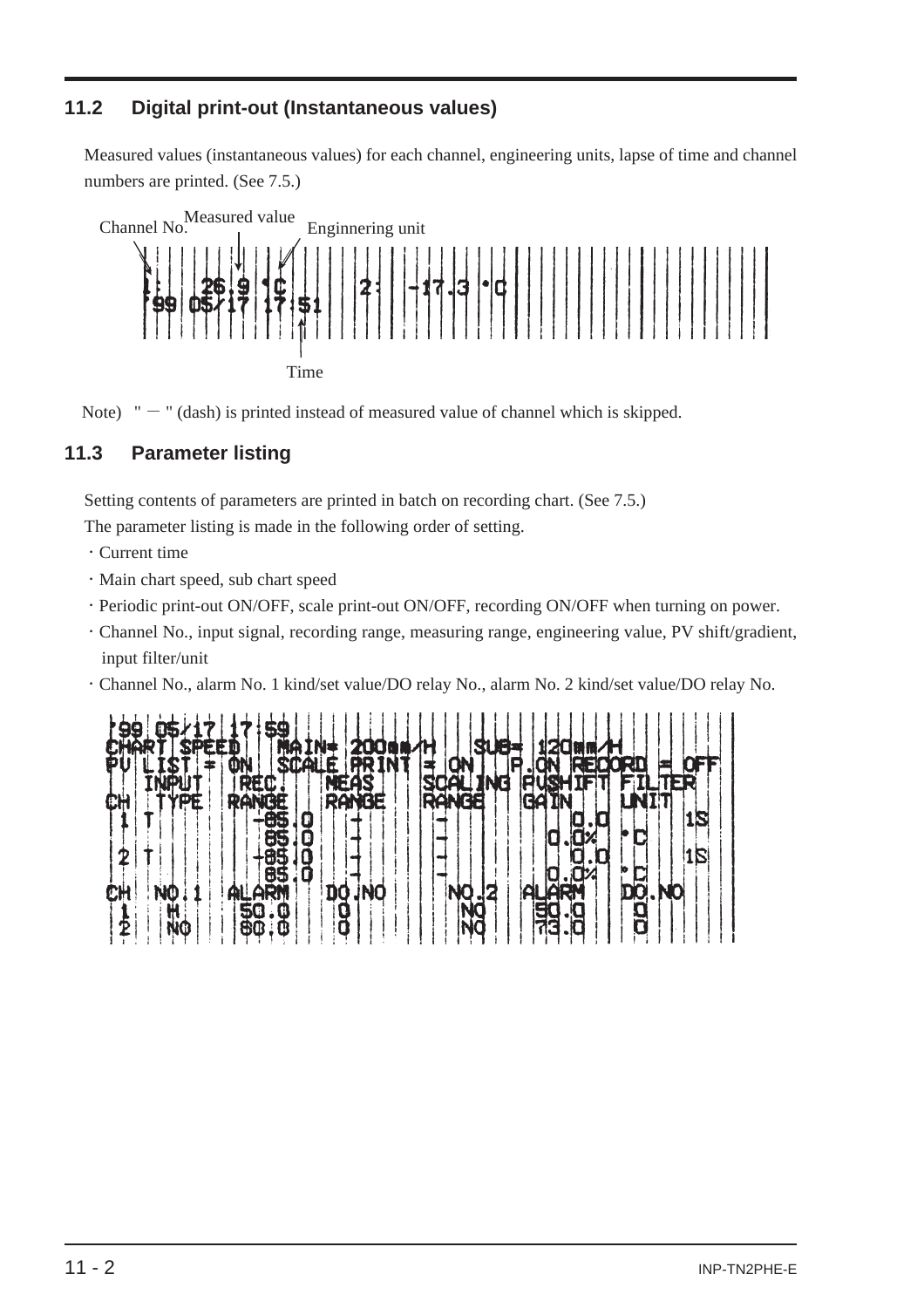## **11.4 Test pattern**



## **11.5 Scale print-outs (manual print-outs)**

The scales of specified channels are printed (See section 7.6)

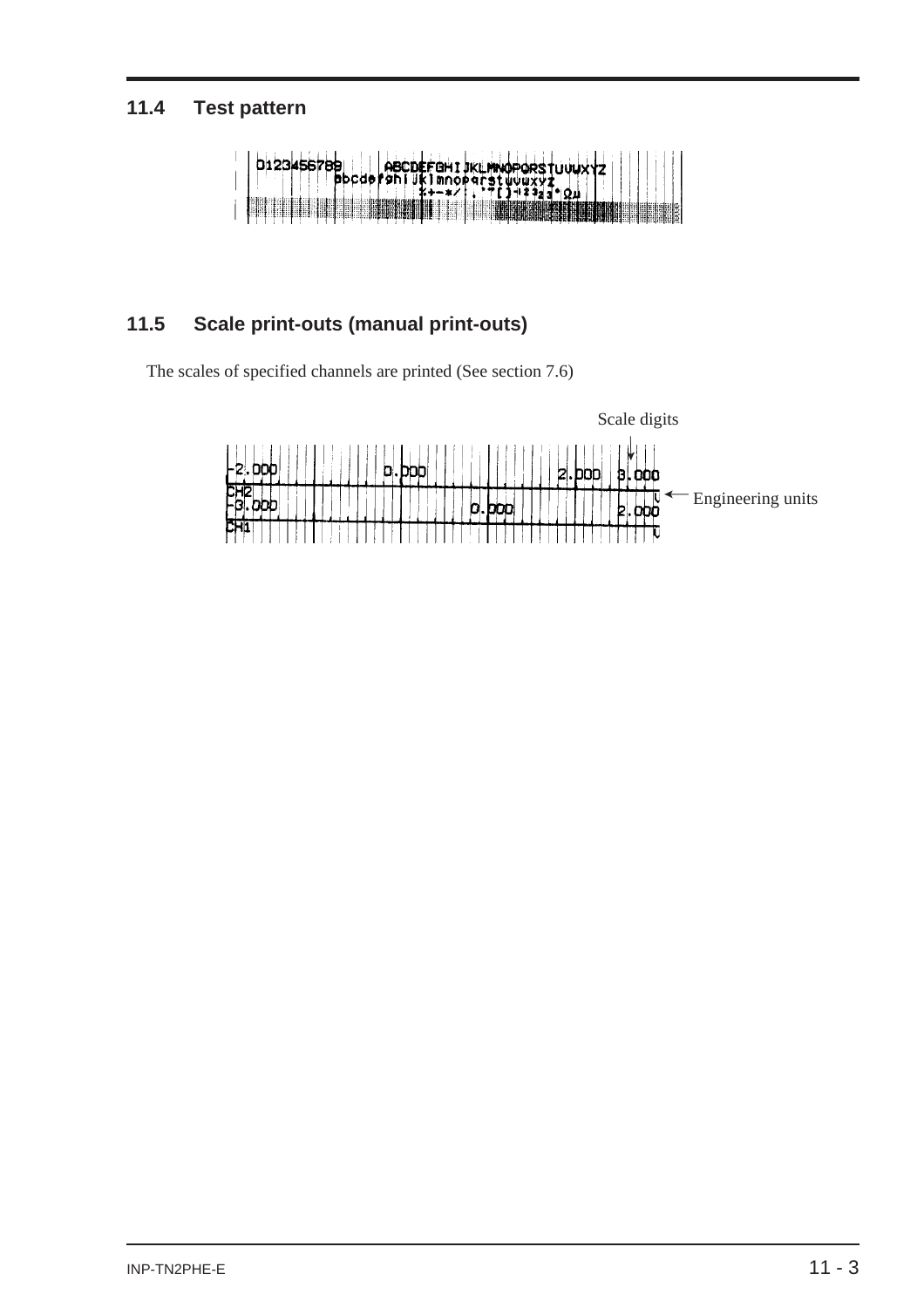## **11.6 Alarm print-outs**

When an alarm is detected and canceled, the time of detection and cancellation and the channel No. are printed on the right-hand side of the recording paper.

On detection: print-out colour red, on cancellation: print-out colour: blue(1,2 continuous recording)

black (6 dot recording)



## **11.7 Burn-out print-out**

If a burn-out occurs, the channel No. burn-out and time of occurrence are printed in red at the right-hand edge of the recording paper.



## **11.8 Record start mark**

When recording starts, a record start mark is printed at the left-hand edge of the recording paper (outside the 0% scale line).



## **11.9 Chart speed change mark**

If a change in the speed of the recording paper is ordered, a chart speed change mark is printed at the left-hand edge of the recording paper (inside the 0% scale line).

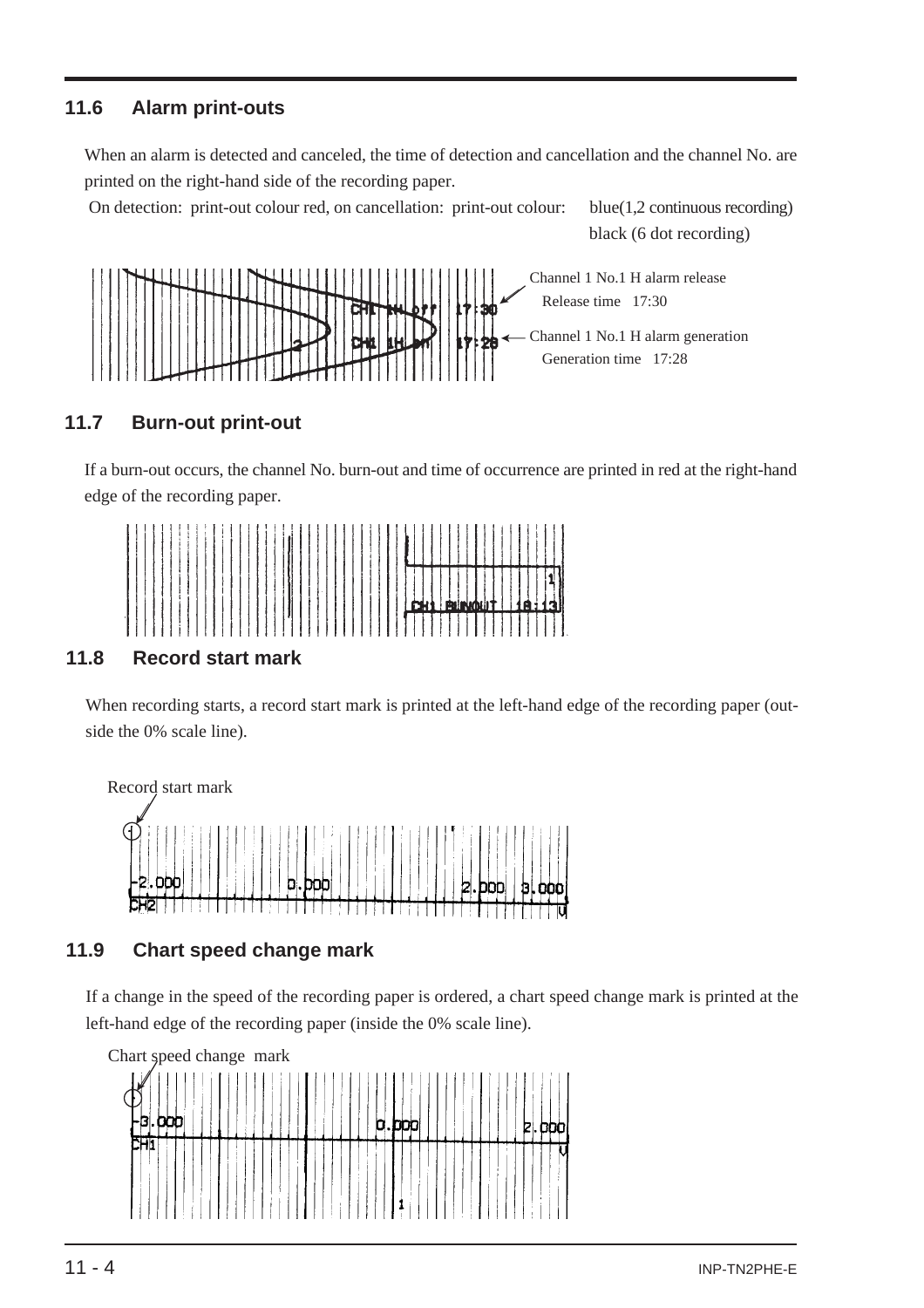## **Input Section**

Number of input points: 3 classes: 1, 2 continuous recording and 6 dot recording

Input signals: Thermocouple input: B, R, S, K, E, J, T, N, W, L, U, PN

Resistance bulb input: Pt100

DC voltage input: 50 mV range, 500 mV range, 5V range, 50V range

Direct current input: 4 to 20 mA DC. 10 to 50 mA DC

(Note: Terminal section to be fitted with separately sold  $10\Omega$  shunt resistor and range to be made 500 mV.)

Maximum allowable input voltage:

Thermocouples, resistance bulbs, DC voltage (50 mV, 500 mV range): ±10V DC

| Input signal              |                                                | Max. input range                                                                                                                                                                                                                                                                                                                                                                                                                                                                                                     |  |  |  |  |  |  |  |  |
|---------------------------|------------------------------------------------|----------------------------------------------------------------------------------------------------------------------------------------------------------------------------------------------------------------------------------------------------------------------------------------------------------------------------------------------------------------------------------------------------------------------------------------------------------------------------------------------------------------------|--|--|--|--|--|--|--|--|
| Thermo-<br>couple         | B<br>R<br>S<br>K<br>E<br>J<br>T<br>N<br>W<br>L | 400 to 1760℃<br>752 to $3200^{\circ}$ F<br>32 to 3200°F<br>0 to 1760 $\degree$ C<br>32 to 3200°F<br>0 to 1760 $\degree$ C<br>-200 to 1370 $\degree$<br>$-328$ to $2498^{\circ}$ F<br>-200 to 800 $\rm ^{\circ}$<br>$-328$ to $1472^{\circ}$ F<br>-200 to $1100^{\circ}$<br>$-328$ to $2012^{\circ}$ F<br>-328 to $752^{\circ}$ F<br>$-200 \text{ to } 400 \degree$<br>32 to 2372°F<br>0 to $1300^{\circ}$<br>32 to 3200°F<br>0 to 1760 $\degree$ C<br>$-200 \text{ to } 900 \text{°C}$<br>$-328$ to $1652^{\circ}$ F |  |  |  |  |  |  |  |  |
|                           | U<br>P <sub>N</sub>                            | $-328$ to $752^{\circ}$ F<br>$-200 \text{ to } 400 \degree$ C<br>32 to 2372°F<br>0 to $1300^{\circ}$ C                                                                                                                                                                                                                                                                                                                                                                                                               |  |  |  |  |  |  |  |  |
| <b>Resistance</b><br>bulb | Pt100                                          | $-200 \text{ to } 600^{\circ}\text{C}$ $-328 \text{ to } 1112^{\circ}\text{F}$                                                                                                                                                                                                                                                                                                                                                                                                                                       |  |  |  |  |  |  |  |  |
| DC<br>voltage             | 50mV<br>500mV<br>5V<br>50V                     | $-50 \text{ to } +50 \text{mV}$<br>$-500$ to $+500$ mV<br>$-5$ to<br>$+5V$<br>$-50$ to<br>$+50V$                                                                                                                                                                                                                                                                                                                                                                                                                     |  |  |  |  |  |  |  |  |

| DC voltage (5V, 50V range): ±100V DC |  |  |
|--------------------------------------|--|--|
|--------------------------------------|--|--|

| Recording range setting : Type assignment |                                                                                |
|-------------------------------------------|--------------------------------------------------------------------------------|
| Burn-out function                         | : In case of thermocouple or resistance bulb input open-circuiting, overswings |
|                                           | the recording to 100% side.                                                    |
| Input range                               | $: 1$ continuous: 1 kind                                                       |
|                                           | 2 continuous: 2 kinds                                                          |
|                                           | $6 \text{ dot} : 1 \text{ or } 2 \text{ kinds}$                                |
|                                           |                                                                                |

Note) During input of 6 dot signals from a resistance bulb, the line between channels is not insulated.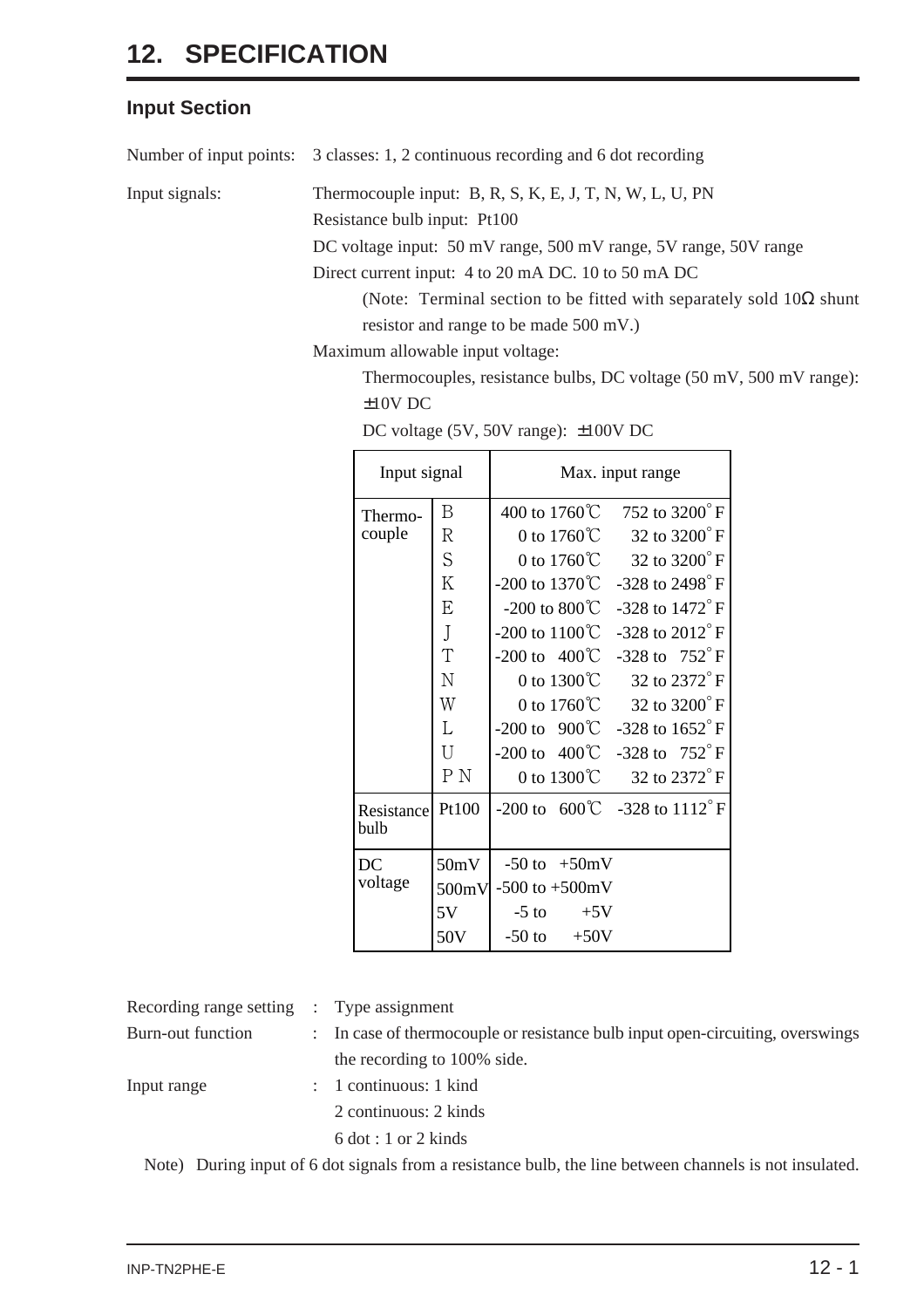Display accuracy and resolution : Under measuring and recording conditions

(temperature: 23±5°C, relative humidity:65±10%, source voltage and frequency fluctuation:within ±1%, vertical mounting, no external noise, signal source resistance or wiring resistance: 1% max. of specified value, warm-up: 30 min or more)

In the case of temparature input, the input range  $($  = recording range) is indicated to 1 digit below decimal point.

Example: 150.0

150 or 150.00 is not indicated.

| <thermocouple 'c="" bulb="" input="" range="" resistance=""><br/>Ranges marked <math>\bigcirc</math>, <math>\bigcirc</math>, <math>\bigcirc</math> and <math>\bigtriangleup</math> can be set.</thermocouple> |                                                |              |             |             |                |                |                |                |            |            |                |                |            |            |                          |
|---------------------------------------------------------------------------------------------------------------------------------------------------------------------------------------------------------------|------------------------------------------------|--------------|-------------|-------------|----------------|----------------|----------------|----------------|------------|------------|----------------|----------------|------------|------------|--------------------------|
| Input range<br>code                                                                                                                                                                                           | Input range $(^{\circ}C)$<br>(Recording range) | $\, {\bf B}$ | $\mathbf R$ | S           | $\bf K$        | ${\bf E}$      | J              | $\mathbf T$    | ${\bf N}$  | W          | L              | $\mathbf U$    | PN         | Pt         | Indication<br>resolution |
| $\boldsymbol{0}$                                                                                                                                                                                              | 100<br>$0$ to                                  |              |             |             |                |                |                |                |            |            |                |                |            | C          | $0.1^{\circ}$ C          |
| 1                                                                                                                                                                                                             | 200<br>$0$ to                                  |              |             |             | ( )            | $\bigcirc$     | $\bigcirc$     | O              |            |            | $\bigcirc$     | $\bigcirc$     |            | O          |                          |
| 2                                                                                                                                                                                                             | 300<br>$0$ to                                  |              |             |             |                | $\bigcirc$     | $\bigcirc$     | $\bigcirc$     | $\bigcirc$ |            | $\bigcirc$     | $\bigcirc$     | $\bigcirc$ | $\bigcirc$ |                          |
| 3                                                                                                                                                                                                             | 400<br>$0$ to                                  |              |             |             | С              | $\bigcirc$     | $\bigcirc$     | $\bigcirc$     | $\bigcirc$ |            | $\bigcirc$     | $\bigcirc$     | $\bigcirc$ | $\bigcirc$ |                          |
| $\overline{4}$                                                                                                                                                                                                | 500<br>$0$ to                                  |              |             |             | С              | $\bigcirc$     | ○              |                | $\bigcirc$ | О          | $\bigcirc$     |                | О          | $\bigcirc$ |                          |
| 5                                                                                                                                                                                                             | 600<br>$0$ to                                  |              |             |             | $\bigcirc$     | $\bigcirc$     | $\bigcirc$     |                | $\bigcirc$ | C          | $\bigcirc$     |                | $\bigcirc$ | $\bigcirc$ |                          |
| 6                                                                                                                                                                                                             | 800<br>$0$ to                                  |              |             |             | C              | $\bigcirc$     | $\bigcirc$     |                | $\bigcirc$ | C          | $\bigcirc$     |                | О          |            |                          |
| 7                                                                                                                                                                                                             | 0 to 1000                                      |              | $\triangle$ | $\triangle$ | $\bigcirc$     |                | O              |                | $\bigcirc$ | O          |                |                | $\bigcirc$ |            |                          |
| $8\,$                                                                                                                                                                                                         | 0 to 1200                                      |              | $\triangle$ | Δ           | $\bigcirc$     |                |                |                | $\bigcirc$ | ೧          |                |                | $\bigcirc$ |            |                          |
| 9                                                                                                                                                                                                             | 0 to 1400                                      |              | $\triangle$ | $\triangle$ |                |                |                |                |            | ○          |                |                |            |            |                          |
| A                                                                                                                                                                                                             | 0 to 1600                                      |              | $\triangle$ | Δ           |                |                |                |                |            | ◯          |                |                |            |            |                          |
| $\mathbf B$                                                                                                                                                                                                   | 0 to 150                                       |              |             |             |                | $\bigcirc$     | ◯              |                |            |            | O              |                |            | C          |                          |
| $\overline{C}$                                                                                                                                                                                                | 400 to 1400                                    | O            | ○           | О           |                |                |                |                |            | C          |                |                |            |            |                          |
| D                                                                                                                                                                                                             | 600 to 1600                                    | $\bigcirc$   | $\bigcirc$  | $\bigcirc$  |                |                |                |                |            | ◯          |                |                |            |            |                          |
| ${\bf E}$                                                                                                                                                                                                     | 100 to 300                                     |              |             |             |                | С              | $\bigcirc$     | O              |            |            | О              | ○              |            | $(\ )$     |                          |
| $\mathbf F$                                                                                                                                                                                                   | $200$ to<br>400                                |              |             |             |                | $\bigcirc$     | $\bigcirc$     | $\bigcirc$     |            |            | $\bigcirc$     | $\bigcirc$     | $\bigcirc$ | $\bigcirc$ |                          |
| G                                                                                                                                                                                                             | 300 to<br>600                                  |              |             |             |                | $\bigcirc$     | ◯              |                | С          |            | О              |                | $\bigcirc$ | $\bigcirc$ |                          |
| H                                                                                                                                                                                                             | 400 to 800                                     |              |             |             | C              | $\bigcirc$     | $\bigcirc$     |                | $\bigcirc$ |            | ⌒              |                | $\bigcirc$ |            |                          |
| $\bf J$                                                                                                                                                                                                       | 500 to 1000                                    |              |             |             | $\bigcirc$     |                | $\bigcirc$     |                | $\bigcirc$ |            |                |                | $\bigcirc$ |            |                          |
| K                                                                                                                                                                                                             | 600 to 1200                                    |              |             |             | $\bigcirc$     |                |                |                | $\bigcirc$ | $\bigcirc$ |                |                | $\bigcirc$ |            |                          |
| $\mathbf L$                                                                                                                                                                                                   | 800 to 1600                                    | $\bigcirc$   |             | $\bigcirc$  |                |                |                |                |            | $\bigcirc$ |                |                |            |            |                          |
| M                                                                                                                                                                                                             | $-50$ to<br>50                                 |              |             |             |                |                |                |                |            |            |                |                |            | $\bigcirc$ |                          |
| $\mathbf N$                                                                                                                                                                                                   | $-50$ to<br>150                                |              |             |             | С              | $\bigcirc$     | $\bigcirc$     | $\bigcirc$     |            |            | $\bigcirc$     | $\bigcirc$     |            | $\bigcirc$ |                          |
| $\mathbf P$                                                                                                                                                                                                   | $-200$ to<br>100                               |              |             |             | $\circledcirc$ | $\circledcirc$ | $\circledcirc$ | $\circledcirc$ |            |            | $\circledcirc$ | $\circledcirc$ |            | C          |                          |
| Q                                                                                                                                                                                                             | $-200$ to $500$                                |              |             |             | $\circledcirc$ | $\circledcirc$ | $\circledcirc$ |                |            |            | $\circledcirc$ |                |            | $\bigcirc$ |                          |
| Y                                                                                                                                                                                                             | Maximum range<br>of each input signal          | $\bigcirc$   | $\triangle$ | $\triangle$ | $\circledcirc$ | $\circledcirc$ | $\circledcirc$ | $\circledcirc$ | $\bigcirc$ |            | $\circledcirc$ | $\circledcirc$ | ◯          | $\bigcirc$ |                          |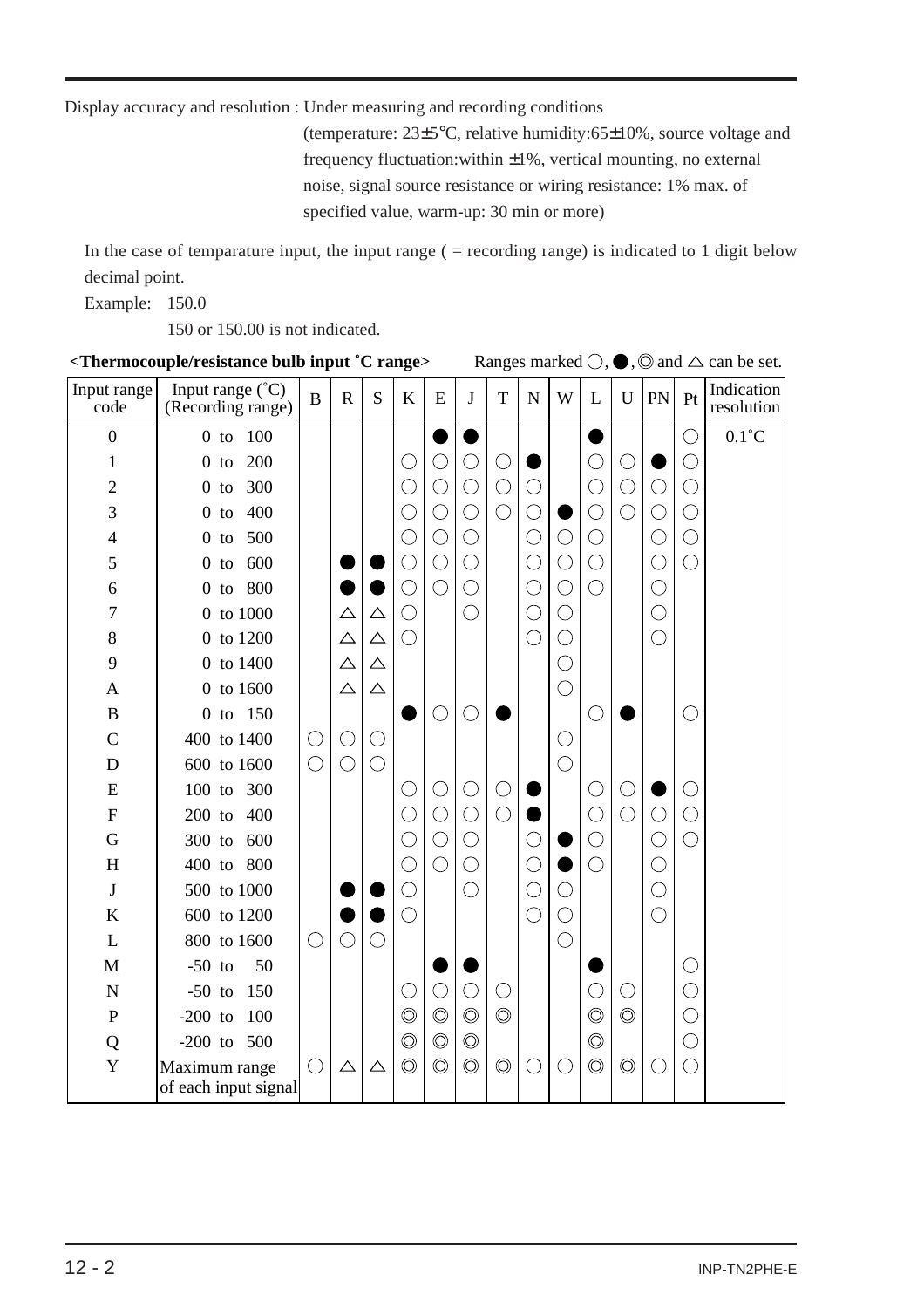| <thermocouple 'f="" bulb="" input="" range="" resistance=""></thermocouple> |                                       |              |             |             | Ranges marked $\bigcirc$ , $\bigcirc$ , $\bigcirc$ and $\bigtriangleup$ can be set. |                              |                                  |                     |            |            |                                             |                |               |            |                          |
|-----------------------------------------------------------------------------|---------------------------------------|--------------|-------------|-------------|-------------------------------------------------------------------------------------|------------------------------|----------------------------------|---------------------|------------|------------|---------------------------------------------|----------------|---------------|------------|--------------------------|
| Input range<br>code                                                         | Input range (°F)<br>(Recording range) | $\, {\bf B}$ | $\mathbf R$ | S           | $\bf K$                                                                             | E                            | $\mathbf{J}$                     | T                   | ${\bf N}$  | W          | $\mathbf{L}$                                | $\mathbf U$    | PN            | Pt         | Indication<br>resolution |
| $\boldsymbol{0}$                                                            | 32 to 200                             |              |             |             |                                                                                     |                              |                                  |                     |            |            |                                             |                |               | $\bigcirc$ | $0.1^{\circ}$ F          |
| 1                                                                           | 400<br>$32$ to                        |              |             |             | $\bigcirc$                                                                          | $\bigcirc$                   | $\bigcirc$                       | $\bigcirc$          |            |            | O                                           | $\bigcirc$     |               | $\bigcirc$ |                          |
| $\overline{2}$                                                              | 600<br>$32$ to                        |              |             |             | $\bigcirc$                                                                          | $\bigcirc$                   | $\bigcirc$                       | $\bigcirc$          | $\bigcirc$ |            | $\overline{\bigcirc}$                       | $\bigcirc$     | С             | $\bigcirc$ |                          |
| 3                                                                           | 32 to 800                             |              |             |             | $\overline{\mathbb{C}}$                                                             | $\bigcirc$                   | $\bigcirc$                       |                     | $\bigcirc$ |            | ◯                                           |                | $\bigcirc$    | $\bigcirc$ |                          |
| $\overline{4}$                                                              | 32 to 1000                            |              |             |             | $\bigcirc$                                                                          | $\bigcirc$                   | $\bigcirc$                       |                     | $\bigcirc$ | $\bigcirc$ | ◯                                           |                | Ć             | $\bigcirc$ |                          |
| 5                                                                           | 32 to 1200                            |              |             |             | $\bigcirc$                                                                          | $\bigcirc$                   | $\bigcirc$                       |                     | $\bigcirc$ | $\bigcirc$ | $\bigcirc$                                  |                | O             |            |                          |
| 6                                                                           | 32 to 1500                            |              | △           |             | $\bigcirc$                                                                          |                              | $\bigcirc$                       |                     | $\bigcirc$ | $\bigcirc$ | ◯                                           |                | C             |            |                          |
| 7                                                                           | 32 to 2000                            |              | $\triangle$ | $\triangle$ | $\bigcirc$                                                                          |                              | $\bigcirc$                       |                     | $\bigcirc$ | $\bigcirc$ |                                             |                | $\bigcirc$    |            |                          |
| 8                                                                           | 32 to 2400                            |              | $\triangle$ | $\triangle$ | $\bigcirc$                                                                          |                              |                                  |                     |            | $\bigcirc$ |                                             |                |               |            |                          |
| 9                                                                           | 32 to 2500                            |              | $\triangle$ | $\triangle$ | $\bigcirc$                                                                          |                              |                                  |                     |            | $\bigcirc$ |                                             |                |               |            |                          |
| $\mathbf{A}$                                                                | 32 to 3000                            |              | △           | $\triangle$ |                                                                                     |                              |                                  |                     |            | $\bigcirc$ |                                             |                |               |            |                          |
| B                                                                           | 32 to 300                             |              |             |             |                                                                                     | $\bigcirc$                   |                                  |                     |            |            | $(\ )$                                      |                |               | O          |                          |
| $\mathcal{C}$                                                               | 500 to 2500                           |              | ( )         | $\bigcirc$  | $\bigcirc$                                                                          |                              |                                  |                     |            | $\bigcirc$ |                                             |                |               |            |                          |
| D                                                                           | 1000 to 3000                          | $\bigcirc$   | ⌒           | $\bigcirc$  |                                                                                     |                              |                                  |                     |            | $\bigcirc$ |                                             |                |               |            |                          |
| E                                                                           | 200 to 600                            |              |             |             | $\bigcirc$                                                                          | O                            | $\bigcirc$                       | ( )                 |            |            | C                                           | $\bigcirc$     | C             | $\bigcirc$ |                          |
| $\overline{F}$                                                              | 400 to 800                            |              |             |             | $\bigcirc$                                                                          | O                            | $\bigcirc$                       |                     |            |            | О,                                          |                | $\mathcal{L}$ | ◯          |                          |
| $\overline{G}$                                                              | 600 to 1200                           |              |             |             | $\bigcirc$                                                                          |                              | $\bigcirc$                       |                     | О          |            | ( )                                         |                | $\mathcal{L}$ |            |                          |
| H                                                                           | 1000 to 1500                          |              |             |             | $\bigcirc$                                                                          |                              | $\bigcirc$                       |                     | $\bigcirc$ |            | $\left(\begin{array}{c} \end{array}\right)$ |                | $\cdot$ )     |            |                          |
| J                                                                           | 1000 to 2000                          |              |             |             | $\bigcirc$                                                                          |                              | $\bigcirc$                       |                     | $\bigcirc$ | $\bigcirc$ |                                             |                | $\bigcirc$    |            |                          |
| $\bf K$                                                                     | 1000 to 2500                          |              | $\bigcirc$  | $\bigcirc$  | $\bigcirc$                                                                          |                              |                                  |                     |            | $\bigcirc$ |                                             |                |               |            |                          |
| L                                                                           | 1500 to 3000                          | $\bigcirc$   | $\bigcirc$  | $\bigcirc$  |                                                                                     |                              |                                  |                     |            | $\bigcirc$ |                                             |                |               |            |                          |
| M                                                                           | $-100$ to $100$                       |              |             |             |                                                                                     |                              |                                  |                     |            |            |                                             |                |               | $\bigcirc$ |                          |
| ${\bf N}$                                                                   | $-100$ to 300                         |              |             |             | $\bigcirc$                                                                          | $\bigcirc$<br>$\circledcirc$ | $\bigcirc$                       | O<br>$\circledcirc$ |            |            | C                                           | O              |               | $\bigcirc$ |                          |
| $\mathbf P$                                                                 | $-300$ to $200$                       |              |             |             | $\circledcirc$                                                                      | $\circledcirc$               | $\circledcirc$                   |                     |            |            | $\circledcirc$                              | $\circledcirc$ |               | $\bigcirc$ |                          |
| Q                                                                           | $-300$ to $1000$                      |              |             |             | $\circledcirc$<br>$\circledcirc$                                                    | $\circledcirc$               | $\circledcirc$<br>$\circledcirc$ | $\circledcirc$      |            |            | $\circledcirc$<br>$\circledcirc$            | $\circledcirc$ |               | $\bigcirc$ |                          |
| Y                                                                           | Maximum range<br>of each input signal | $\bigcirc$   | $\triangle$ | $\triangle$ |                                                                                     |                              |                                  |                     | О          |            |                                             |                | C             | $\bigcirc$ |                          |

[Additional information]

- 1. Marked  $\bigcirc$  above means  $\pm$  (0.3% of measuring range +1 digit) indication accuracy.
- 2. Marked  $\bullet$  above means  $\pm$  (1% of measuring range +1 digit) indication accuracy.
- 3. Marked  $\odot$  above means  $\pm$  (0.3% of measuring range +1 digit) indication accuracy, but  $\pm$  (0.5% of measuring range +1 digit) indication between -200 to -100˚C [-300 to -148˚F] range.
- 4. Marked  $\triangle$  above means  $\pm$  (0.3% of measuring range +1 digit) indication accuracy, but  $\pm$  (0.5% of measuring range + 1 digit) indication between 0 to  $300^{\circ}$ C [32 to  $600^{\circ}$ F] range.
- 5. In case of thermocouple and resistance bulb input, measuring table is equal to recording range and indicated value is 1 digit below decimal point.

Note)

The indication accuracy of thermocouple does not include reference junction compensation error.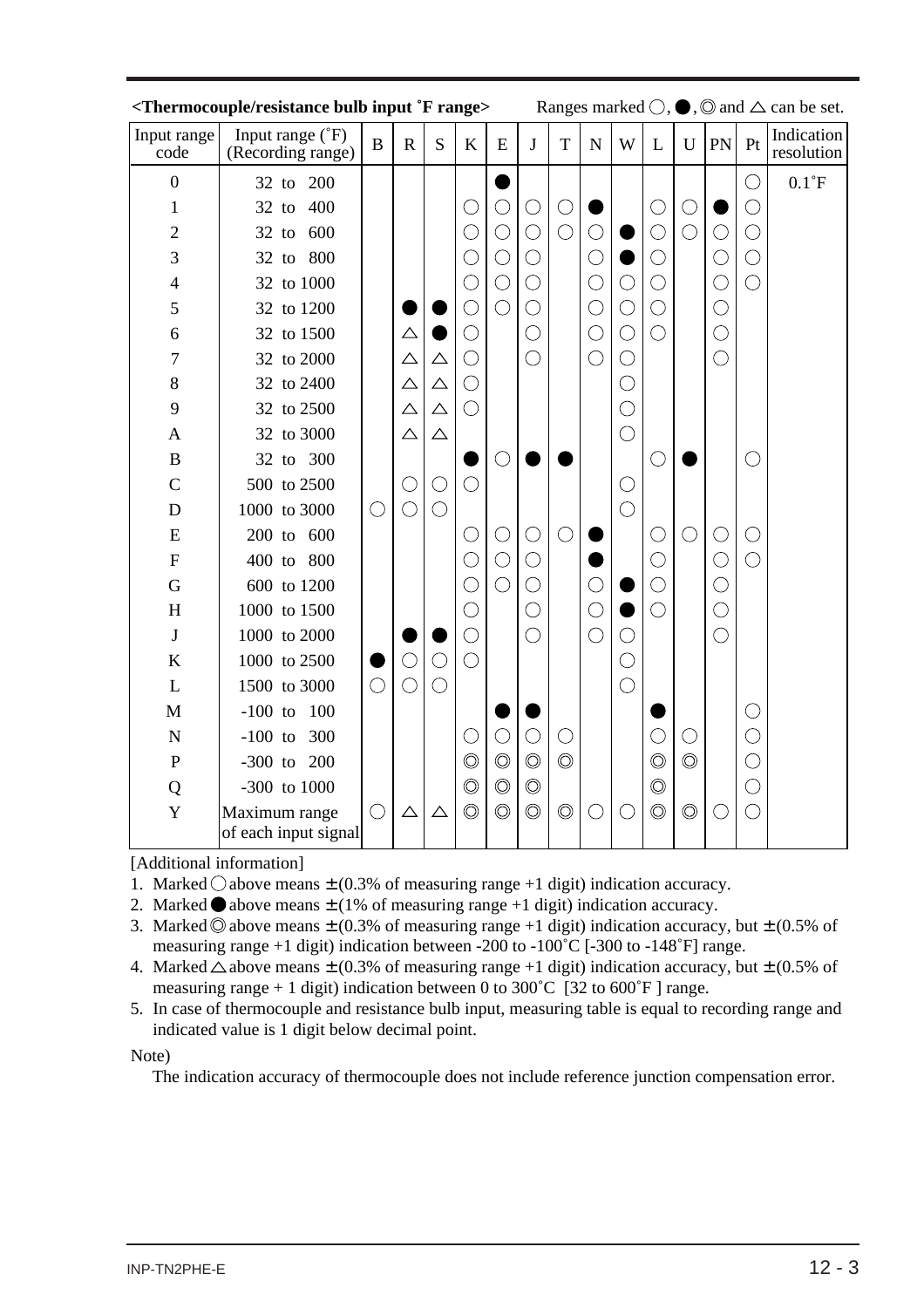

#### **(Reference) Indication accuracy**

- Thermocouple……Indication accuracy expressed by electromotive force is as follows.
	- 1) Recording span (input span) width 8mV or more;  $\pm$  (0.3% of recording span + 1 digit)
	- 2) Recording span (input span) width 4 to 8mV;  $\pm$  (1.0% of recording span + 1 digit)
- Resistance bulb……Indication accuracy expressed by resistance value is as follows.
	- 1) Recording span width  $36\Omega$  or more:  $\pm$  (0.3% of recording span + 1 digit)
	- 2) Recording span width 18 to 36 $\Omega$ :  $\pm$  (1.0% of recording span + 1 digit)

|                          | <du input="" voltage=""></du> |                                                      |                   |               |                                   |
|--------------------------|-------------------------------|------------------------------------------------------|-------------------|---------------|-----------------------------------|
| Input range<br>code      | ± 50mV                        | $\pm$ 500mV<br>4 to 20mA DC<br>$\sim$ 10 to 50mA DC. | ± 5V<br>(1 to 5V) | ±50V          | Indication accuracy               |
| $\Omega$                 | $0$ to $10$                   | 0 to 100                                             | $0$ to $1$        | $0$ to $10$   | $\pm$ 0.3 % +1 digit in all range |
|                          | 0 to 15                       | 0 to 150                                             | 0 to 1.5          | 0 to 15       | (1 digit refers to the change in  |
| 2                        | 0 to 20                       | 0 to 200                                             | $0$ to $2$        | 0 to 20       | the indication of least           |
| 3                        | 0 to 30                       | 0 to 300                                             | $0$ to $3$        | 0 to 30       | significant digit).               |
| 4                        | $0$ to 50                     | $0$ to 500                                           | $0$ to 5          | $0$ to 50     |                                   |
| 5                        | 10 to 50                      | 100 to 500                                           | $1$ to 5          | 10 to 50      |                                   |
| 6                        | 4 to 20                       | 40 to 200                                            | $0.4$ to $2$      | 4 to 20       |                                   |
| 7                        | $-50$ to $0$                  | $-500$ to 0                                          | $-5$ to $0$       | $-50$ to $0$  |                                   |
| Y                        | $-50$ to $50$                 | $-500$ to $500$                                      | $-5$ to $5$       | $-50$ to $50$ |                                   |
| Indicating<br>resolution | $10 \mu V$                    | $100 \mu V$                                          | 1mV               | 10mV          |                                   |
|                          |                               |                                                      |                   |               |                                   |

#### **<DC voltage input>**

#### **<Reference>**

| Input signal | Max. range                                           | Indication accuracy                                                                  |
|--------------|------------------------------------------------------|--------------------------------------------------------------------------------------|
| 50mV         |                                                      | (1) Recording span width 8mV or more : $\pm$ (0.3% of recording span + 1 digit)      |
|              | $-50$ to $+50$ mV                                    | (2) Recording span width 4 to $8mV$<br>: $\pm$ (1.0% of recording span + 1 digit)    |
| 500mV        | $-500$ to $+500$ mV                                  | (1) Recording span width 80mV or more : $\pm$ (0.3% of recording span + 1 digit)     |
|              |                                                      | (2) Recording span width 40 to $80mV$<br>: $\pm$ (1.0% of recording span + 1 digit)  |
| 5V           | $-5$ to $+5$ mV                                      | (1) Recording span width 0.8V or more<br>: $\pm$ (0.3% of recording span + 1 digit)  |
|              |                                                      | $(2)$ Recording span width 0.4 to 0.8V<br>: $\pm$ (1.0% of recording span + 1 digit) |
|              | $-50$ to $+50V$                                      | (1) Recording span width 8V or more<br>: $\pm$ (0.3% of recording span + 1 digit)    |
| 50V          |                                                      | (2) Recording span width 4 to 8V<br>: $\pm$ (1.0% of recording span + 1 digit)       |
| 1 to $5V$    | $1$ to $5V$                                          | $\pm (0.3\% + 1 \text{ digit})$                                                      |
| 4 to 20mA    | $4 \text{ to } 20 \text{mA}$                         |                                                                                      |
|              | $(40 \text{ to } 20 \text{ mV DC})$                  | $\pm (0.3\% + 1 \text{ digit})$                                                      |
| 10 to $50mA$ | 10 to $50mA$<br>$(100 \text{ to } 500 \text{mV DC})$ | $\pm (0.3\% + 1 \text{ digit})$                                                      |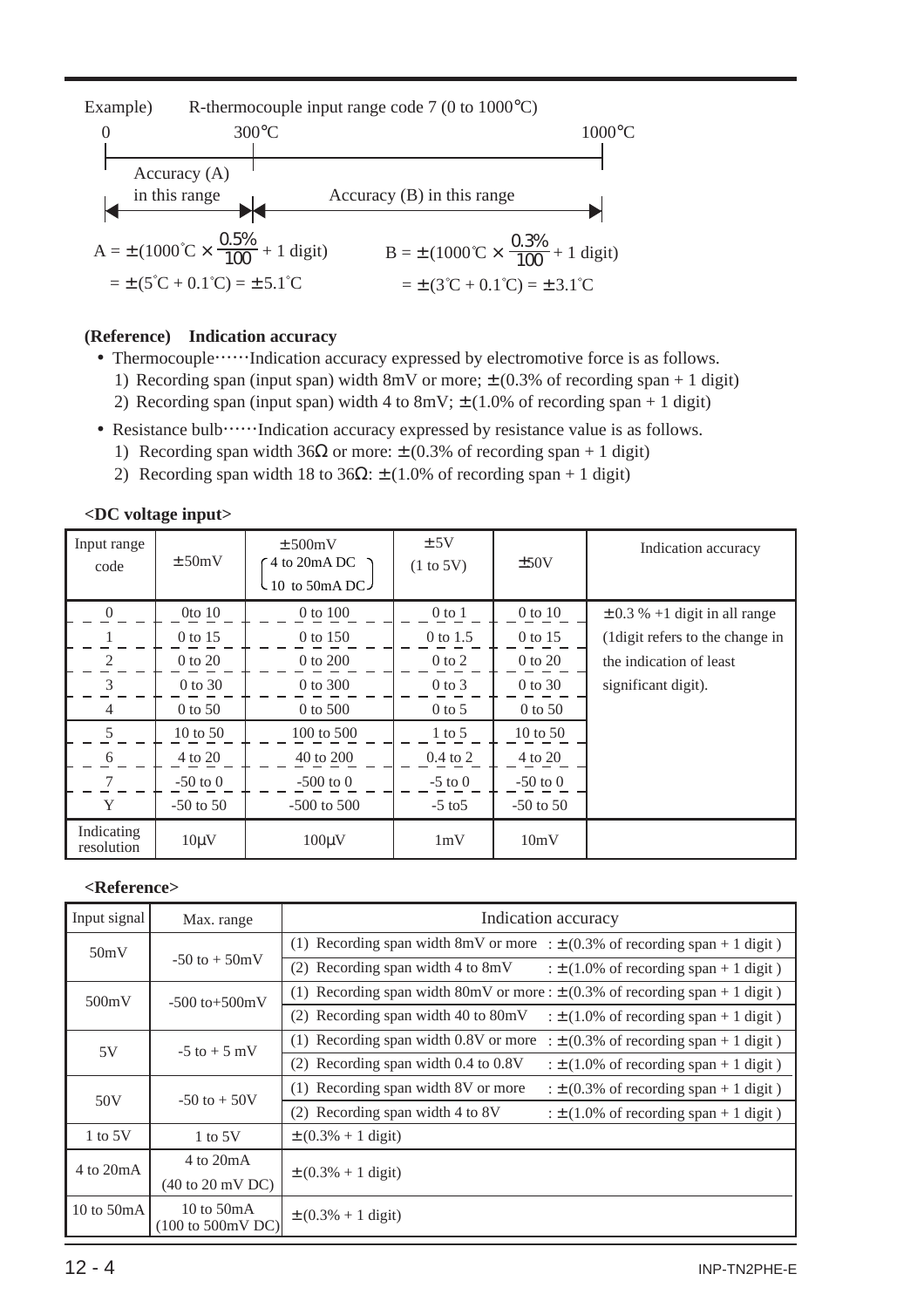# **Recording section**

| Recording method:                                                                   | Ink jet type, 6 or 3 colours                                                                                                                                                                                                       |   |                                                                               |                                                                                                                                                     |
|-------------------------------------------------------------------------------------|------------------------------------------------------------------------------------------------------------------------------------------------------------------------------------------------------------------------------------|---|-------------------------------------------------------------------------------|-----------------------------------------------------------------------------------------------------------------------------------------------------|
| Effective recording width:                                                          | $100 \text{ mm}$                                                                                                                                                                                                                   |   |                                                                               |                                                                                                                                                     |
| Recording colours:                                                                  | 1 continuous type<br>2 continuous type                                                                                                                                                                                             | ÷ | : Recording ------- Violet<br>Printing ---------- Violet                      | Recording ------- Channel 1 in red<br>Channel 2 in blue                                                                                             |
|                                                                                     |                                                                                                                                                                                                                                    |   | Printing ---------- Violet                                                    |                                                                                                                                                     |
|                                                                                     | 6 dot type                                                                                                                                                                                                                         |   | Printing ---------- Black                                                     | : Recording ------- Channel 1 in orange<br>Channel 2 in green<br>Channel 3 in violet<br>Channel 4 in red<br>Channel 5 in black<br>Channel 6 in blue |
| Recording chart:                                                                    | Z-folding15.08m long                                                                                                                                                                                                               |   |                                                                               |                                                                                                                                                     |
|                                                                                     |                                                                                                                                                                                                                                    |   |                                                                               |                                                                                                                                                     |
| Recroding accuracy:                                                                 | Indicating accuracy +0.2%                                                                                                                                                                                                          |   |                                                                               |                                                                                                                                                     |
| Recording solution:                                                                 | 0.1 <sub>mm</sub>                                                                                                                                                                                                                  |   |                                                                               |                                                                                                                                                     |
| Chart speed:                                                                        | 10, 20, 24, 30, 50, 120, 200, 300, 400, 1000, 1200, 1500mm/h<br>type.                                                                                                                                                              |   |                                                                               | [Note]Above 400mm/h, continuous recording is made on intermittent                                                                                   |
| Speed setting method:                                                               | On keyboard.                                                                                                                                                                                                                       |   |                                                                               |                                                                                                                                                     |
| Recording cycle:                                                                    | Dot records  30 seconds/for all points.<br>Continuous recording Depends on chart speed<br><calculation expression=""><br/>Recording cycle (seconds) = 400 / [chart speed (mm/h)]<br/>or 2 seconds, whichever greater</calculation> |   |                                                                               |                                                                                                                                                     |
| Measuring cycle:                                                                    | 1, 2 continuous : 200 msec/point<br>6 dot                                                                                                                                                                                          |   | : 30 sec/all points                                                           |                                                                                                                                                     |
| Ink life (depending on operating conditions) : 1 continuous ----- approx. 20 months |                                                                                                                                                                                                                                    |   | 2 continuous ----- approx. 12 months<br>6 dot -------------- approx. 8 months |                                                                                                                                                     |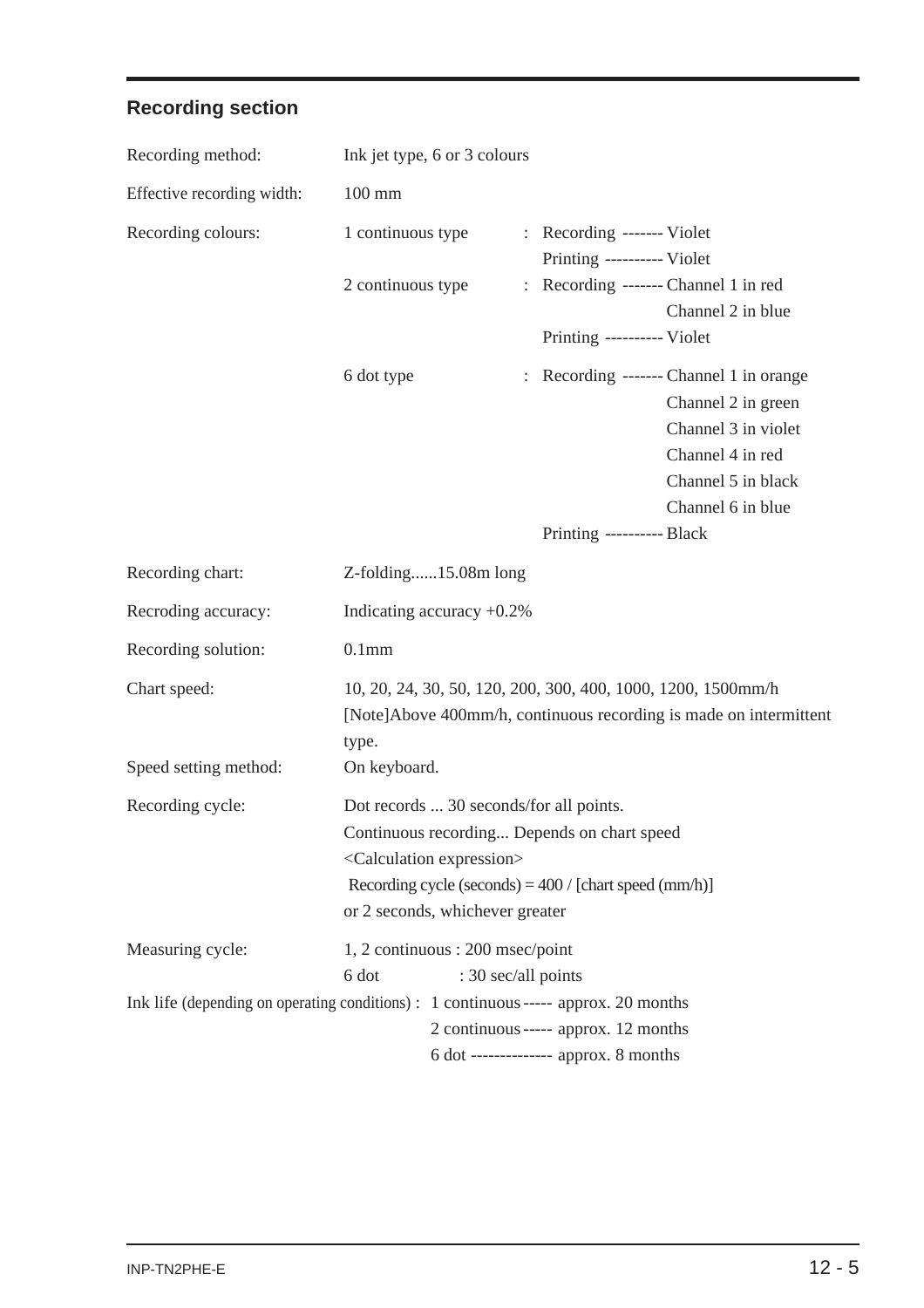# **Display section and keying section**

| Display method:     | LED (7 segments), 6 digits, green              |                                                     |  |  |  |  |  |
|---------------------|------------------------------------------------|-----------------------------------------------------|--|--|--|--|--|
| Display characters: | 7-segment alphanumerics, 10 mm high, 5 mm wide |                                                     |  |  |  |  |  |
| Display contents:   | $(1)$ Time                                     | hour & min                                          |  |  |  |  |  |
|                     | $(2)$ Channel number :                         | 1 digit $(1 \text{ to } 6)$                         |  |  |  |  |  |
|                     | (3) Measured value :                           | 5 digit (including sign if below 0)                 |  |  |  |  |  |
|                     |                                                | Temperature 1 digit below decimal point             |  |  |  |  |  |
|                     |                                                | Voltage, current As per scaling.                    |  |  |  |  |  |
|                     |                                                | $-9999$ for $-10000$ or beyond                      |  |  |  |  |  |
|                     | (4) Status display<br>$\ddot{\phantom{a}}$     | Code indicating alarm, burn-out                     |  |  |  |  |  |
|                     |                                                | Code indicating carriage error                      |  |  |  |  |  |
|                     | (5) Measured value display cycle :             |                                                     |  |  |  |  |  |
|                     |                                                | Channel change over 3 sec.                          |  |  |  |  |  |
|                     |                                                | Updating data within channel 1 sec.                 |  |  |  |  |  |
| Operating keys:     | 3                                              |                                                     |  |  |  |  |  |
|                     |                                                | Key lock: Soft key lock available by key operation. |  |  |  |  |  |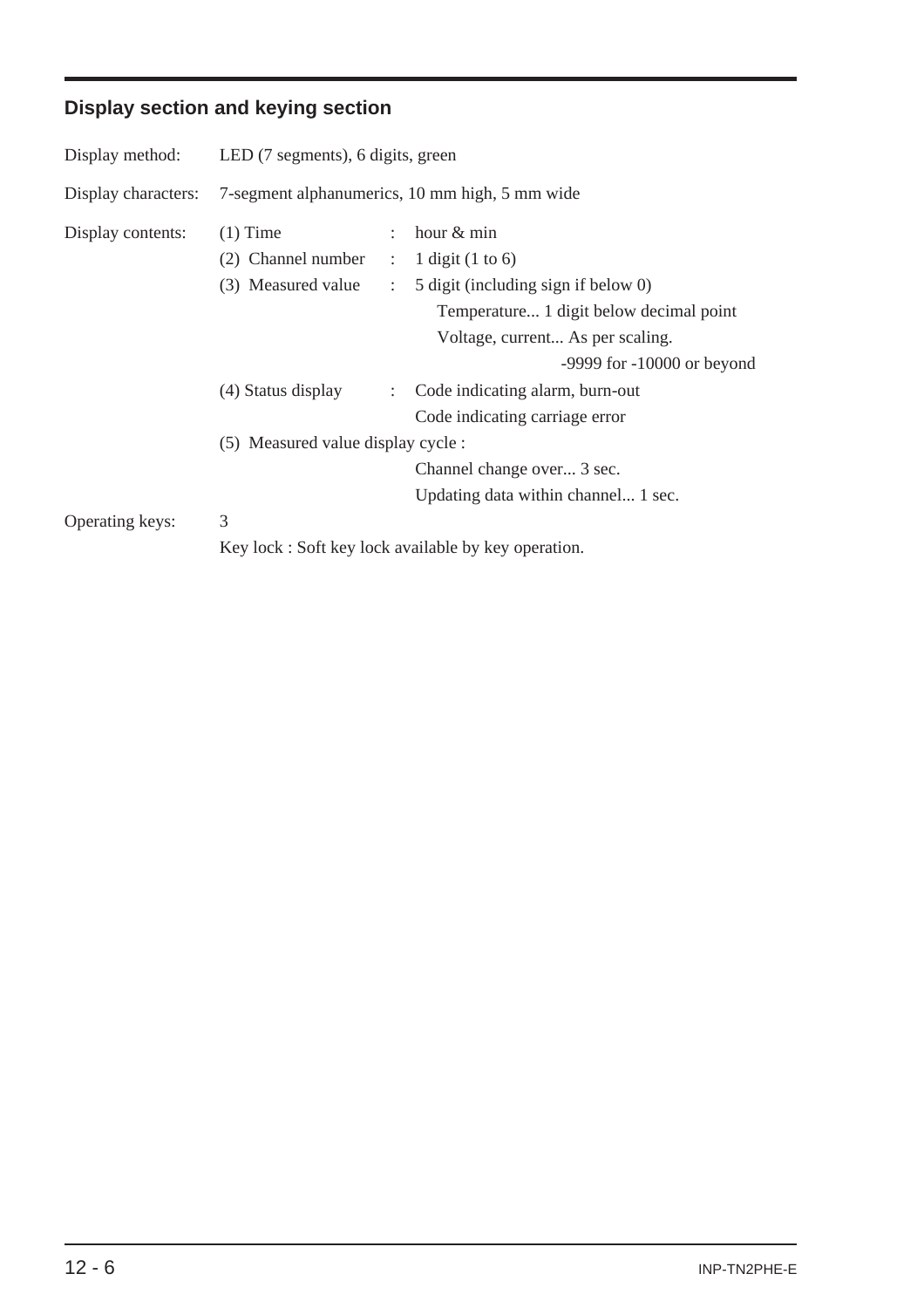#### **Printing section**

| Printing method:  | Ink jet type         |                                                      |
|-------------------|----------------------|------------------------------------------------------|
| Ink colors:       | 1, 2 continuous type | $\therefore$ Blue, blue, red, red, 2 colors (4 bags) |
|                   | 6 dot                | : Black, blue, red, yellow, 4 colors                 |
| Recording colors: | 6 or 3               |                                                      |
|                   |                      |                                                      |

Mixed colors : (Orange, green, violet). 2 different colors put on same point.

| Channel No.               |                     |      |  |                                             | Character <sup>1</sup> |
|---------------------------|---------------------|------|--|---------------------------------------------|------------------------|
| 1 continuous<br>recording | Violet <sup>1</sup> |      |  |                                             | Violet                 |
| 2 continuous<br>recording | Red                 | Blue |  |                                             | Violet                 |
| 6 dot recording           |                     |      |  | Orange  Green   Violet   Red   Black   Blue | <b>Black</b>           |

#### **Automatically printed at following print-out analog recording.**

| Periodic print-out: | Instantaneous value, unit, date, time, time line and paper feed speed<br>[Note] Printing intervals are automatically determined by recording chart speed. |
|---------------------|-----------------------------------------------------------------------------------------------------------------------------------------------------------|
|                     |                                                                                                                                                           |
| Scale print-out:    | Scale line print-out for sequential channels is effected alternately with periodic<br>print-outs.                                                         |
|                     | [Note] Printing intervals are automatically determined by chart speed.                                                                                    |
| Alarm print-out:    | Channel No., alarm kind, occurrence/reset time at occurrence/reset of the input<br>alarm                                                                  |
| Burn-out print-out: | Channel and time at burn-out occurrence                                                                                                                   |
| Others:             | Recording start mark print-out. Recording paper feed speed change mark print-out.                                                                         |

#### **Following print-out activated by keying suspends analog recording. After the end of print-out, the analog recording is resumed.**

Instantaneous value list:Print-out of each channel measured value (instantaneous value) and engineer-

|                              | ing unit, lapse of time, channel number                                             |
|------------------------------|-------------------------------------------------------------------------------------|
| Parameter list:              | Print-out of input signal, input range, recording range, unit, alarm, input filter, |
| (set value list)             | chart speed.                                                                        |
| Scale print-out:<br>(manual) | Print-out of scale line of desired channel                                          |
| Test pattern:                | Print-out of color pattern and test characters                                      |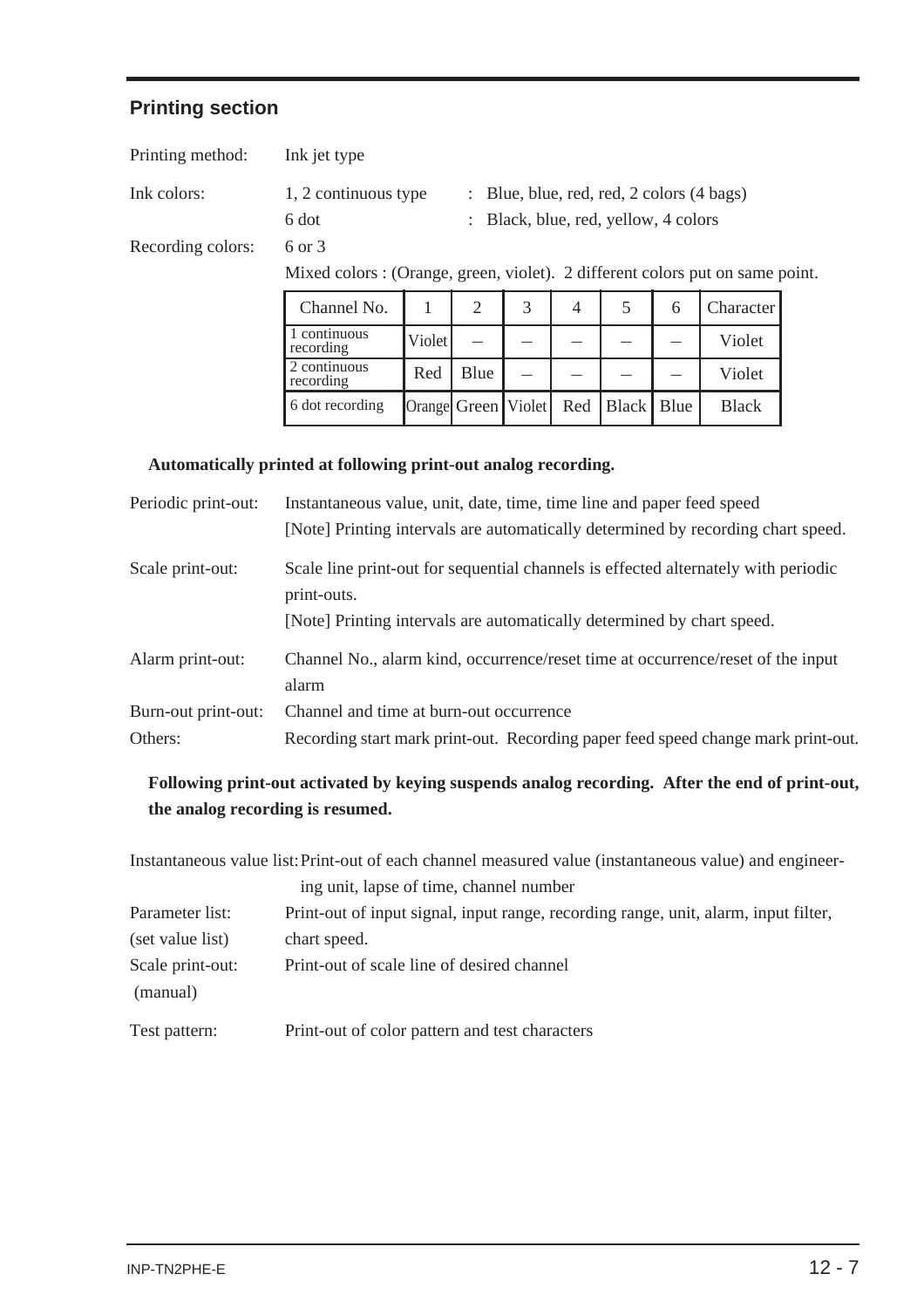#### **Performance, characteristics**

| Input resistance:  | 10 MΩ or more(50 mV range, thermocouples)                                                   |                                                                                                                     |                                |  |  |  |  |  |
|--------------------|---------------------------------------------------------------------------------------------|---------------------------------------------------------------------------------------------------------------------|--------------------------------|--|--|--|--|--|
|                    | Approximately 100 k $\Omega$ (500 mV range)                                                 |                                                                                                                     |                                |  |  |  |  |  |
|                    |                                                                                             | Approximately 1 M $\Omega$ (5V, 50V range)                                                                          |                                |  |  |  |  |  |
|                    |                                                                                             | Chart speed accuracy: $\pm 0.1\%$ (For continuous feed of 1m or more. Does not include paper elongation/shrinkage.) |                                |  |  |  |  |  |
|                    | Accuracy of clock: Better than $\pm$ 50ppm (lunar equation: about 2 min)                    |                                                                                                                     |                                |  |  |  |  |  |
|                    | Insulation resistance: $100 \text{ M}\Omega$ (across each terminal and ground at 500V DC)   |                                                                                                                     |                                |  |  |  |  |  |
| Withstand voltage: | Input terminal - input terminal : 500VAC 1 minute                                           |                                                                                                                     |                                |  |  |  |  |  |
|                    | Power supply terminal - ground : 2000VAC 1 minute                                           |                                                                                                                     |                                |  |  |  |  |  |
|                    | Input terminal - ground                                                                     |                                                                                                                     | $\therefore$ 500V AC 1 minute  |  |  |  |  |  |
|                    | Power terminal - input terminal : 2000VAC, 1 minute                                         |                                                                                                                     |                                |  |  |  |  |  |
|                    | Between alarm terminals                                                                     |                                                                                                                     | $\therefore$ 750VAC, 1 minute  |  |  |  |  |  |
|                    |                                                                                             |                                                                                                                     | (Leakage current 5 mA or less) |  |  |  |  |  |
|                    | Reference junction compensation precision: $K, E, J, T, N, L, U, PN \dots \pm 0.5^{\circ}C$ |                                                                                                                     |                                |  |  |  |  |  |
|                    | $R, S, B, W \dots L1^{\circ}C$                                                              |                                                                                                                     |                                |  |  |  |  |  |

#### **Construction**

| Mounting method: | Mounted in panel (vertical panel)                                   |  |
|------------------|---------------------------------------------------------------------|--|
|                  | Inclination (angle) = 90 to $60^{\circ}$ horizontal (left to right) |  |



| Material:           | Case: mould (Black)                                 |                                                                                 |  |  |
|---------------------|-----------------------------------------------------|---------------------------------------------------------------------------------|--|--|
|                     | Front flap frame: mould (Black)                     |                                                                                 |  |  |
| Mass:               | Continuous type                                     | Approx. 1.3 kg (without alarm terminal)                                         |  |  |
|                     |                                                     | Approx. 1.5 kg (with alarm terminal)                                            |  |  |
|                     | Dot type                                            | Approx. 1.5 kg (without alarm terminal)                                         |  |  |
|                     |                                                     | Approx. 1.7 kg (with alarm terminal)                                            |  |  |
|                     |                                                     | External dimensions: $144 \times 144 \times 175$ mm (continuous recording type) |  |  |
|                     | $144 \times 144 \times 197$ mm (dot recording type) |                                                                                 |  |  |
| External terminals: | Screw terminals (M4 thread)                         |                                                                                 |  |  |

#### **Power supply section**

Rated power voltage: 100 to 120VAC or 200 to 240VAC (designation) Range of operating power voltage: 85 to 132VAC or 180 to 264VAC Supply frequency: 50/60 Hz both employable Power consumption: 100 to 120VAC, 200 to 240VAC without options approximately 13 VA 100 to 120VAC, 200 to 240VAC with all options approximately 15 VA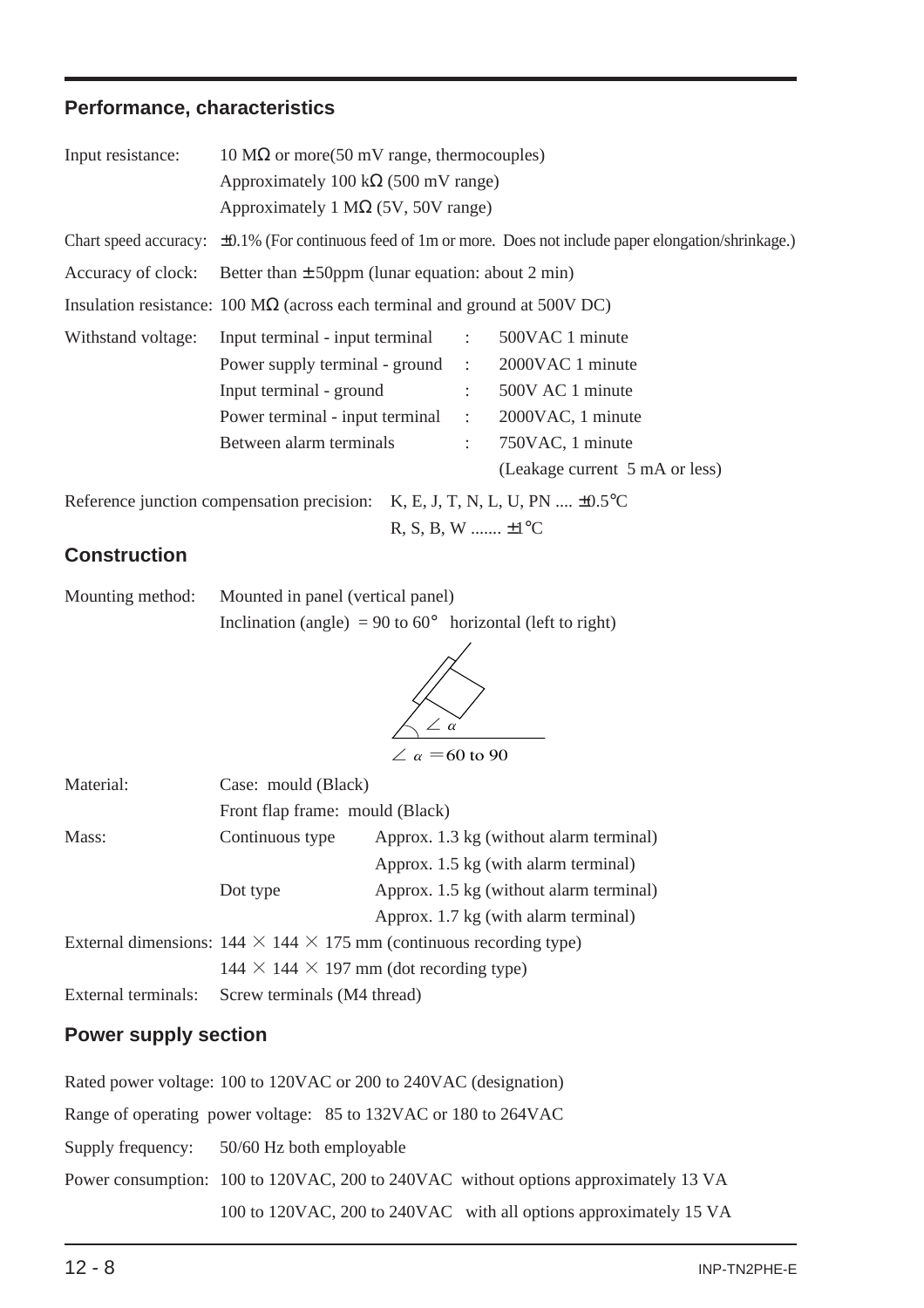**Normal operating condition** (Condition of device designed for normal continuous operation)

Ambient temperature:0 to 50°C

| Ambient humidity:  | 20 to 80% RH, but temperature $\times$ humidity $\leq$ 3200                                                                                                                                                                                  |
|--------------------|----------------------------------------------------------------------------------------------------------------------------------------------------------------------------------------------------------------------------------------------|
| Vibration:         | 10 to 60 Hz, $0.2m/s^2$ [0.02G] or less                                                                                                                                                                                                      |
| Mounting attitude: | Forward tilt $0^{\circ}$ , rearward tilt within $30^{\circ}$ , left/right $0^{\circ}$                                                                                                                                                        |
|                    | Signal source resistance: Thermocouple input $\dots 1k\Omega$ or less<br>Voltage input  0.1% or less of input resistance<br>Resistance bulb input $10\Omega /$ wire or less (resistance of each wire of 3-wire<br>system should be balanced. |
| Warm-up time:      | 30 minutes or more                                                                                                                                                                                                                           |
| Impact:            | none                                                                                                                                                                                                                                         |

### **Effects of operating conditions**

| Effects of power source fluctuation: 100 VAC base        |                                           | With 85 to 132 VAC fluctuation                                                                                                        |
|----------------------------------------------------------|-------------------------------------------|---------------------------------------------------------------------------------------------------------------------------------------|
|                                                          |                                           | (frequency $50$ or $60$ Hz)                                                                                                           |
|                                                          | 200 VAC base                              | With 180 to 264 VAC fluctuation                                                                                                       |
|                                                          |                                           | (frequency $50$ or $60$ Hz)                                                                                                           |
|                                                          |                                           | Indication variation: $\pm (0.1\% \text{ of reference range} + 1 \text{ digit})$                                                      |
|                                                          |                                           | Recording variation: $\pm 0.2\%$ of record span                                                                                       |
|                                                          |                                           | With 47 to 63 Hz fluctuation (power supply voltage: 100VAC)                                                                           |
|                                                          | 50 Hz base                                |                                                                                                                                       |
|                                                          |                                           | Indication variation: $\pm (0.1\% \text{ of reference range} + 1 \text{ digit})$                                                      |
|                                                          |                                           | Recording variation: $\pm 0.2\%$ of record span                                                                                       |
| Effect of input source resistance and wiring resistance: |                                           |                                                                                                                                       |
|                                                          | Thermocouples $10 \mu V$ per $100 \Omega$ |                                                                                                                                       |
|                                                          |                                           | Variation with resistance value equivalent to $0.1\%$ of the input value in the                                                       |
|                                                          | case of voltage                           |                                                                                                                                       |
|                                                          |                                           | Indication variation: $\pm (0.1\% \text{ of reference range} + 1 \text{ digit})$                                                      |
|                                                          |                                           | Recording variation: $\pm 0.2\%$ of record span                                                                                       |
|                                                          |                                           | Variation with fluctuation of $10\Omega$ per line in the case of resistance bulbs                                                     |
|                                                          |                                           | Indication variation: $\pm (0.1\% \text{ of reference range} + 1 \text{ digit})$                                                      |
|                                                          | same resistance)                          | Recording variation: $\pm 0.2\%$ of record span (if all 3 lines have the                                                              |
|                                                          |                                           | Effect of ambient temperature : Indication variation: $\pm (0.3\% \text{ of reference range} + 1 \text{ digit}) / 10^{\circ}\text{C}$ |
|                                                          |                                           | Recording variation: $\pm 0.5\%$ of record span / 10 <sup>o</sup> C                                                                   |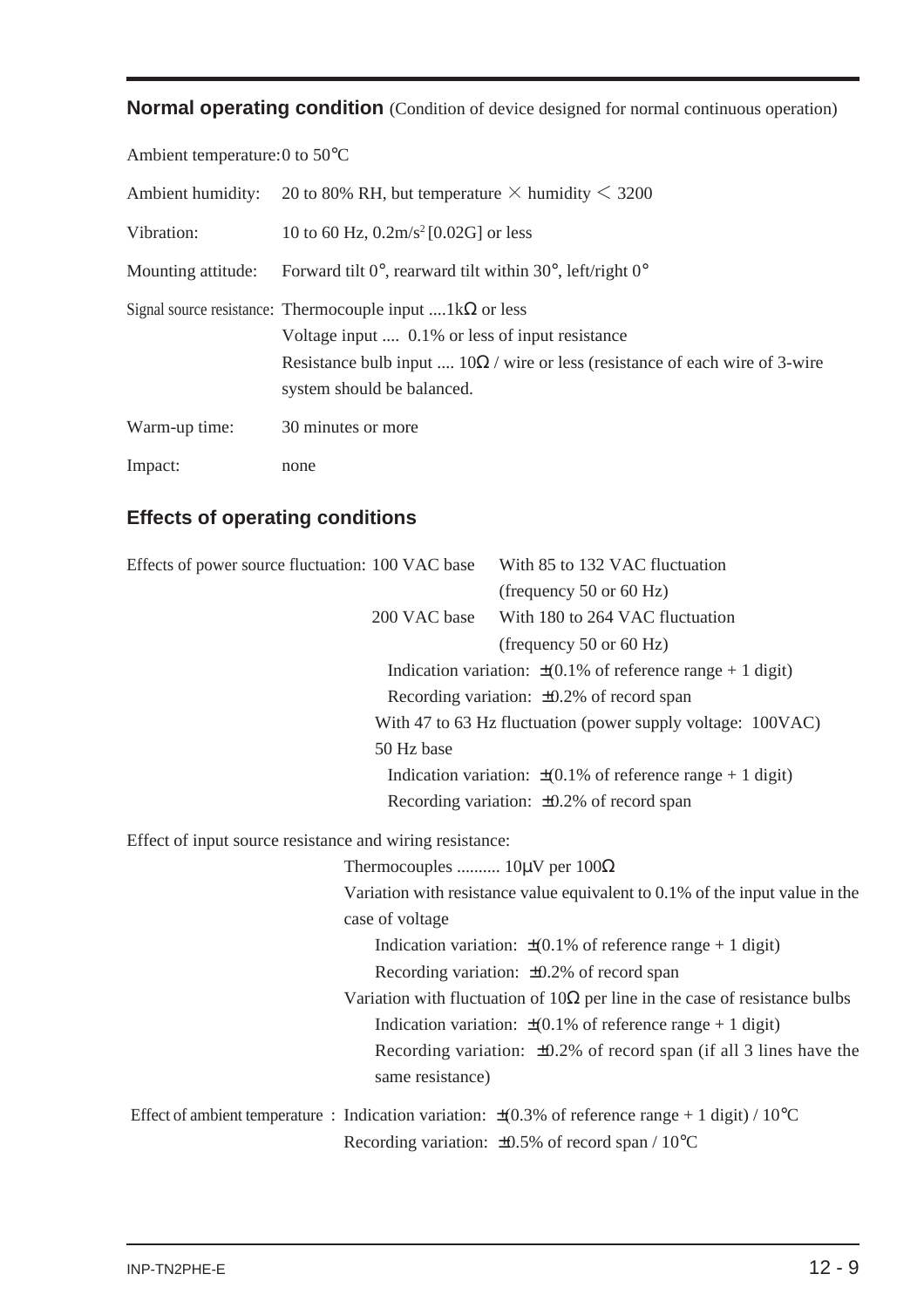| Effect of mounting attitude: | With rearward tilt within 30°                                                                                                 |
|------------------------------|-------------------------------------------------------------------------------------------------------------------------------|
|                              | Indication variation: $\pm (0.1\% \text{ of reference range} + 1 \text{ digit})$                                              |
|                              | Recording variation: $\pm 0.2\%$ of record span                                                                               |
| Effect of vibration:         | On 2 hours imposition of frequency 10 to 60 Hz, acceleration $0.2 \text{m/s}^2$<br>[0.02G] linear vibration in each of 3 axes |
|                              | Indication variation: $\pm (0.1\% \text{ of reference range} + 1 \text{ digit})$                                              |
|                              | Recording variation: $\pm 0.2\%$ of record span                                                                               |
| Effect of external noise:    | Normal mode noise reduction ratio (50, 60 Hz)30 dB or more                                                                    |
|                              | Common mode noise reduction ratio (50, 60 Hz)120 dB or more                                                                   |
| Recording paper:             | On $20^{\circ}$ C, 60% RH base                                                                                                |
|                              | Elongation at 85% RH: 0.4% or less                                                                                            |
|                              | Shrinkage at 35% RH: 0.5% or less                                                                                             |
| <b>Alarms</b>                |                                                                                                                               |
| Setting method:              | Set from keyboard.                                                                                                            |
| Number of settings:          | Setting of Max. 2 points for each channel.<br>(high limit 2 points, low limit 2 points or high / low limit)                   |
| Display:                     | On detection, display section indication of output relay Nos. for each chan-<br>nel                                           |
| Print-out:                   | Channel number, alarm kind, output relay number, occurrence/reset time<br>on chart paper                                      |
| Output:                      | As in supplementary specification                                                                                             |
| Hysteresis amplitude:        | About 0.2% of record span                                                                                                     |

# **Transport, storage conditions**

(For transport or storage, be sure to remove the recording head from the unit and fully tighten the cap.)

| Temperature:               | $-20$ to $+70$ <sup>o</sup> C                         |  |  |
|----------------------------|-------------------------------------------------------|--|--|
| Humidity:                  | 95% RH or less (but to be no dew condensation)        |  |  |
| Vibration:                 | 5 to 60 Hz, $2.45 \text{m/s}^2$ {0.25G} or less       |  |  |
| Impact:                    | $294 \text{m/s}^2$ [30G] or less                      |  |  |
| <b>Reference standards</b> |                                                       |  |  |
| <b>Safety Standards:</b>   | IEC1010-1 (1990)                                      |  |  |
|                            | $\blacksquare$ reinforce insulation                   |  |  |
|                            | overvoltage category II except alarm output terminals |  |  |
|                            | (overvoltege category I)                              |  |  |
|                            | $\mathsf{L}\n$ pollution degree 2                     |  |  |

EMC Standards: EN50081-1 (1992), EN50082-1 (1992)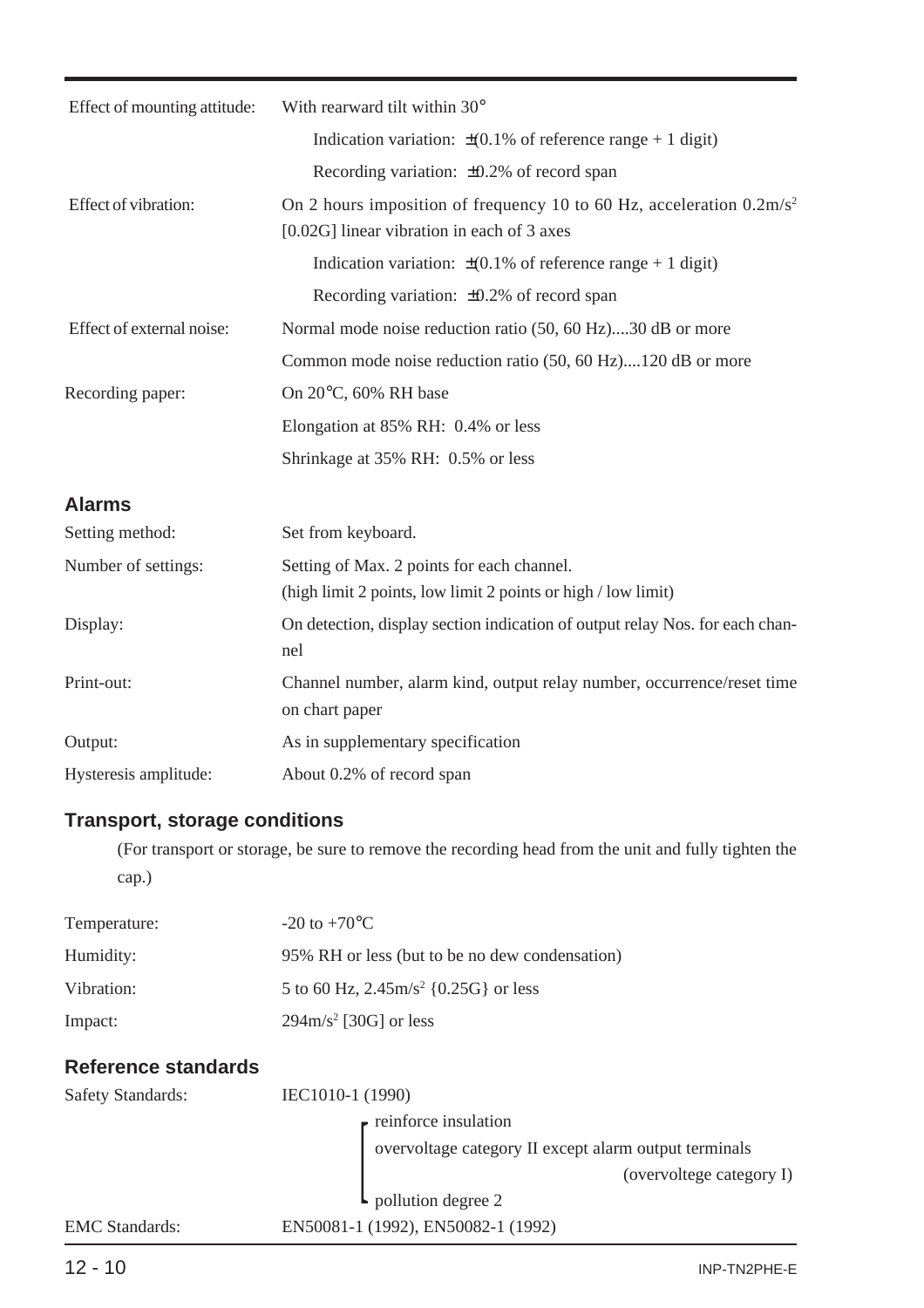Dust/drip-proofing: IP50

#### **Additional specification**

- (1) Alarm relay output (DO)
- ・1a contact output for two, four, six-points
- ・output of channels is available individually or commonly (OR operation)
- ・Contact capacity : 240 V AC, 3A. 30 V DC, 3A (resistive load).
- ・Alarm relay output unit is necessary
- (2) External control (DI):
- By external contact input, following operation is made.
- ・2-stage chageover of chart speed (which is set by keyboard)
- ・Setting the sub chart feed speed to 0mm/h allows recording start/stop changeover
- ・External control unit is necessary (where alarm relay is the same as output) Note) The external control unit is not insulated, so an external relay should be used. External contact capacity : DC12V/0.05A, 1a contact

#### **Standard functions**

| Function                    |                           | Contents                                                                                                                                                                     |  |
|-----------------------------|---------------------------|------------------------------------------------------------------------------------------------------------------------------------------------------------------------------|--|
| Skip function               |                           | Skips recording, indication or alarm of desired channel.                                                                                                                     |  |
| Listing function            | Instantaneous values list | Prints date, time and measure value, unit and channel number of each<br>channel.                                                                                             |  |
|                             | Parameter list            | Prints input signal, input range, recording range, unit, alarm, input<br>filter, chart speed, etc.                                                                           |  |
|                             | Test pattern              | Prints test characters and colour patterns.                                                                                                                                  |  |
|                             | Scale print-out           | Prints scale of desired channel.                                                                                                                                             |  |
| Periodic print-out function |                           | Prints periodic printing start line, date, time and paper feed speed and<br>measured value of each channel at fixed intervals.                                               |  |
| Scale print-out function    |                           | Prints scale of channels in their order alternately with periodic print-<br>out.                                                                                             |  |
| Alarm print-out function    |                           | Prints time, channel number, alarm kind and output relay number at<br>occurrence/reset of alarm.                                                                             |  |
| PV shift function           |                           | Subjects measured value to summation and subtraction to shift the<br>values to display or record in order to offset the difference in measured<br>value by other instrument. |  |
| Input filter                |                           | Retards the response to abrupt change of input for each channel (first<br>order lag filter).<br>Time constant settable range : 0 to 255 sec.                                 |  |
| <b>Burn-out function</b>    |                           | In case of thermocouple or resistance bulb open circuiting, overswings<br>to the maximum value side of recording range and simultaneously<br>displays and prints the input.  |  |